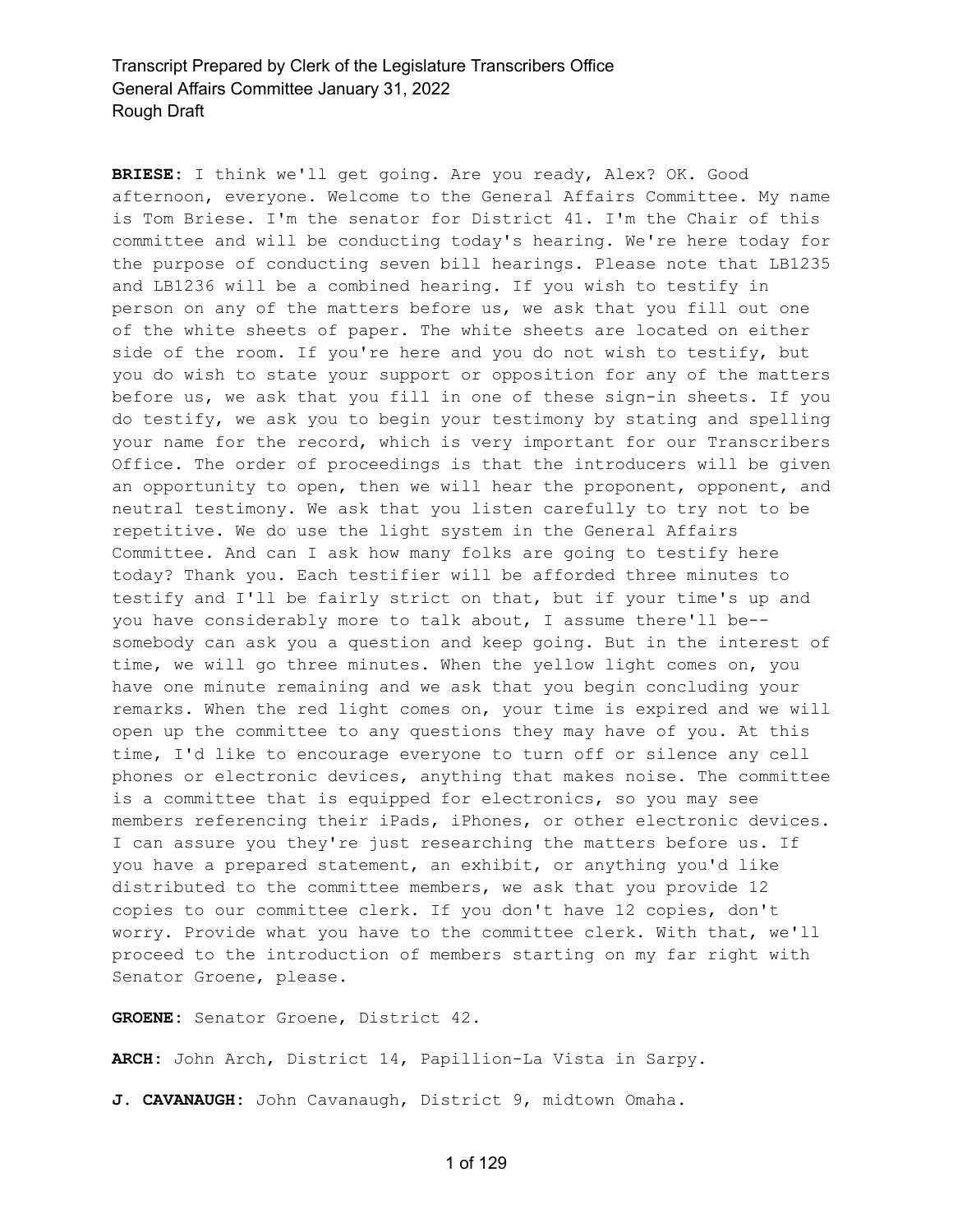**LOWE:** John Lowe, District 37: Kearney, Gibbon, and Shelton.

**WAYNE:** Justin Wayne, Senator-- District 13, north Omaha and northeast Douglas County.

**BREWER:** Tom Brewer, District 43, 13 counties of western Nebraska.

**BRANDT:** Tom Brandt, District 32: Fillmore, Thayer, Jefferson, Saline, and southwestern Lancaster Counties.

**BRIESE:** Thank you. And I'd also like to introduce to my immediate right legal counsel, Laurie Holman, and on the far left committee clerk, Alexander DeGarmo. I'd also introduce our pages. If you guys could stand up? We have Joseph Schafer. He's a history major at UNL. And we have Payton Larson, a political science and English major at UNL. Thank you, guys. And with that, I will turn the proceedings over to Vice Chairman John Lowe, as I will be introducing the first two bills.

**LOWE:** Thank you, Senator Briese, for bringing LB1204 and you may begin whenever.

**BRIESE:** OK. Well, thank you and good afternoon, Vice Chairman Lowe and fellow members of the General Affairs Committee. My name is Tom Briese, T-o-m B-r-i-e-s-e, and I represent District 41. I'm here today to introduce LB1204. This is a bill that makes several technical changes to the law at the request of the Nebraska Liquor Control Commission. The proposed bill contains administrative changes that will make the work of the commission easier and more efficient. These changes include allowing licenses to be sent electronically, removing the requirement that certain documents be filed in triplicate and removing the requirement that applications for licenses be signed by a notary public. I would be happy to try to answer any questions. I assume Mr. Rupe will be testifying behind me. Thank you.

**LOWE:** Thank you, Senator Briese. Are there any questions from the senators? Seeing none, will you stick around a close?

#### **BRIESE:** Yes.

**LOWE:** We'll take now the first proponents.

**HOBERT RUPE:** Thank you, Vice Chairman Lowe and members of the General Affairs Committee. My name is Hobie Rupe. I'm sorry, Hobert Rupe, H-o-b-e-r-t R-u-p-e. I currently have the honor of serving as the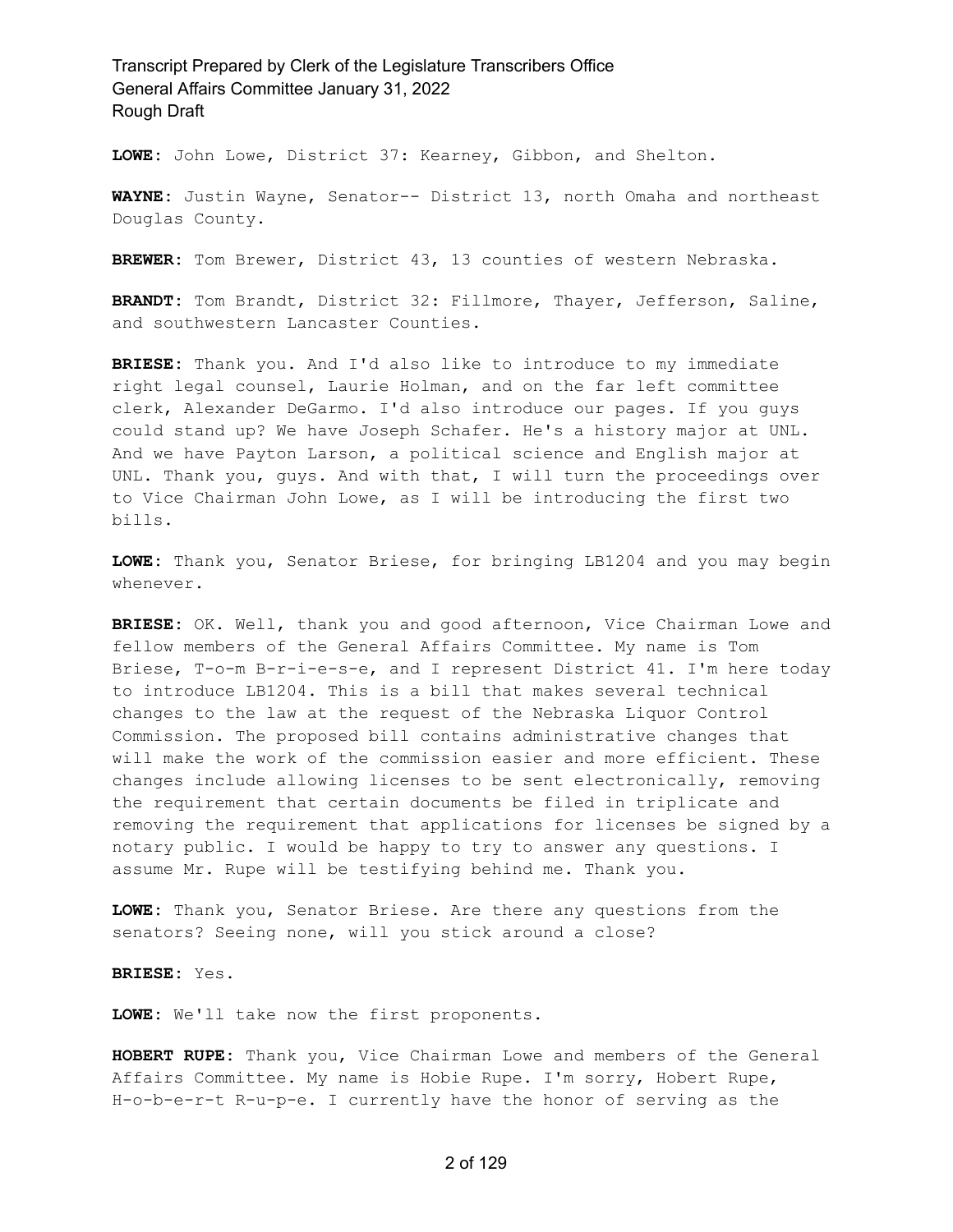director of the Nebraska Liquor Control Commission. LB1204 is a relatively simple bill. We might-- we're going to ask maybe for one small amendment to come forward to clean up. LB1204 came about as a result of the Legislature and the Governor approving a redistribution of some of the funds for us to start what we commonly called the CAMP project, the, the centralized alcohol management process, updating our computer system and, and licensing tax system for the first time since 1987 with a brand new system. As part of that, we were looking through some of the older regulations and realized a lot of them did not make sense. For instance, if the goal is to have somebody be able to file all these things electronically, having something filed in triplicate doesn't seem to make sense. The other issue that's, that is in there where we-- and also would ask for a cleanup on it is for the last four years, we've been setting out SDLs, special designated licenses, electronically and its systems worked very, very well and we'd like to be able to do that here, either to the Clerk's Office if the fees have not been paid, but also this is where we might need an amendment to if the fees have been paid directly to the licensee so they can print them off. Oftentimes, we were finding seven to ten days between us issuing a license and mailing it out before the businesses being able to open up. I mean, they're just waiting for the physical license to get there. So this would try to speed up that process and I would be happy to answer any questions. This is very-- just a technical, making it easier to-- for the applications to be filed, not in triplicate, not signed by a notary, and also make it easier for us to send these applications out electronically. Welcome to at least the late 20th century, so I'm holding-- "employings" uphold at least somewhat slowly.

**LOWE:** Thank you, Mr. Rupe. Are there any questions? Seeing none, thank you very much.

**HOBERT RUPE:** Thank you.

**LOWE:** Are there any more proponents? Seeing none, are there any opponents? Seeing none, are there any in the neutral? Seeing none, Senator Briese, would you like close on LB1204? Senator Briese waives closing and we will now begin on LB1231. Senator Briese, welcome back to your committee.

**BRIESE:** Thank you again, Vice Chairman Lowe. My name is Tom Briese, T-o-m B-r-i-e-s-e. I'm here today to introduce LB1231. I'm bringing this bill on behalf of the Nebraska Liquor Control Commission. LB1231 adds reporting requirements to make it possible for the commission to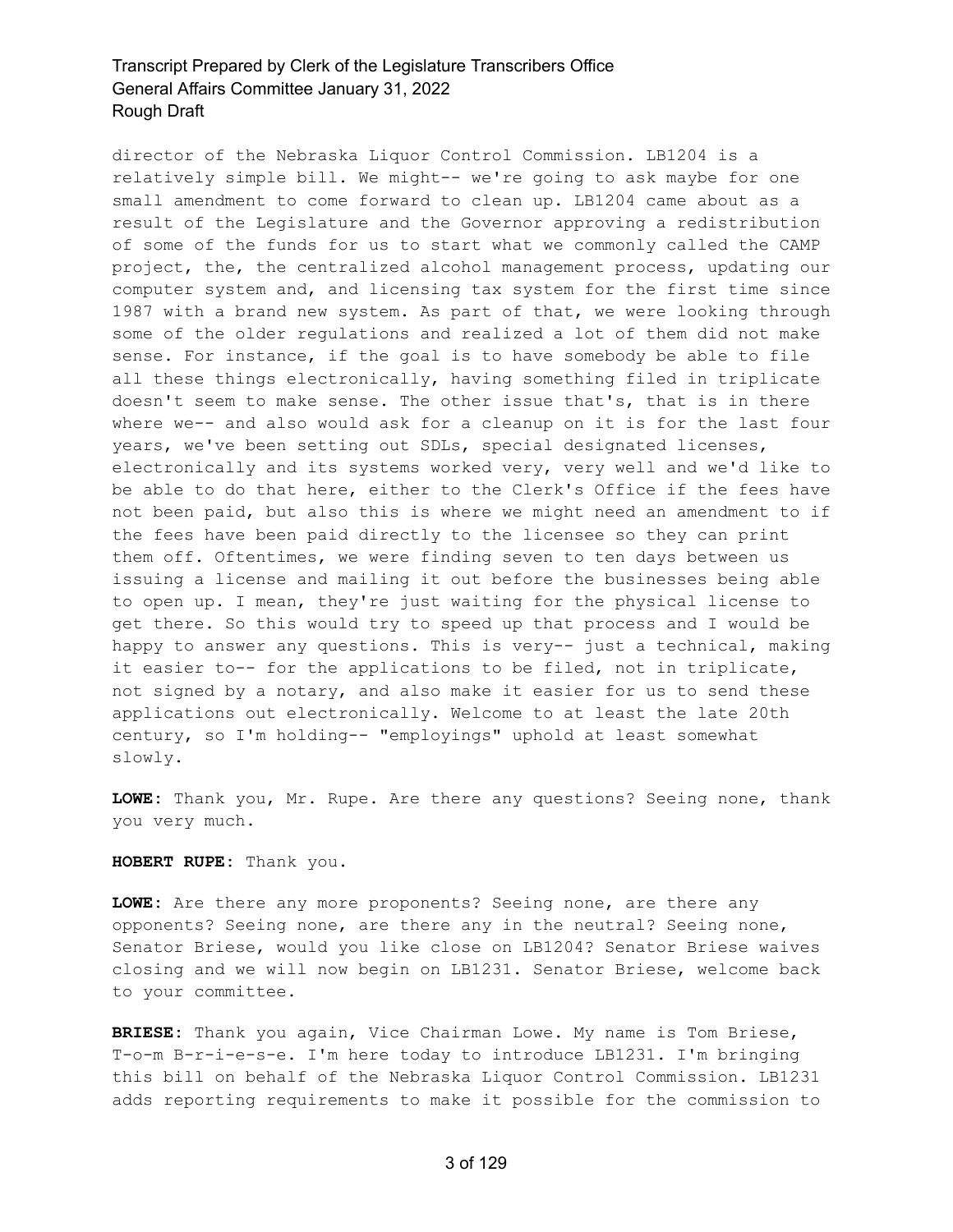more accurately and correctly identify alcoholic products being imported into or produced in Nebraska for taxation and distribution purposes. Currently, all beverages sold for interstate distribution in the United States are required by law to file a certificate of labeling approval with the federal government. Many states require alcohol manufacturers and importers to file those with the state as well to ensure proper distribution and taxation. Some of these states include Kansas, Colorado, Missouri, Oklahoma, and Michigan. As new products come into the market, the requirements in this bill will be in place to ensure they are taxed and distributed correctly in Nebraska. And again, I'd be happy to try to answer any questions with Mr. Rupe presumably will be testifying behind me. Thank you.

**LOWE:** All right. Thank you, Senator Briese. Are there any questions? Seeing none, you will be sticking around?

**BRIESE:** Yes.

**LOWE:** OK, thank you. Are there any proponents? I sure wish my bills were like this.

**HOBERT RUPE:** I figure this might go a little quicker or it might not. Hello, Vice Chairman Lowe and members of the General Affairs Committee. Once again, I'm Hobert Rupe, H-o-b-e-r-t R-u-p-e, executive director of the, the Nebraska Liquor Control Commission. This bill is separate because it's a little bit more complex than just the technical cleanups in LB1204, but they both came out of the same projects. As we were going forward doing the RFP, which should be- knock on wood-- if they accept my last changes with purchasing, should be coming out next month for, for solicitation. It was, it was shown that we really needed to do something we wanted to do for years and that's do what a lot of other states do and track the products in and generally, as Senator Briese mentioned, use what's called a COLA, certificate of labeling authority. So it gives you an idea of the alcohol content, where it is, how it's classified. If anyone has gone to one of the alcohol superstores lately, you see the amount of SKUs and different products that are out there. It's not only bewildering, buts it's continued to increase as everybody brings out different flavors, different styles, different profiles. Some things are hard to classify under our statute and so the theory would be that by doing the COLAS, we would be able then to have, you know, for lack of a better term, a database or a system of where-- what is in the state and then make sure it's taxed appropriately. The other benefit that it would have is the plan is for the website to also use GIS mapping so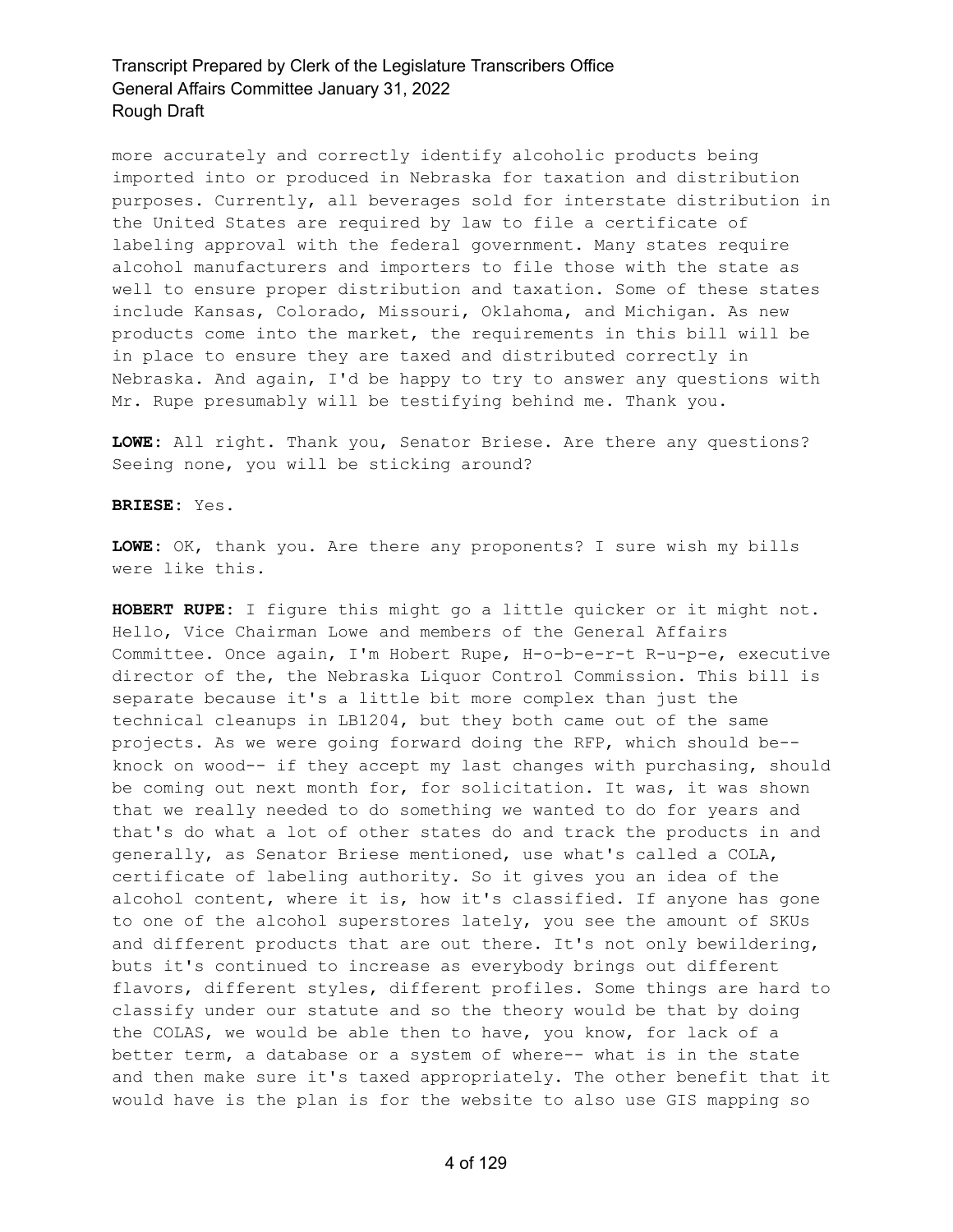that-- and especially say for some beer products, which are based on beer territories, where if I'm a new bar, I could go on, click on my city, and I-- it should show you who has a particular product or who has the territory for that agreement, make it easier, more accessible for people in the industry and also make it more transparent, which is, I think, something we always need to strive for as government regulators. The, the-- I believe that we-- and I-- and the legal counsel and I have talked. There might be a small amendment to make sure that this could also would cover in-state production. Our-- as drafted, it's clear that it would, would deal with things being imported, but not the in-state, which would generally also apply, so we would be able to classify and categorize those. And as you remember with the-- as an example with the Senator-- with the Legislature and Governor sign-off on RTDs last year, we now have very similar products that can be-- you know, might-- one might be classified as a sealed spirit, one might be classified as an RTD based solely upon their ABV and so this is one way we're going to make sure that there's not any brand confusion or distribution or taxation confusion. So I'd be happy to answer any questions.

**LOWE:** Thank you, Executive Director Rupe. Senator Wayne.

**WAYNE:** What, what problem are you trying to solve in this matter?

**HOBERT RUPE:** There often will be a categories we'll-- it's very similar products, if they come in, will look very similarly, but based upon our statutes, would be taxed differently based solely upon an alcohol content and they might be by the same brand. And so, for instance, you might have a ready-to-drink margarita mix, which would come in-- a ready-to-go margarita, which we taxed at the RTD drink at late-- because it's 8 percent. The concentrate, which looks very similar, very similar packaging, but comes in at 16 percent alcohol would be taxed at the higher rate. And so often they're going to be similar brand confusion, especially as more and more brands hit the market. And so what we're-- we've been wanting to do this for a couple of years, but under our existing system, we didn't think the fiscal note of additional staff would have been worth it. At this point, we're at a good point where we can actually build this in because most states have similar systems. We can build this into the RFP and have it from the get go. And so we probably would ask for an operational date of probably January 1, 2024, for it to trigger where they have to do it because then-- I hate to tell somebody they have to do something when they don't have the mechanism ready to go.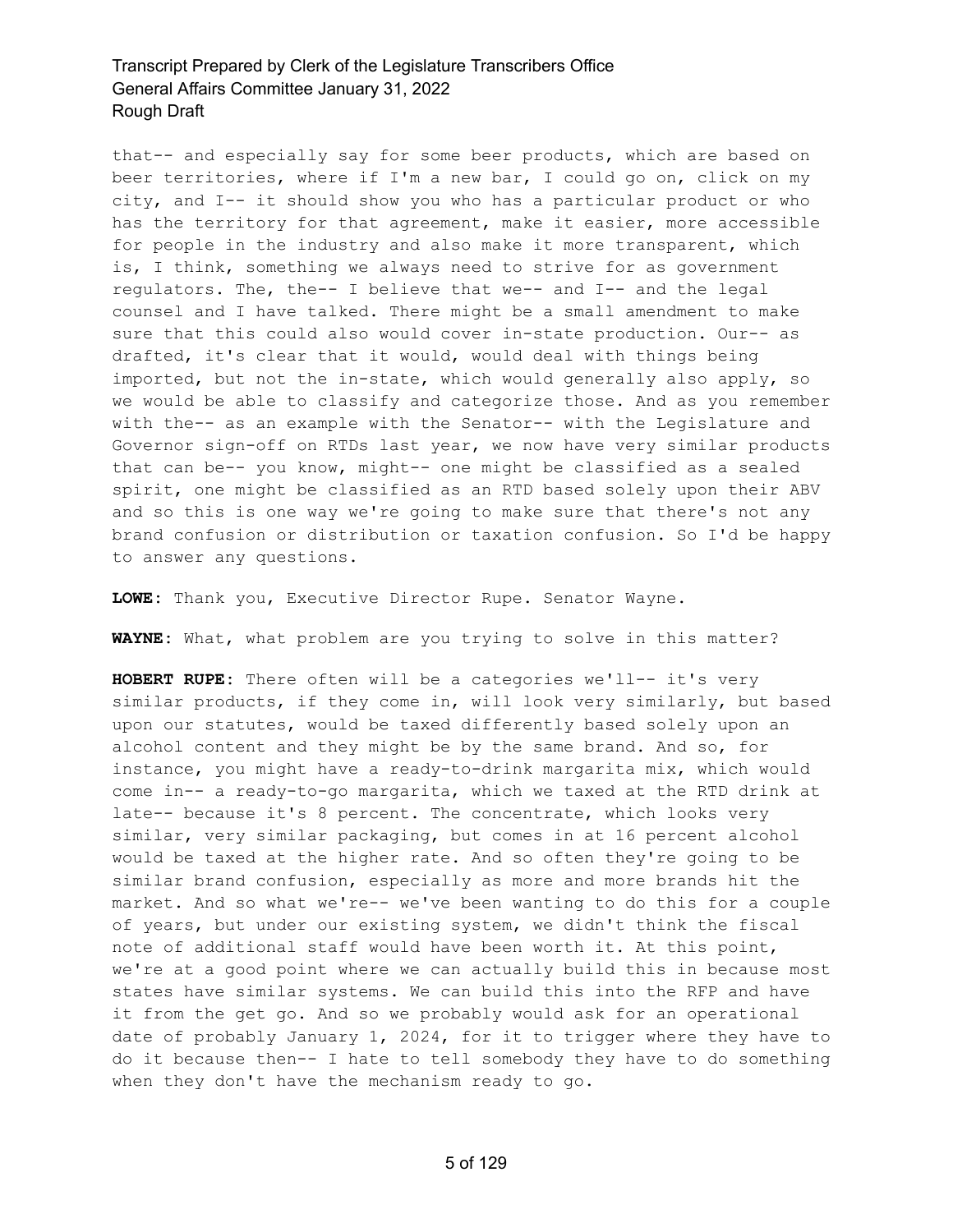**WAYNE:** So is this a-- this is a policy recommendation.

**HOBERT RUPE:** This is very much, very much a policy recommendation.

**WAYNE:** And at the beginning of this, Senator Briese said this was brought on your behalf.

**HOBERT RUPE:** Yes.

**WAYNE:** So could you say all the things you just said in a neutral capacity?

**HOBERT RUPE:** Hypothetically, I could say them, but it would be, it would be similarly hypocrite in that under 53-117.03, the commission is tasked with the duty to recommend to the Governor and by and through the members of the Legislature changes to the act. This was in our legislative letter that came out last fall and if it's-- we're asking for something, I believe we should be prepared to testify in support to make sure our position isn't seen as neutral.

**WAYNE:** So what hap--

**HOBERT RUPE:** Most times, I would testify neutral on areas where we had to take a position.

**WAYNE:** So what happens if we reject this policy?

**HOBERT RUPE:** I think brand confusion would continue.

**WAYNE:** But you have to execute the law if what we-- that's current, wouldn't you?

**HOBERT RUPE:** Yeah, yeah, but there's no requirement for these to be filed currently.

**WAYNE:** So you would still-- so the-- then you would still follow the law.

**HOBERT RUPE:** We still follow the existing law. And I can tell you, you know, based upon recent audits where we find-- have found cata- things mischaracterized and then had to do late tax assessment of penalties, you know, we'd rather people pay the appropriate tax at the time rather than, you know, paying it, you know, six months later because they had something miscategorized.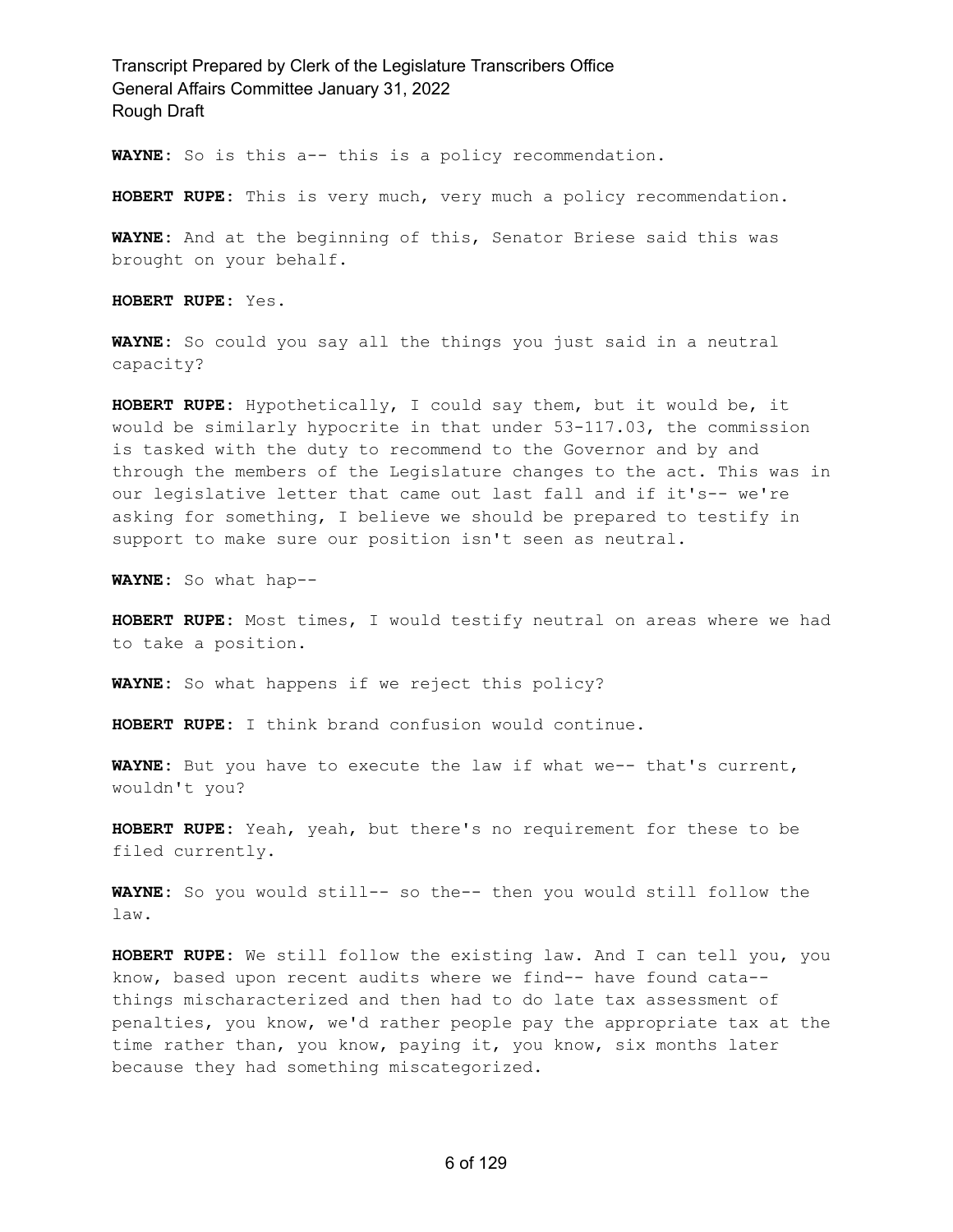**WAYNE:** But at the end of the day, I just want to make sure I'm clear. You could have said everything you said in the neutral capacity.

**HOBERT RUPE:** I could have said everything I said in the neutral capacity, but as I said, we were here under 53-117, which says we shall recommend. This is one of our recommendations.

**WAYNE:** Thank you.

**LOWE:** Thank you, Senator Wayne. Are there more questions? Senator Groene.

**GROENE:** Only been on the committee a year, so maybe this is a dumb question, but who collects the tax?

**HOBERT RUPE:** The commission tech collects the tax.

**GROENE:** No, who, who, who-- you got a manufacturer, you got a shipper, you got a-- who do you collect the tax from, I guess?

**HOBERT RUPE:** Oh, from-- it depends on what it is. The vast majority of-- by volume of product would be collected at the wholesale tier. So in other words, if a pallet of beer is shipped into Quality Brands of Lincoln here, the tax is then collected by Quality Bands and reported on their monthly tax statement. If a pallet of wine deliv-- is delivered, say, to Southern Wine and Spirits, they-- it would go into their inventory and then that tax would be collected once they-- it leave their inventory for further distribution. So the tax timing is a little bit different. We also collect directly from the manufacturers for Nebraska in-state producers. So Nebraska craft brewers, Nebraska spirit craft distilleries, and Nebraska farm wineries file those form, forms with us directly and we also receive out-of-state direct shipping taxes on an annual basis directly from either the manufacturer or the agent for those products.

**GROENE:** So who do-- you say they get-- the alcohol content might be different on the same brand of a margarita mix. Who decides that?

**HOBERT RUPE:** That would-- the--

**GROENE:** I mean, who sits there and looks at the palette of stuff and says that I got to pay 85 cents on, this I got to pay \$1.50.

**HOBERT RUPE:** Generally, the COLA controls. That's why we're sort of linking this to the federal requirement.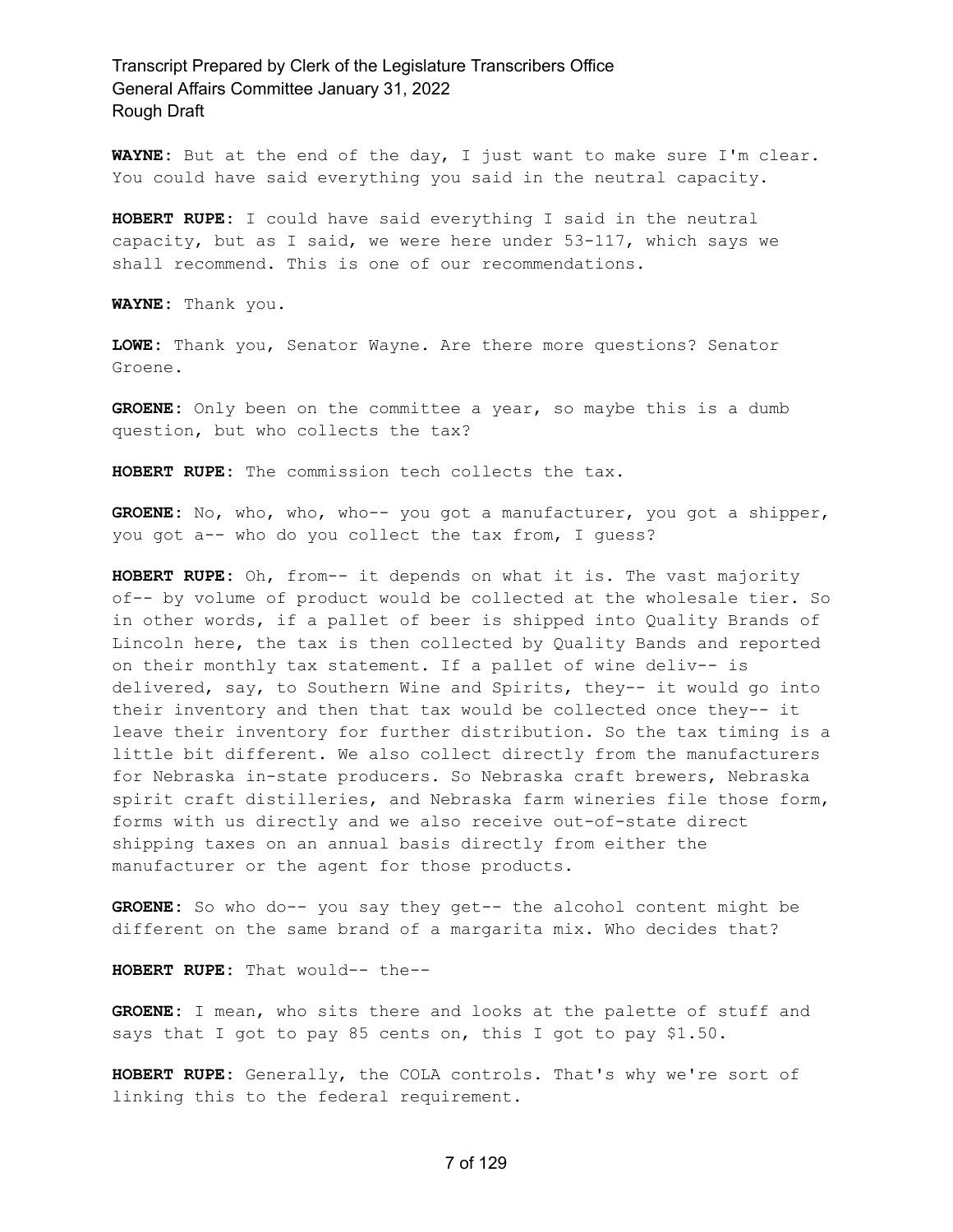**GROENE:** Who controls it?

**HOBERT RUPE:** The COLA, the certificate of labeling authority. If I am a manufacturer of alcohol and I wish to distribute my alcohol in, in the United States, I have to get what's called a COLA from TTB, the Tax and Trade Bureau. That's-- that will show the manufacturer location, the alcohol by volume, you know, all the information that we-- that's required by them. Most states-- and we would recommend Nebraska-- you know, why reinvent the wheel-- would piggyback on that, that information to make sure that it's categorized clearly.

**GROENE:** How's it done now?

**HOBERT RUPE:** Pardon?

**GROENE:** How's it done now?

**HOBERT RUPE:** Trust, verify, and audit.

**GROENE:** So the pallet guy ordered a bunch and-- a distributor and he goes through and he says, I got to calculate how much tax I owe on this, how much tax on this and he sends you-- it in.

**HOBERT RUPE:** Yes.

**GROENE:** And then you go and audit and you say, well, you didn't pay the right tax on this pallet.

**HOBERT RUPE:** Yes.

**GROENE:** Is that what happens now?

**HOBERT RUPE:** That, that happens now when we catch the, but we don't do that many audits, either. So there's probably untapped, you know--

**GROENE:** Maybe I'm simple--

**HOBERT RUPE:** [INAUDIBLE]

**GROENE:** --but it's a barcode type of deal that's on each bottle or--

**HOBERT RUPE:** Some do.

**GROENE:** --it's a COLA?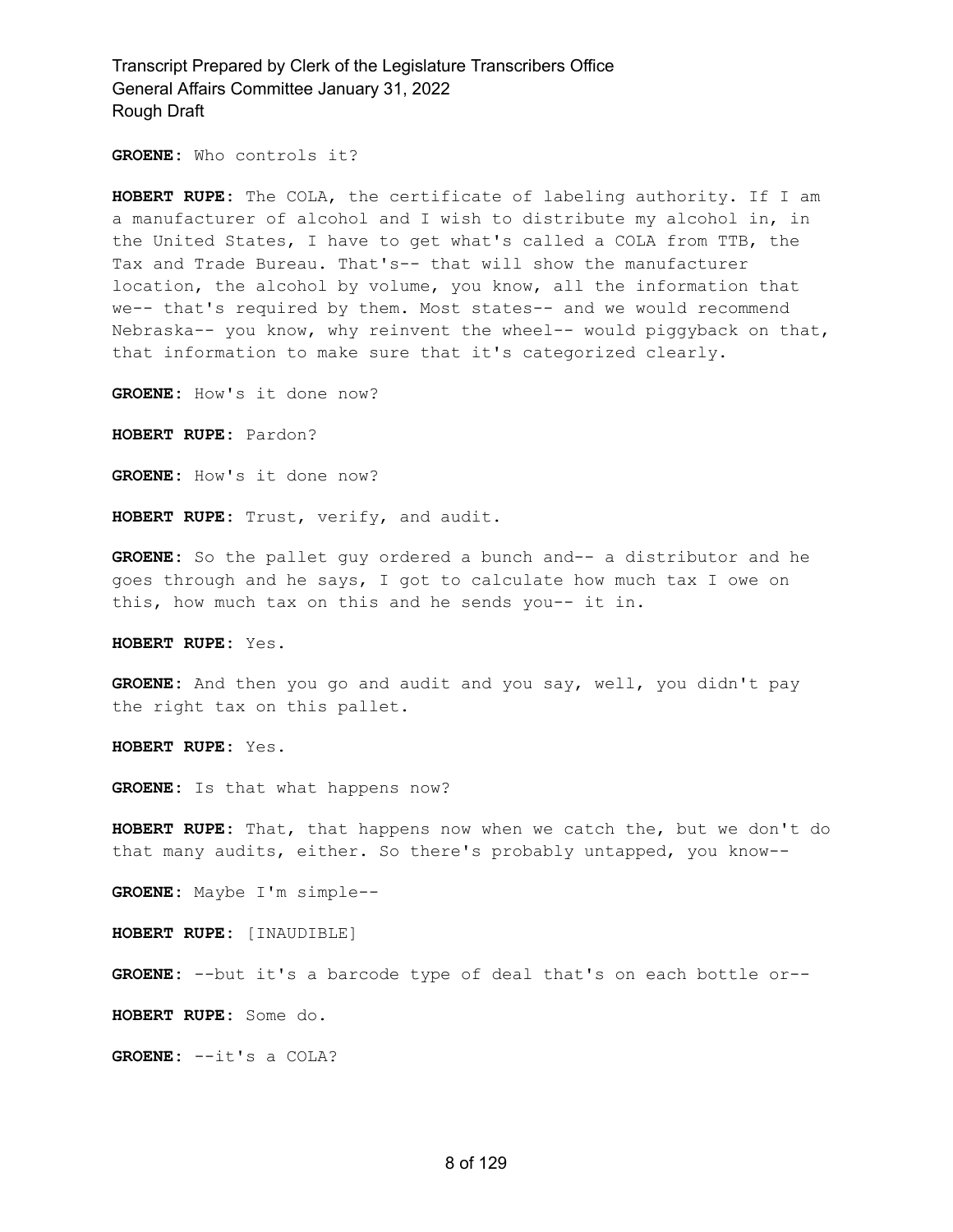**HOBERT RUPE:** You'd have to ask maybe one of the wholesalers how they do it internally to do it. They would link it. I can tell you recently, you know, sometimes those aren't foolproof either. We had a product which was a spirit, which when it was entered into at the wholesale tier, one number was transposed and for a year and a half, they were paying the tax on it as a wine. They were paying 95 cents instead of \$3.75 and so that came up in an audit. So sometimes you'll still find error areas like audit. No system is any proof. We're just trying to, to reduce the amount of irregularities. And the-- also the advantage here from a wholesaler who would make that error is because for every late payment then, they're also paying a statutory penalty on top of that, you know, that's by statute. So if you can catch those-- any errors or issues when-- right at the beginning, it's going to save them money as well.

**GROENE:** Thank you.

**LOWE:** Thank you, Senator Groene. Any other questions? Seeing none, thank you, Mr. Rupe.

**HOBERT RUPE:** Thank you.

**LOWE:** Are there any other proponents? Seeing no movement, are there any opponents? Please come. Thank you.

**TYLER RUDD:** Hi.

**LOWE:** Begin whenever you're ready.

**TYLER RUDD:** OK. Thank you, Mr. Chairman and members of the committee. I am Tyler Rudd. That's T-y-l-e-r R-u-d-d. I am the central states counsel for the Wine Institute, which is a trade association made up of about 1,000 California wineries. And I am here in opposition, but reluctantly, simply because of the way that the law is written or the bill is written, it's somewhat confusing and I think it has some problem areas. I don't want to get into it specifically unless you want me to, but it's all written in the handout there, as long-- as well as some suggested language. But I talked to Hobie before this. He understands our concern and, and we'll probably be able to work together and find something that works. We're supportive of primary source legislation. It's in most of the states and iss-- the only issue that we really have with this is it could be overly cumbersome for wineries to submit yet another report, which we already do, whether it be through wholesalers or direct shipment. And obviously,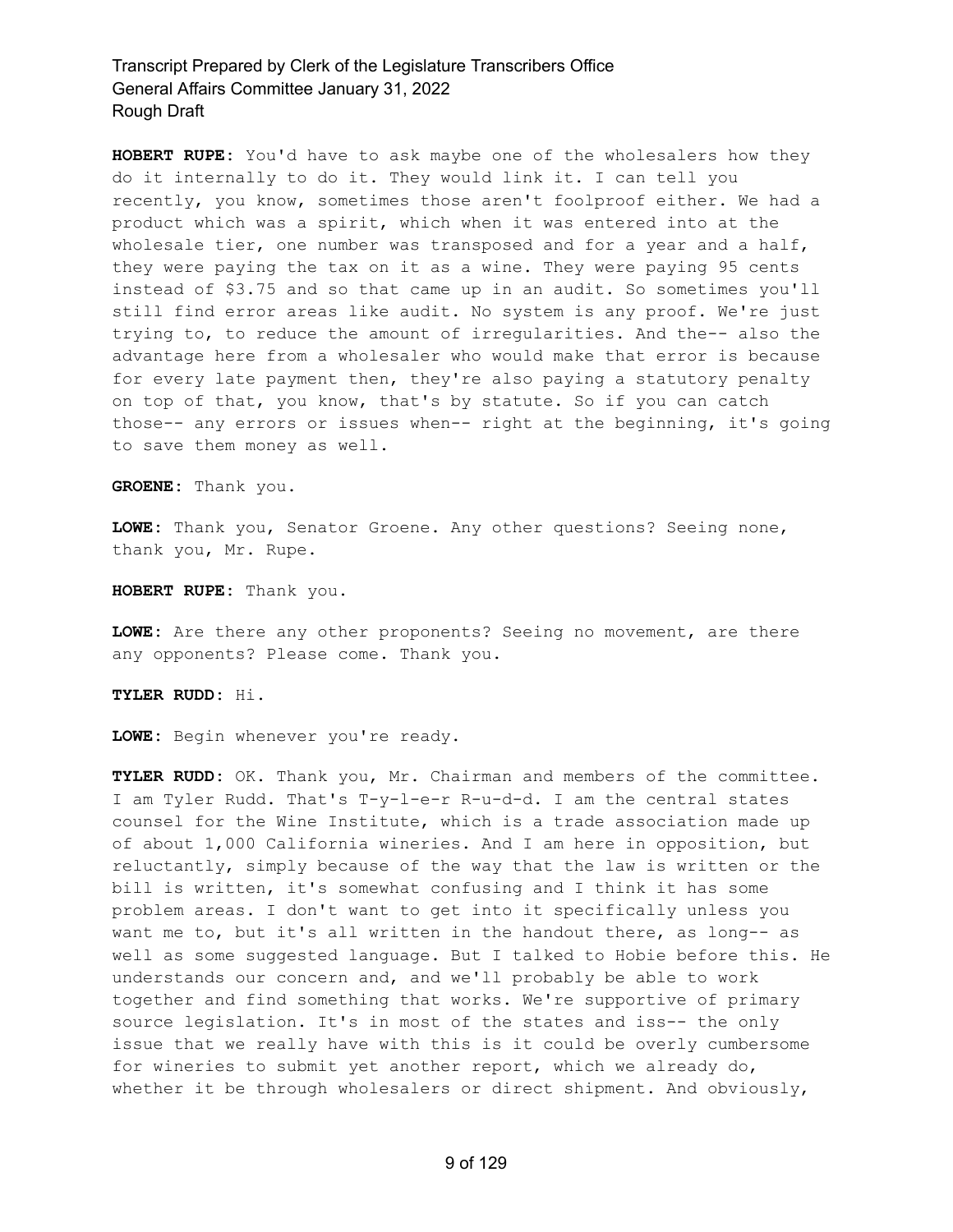every wine has a COLA, just like every other alcoholic beverage, and we understand completely what he wants to do and don't have-- really have any problem with that. So simply, the language as it's written is just problematic for us and I look forward to working with the Chairman and Hobie and the committee to find something that works for everybody.

**LOWE:** Thank you very much, Mr. Rudd. Any questions? Seeing none--

**TYLER RUDD:** Thank you, Mr. Chairman.

**LOWE:** --thank you very much. Are there any more in opposition? Are there any in the neutral?

**JUSTIN BRADY:** Senator Lowe and members of the committee, my name is Justin Brady, J-u-s-t-i-n B-r-a-d-y. I'm appearing before you today as the registered lobbyist for the Nebraska Liquor Wholesalers in a neutral capacity, which similar to what testifier before me said, we are not-- our wholesalers are not at all opposed to product registration and moving forward with the commission. We-- in all honesty, we've supported the commission, supported the commission getting its appropriation to be able to update its computer system to do that. Similar to previous testifier, just some of the openness- and I'll just point out one. You know, like on page 2, line 26, when it says we have to fill out the forms along with any fees, applicable fees. Well, you know, as you can imagine, being on the industry side, you necessarily don't like to be open to whatever fees somebody else is going to charge. If there needs to be fees, let's talk about them. Let's put them in the law. Unless you all are willing to put Mr. Rupe and the commissioners that are currently there, who I don't think would want to raise our fees beyond what they need to be, then we, we have to protect ourselves from any future directors or what they might do and so that's some of that. Some of the other-- one of the other questions that was brought up was when we do product registration, take an example of Jack Daniel's, do we register it as a 175, a one liter, a 750, a 375? I mean-- or is it, or is it that we are registered as carrying Jack Daniel's. So some of those, I think, undoubtedly would be worked out with rules and regs, but since there wasn't that clarity in the bill, we at least wanted to come in neutrally and say we'll work with this committee and Senator Briese and Hobie and whoever, so.

**LOWE:** All right. Thank you, Mr. Brady. Are there any questions? Seeing none, thanks for working with the committee and Mr. Rupe and--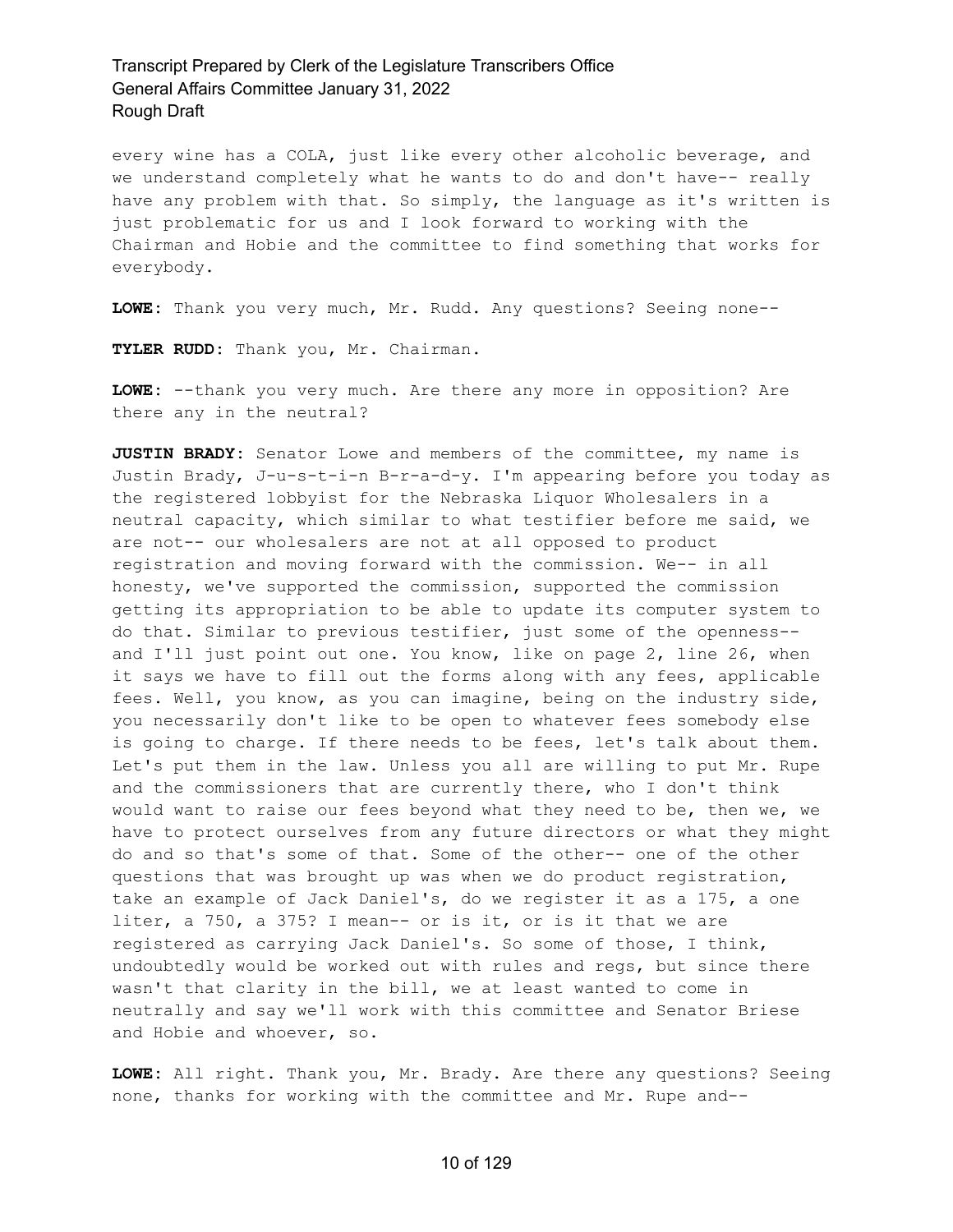**JUSTIN BRADY:** Thank you.

**LOWE:** --appreciate it. Are there any others in the neutral? Seeing none, Senator Briese would you like to close?

**BRIESE:** Very briefly, I don't have anything to add other than to say that we're more than willing to work with the stakeholders. Thank you.

**LOWE:** Thank you.

**BRIESE:** OK, Senator Lowe. With that, we'll begin the hearing on LB898. Good afternoon and welcome, Senator Lowe.

**LOWE:** Thank you, Chairman Briese. My name is John Lowe. That's J-o-h-n L-o-w-e and I represent District 37, which includes Kearney, Gibbon, and Shelton. I appear before you today for the first time in introduction and support of LB898. LB898 is a bill that is designed to conform legislation we passed last year as part of the committee's omnibus alcohol bill. As the committee will recall, I enacted the ready-to-drink cocktail legislation to encourage the development of the canned craft cocktail business in Nebraska. All of us supported that bill. It moved forward with the support of segments of the Nebraska alcohol industry. However, the bill moved towards Final Reading. Some who read the bill very closely and had not been involved in previous discussions of the various drafts of that bill realized that we missed that nowhere in the bill does the bill limit the product to a can or even a maximum size. Each of us referred to the bill as the canned cocktail bill, but nowhere did it say that. LB898 addresses this by simply stating that a canned cocktail does not exceed 32 ounces. There are federal fill standards that make the maximum of 1.75 liters for this type of product. If the product is larger than 32 ounces, it would be taxed at \$3.75. This does not change any other provisions of the act. I want to be clear that while I do believe that a clear definition is needed, I am more than willing to listen to interested parties on what that limit should be set at. I look forward to hearing the discussion on this bill and will be happy to answer any questions you may have. Thank you.

**BRIESE:** Thank you. Thank you for that, Senator Lowe. Any questions for the senator? Seeing none, thank you again. First proponent testifier. Good afternoon and welcome.

**JOE KOHOUT:** Good afternoon, Chairman Briese and members of the General Affairs Committee. My name is Joe Kohout, K-o-h-o-u-t, and I appear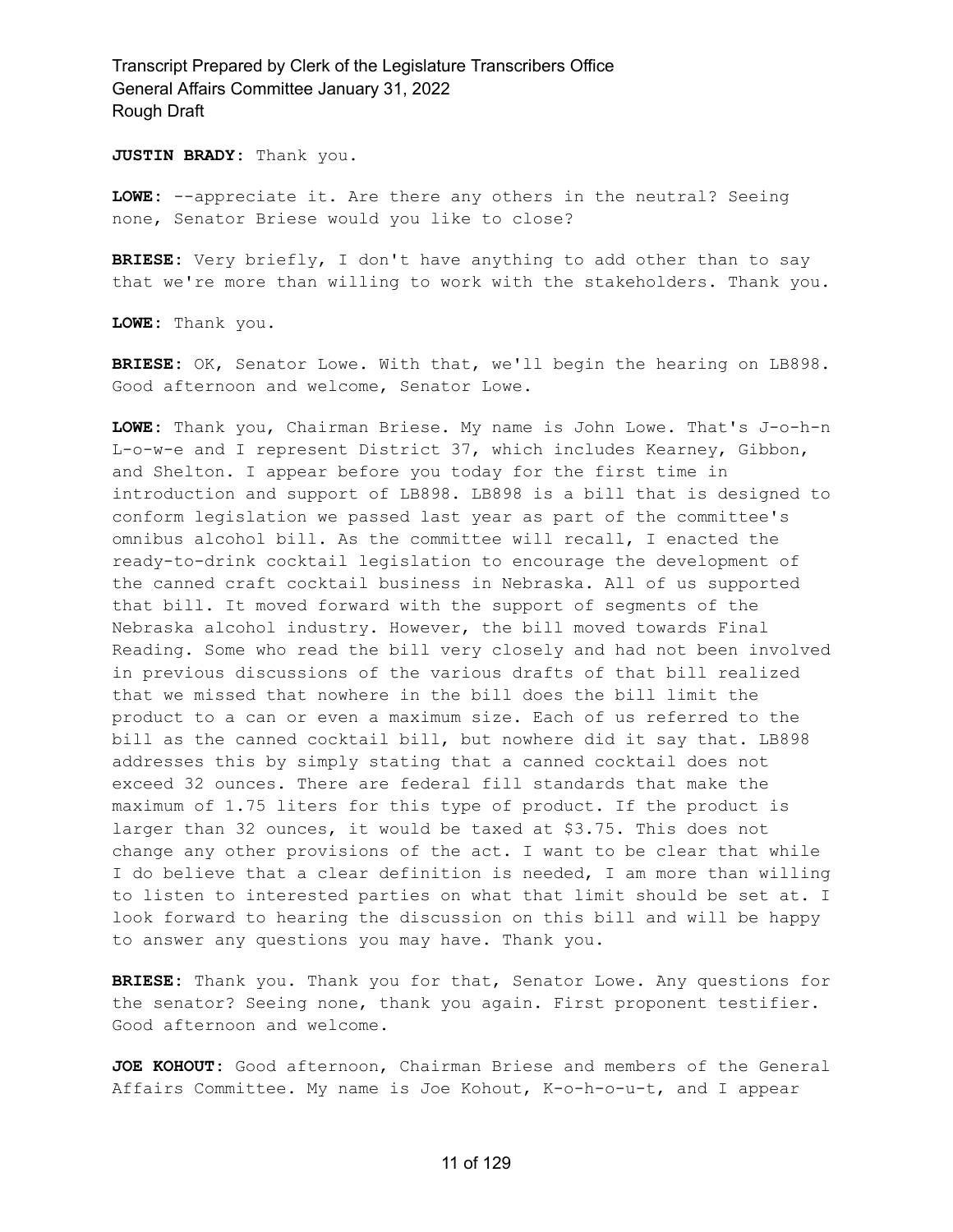before you today on behalf of our client, the Associated Beverage Distributors of Nebraska, in support of LB898. The Associated Beverage Distributors of Nebraska is a trade association comprised of 17 members that are locally owned/operated independent family businesses. They serve the nearly 4,000 retailers in Nebraska, which are licensed to sell alcohol beverages. ABDN members have considerable impact on the state's economy through the purchase and operation of warehouses, trucks, technology systems, as well as the payment of-- payment for vehicles and license fees, fuel costs, taxes, the wage and benefit programs for nearly 500 employees. In addition, beer distributors invest considerably in their local communities or territories they service through charitable contributions and the remittance of business, personal property, and sales taxes. As Senator Lowe mentioned in his opening, LB898 is a bill that is designed to conform to legislation passed last year as part of the committee's omnibus alcohol bill. The bill moved forward with the support of almost all segments of Nebraska's alcohol industry. When the bill moved to Final Reading, one of our members not involved in the discussions realized that nowhere in the bill does the bill limit the product size to a can or even a maximum size. The committee, as well as our many members, grew used to the bill's moniker, "the canned cocktail bill," but nowhere did it say canned. I would note that during the committee hearing on this bill, a reference to canned cocktail was made over 20 times during the floor debate and statements regarding cans and size of cans were made on both General and Select File. I think it is pretty clear what the legislative intent was. The bill provides an additional requirement that ready-to-drink cocktails be canned to a size of 32 ounces or less. This-- there is a federal guidance that makes the maximum size 1.75 liters for this type of product. If the product is less than 32 ounces or the size of a crowler, it will be taxed at the 95 cents per gallon. If greater than 32, taxed at \$3.75. This does not change any other provisions of the act. In a quick review of Iowa's standard at their alcohol services division, their definition states that a canned cocktail is a mixed drink or cocktail that is pre-mixed and packaged in a metal can and contains more than 6.25 alcohol by volume, but not more than 15 percent ABV. Further, this issue of whether or not the product is canned seems to be the primary differentiator in state laws. Vermont introduced a bill that states that a product is considered a full spirit if it's not in a metal can. Michigan has also required cans in its definition. I know that there will be those who follow me and testimony that will suggest that beers is taxed differently based on whether or not it's in a keg or a six pack and we are aware of that. However, we want to be clear.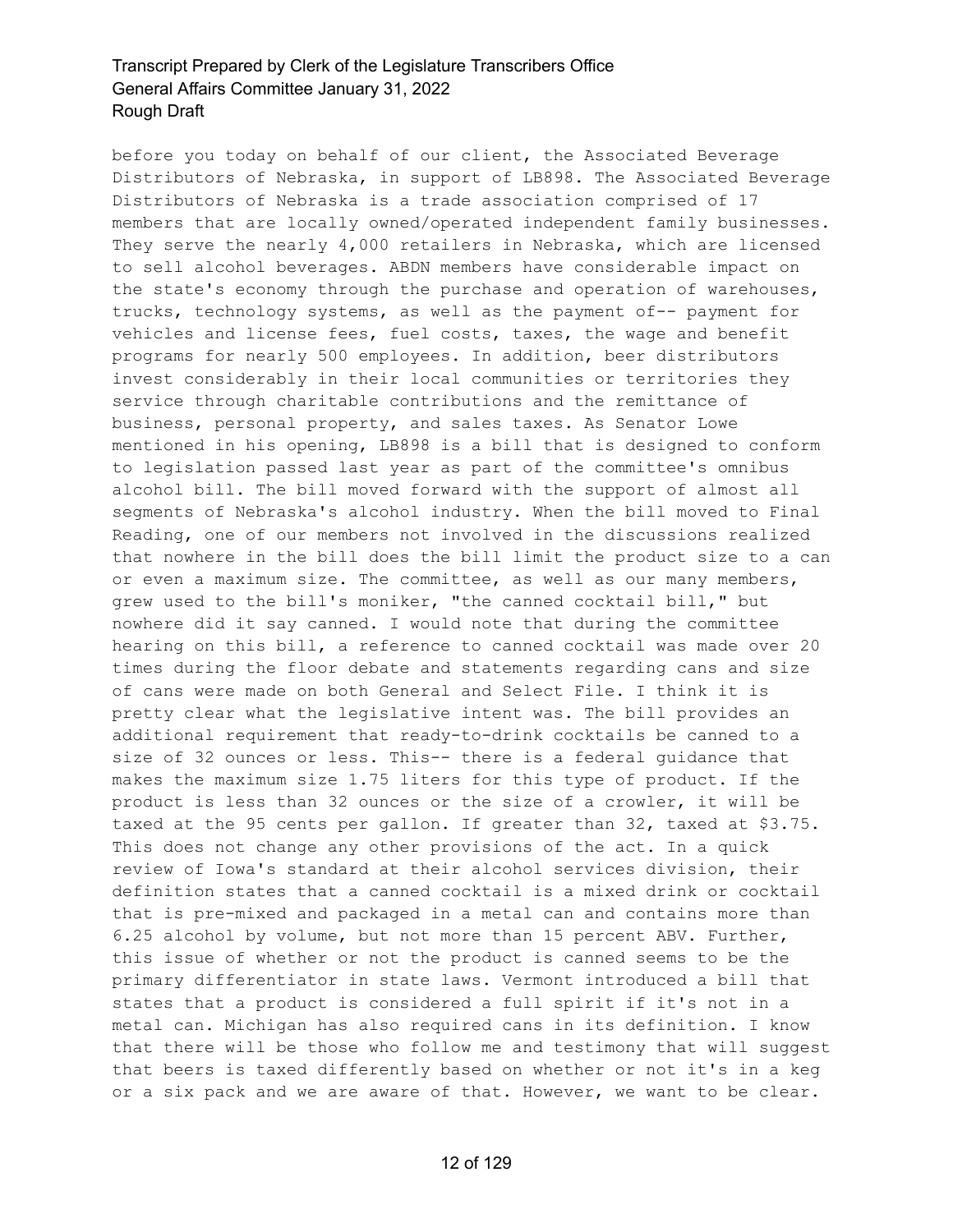The purpose of this bill, in our estimation, is to make clear in statute what we believe the Legislature intended to pass; a bill to expand the market of small, Nebraska-based microbreweries and distilleries. I'm happy to try to answer any questions.

**BRIESE:** Thank you for your testimony. Any questions? Senator Groene.

**GROENE:** So you want the word "canned" put in the law? It's not in there?

**JOE KOHOUT:** The product said-- the way the bill reads, as it says, doesn't have any sort of limitation on the size. So if we say canned, that would limit obviously to a specific kind of vessel and that was something we tried to avoid by just saying the amount of size, you know, the, the--

**GROENE:** But you kept quoting everybody from other states uses canned.

**JOE KOHOUT:** Right and we're, and we're comfortable if we want to say canned as well, Senator.

**GROENE:** You weren't advocating that. You just were quoting.

**JOE KOHOUT:** Well, we were supportive of the size, of the size limitation and how, how this committee decides to put that language in place is, is up to you.

**GROENE:** The-- you said the federal law is 1.75 liters.

**JOE KOHOUT:** Um-hum.

**GROENE:** So this-- our memo has-- there's an error. It say 1.8 fluid ounces, but that's not correct.

**JOE KOHOUT:** Right.

**GROENE:** All right. Thank you.

**JOE KOHOUT:** Um-hum.

**BRIESE:** Thank you, Senator Groene. Any other questions? Seeing none, thanks for your testimony.

**JOE KOHOUT:** Thank you.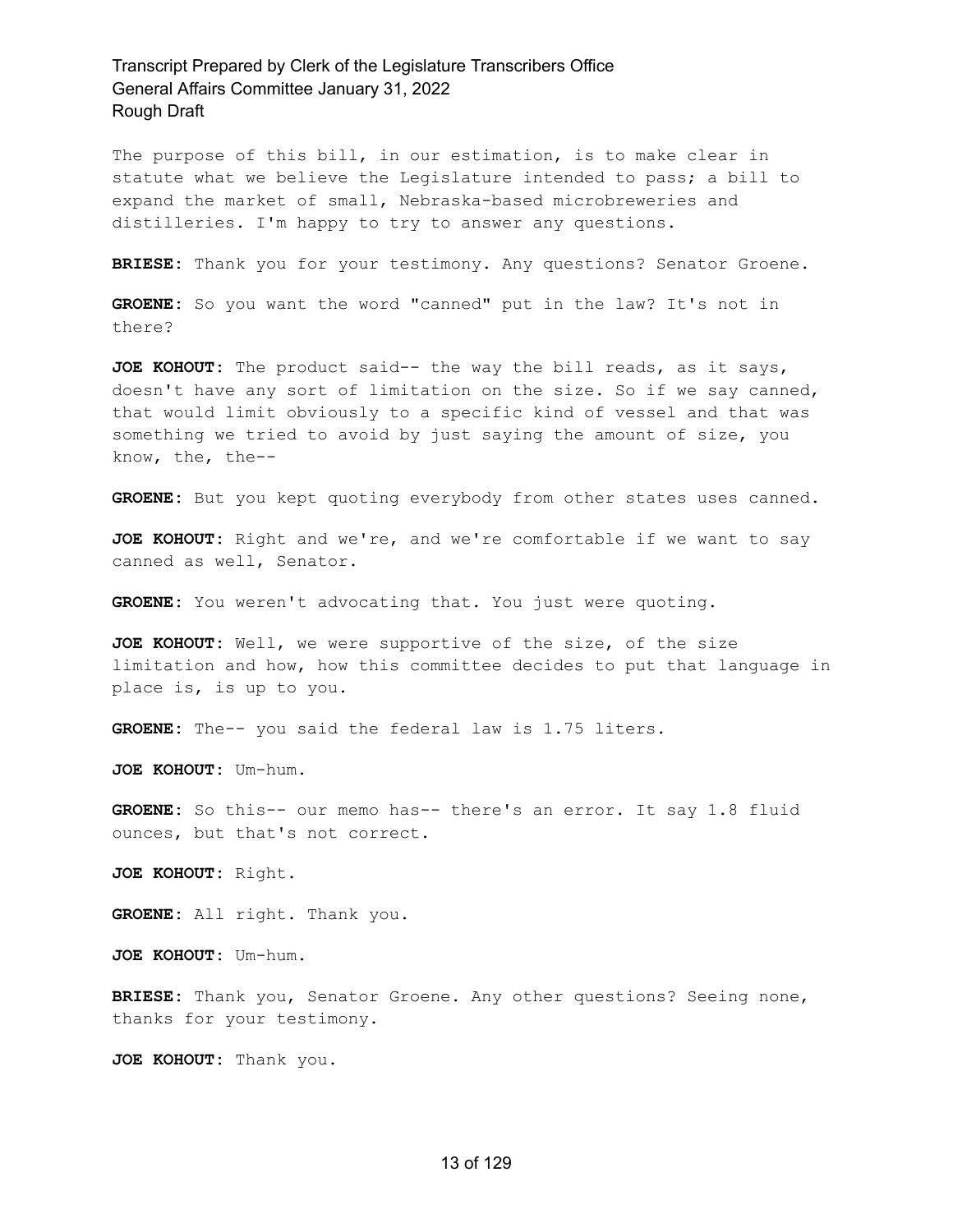**BRIESE:** Next proponent testifier. Any other proponents? How about opponent testifiers? Good afternoon and welcome.

**VANESSA SILKE:** Good afternoon, Senator-- Chairman Briese and members of the General Affairs Committee. My name is Vanessa Silke, V-a-n-e-s-s-a S-i-l-k-e. I'm the attorney and registered lobbyist for Kinkaider Brewing Company doing business as sideshow spirits. They are one of about a dozen licensed distilleries in the state of Nebraska and certainly have benefited from the ready-to-drink cocktails bill that you all supported last session and was passed. So on to Mr. Kohout point, I personally worked with him and with Senator-- with Hobie Rupe-- Mr. Rupe to develop the language of that bill. And part of the reason why we didn't get into package size or vessels was because we use the term "original package," which is actually defined in Nebraska law within the Liquor Control Act and further in-- you know, after Mr. Kohout's member identified this concern with the, the plain language of the bill that was passed last session-- Mr. Rupe can explain this from his perspective as well-- both of us met with him and pointed out that under federal law, which every single one of the producers of these products have a federal license and that has primacy over state law, under 27 CFR Section 547 Part A, for noncanned distillery-- distilled spirits-based products, it's a 1.8 liter max and a 355 milliliter max four 12 ounce or-- which is the equivalent of a 12 ounce can. So any producer of these cocktail products, whether it's in-state or out-of-state, already has to comply with the federal limits as a portion of-- as a part of maintaining their federal license and the right to distribute these products in interstate commerce. So I'm here not to, not to back off from what the general idea of these products were. And in fact, most of my clients are dealing with canned cocktails, as Mr. Kohout noted, but my clients and me personally, we don't support legislation that increases regulations on businesses throughout Nebraska that simply isn't necessary or that could create confusion in our marketplace. Mr. Rupe testified on the commission's difficulty in clarifying and tracking the applicable tax rates for some of these products and having an additional state law that has a different limit in it than what we see in federal law will only increase that confusion in the marketplace. So for that reason, I respectfully oppose LB898. I did work with Senator Lowe and Patrick. As always, I'm very, very thankful for their willingness to sit and listen and to understand as much as they can how they can be a partner with the industry. So with that, I'm happy to take any questions you have.

**BRIESE:** Thank you for your testimony. Any questions? Senator Groene.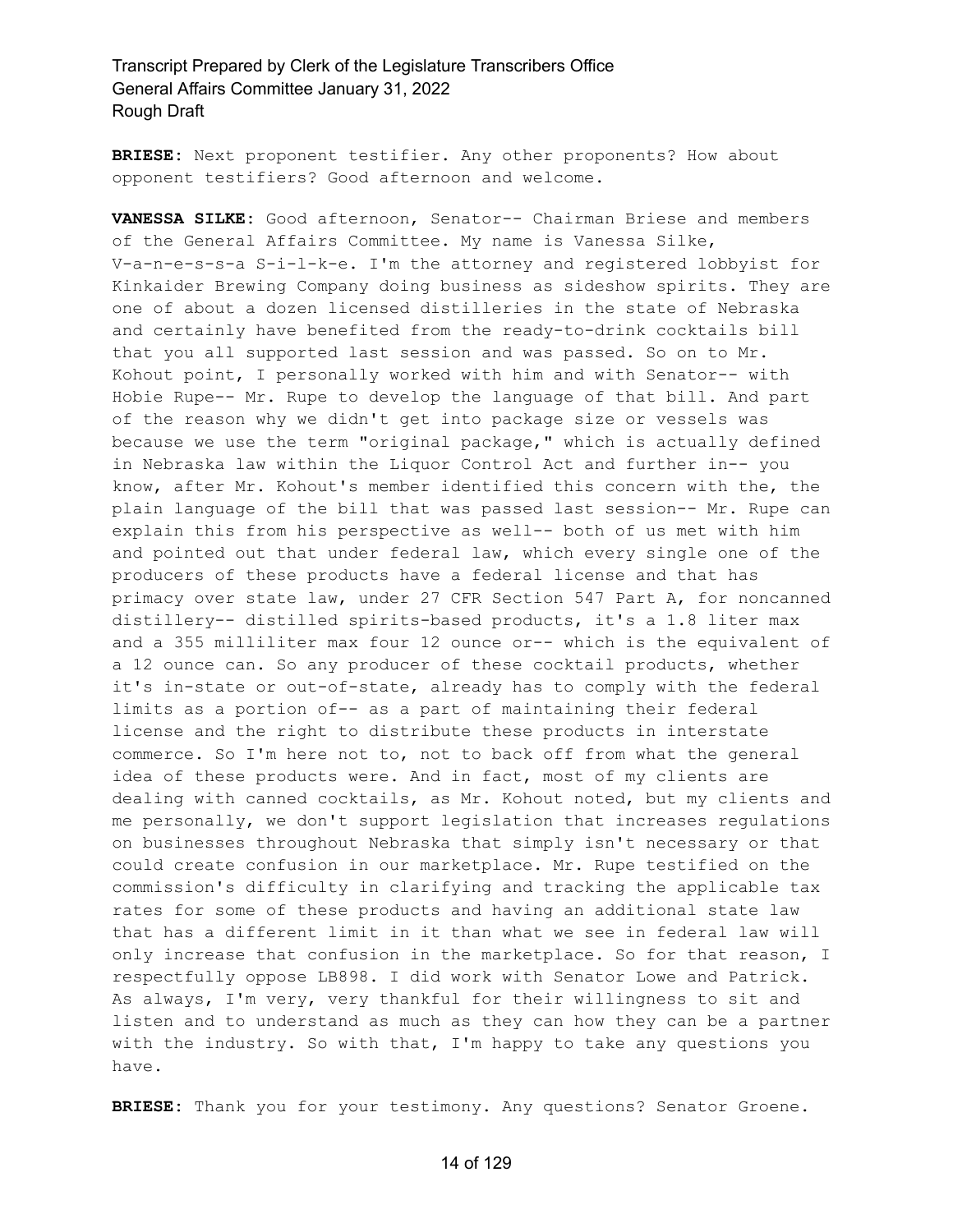**GROENE:** So 30-- thank you. So 32 ounces is less than the federal limit.

**VANESSA SILKE:** Yes

**GROENE:** Because 1.8 would be--

**VANESSA SILKE:** 1.8 is if it's not in a metal. If the original package, which when we look in statute, that could mean a lot of different packages, it means in effect that they're sealed. So this would not be the way to-go drinks you get in a Styrofoam cup at a bar. That's different. But 1.8 liters most often ends up being a 1.75 in a plastic jug.

**GROENE:** What is that-- like, I mean, what, what is it? I mean, is it a margarita or what--

**VANESSA SILKE:** Yeah, Cuervo usually. That would be the most ready example I've seen recently at a Target. There's Cuervo in the mix of a margarita. It's not what I buy, but that's something on the shelf that has alcohol in it, distilled spirits in it.

**GROENE:** How big of a container are those?

**VANESSA SILKE:** Those are 1.75 typically. Anything above that would not qualify as-- would not comply with federal statutes governing distilled spirits packaging.

GROENE: So it just makes it harder for the manufacturer to manufacture if he's going to have one at 32 ounces and one container matches the federal guidelines.

**VANESSA SILKE:** Yeah, under federal law, they know if it's metal cans, it's 12 ounces, which is the equivalent of 355 milliliters. And if it's not a metal can, it can be up to 1.8 liters, which in effect, usually is 1.75.

**GROENE:** Maybe simple, you're saying the way the law is written, everybody just knows it's the federal standards.

**VANESSA SILKE:** Yes and that's why you see such a similar package sizes on the shelves wherever you go. I mean, there are some different state laws and products that, that are allowed, but that really facilitates interstate commerce. That facilitates a lot of what Mr. Rupe talked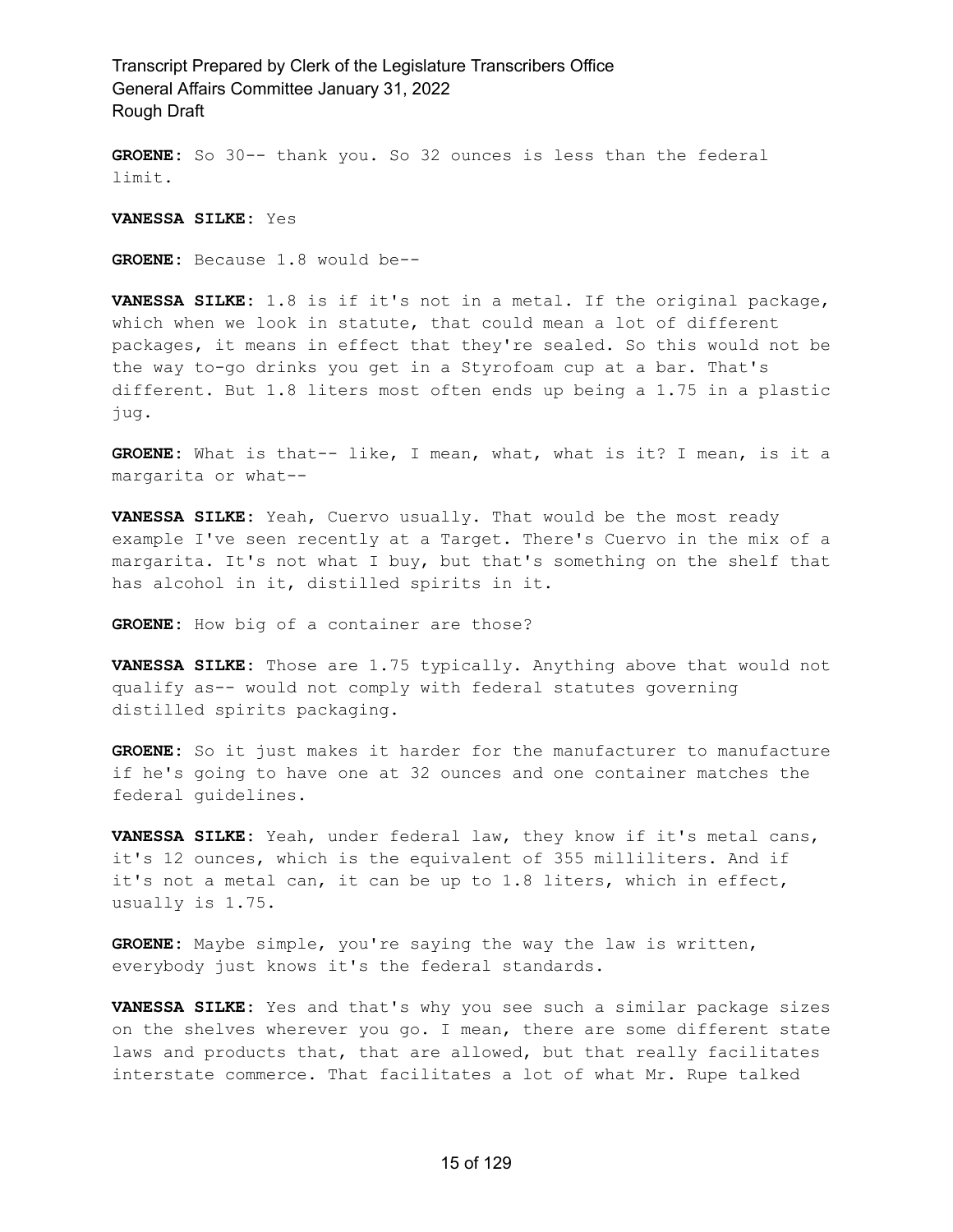about on one of his other bills, which is regulatory enforcement and tax collection.

**GROENE:** So this just adds costs. This bill would add cost to the small manufacturers.

**VANESSA SILKE:** Cost and confusion. And yeah, to be clear, I don't disagree with Mr. Kohout and saying, you know, the original impetus was-- you know, the idea was canned cocktails and that's typically where this market has gone. But we already have federal regulations that cap this size and provide that, that sounding board or that, that threshold for the commission to know what tax needs to be collected.

**GROENE:** What is the, what is the most acceptable consumer size right now that people are-- if they're looking for one drink?

**VANESSA SILKE:** Yeah. Just anecdotally, I would say singles or six packs of those 12 ounce cans are, are most often what you see in the market. But this new tax rate, as long as it's below the ABV in the ready-to-drink cocktails bill, the percent of alcohol in the product, then that lower tax rate from the straight distilled spirits tax rate would apply.

**GROENE:** So the beer and this mixed drinks are in the same size cans?

**VANESSA SILKE:** Yes, most often--

**GROENE:** All right, thank you.

**VANESSA SILKE:** --at least at this point.

**BRIESE:** Thank you, Senator Groene. Any other questions? Seeing none, thanks for your testimony.

**VANESSA SILKE:** Thank you.

**BRIESE:** Next opponent testifier. Good afternoon and welcome.

**JUSTIN BRADY:** Chairman Briese and members of the committee, my name is Justin Brady, J-u-s-t-i-n B-r-a-d-y. I appear before you today as the registered lobbyist for the Nebraska Liquor Wholesalers in opposition to LB898. Jumping to the end of this, what this is is it's a tax increase. It is an increase on products over 36 ounces. So currently, if you have 1.75 liter that fits the definition, you pay a lower tax. If you put in this 36 ounce deal, you will pay a higher tax on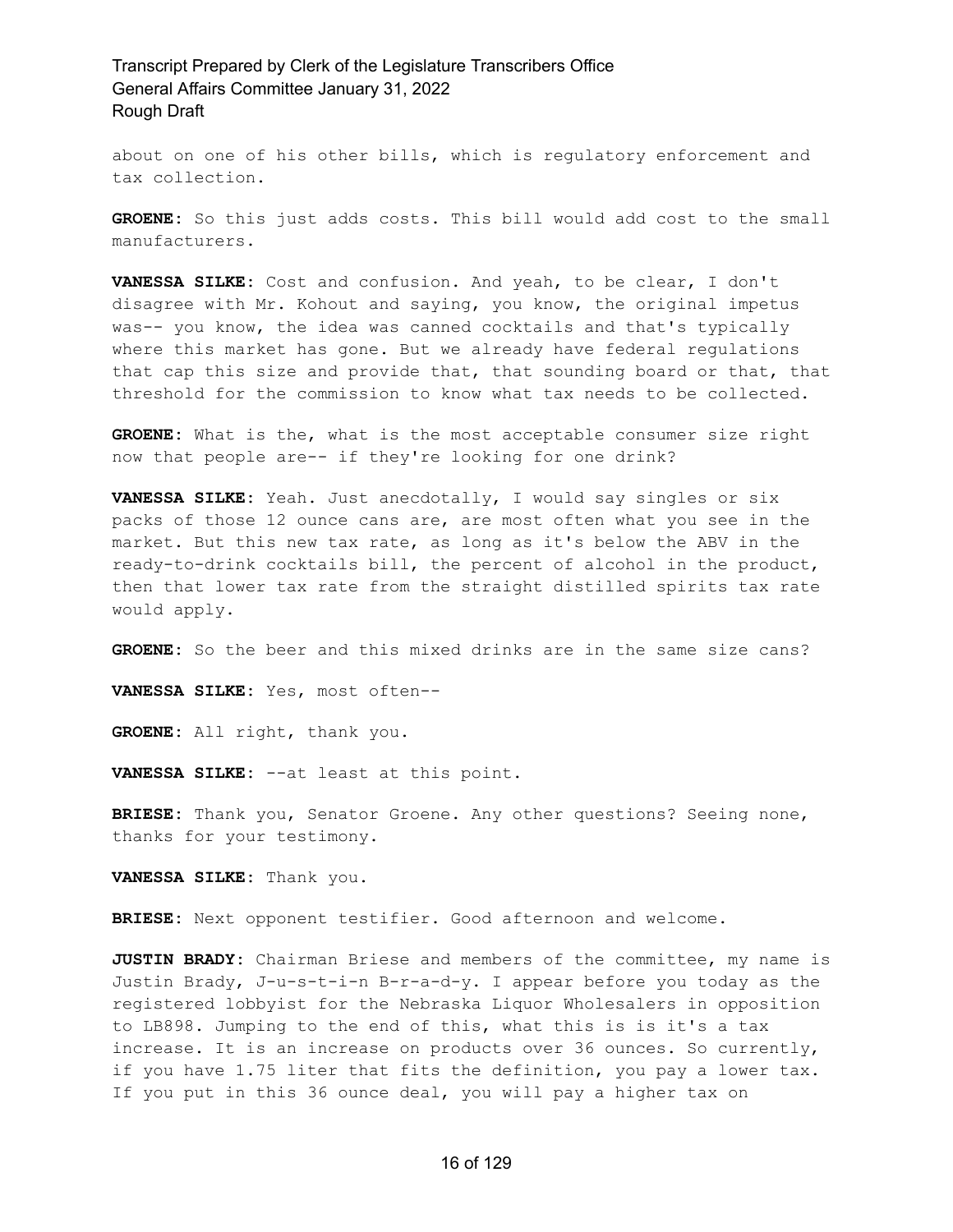everything between 36 ounces and 59.6 ounces, whatever equals the 1.75. That's the effect of what this bill does. As Ms. Silke Testified, there is already the cap at the 1.8. I think it's actually 1.8, but most people make their bottles at 1.75 to ensure that they're under that 1.8 federal level. Another question we had was this talks about in its original packaging. Well, if you take a six pack that's in a box, is that its original packaging, which therefore then you would go over the 36 ounces? But do you have to, as-- you know, we don't represent the retail. Do my wholesalers then have to advise retailers they have to break those six packs up so they can then sell them as 12 ounce cans? Again, this is a-- I understand it from the beer wholesalers who support this. These are products that typically aren't run through their warehouses and therefore, if there's an increase in one market-- we have finite market for the most part so if there's an increase in one market, there's a decrease somewhere else. And in this case, right now, these seem to be increasing. And so one of the reasons probably is the price point. So if you can increase the tax on part of it, you can help change that competition. And that's actually what I'd say you guys are being asked to do, to pick winners and losers out there to say, well, if you tax this, then you'll help here. The one thing I would add to Ms. Silke's comments, I understand from her standpoint with, with the client she represents. She talked about a lot of them are in 12 ounce cans. From the wholesaler standpoint, the number one sellers that we see are in the 1.5 bottles to go because in essence, if you're going to go to your-- have a party or have somebody come over to your house, you're going to bring one of those and do that. You still have the 12.5 percent alcohol by volume. So if you get into some of those are above that and they would be at the higher tax because they don't fit this definition, but those that do, this would be a tax increase on those.

**BRIESE:** OK, thank you for your testimony. Any questions? Senator Groene.

**GROENE:** We tax on alcohol content, right, not on volume of the container?

**JUSTIN BRADY:** Well, that was the-- the intent-- no-- was that you're looking at originally-- let's go back-- if I did, if I took Jose Cuervo margarita to go deal, it was looked at as though that's 3.7 or going to be taxed at \$3.75 per gallon because of the alcohol in it, even though 90 percent of it is sugar water at that point, the rest of the margarita, went to a lower tax for those products, recognizing that they aren't all alcohol as opposed to if I got a 1.75 of tequila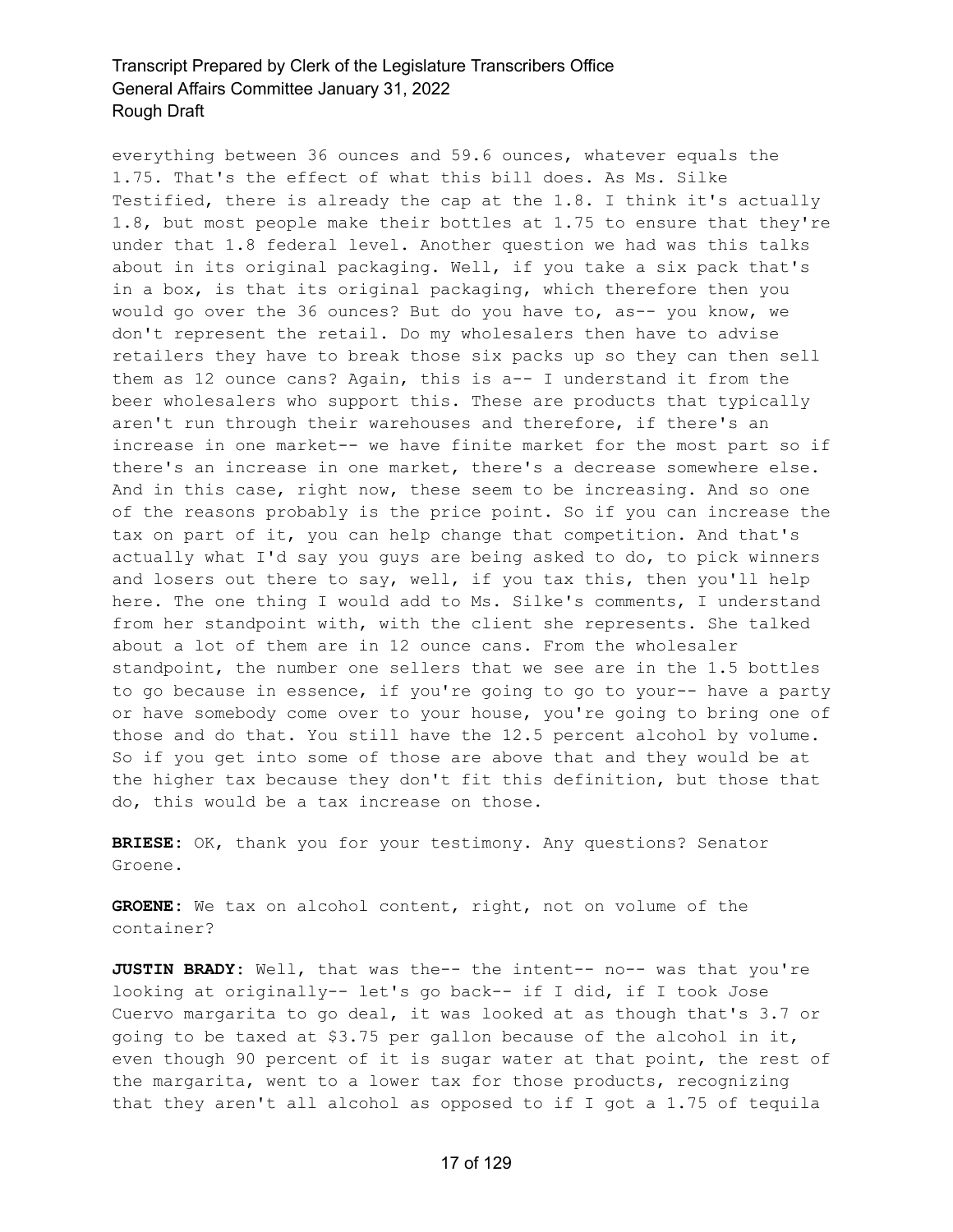that is all alc-- so is, is an attempt to recognize that everything in that bottle is not alcohol.

**BRIESE:** Thank you, Senator Groene. Any other questions? Seeing none, thank you for your testimony.

**JUSTIN BRADY:** Thank you.

**BRIESE:** Next opponent testifier. Good afternoon and welcome.

**ANSLEY FELLERS:** Thank you. Good afternoon and thank you, Chairman Briese and members of the General Affairs Committee. My name is Ansley Fellers, A-n-s-l-e-y F-e-l-l-e-r-s, and I'm here on behalf of the Nebraska Grocery Industry Association, testifying rather briefly in opposition to LB898. First, I want to acknowledge that my members have folks on both sides of this issue and we appreciate Senator Lowe's willingness to work with and talk to all stakeholders. We're opposed to LB898 for the simple reason that it's unnecessary and could result in a tax increase on some of the most popular ready-to-drink cocktail products. Such a change could result in a choices in-- in choices to limit distribution of those products in Nebraska, which is a hit to retailers and ultimately hurts consumers. And I just really briefly want to say to Senator Groene's point, yes, the ABV-- we're taxing based on ABV, not on volume so you're correct in saying that and I, I just wanted to beg knowledge that that's kind of the point that the testifier, the proponent testifier mentioned was there is no difference in a keg of beer versus this. We don't tax the keg of beer differently than we tax a six pack of beer and that was exactly what you just asked. Again, as written, I don't believe and the Nebraska Grocery Industry doesn't believe that this should advance, but we appreciate Senator Lowe's willingness to work with us and I'd be happy to answer any questions.

**BRIESE:** Thank you for that. Any questions? Seeing none, thank you again.

**ANSLEY FELLERS:** Thank you.

**BRIESE:** Next opponent testifier. Seeing none, any neutral testifiers? Welcome and good afternoon.

**HOBERT RUPE:** Welcome again. Thank you very much. Once again, my name is Hobert Rupe, H-o-b-e-r-t R-u-p-e, Executive Director of Nebraska Liquor Control Commission, and this is one where we actually are in neutral testimony, Senator Wayne. You know, when this issue that there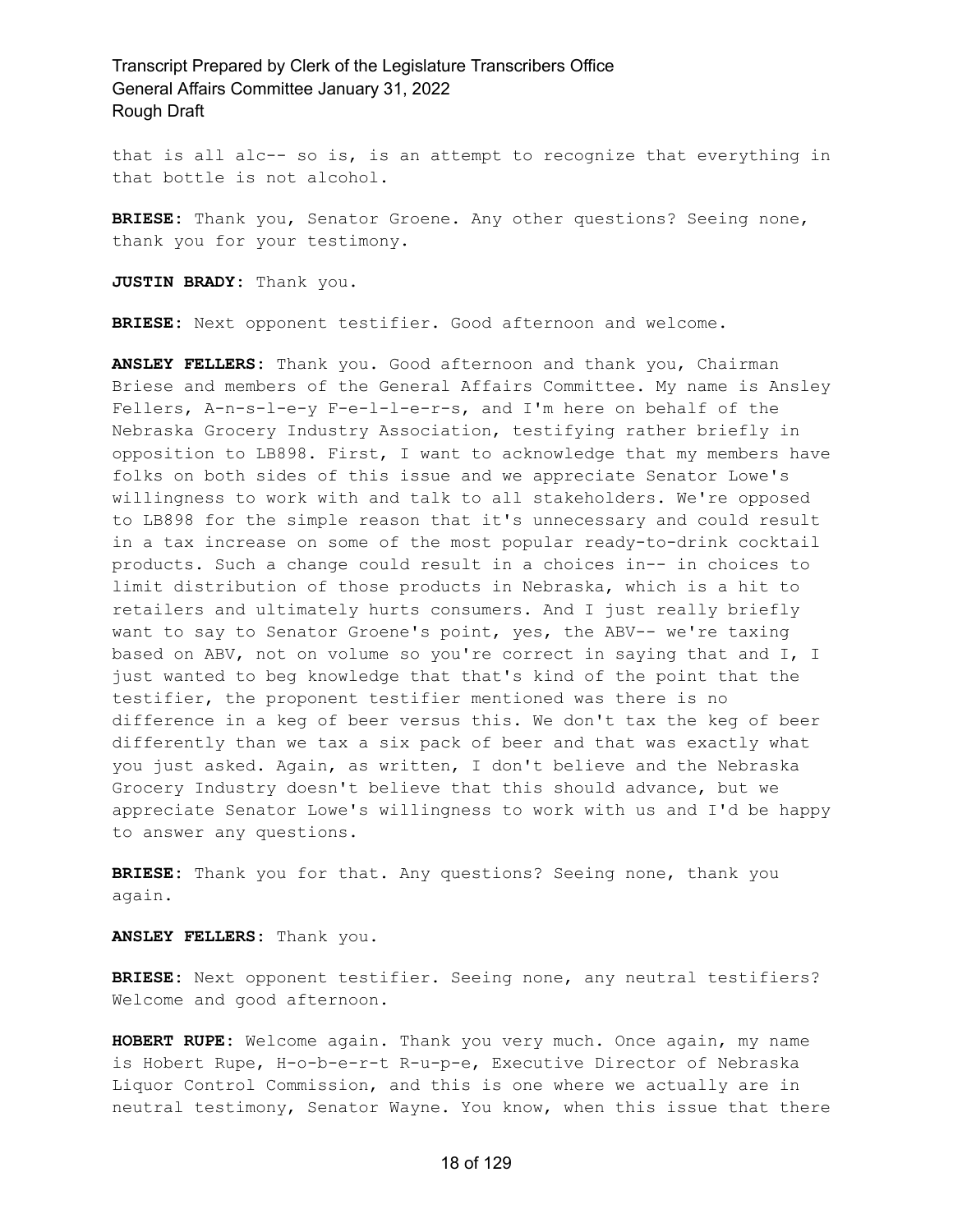was not a size limit was brought to our attention last year, right around time of Final Reading, you know, everybody was worried, oh my gosh, we're going to see things in kegs and anything else. And we're like, no, we're not. It's 1.75 is the largest you're going to see. And in fact, I sort of use that-- people had thought our fiscal note was a little bit off last year and it ended up being almost right on because we knew there were categories that would have been qualified under this. So from a proponent standpoint, I would at least put in, you know, this is one of the-- another reason why we need LB1231 because this is going to make it even more complex if this bill passes. But other than that, I'd be happy to answer any questions. And just to clarify, traditionally, we've always taxed on the source of the alcohol. You're absolutely right, Senator Groene. This was the one time when the decision was made to tack-- to put ABV in because as these were a growing market share, we actually had some in-state manufacturers who weren't distrib-- who were making it in Nebraska and then they weren't selling in Nebraska because of our tax rate. They were selling in Iowa and other states because it was taxed at a more reasonable rate. When this bill came up last year, it went up to 12.5 or lower and more importantly, it wasn't lowered all the way down to the beer tax. It was lowered down similar to the wine tax so 95 cents. So beer is still cheap-- is still taxed at a lower rate than these products, so just for education/clarification. I'd be happy to answer any questions.

**BRIESE:** Thank, thanks for your testimony. Any questions? Senator Groene.

**GROENE:** So 32 ounces or 1.75 liters, whatever that is, you know, 70 or so ounces or whatever, it's going to get taxed the same rate, right?

**HOBERT RUPE:** No.

**GROENE:** Isn't that same amount of alcohol in it?

**HOBERT RUPE:** No, you would have-- hypothetically, you would have the same exact product-- let's just use a pre-made Moscow mule. And if you were to sell that same product-- and oftentimes you'll see them in 12 ounce cans. I've also seen a lot of them as 16 or 20 ounce bottles, the glass bottles. That's one reason why those are in glass and not cans. Those would still be taxed at the rate here because they would be under 32 ounces. If you were to take that same exact product and put it into a 1.75 so I could take it to parties, you're, you're mixer in it, that alcohol-- that product, under-- if this were to pass,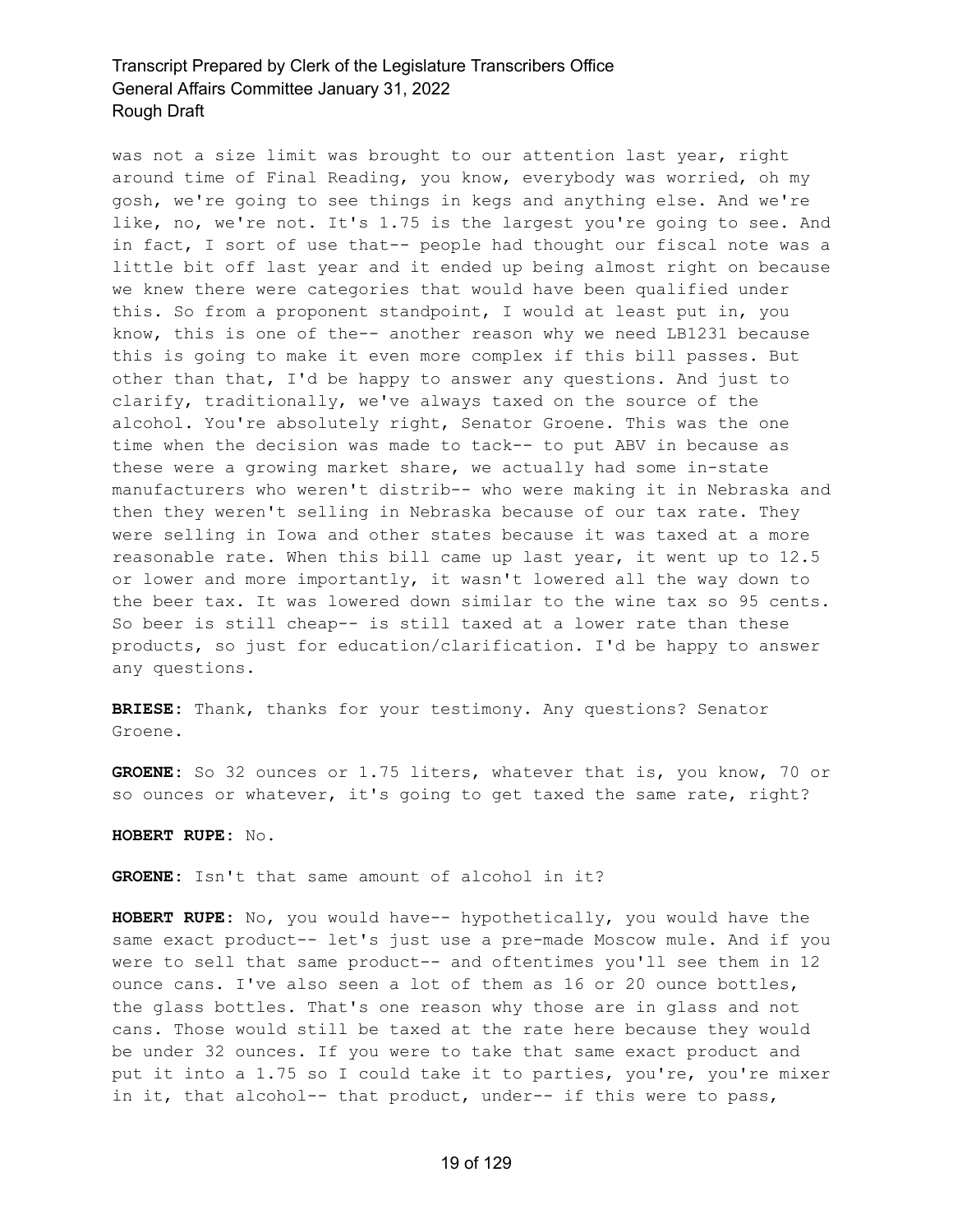would be taxed at \$3.75 a gallon, not 95 cents a gallon. So the same exact product could be taxed at two different rates, simply based upon what size of package it's in.

**GROENE:** And we passed the law to make sure it matched the federal?

**HOBERT RUPE:** Well--

**GROENE:** Originally. Right now, the way it is, there wouldn't be that confusion, right?

**HOBERT RUPE:** Originally, we-- there is no specific statute to follow the federal law. We just default to the federal law. If this were to be-- to amend to follow the federal law, I think that would be clearer. Traditionally, there's actually is a statute in the Liquor Control Act that when practicable, the commission should be consistent with federal laws, primarily to avoid these type of interstate commerce problems.

**GROENE:** So you testifying pro or--

**HOBERT RUPE:** I'm testifying neutral. How-- I can do it however you guys want to do it. I'm must giving you the history on that. You asked me a question and if this bill were to pass, how would we implement it? And we would have to have two separate tax rates for the exact same product, depending upon what package it was in.

**GROENE:** Thank you.

**BRIESE:** Thank you, Senator Groene. Any other questions? Seeing none, thank you again for your testimony. Any other neutral testifiers? Seeing none, Senator Lowe, do you care to close? Welcome again.

**LOWE:** Thank you and I'm just here to say we'll-- we're listening and we're willing to work to get this so it's a little more clear for everybody so everybody kind of understands it. And Senator Groene, it was last year's bill that was, was called the canned cocktail bill and, and so everybody just kind of assumed it was going to be canned. So that's, that's where that came from and so now we're just asking for more clarity and that's, that's why I brought LB898. With that, I close.

**BRIESE:** Thank you, Senator Lowe. Any questions? Seeing none, thank you again, Senator Lowe. And LB898, we have letters for the record, one opposition letter from Mr. Barry Fox, and that will close the hearing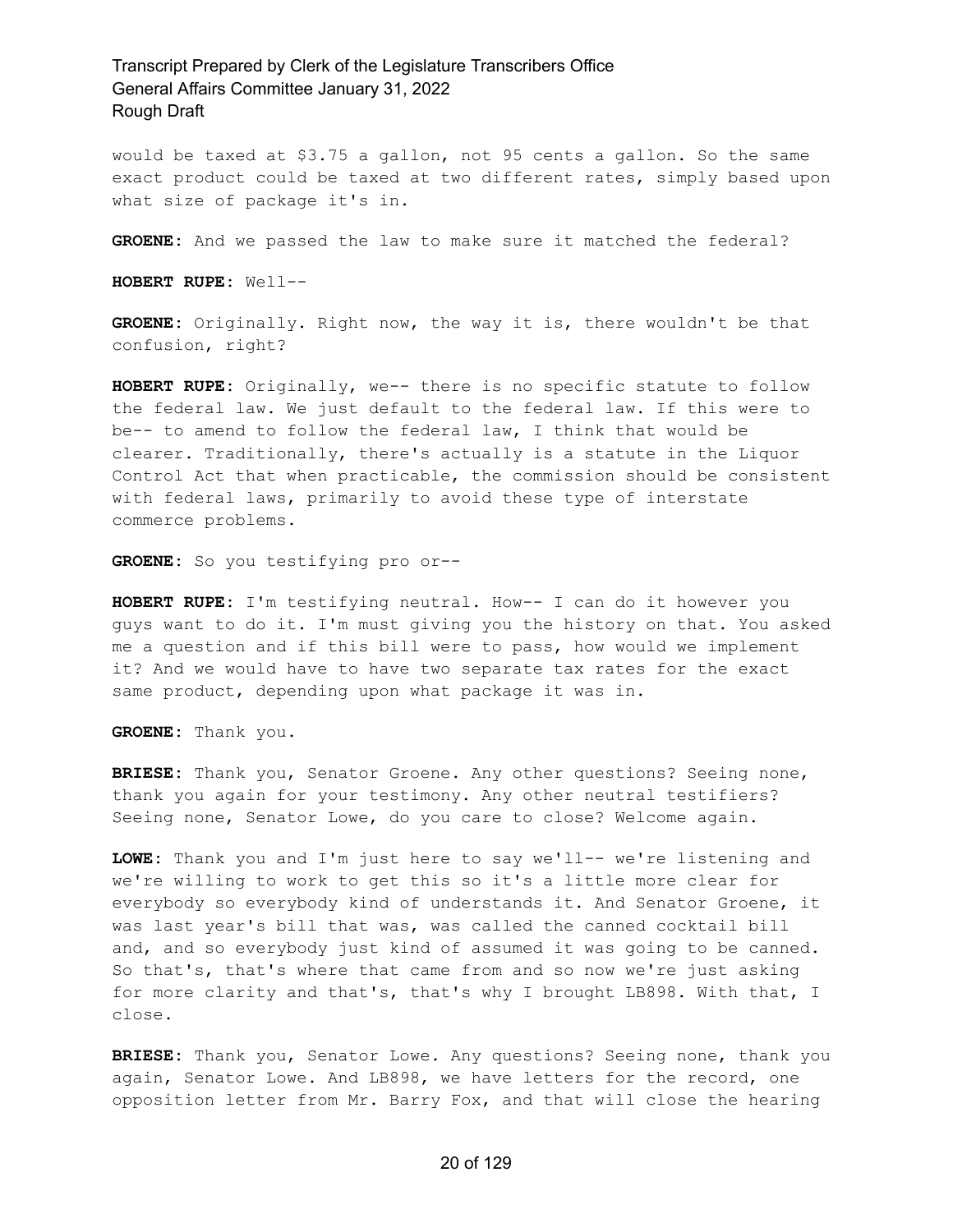on LB899. We'll open the hear-- excuse me, LB898. We will open the hearing on LB899. Senator Lowe.

**LOWE:** Chairman Briese and members of the General Affairs Committee, my name is John Lowe. That's J-o-h-n L-o-w-e and I represent District 30, which-- 37, which is still Kearney, Gibbon, and Shelton. Today I'm bringing LB899, which once again deals with the issue of special designated liquor licenses or SDLs. This is the fourth and I believe the final bill that I will be bringing to address some issues I have found with the current special designated liquor license process. LB899 deals with SDLs for the entities who do not have liquor licenses. The primary benefactors of this legislation will be municipal corporations, fine art museums, political organizations, religious organizations, and other nonprofit organizations whose purpose is fraternal and charitable or public service. All of these entities are currently allowed to receive an SDL, but they must apply for a new SDL each-- for each and every event that they hold. This bill simply will allow any of these entities to submit one application in order to have up to six SDLs in a calendar year as long as the entity is having an event at the same physical location. This approach is very similar to what we have approved last year for farm wineries, breweries, and microdistilleries at farmer's markets. LB899 does not grant any new permissions or responsibilities to an SDL applicant. LB899 simply removes the redundant steps and red tape in order to streamline the process for the applicant and reduce the burden on the Liquor Control Commission. With that, I'd be happy to answer any questions.

**BRIESE:** Thank you, Senator Lowe. Any questions? Senator Brandt.

**BRANDT:** Thank you, Chairman Briese. Thank you, Senator Lowe, for bringing this bill. Today, these entities can get six SDLs, but they have to submit six times, is that correct?

**LOWE:** That's correct.

**BRIESE:** And so the bill simply says that a improvement association or art society or somebody could just send in one permit with all six dates on it?

**LOWE:** As long as it is in the same location.

**BRANDT:** So-- but they would have to know all six of those dates with the first permit, would that be correct?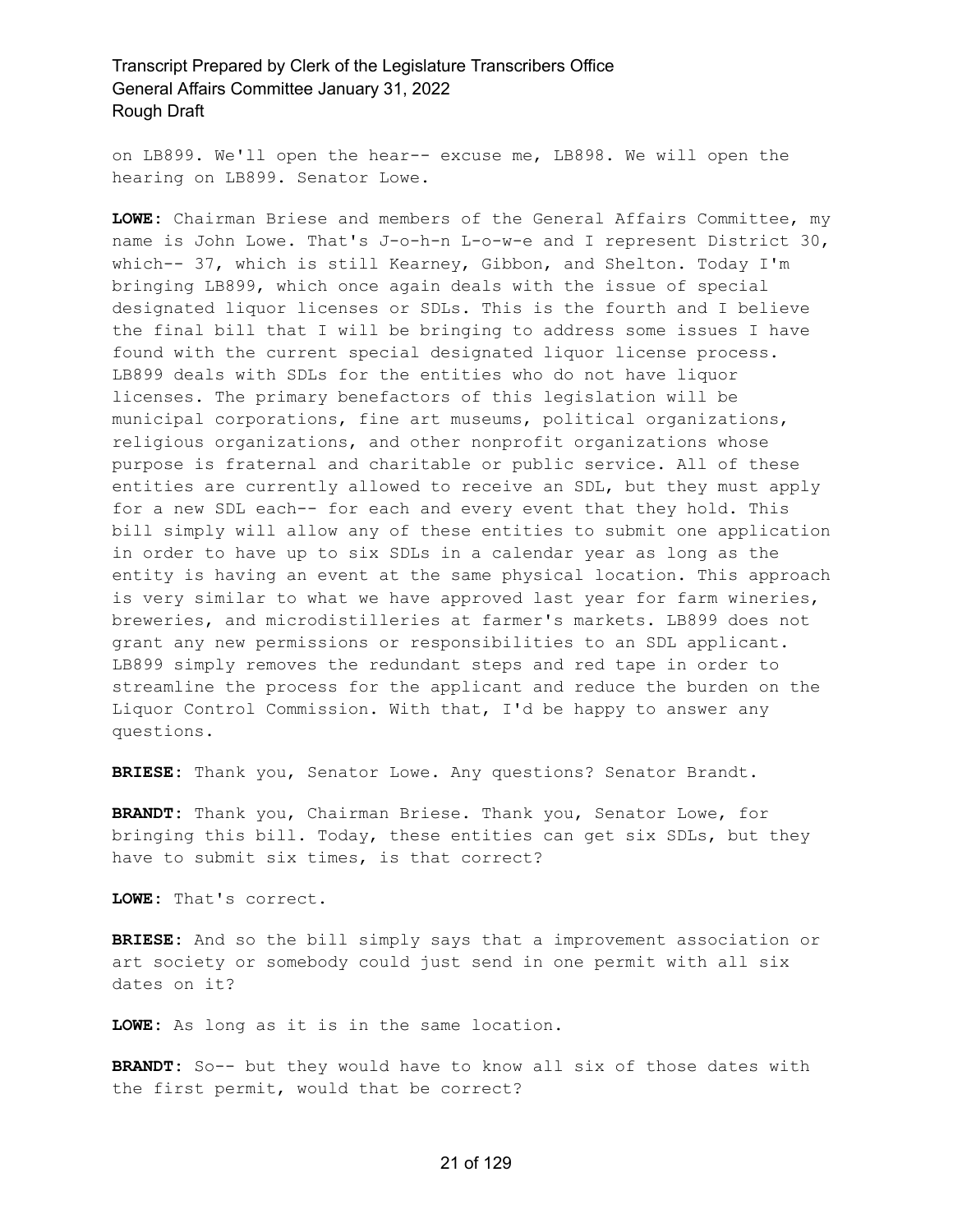**LOWE:** Yes.

**BRANDT:** OK, thank you.

**BRIESE:** Thank you, Senator Brandt. Senator Brewer, did I see you have a question?

**BREWER:** Well, let's just go back a second and clarify. So give me an example of, of, say in Kearney, where this might be used.

**LOWE:** Let's do MONA, the Museum of Nebraska Art.

**BREWER:** Right.

**LOWE:** They have functions there on occasion. They have SPIRIT, which is a big occasion, which is a big fundraiser. They also hold other events there and so at the beginning of the year, they can say, OK, on February 5, we're doing this event, on July 12, we're doing this event, and on August 14, we're doing this event. Make one application for those three days instead of applying each and every time to the Liquor Control Commission and-- because SDLs occupy quite a bit of time at the Liquor Control Commission. So by them narrowing it down to just one time instead of those three times, it, it helps them.

**BREWER:** Good job. Thank you.

**BRIESE:** Senator Groene.

**GROENE:** So this is only if they charge for alcohol? I mean, if it's just a function where it's wine and cheese, which art museums have, if they have wine there--

**LOWE:** If it--

**GROENE:** --they would have to--

**LOWE:** If it's open to the public, they have to apply for a liquor license.

**GROENE:** Even though it's part of the function, the fundraiser?

**LOWE:** Yeah.

**GROENE:** Thank you.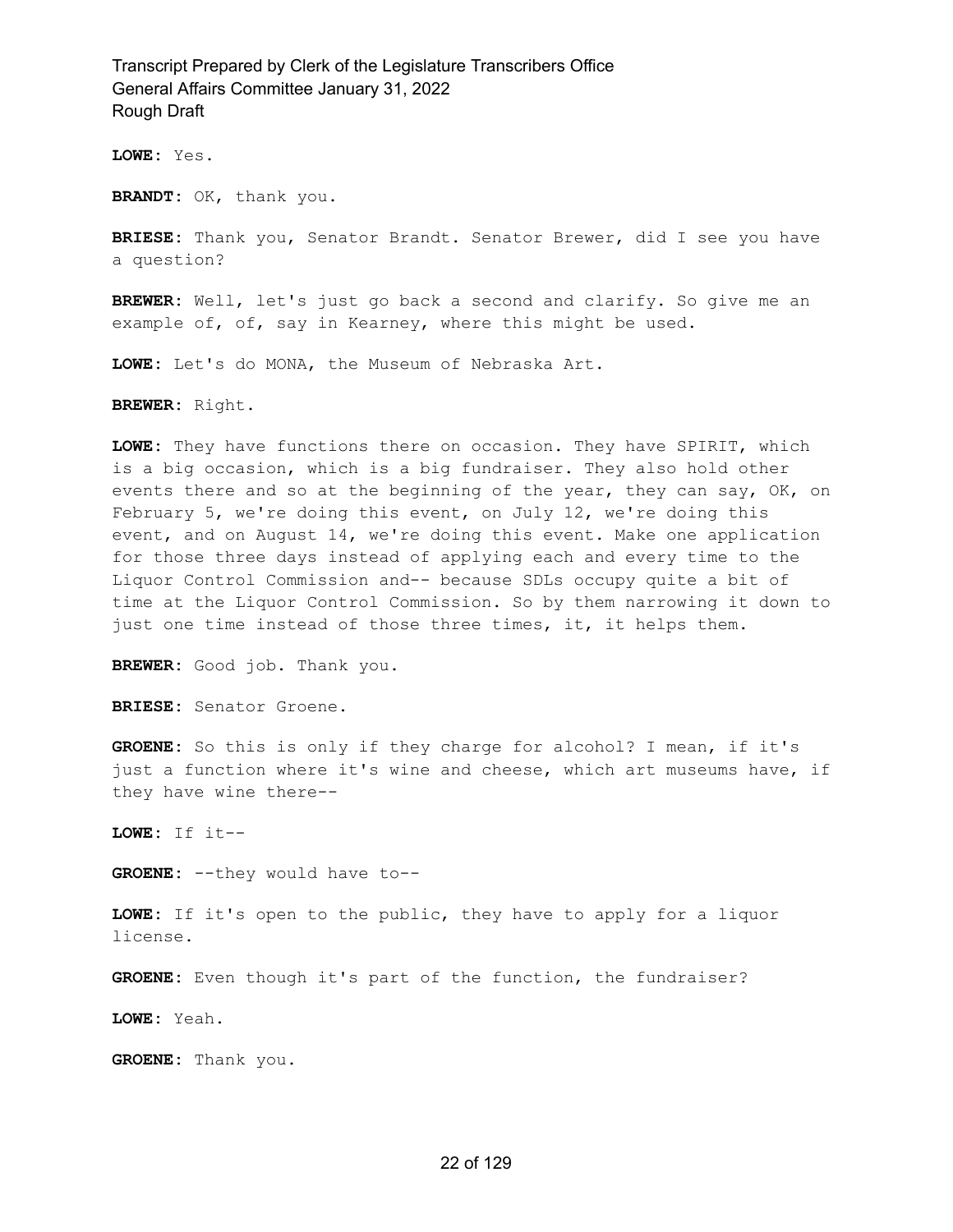**BRIESE:** Thank you, Senator Groene. Anyone else? Seeing none, thank you for that--

**LOWE:** Thank you.

**BRIESE:** --Senator Lowe. First proponent testifier. Seeing no proponents, first opponent testifier. Good afternoon and welcome.

**CHRIS WAGNER:** Good afternoon, Chairman Briese and members of the committee. My name is Chris Wagner and I'm here representing Project Extra Mile, a network of community partnerships working in Nebraska to prevent and reduce alcohol-related harms. I just want to make sure to be clear that we're not in opposition to the ability of these organizations to put multiple days on their applications. We are in opposition to the fact that those daily fees after the initial application would be reduced from \$40 to \$10. And really the, the bill in itself, especially that purpose, that, that provision, it really goes against the scientific recommendations to reduce availability of alcohol to prevent alcohol-related harms in communities and I've included an attachment with my testimony. By reducing the fees for tax-exempt organizations, the bill would encourage the proliferation of these events, thereby increasing the availability of alcohol in communities across the state. And while I don't have a specific example with regard to these temporary licenses to, to point out, what we know from alcohol, you know, in our field is the cheaper you make something, the more likely people are to consume it, at least in terms of alcohol. And so I would argue also with the number of liquor license applications that the commission gets. The lower the application fee, the more, the more applications you're going to receive. Second, these events are oftentimes focused on using alcohol as a fundraising tool, which was already mentioned, and that can lead to illegal sales, both to minors and intoxicated individuals. Third, tax-exempt organizations often use volunteers to run their events. These individuals have little or no training on the Liquor Control Act and those volunteers are often drinking as they work. As a result, these, these events can carry a higher risk of these illegal sales. There was a 2008 study done in the Omaha area and found that the average length of an SDL event run by a tax-exempt organization was seven and a half hours. And it's really hard to imagine that, that this or-- these organizations wouldn't be able to cover that extra \$30 in terms of the daily fee with over seven hours of alcohol sales on the horizon. The commission has long recognized the importance of responsible beverage server training and has frequently asked the Legislature to require license holders to complete a mandatory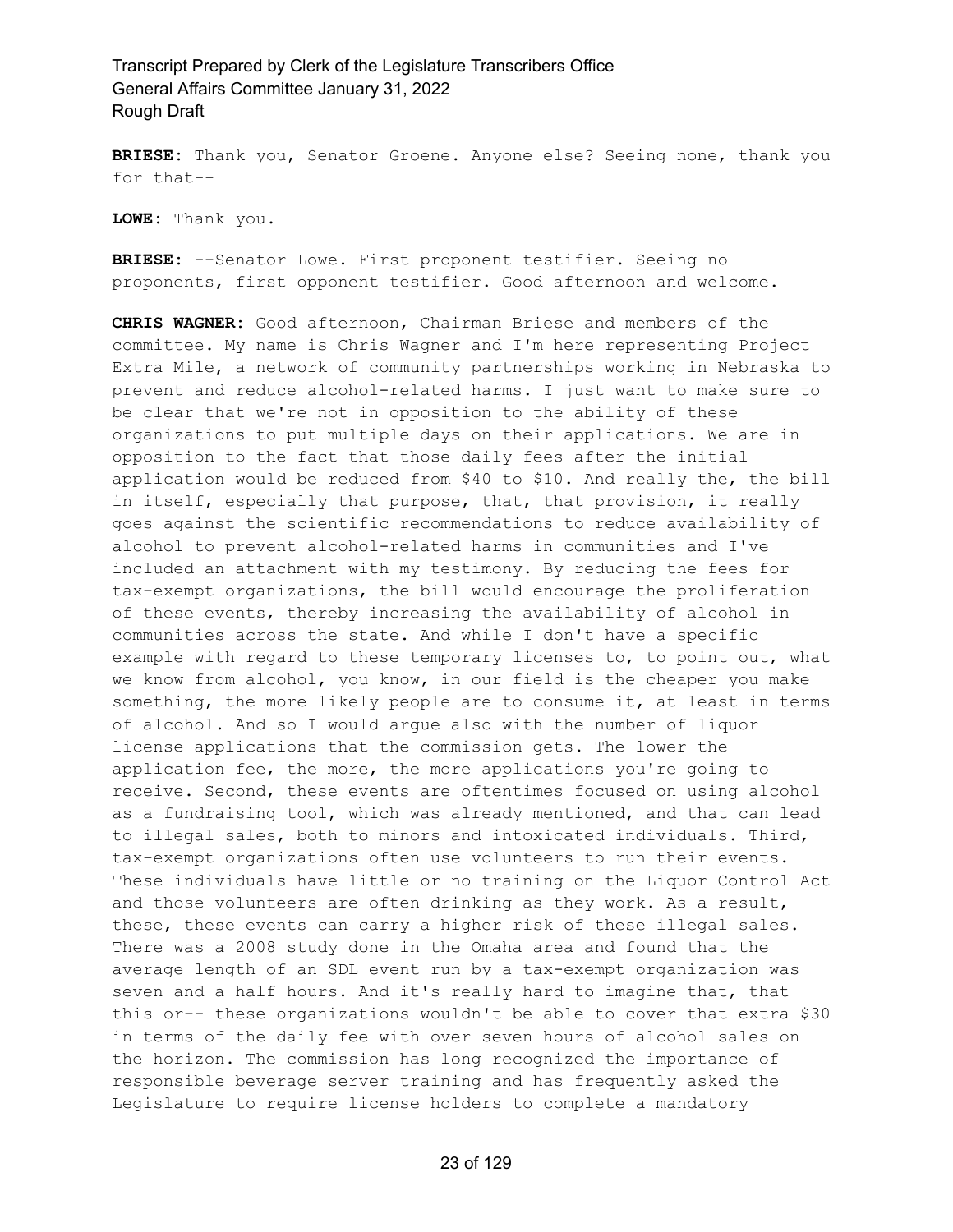training program to protect public health and safety. And at a minimum, we would ask that the committee require the applicant to complete a certified training course before they're eligible for the reduced rate.

**WAYNE:** Thank you.

**CHRIS WAGNER:** Thank you.

**WAYNE:** Any questions from the committee? Senator Groene, followed by Senator Brewer.

**GROENE:** I'm still trying to clarify this. This is retail-- they sell this or they-- it's complimentary alcohol to whoever shows up?

**CHRIS WAGNER:** These-- many of these events are sales.

**GROENE:** Sales.

**CHRIS WAGNER:** It's used as a fundraising tool.

**GROENE:** So I don't know if you're the right person to ask. So we get lobbies around here that have a party every night.

**CHRIS WAGNER:** Sure, sure.

**GROENE:** There's a bar. Are they getting one of these permits every time they have this wet bar?

**CHRIS WAGNER:** That you would need to ask Mr. Rupe with the Liquor Control Commission.

**GROENE:** I mean, I'm trying to figure out the difference between somebody having a wedding reception or somebody doing this or- somebody needs to explain this to me. Thank you.

**CHRIS WAGNER:** Sure.

**WAYNE:** Senator Brewer.

**BREWER:** All right, I agree with you on the \$40. I think that's probably not unreasonable if you're going to have an event. My concern would come in where this could possibly be twisted to be something that might not be some good. Example being if you wanted to say I'm going to have an art powwow in downtown Whiteclay, I could see how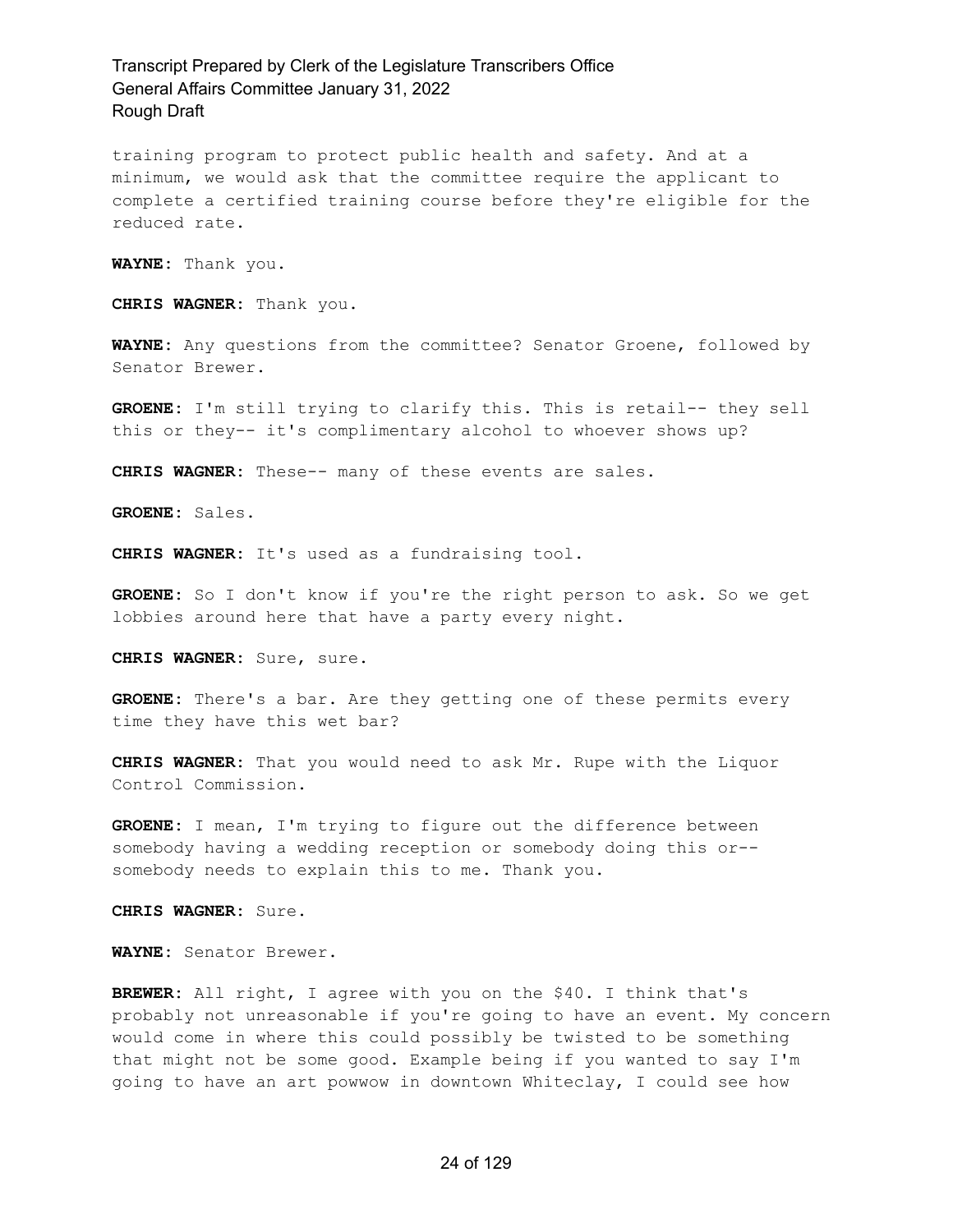this might spool into a mess real quick. But ultimately the Liquor Commission blesses off on whether this happens or not, right?

**CHRIS WAGNER:** Correct. The Liquor Control Commission largely follows the recommendations of the local governing body.

**BREWER:** OK. All right, thank you.

**WAYNE:** Any other questions from the committee? Seeing none, thank you for being here today.

**CHRIS WAGNER:** Thank you.

**WAYNE:** Are we on opponents?

**\_\_\_\_\_\_\_\_\_\_\_\_\_\_\_\_\_:** Yeah.

**WAYNE:** Any other opponents? Any other opponents?

**BRIESE:** Go ahead and finish it out.

**WAYNE:** Anybody testifying in a neutral capacity? First question will be Senator Groene.

**HOBERT RUPE:** Yeah. Thank you, Senator Wayne. My name is Hobert Rupe, H-o-b-e-r-t R-u-p-e, Executive Director of the Nebraska Liquor Control Commission. And because they're as clear as mud, I'll give you the brief synopsis of how an SDL works. OK an SDL can be, can be acquired by two general large categories; either an existing licensee who has a retail license or farm winery/craft brewery/craft distillery or certain nonprofits. In this case, nonprofits could be churches, museums, political committees, and those are the ones that this bill would, would, would go for. OK. The thousand-dollar question is when is an SDL required? It's pretty easy for me to tell you if you tell me exactly what's going on whether you need one or not, but generally is if there's ever any sale of alcohol, if-- you know, that can also be if it's a one-time fee you're buying in to, to go there. So if they're actually selling your alcohol, an SDL is required. The other time a special designated license is required is if the locate-- if the event is open to the public. So for instance, if I'm doing a private party and inviting people over to my own home or to even a rental hall which I rent and it just only my invited guests, a liquor license would not be required unless I'm selling it, in which case even a private party and if I'm selling it would be required. So wedding receptions are the 800-pound problem for us. When is an open-- when is it open to the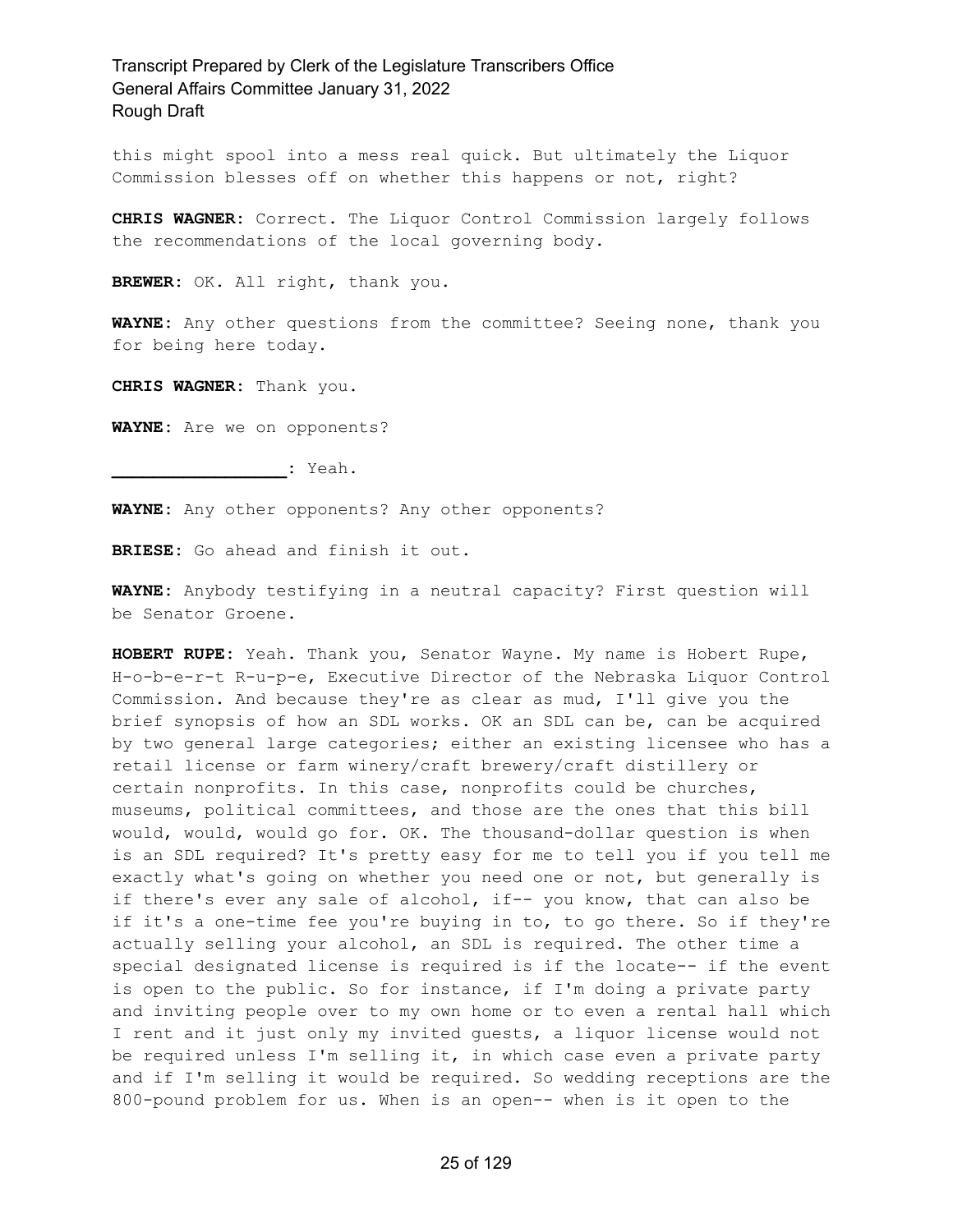public? When is it not? When is it required? We always defer that if in doubt, you should probably get an SDL because most places which are going to be doing wedding receptions, especially if their caterer involve-- actually most of the halls actually have licenses themselves or they're using licensed caterers who will get the SDL because oftentimes their liability insurance is going to be predicated upon them doing business with the SDL, which is, which is the building for that. So one of the big users that I would see in this case here we're getting ready to come up on would be the Catholic churches. Catholic churches pull SDLs every year for the fish fries. Instead of doing six different applications for every Friday, in this case here, they would do one application to cover all of it. So that's-- and so the-- this bill is targeted at one of the lowest number of users for SDLs. Most of them come through licensees, but they're also one of the ones we normally have more problems with because they're not, they're not used to filing or making reports. We've got to walk them through the application process a lot more than we do somebody who says is in the catering business who files hundreds of these over a year, over a year. So with that, I'd be happy answering questions regarding how the SDL process works and how this proposed bill would affect it.

**WAYNE:** Senator Brewer.

**BREWER:** Thank you, Mr. Vice Chair standing. All right, so-- well, I'm a little troubled by this. If we kind of go back to the conversation previously I had, so I have "Tom's Church of God and Guns" and I decide to--

**HOBERT RUPE:** I'd probably be a member of that, by the way.

**BREWER:** --all right-- and I decide to have an event-- OK, so I'm not, I'm not a bar. I'm not a-- I'm in a-- I'm a church in my own mind and I want to have an event. If I want to have an SDL, I could do that.

**HOBERT RUPE:** No.

#### **BREWER:** OK.

**HOBERT RUPE:** Because given your description, you would not meet the requirements of a nonprofit. And one of the things you would have to apply is your, your-- the showing that you were excluded from paying federal taxes from the federal government because you got to remember these are only applicable to nonprofits doing it, so not businesses. So given the fact that you're declaring your own religion, if you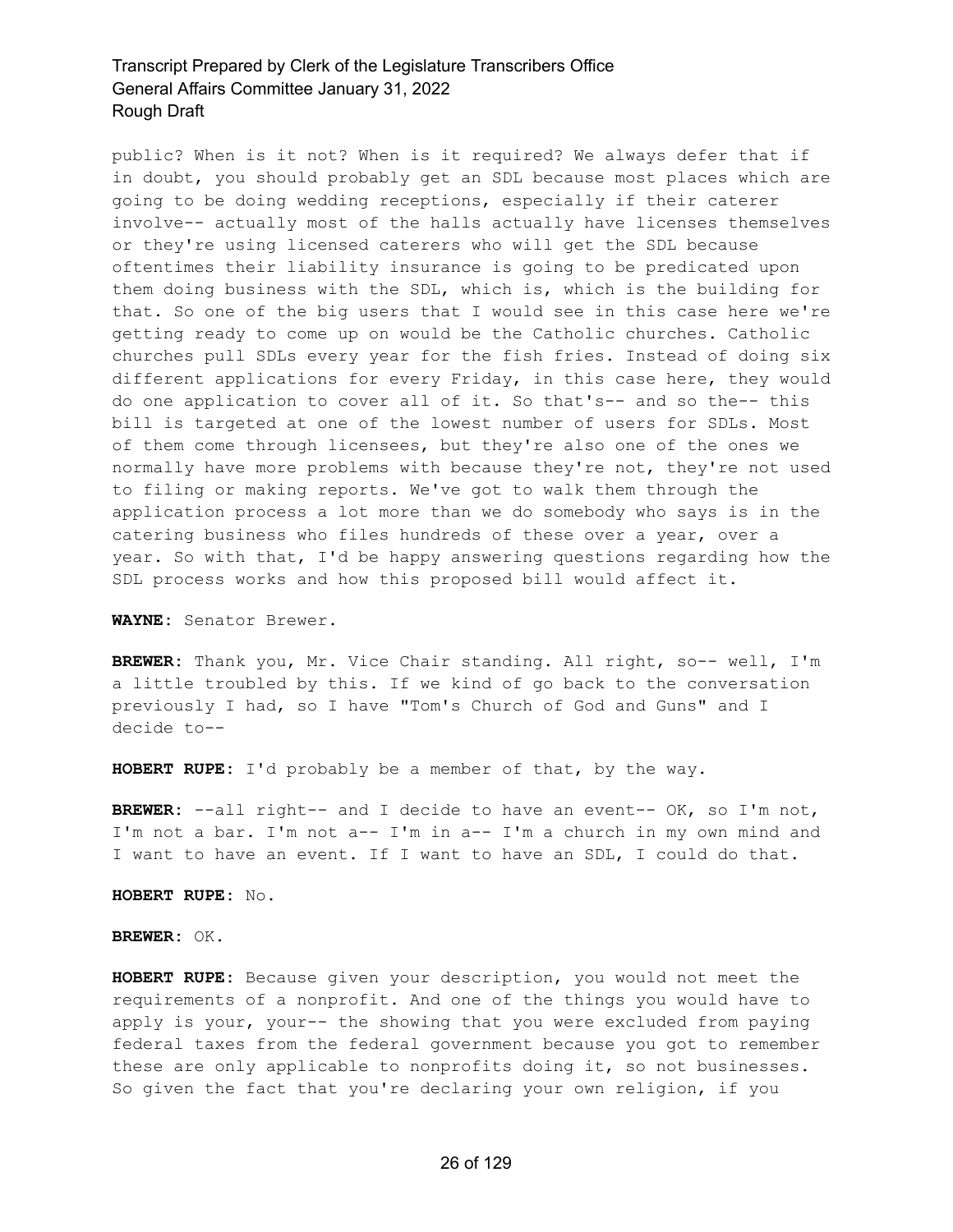don't have the appropriate forms from the Feds to show that you're- that you don't have to pay federal taxes, you wouldn't be able to get one of these.

**BREWER:** So if I'm a  $501(c)(3)$ --

**HOBERT RUPE:** Yes.

**BREWER:** --and it's "Tom's Guns and God"--

**HOBERT RUPE:** Yes.

**BREWER:** --then I could have an event.

**HOBERT RUPE:** You could have an event. You could-- you would file an event and you file an event on our website. We have a line there. The key thing that people forget about SDLs, SDLs have got to be approved by both the local governing body and by the commission.

**BREWER:** Bingo. That's where I'm going with this.

**HOBERT RUPE:** They don't make a recommendation. If the city decides to say no, you're done. We don't even deal with it.

**BREWER:** OK. What if you have an unincorporated community like Whiteclay?

**HOBERT RUPE:** The county.

**BREWER:** County goes?

**HOBERT RUPE:** County goes.

**BREWER:** I know what the county is going to say. All right, thank you.

**HOBERT RUPE:** Yep.

**WAYNE:** Any other-- Senator Groene.

**GROENE:** So next year the University of Nebraska decides to have alcohol at the games. Seven home games time 40-- \$40 plus 60-- \$100, they're in the business?

**HOBERT RUPE:** I would recommend-- I would probably say, given what they're going to be doing, they could do it through an SDL. They did utilize an SDL this year for the Garth Brooks concert, for example.

#### 27 of 129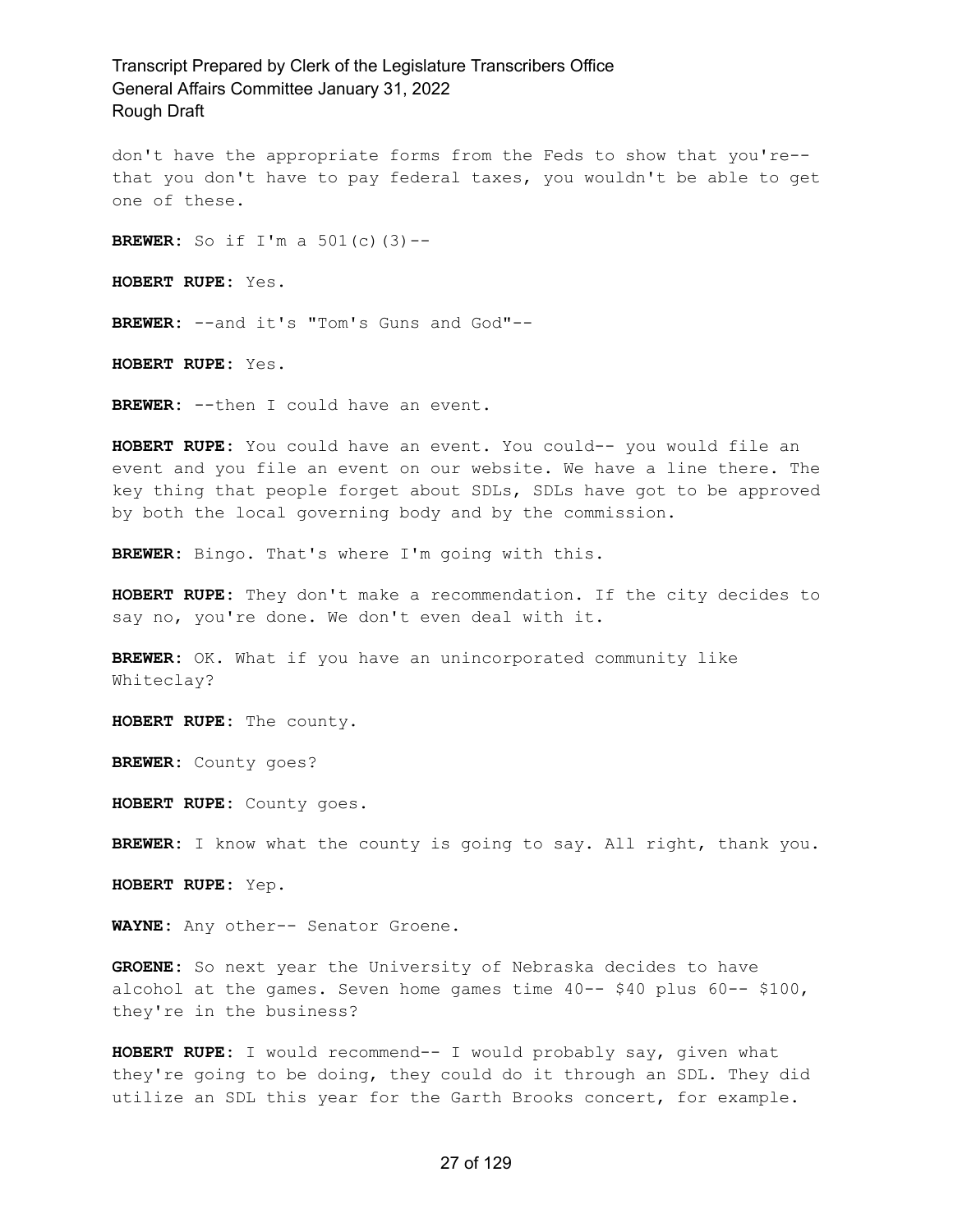Most of the places which they would be going to allow alcohol are already permanently licensed. For instance, both Haymarket Park and Pinnacle Bank have permanent liquor licenses held by the vendors. They're just not used whenever the tenant is the Nebrask-- University of Nebraska. I would anticipate-- I mean, I'm not, I'm not even going to even anticipate. I mean, there's a way to do it, but I would anticipate, given the past history, they would probably receive a permanent liquor license, a retail license.

**GROENE:** Thank you.

**WAYNE:** Any other questions? Senator Cavanaugh.

**J. CAVANAUGH:** Thank you, Chairman Wayne. Thank you for being here, Mr. Rupe. So you said-- so they-- this is attempting to address kind of a logistical question for the commission. That's what it sounds like.

**HOBERT RUPE:** You know, this is-- I think this is probably going to be-- benefit the actual nonprofits more than us. You know, I have two staff members who primarily their job duty is to process SDLs. Will this probably take some, some of, some of them off of them? Yes. And more importantly, we only have to talk it through once instead of six times to do it right, so.

**J. CAVANAUGH:** That was going to be my next question. So these people need a little bit more hand-holding--

**HOBERT RUPE:** Yeah.

**J. CAVANAUGH:** --and, you know, you said fish fries, which I always think about fish fries so-- Our Lady of Lourdes is in my district and I frequent that fish fry. They would apply, call, get advice, and then still screw up the second one?

**HOBERT RUPE:** No. What they would do is when they're doing an application, if something flags up on their application, my staff would reach out to them and clarify the issue. For instance, it might be as simple as they're-- they, they don't have the tax documentation attached. So we would contact them, say, hey, you need to upload your, you know, the form, whatever the Feds give you for the 501(c)(3) or church. So what they would do is, in this case here, they would have to identify the dates where they're going to be talking about, which is one reason I used the fish fry as an example. Those are going to be specific dates. They know about them. It's not somebody coming in at the last minute and wanting to do an event, which case then so long as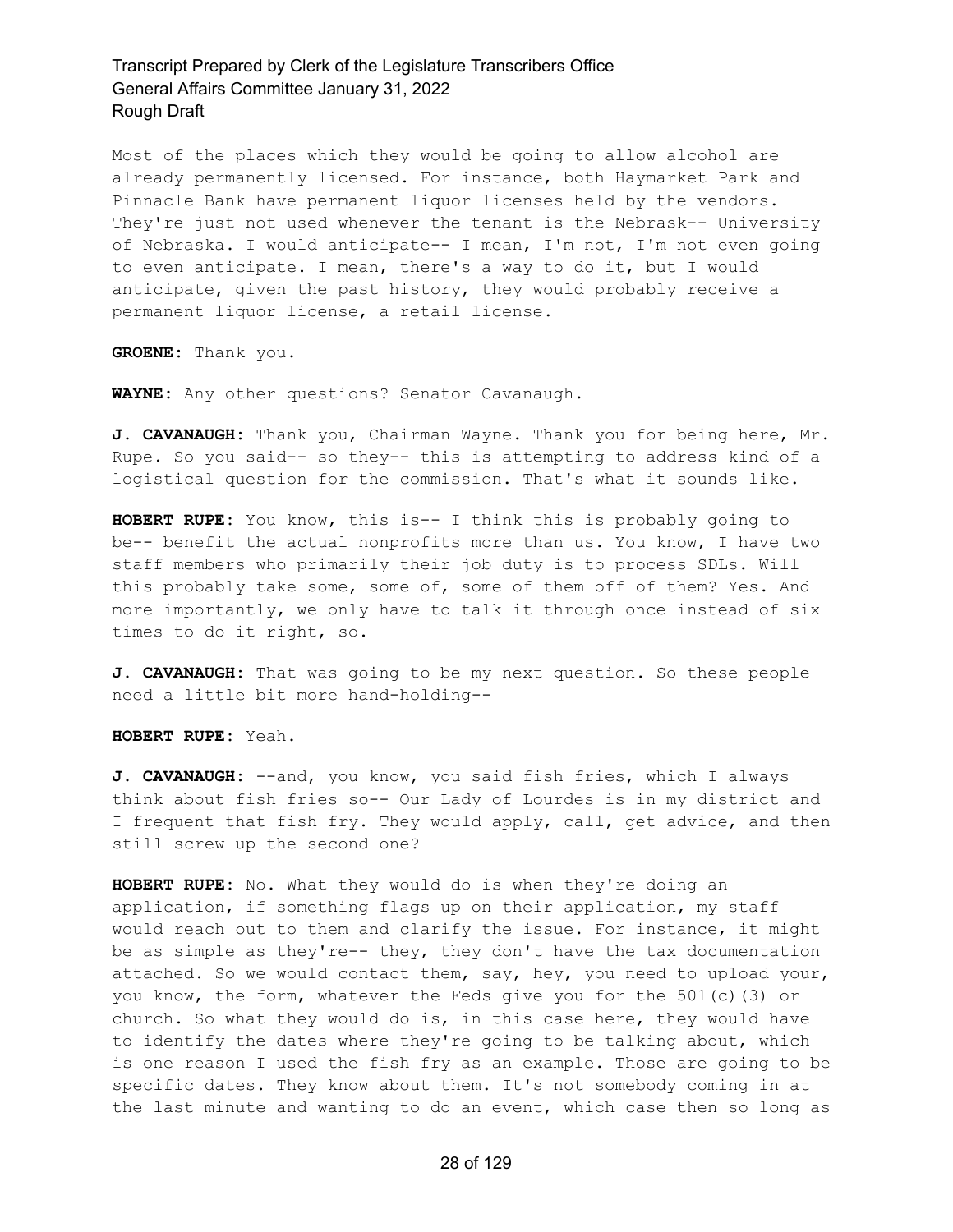they haven't gone over there allot per year, they could just do a normal application. This is just going to sort of allow them-- say a place which does a quarterly fundraiser. They could apply for that quarterly fundraiser in January and cover the whole year instead of having to do four applications. That made a difference from us, in which case, then, you know, we're only really processing one application instead of four.

**J. CAVANAUGH:** And well, because it's more cumbersome, would you say that the commission will save, save resources by doing this then?

**HOBERT RUPE:** It's hypothetical. You know, the problem when we looked at the fiscal note on this one here is-- and I hate to use this, use this as an excuse for us-- with COVID, it threw off our numbers on SDLs completely. The numbers for 2020 were just, you know, you know, minor. And so they, then they, they started coming back. They came back in waves that we hadn't seen before as more people trying to go out there. Would it be easier for my staff to process them? Yes. Are we going to realize a large amount of savings? No, but in this case here, it's going to be nonprofits and it's going to be-- and still the application would have to be approved by the local governing body.

**J. CAVANAUGH:** That was going to be my next question. Is there-- so their process through going through the Omaha City Council, is that going to be different? Is the city council going to have to change their process?

**HOBERT RUPE:** They might only have to show up once instead of six times.

**J. CAVANAUGH:** And for these sorts of things, places that have apply- that get these multiple ones, do you ever see where three of them get approved, one gets denied in a year? Has that happened?

**HOBERT RUPE:** Generally, the only time-- very rarely. SDLs are very rarely denied. The-- in fact, if you go back almost 15 years were the last time where we had a big bunch of them. That would be the Comstock issues out in central Nebraska where we had a bunch of alcohol violations by a quote nonprofit, in this case, the Windmill Appreciation Society. I think that was their actual name. They were a  $501(c)$  (3) and when they brought that back couple of years ago, they decided to outsource actual licensees, vendors and the problems went down. So that was a combination of the size. I mean, it was a huge event, rookies-- no offense-- you know, I mean, you know, amateurs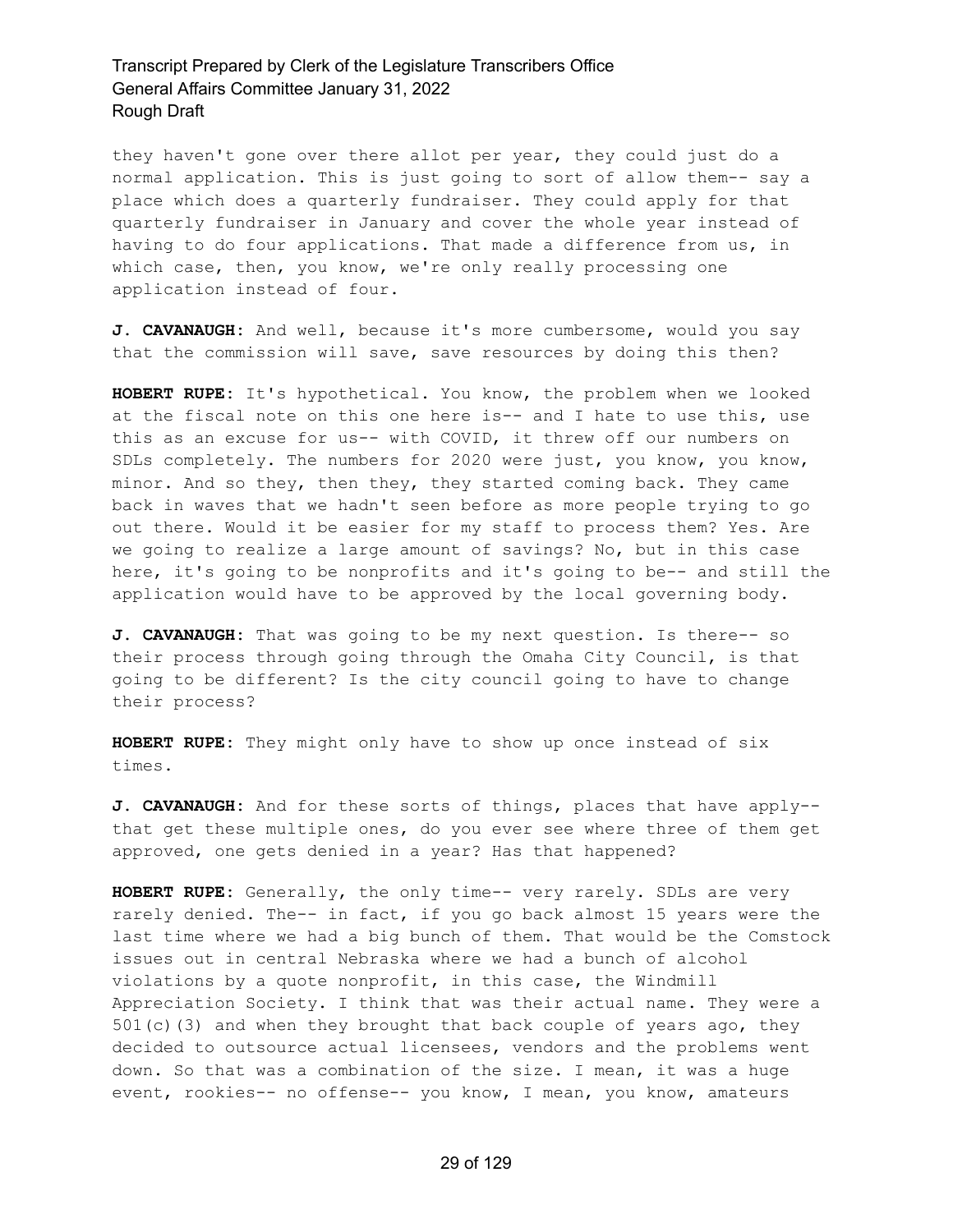instead of professionals involved in the alcohol sales. That was one of the times recently. And this-- and the county never denied it. We denied them because we had some hearings on them. Most times, if there is a, say, sell to a minor, the vast-- remember, the vast majority of SDL are held by licensees. It's been the policy of the commission for 20-plus years that if you sell to a minor-- if I'm a license-- if I'm a bar and I go to a-- and cater an event and I sell a minor, my license is still on the hook and so that license could still be suspended, canceled, or revoked. We do look a little bit closer at nonprofits because there is not that hammer and so we would look very closely about whether there's been a history of violations or just a one-off or-- that could be handled. I mean, often-- so some of your nonprofits, you know, actually do utilize alcohol server training, for instance, downtown in Lincoln. I mean, it's part of the requirements to get one from Lincoln. You've got to have that your servers have passed a certified course. So they can--

**J. CAVANAUGH:** Thank you.

**WAYNE:** Senator Brewer. Senator Groene.

**BREWER:** You get us mixed up?

**WAYNE:** No, I was just thinking about that violation and windmills.

**GROENE:** So--

**WAYNE:** Senator Groene.

**GROENE:** So the local rural fire department throws on a smoker or something. They would have to get one, right?

**HOBERT RUPE:** If they are selling alcohol or if it's open to the public in the consumption, they would have to. The other issue which comes into play is that if you're a-- it was a property owned by a government subdivision, city, county, NRD, they have to have-- you have to have the promotion of the-- the authority over that to actually allow consumption.

**GROENE:** Well, the fire department would have it in there.

**HOBERT RUPE:** Yeah.

**GROENE:** So--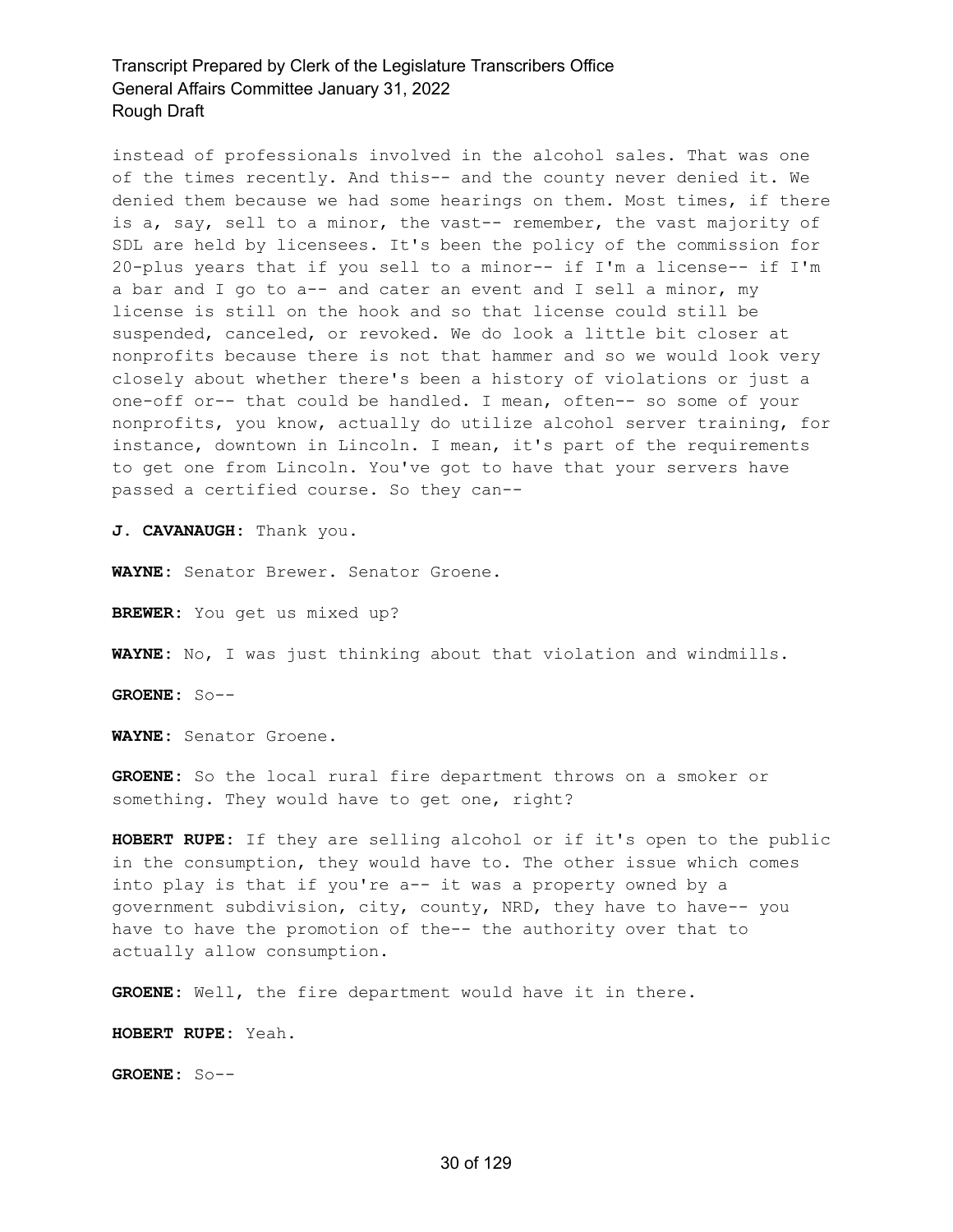**HOBERT RUPE:** We get a lot of volunteer fire departments do chili cook-offs, that kind of stuff and they have beer.

**GROENE:** Is this widely known? Does it happen? Do you ever catch anybody doing it without an-- without the permit?

**HOBERT RUPE:** Generally, what will happen is we'll get word of beforehand. We will send-- give them a nice little call and get them into compliance.

**GROENE:** How do you know about it? You got investigators all over the place?

**HOBERT RUPE:** I do have-- there are Nebraska State Patrols in each trooper area and if they get a complaint or they see it, they will look it up. And if they don't have a license, if there's enough time, we try to get them into compliance.

**GROENE:** So if they see a flier in a cafe that they're going to have smoker, a State Patrol will want to check that out.

**HOBERT RUPE:** Yeah, they will-- often they'll check it out and see if there's, if there's been an SDL for it.

**GROENE:** Thank you.

**WAYNE:** Any other questions from the committee? Seeing none, thank you for being here.

**HOBERT RUPE:** Thank you. Sorry to bore you all with SDL 101.

**WAYNE:** Any other neutral testifiers? Senator Lowe, you want to close? And for the letter of support, city of Omaha, Jack Cheloha, and two opponents, Quentin Jones [PHONETIC] and James Boucher, B-o-u-c-h-e-r.

**LOWE:** Thank you very much for allowing me to bring LB899. The reason why we have \$40 the first time and \$10 for those afterwards, basically, the Liquor Commission isn't-- it's supposed to cover costs and it doesn't cost that much more to add the other time periods on to the original \$40 that was put there. And this does it for my SDL presentations.

**WAYNE:** Any questions from the committee? Seeing none, that will close the hearing on LB899. I'll turn it back over to Chairman.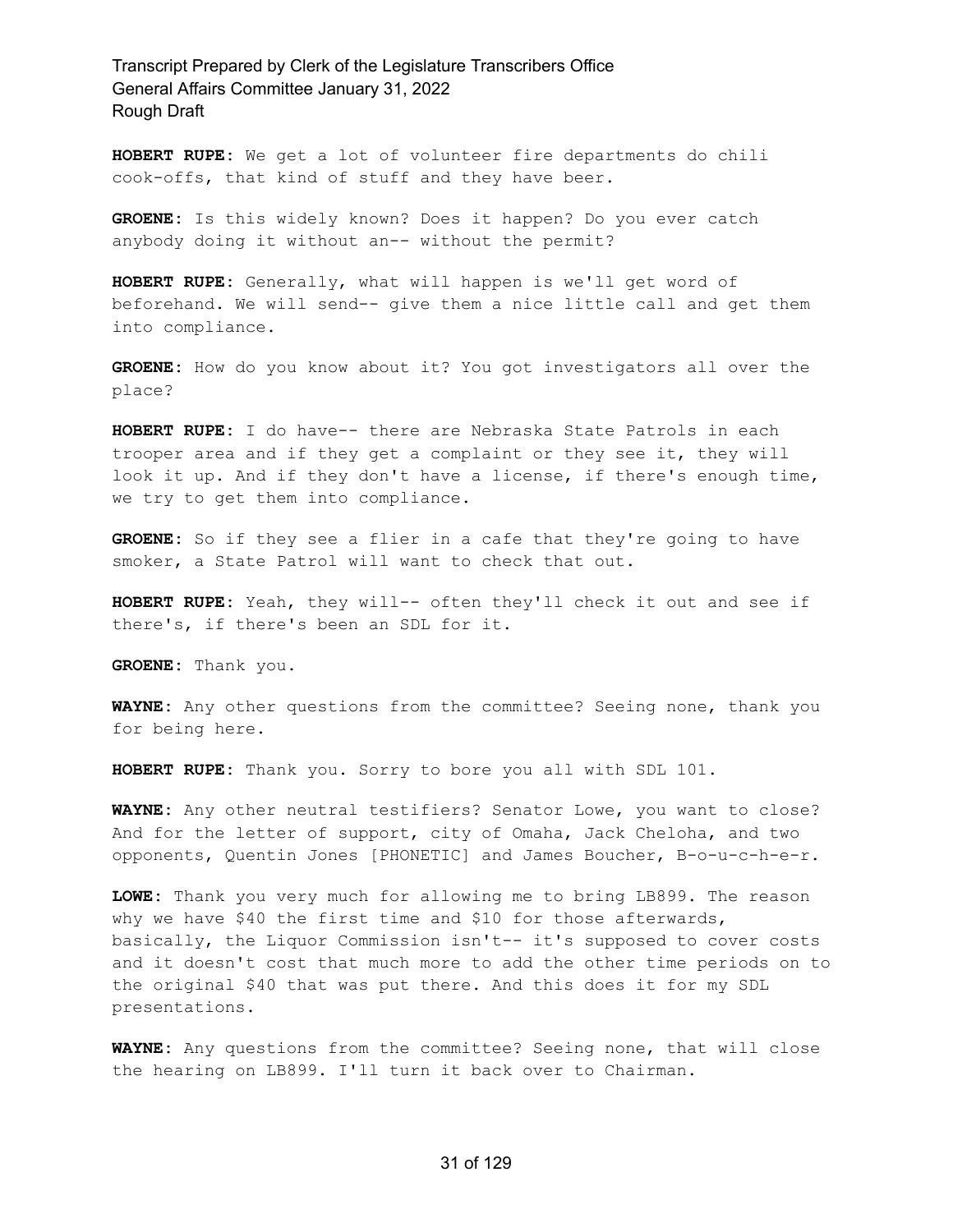**BRIESE:** OK. Thank you, Chairman Wayne, for that. Next up, we'll open on, we'll open the hearing on LB900. Senator Lowe, welcome again.

**LOWE:** Thank you, Chairman Briese and members of the General Affairs Committee. My name is John Lowe. That's J-o-h-n L-o-w-e and now I am from Gibbon, Shelton, and Kearney. I'm here to open today on LB900. This bill expands the number of tasting rooms a microdistillery can have in Nebraska. The number goes from one to five. The rationale behind this bill is quite simple. We already allow breweries in Nebraska to operate five tasting rooms. This has allowed many breweries to expand and grow our state. I believe it is time for the same opportunities for microdistilleries because we have seen how this expansion has benefited numerous small businesses. Anyone who has worked with me in my time here knows that I like to take an incremental approach. I like to make small change and then sit back and see if that change works or not. Expanding from five-- one location to five locations for breweries has worked and has benefited numerous communities. I now want to take that same approach with microdistilleries. And with that, I will answer any questions.

**BRIESE:** Thank you for your open, Senator Lowe. Any questions for the senator? Seeing none, thank you. First proponent testifier. Good afternoon and welcome.

**CODY SCHMICK:** Thanks. Good afternoon, Chairman Briese and members of the General Affairs Committee. My name is Cody Schmick, C-o-d-y S-c-h-m-i-c-k. I am here today to show my support of LB900. Thank you for your time and listening today. I'm in a, I'm in a unique situation because I'm one of the managing partners at Kinkaider Brewing. We have locations in Broken Bow, Grand Island, and Lincoln and most recently, Omaha. But I'm also a managing partner in a startup and sister company to Kinkaider called Sideshow Spirits. We are Lincoln, Nebraska's, first-ever legal distillery. I didn't say first. I set the first legal distillery, so Sideshow Spirits is a craft distillery in downtown Lincoln and we are in an 11,000-square foot facility that we are mainly focused on bourbon, but also producing whiskey, vodka, rum, cider, and canned cocktails. At this location, we employ approximately 12 to 15 full-time people. Our business model has been to utilize the five taproom exception that allows my company to move tax-paid beer and cider legally between our locations as an incentive to grow our company to more cities and more locations. It has worked well for us, as we are the first brewery in the state to currently max out that five-license rule. Many other breweries are using this to grow their business and opening taprooms in other locations, bringing jobs and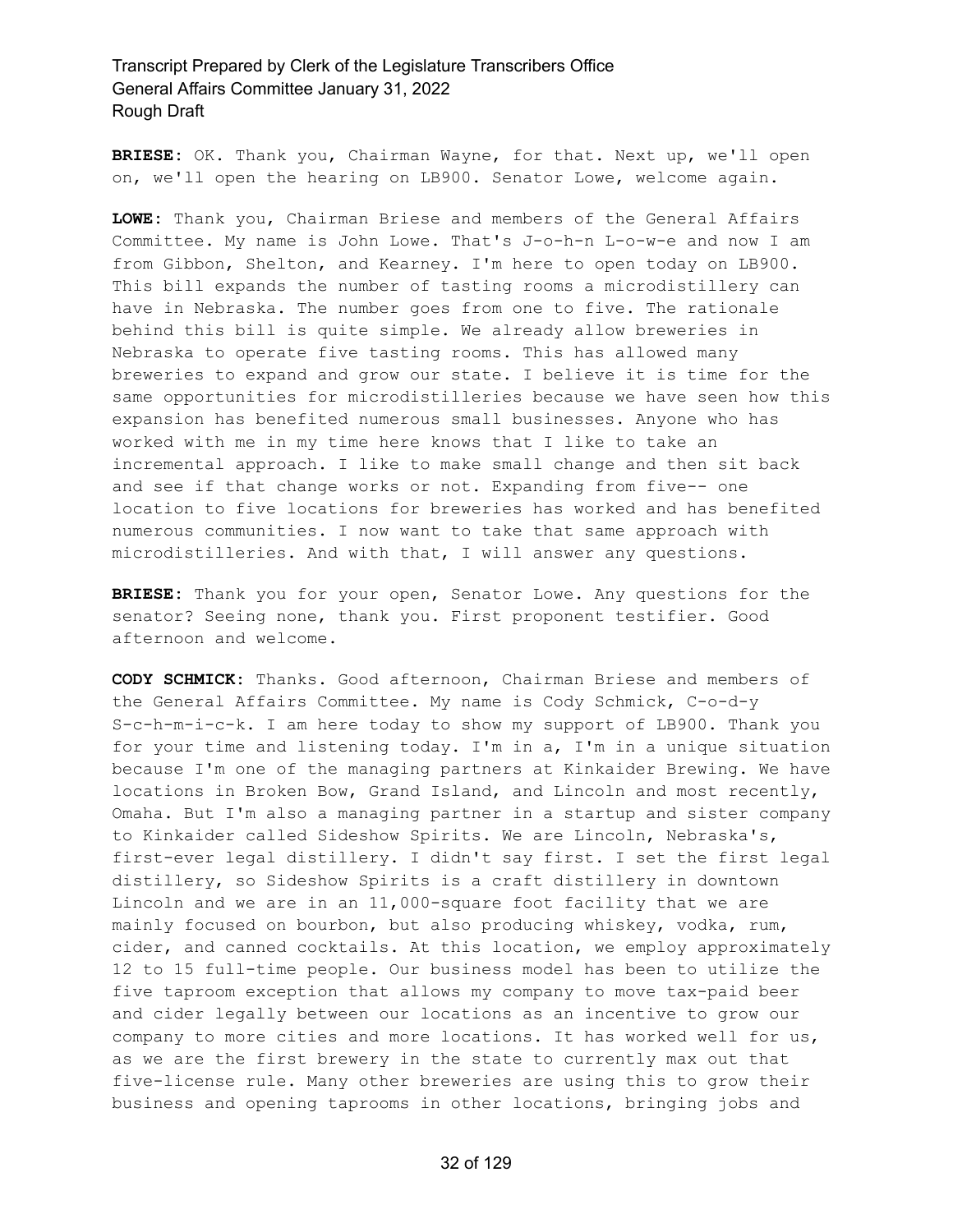culture to wherever they land. To break it down a bit more, if you're unfamiliar with the law, it basically allows for us to move that tax-paid beer between licenses without a distributor as long as the ownership structure is identical at each license location. We're asking LB900 to catch up the craft distilling industry with the craft beer industry and align that five taproom law. We currently have created a full-time delivery job in our company, moving beer between our locations in Omaha, Lincoln, Grand Island, and home base in Broken Bow. But even though we are paying for a truck, insurance, upkeep, and labor to get Jared [PHONETIC], our driver, and his truck between our locations to deliver beer and cider, we cannot utilize this already paid transport for our spirits and canned cocktails. In closing, I would ask that you would please consider moving LB900 forward to help the craft distilling industry, as it's much more in its infancy stage than craft brewing. We're taking a big bet on it. Me and my partners have put a ton of money, time, and effort into making craft distilling a bigger thing here in Nebraska and we would love your help and I would be glad to answer any questions that you may have.

**BRIESE:** Thank you for your testimony. Any questions? Senator Groene.

**GROENE:** Thank you, Chair. This would be the same five facilities?

**CODY SCHMICK:** So at first, we would definitely use it as the same five facilities. We would go back to our-- our production facility is separate and we would go back to four of our Kinkaider locations today. In the future, depending on how the spirits sales go at those locations because those are mostly focused on beer, we may take those license away from that Kinkaider if, say, the spirits are underperforming and open a Sideshow Spirits location too somewhere else.

GROENE: So now you can transport-- Broken Bow is where your, your--

**CODY SCHMICK:** Broken Bow is where our production facility for the beer is. Our production facility in Lincoln is where the spirits are and it is one of our Kinkaider locations.

**GROENE:** What you're saying is you can transport yourself the beer to the other four locations.

**CODY SCHMICK:** Yes.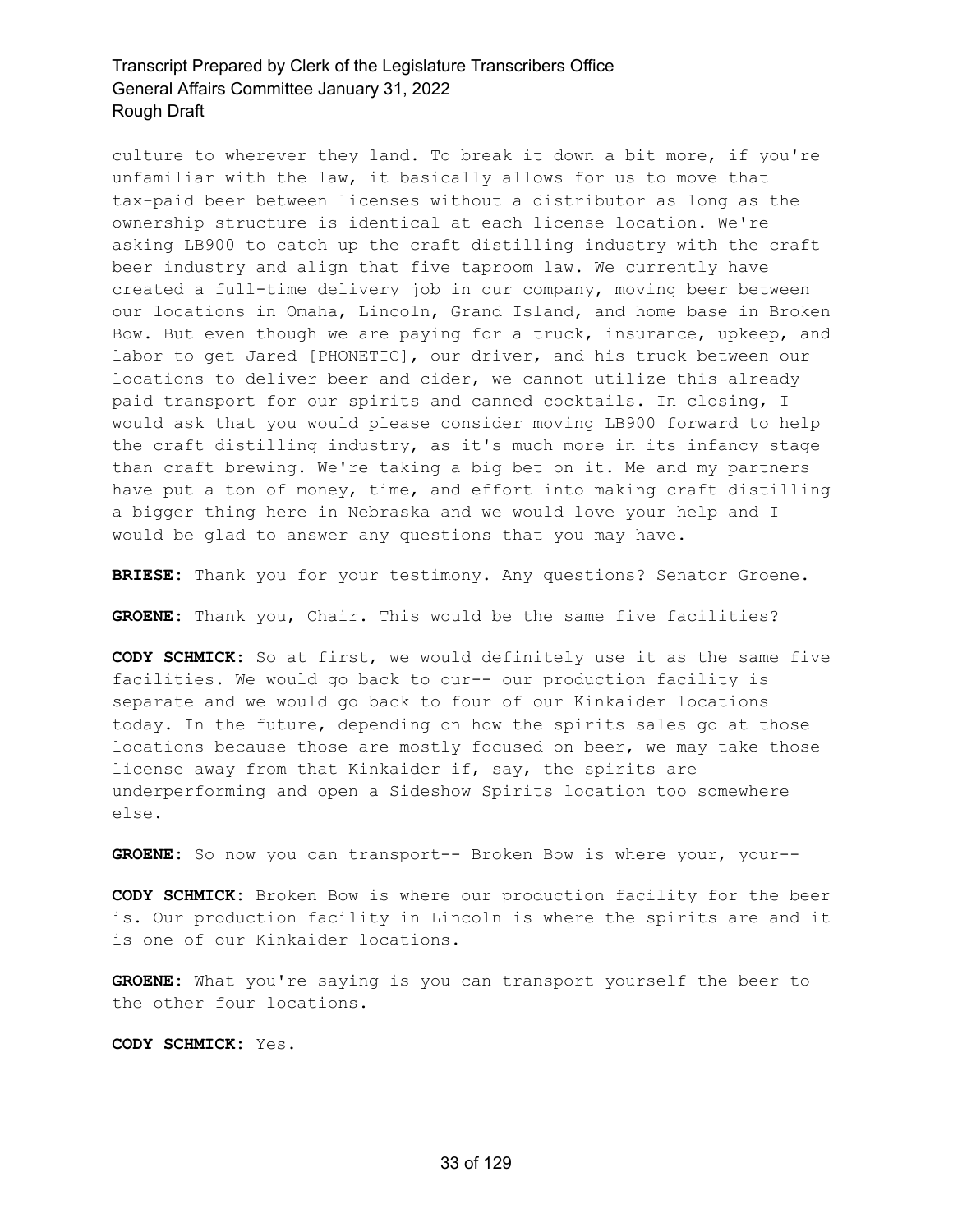**GROENE:** But you would have to-- you could sell your product in your other four locations, your hard liquor, but you'd have to do it through a--

**CODY SCHMICK:** A distributor.

**GROENE:** --a distributor and then you would buy--

**CODY SCHMICK:** Currently, that's what we're doing.

**GROENE:** --it right back from them.

**CODY SCHMICK:** Yes, sir. Yeah, so I have to put on my Sideshow hat, sell the distributor, put on my Kinkaider hat and buy it back.

**GROENE:** And then you sell your brand--

**CODY SCHMICK:** Yes.

**GROENE:** --in your own bar.

**CODY SCHMICK:** Yep.

**GROENE:** All right, thank you.

**BRIESE:** Thank you, Senator Groene. Senator Brewer.

**BREWER:** OK. So you're-- the brewery part of it is headquartered out of Broken Bow.

**CODY SCHMICK:** Yes, sir.

**BREWER:** Who's your senator?

**CODY SCHMICK:** Who is it? Williams, that's right. I should know that, sorry. Put me on the spot.

**BREWER:** You're killing us.

**CODY SCHMICK:** Matt Williams has been given to us, by the way. I just- a little nervous up here, so.

**BREWER:** Actually, I'm, I'm your senator now.

**CODY SCHMICK:** Oh, you are.

**BREWER:** Test question. You failed it, Mr. Schmick.

#### 34 of 129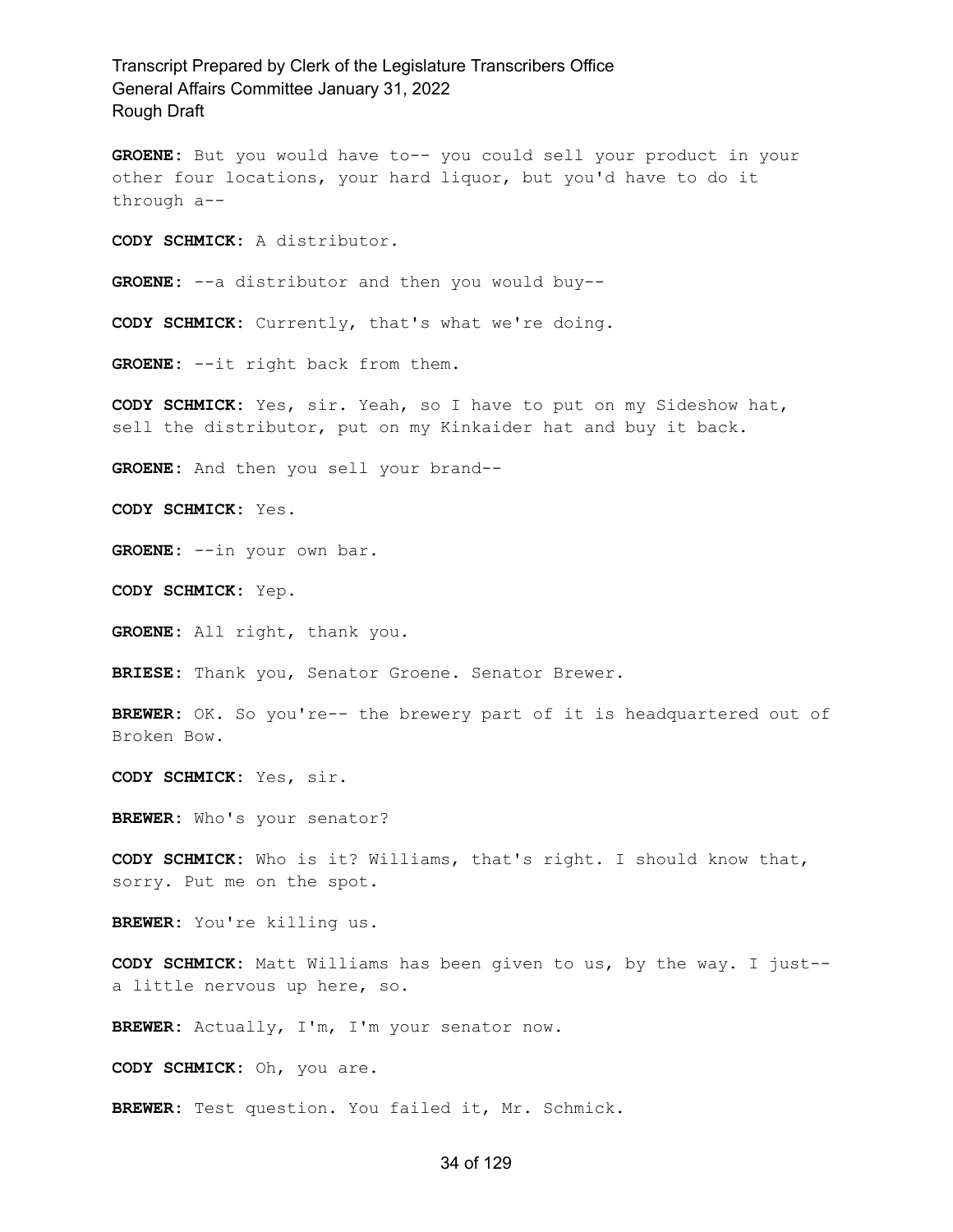**CODY SCHMICK:** OK, so just to be fair, I actually don't live in Broken Bow. I live in Lincoln, so.

**BREWER:** All right.

**CODY SCHMICK:** My partners live in Broken Bow and I'm sure they voted for you.

**BREWER:** Wow. Nice, nice cover. OK. The distillery part of it that's here in Lincoln--

**CODY SCHMICK:** Yes, sir.

**BREWER:** --where is it located?

**CODY SCHMICK:** It's downtown Lincoln--

**BREWER:** It's downtown.

**CODY SCHMICK:** --at 16th and P. Yes, sir.

**BREWER:** And that's, that's where you do all the mashing and, and--

**CODY SCHMICK:** Yep.

**BREWER:** --processing and everything.

**CODY SCHMICK:** Yeah, it's a production facility here, but we also overlaid it. It is our fifth Kinkaider location, so I know it's a little confusing, but we wanted the ability to move that beer into that location as well as we do have a bar there as well, so, yeah.

**BREWER:** OK. I'll have to come by and check it out. Thank you.

**CODY SCHMICK:** Yeah, please do.

**BRIESE:** Thank you, Senator Brewer. Any other questions? Seeing none, thanks for your testimony. Next proponent testifier. Good afternoon and welcome.

**LAURA EBKE:** Thank you, Chairman Briese and members of the committee. My name is Laura Ebke. That's L-a-u-r-a E-b-k-e. I am the senior fellow at the Platte Institute and I'm here in support of LB900. We thank Senator Lowe for introducing it. At Platte, we've long had the goal of encouraging individuals, entrepreneurs, and small businesses as they work to grow our state's economy. Many of our efforts have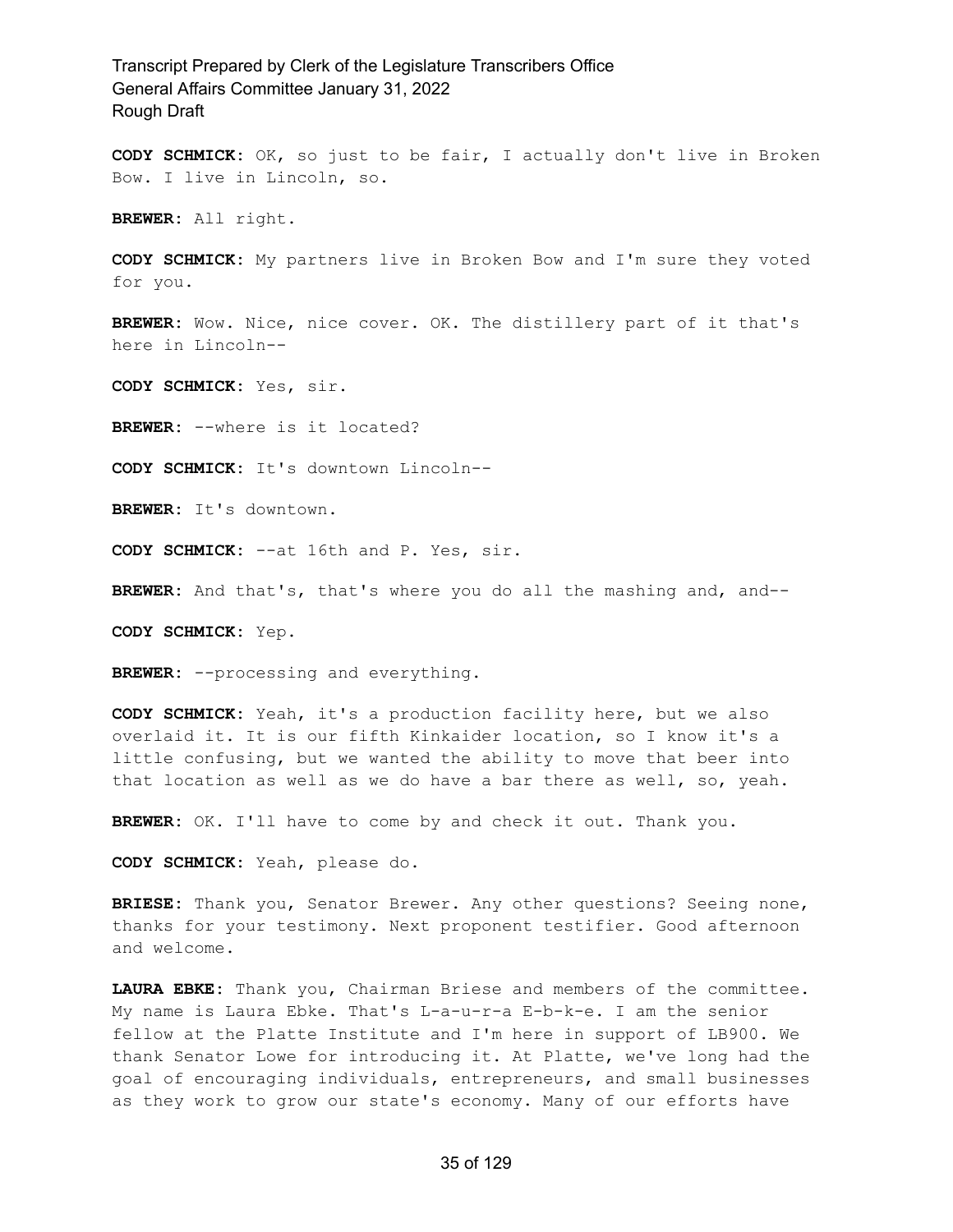been focused on pointing out the barriers that government sometimes erects, which hinders growth and opportunity. We all know that the craft breweries have popped up all over Nebraska in the last decade or so. Many of those businesses built up a loyal following and in 2016, this Legislature passed LB1105, which expanded the number of locations, tasting rooms if you will, that a craft brewery could operate under one liquor license. Today, microdistilleries are growing in number around the state, as you've already heard, entrepreneurial small businesses that are trying to provide products and services that their fellow Nebraskans desire. The bill at-- this bill is parallel to 2016's LB1105 for craft brewers in that it would simply apply the same rules regarding up to five separate locations for the microdistillery. This is a reasonable modification to statute found in Chapter 53, which allows these small businesses to expand their offerings modestly in different locations. We encourage the advancement of LB900 to General File or that it be made part of a larger committee priority bill. Any questions?

**BRIESE:** Thank you for that. Any questions? Seeing none, thank you again.

**LAURA EBKE:** Thank you.

**BRIESE:** Next proponent testifier. Good afternoon and welcome.

**VANESSA SILKE:** Good afternoon. My name is Vanessa Silke, V-a-n-e-s-s-a S-i-l-k-e. I'm an attorney and the registered lobbyist for Kinkaider doing business as Sideshow spirits. I work with Mr. Schmick, who did testify earlier. And Senator Brewer, I apologize. That was my bad in shouting out Senator Williams to him, so my bad.

**BREWER:** That's OK. [INAUDIBLE]

**VANESSA SILKE:** So I've worked with Kinkaider Brewing Company as a member of the Nebraska Craft Brewers Guild and Ms. Ebke just referred to 2016, LB1105. I was a part of negotiating that bill. It was a massive step forward for the craft beer industry in Nebraska and we're looking for those same opportunities for the distillery industry here in Nebraska as well. And just to clarify a couple of things and then I'll answer any legal questions that you may have, this does not expand any other rights for distilleries beyond what the craft breweries have. So, for example, when Mr. Schmick and Kinkaider went to get those additional locations, they were still subject to a full application process and local zoning authority approval and approval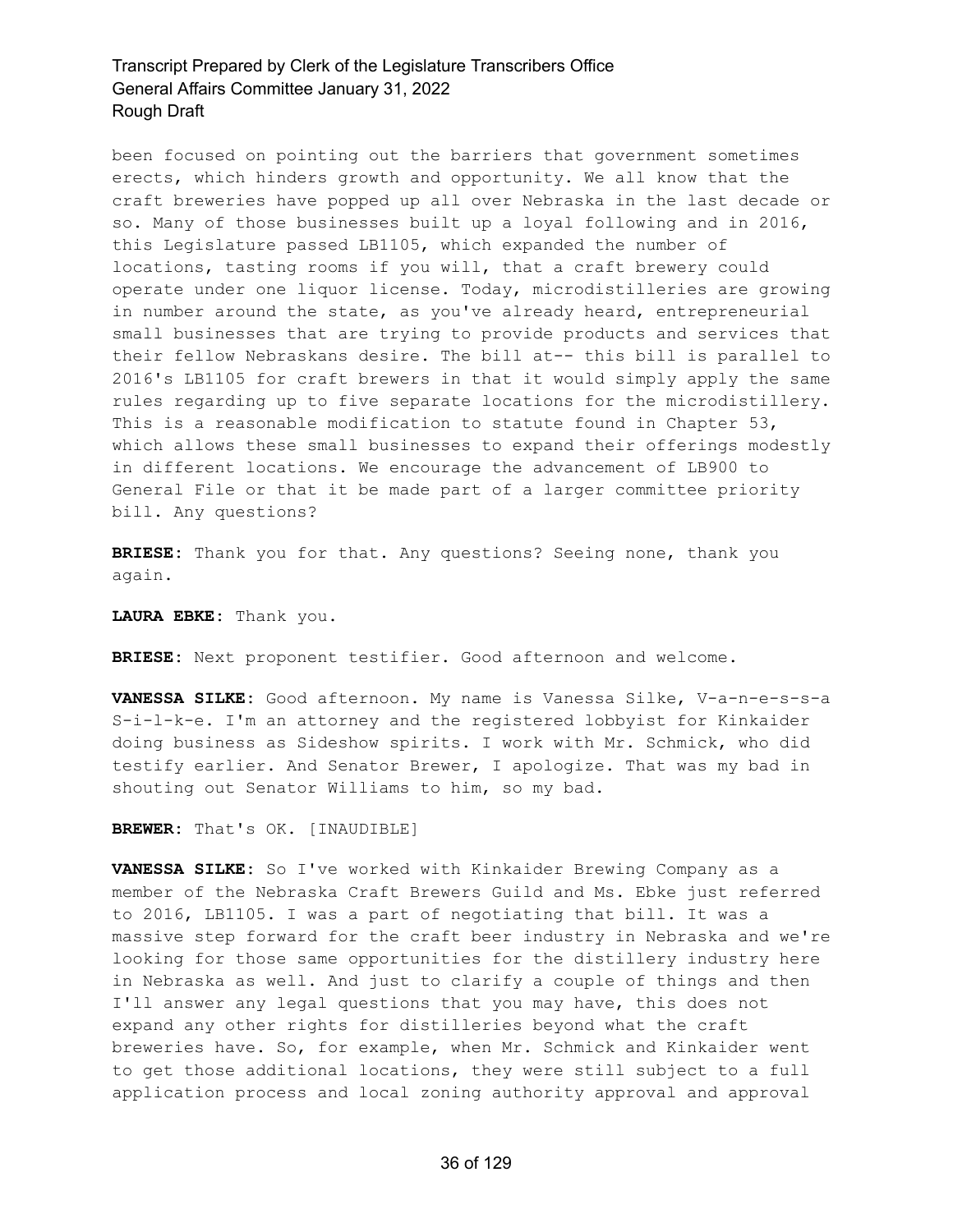by the commission before they could actually get those satellite locations up and running. So there's still significant regulatory control over those locations. The same would apply here. I also had a couple of background questions of will this-- does this give them ten locations? Well, it's only five for each license. So for their distillery, as Mr. Schmick noted, they're located-- the, the, the main distillery is here in Lincoln. As they add locations, they can overlap with their existing beer locations or add five different ones. But the right of direct distribution under the distillery license is tied to those-- only those five and they've got to notify the commission of that. So it could be five of beer, five of distilleries or they could have five overlap or some other version of a Venn diagram there. But in any event, their direct distribution rights would be tied only to the five locations identified as satellites for that license. I think that covers all the points that I had. Any of the other legal issues that have come up in the past have been resolved and the commission is-- you know, Hobie-- Mr. Rupe is here to speak for himself, but we've had a great relationship with the commission in expanding a number of businesses under the craft brewery law and we anticipate the same success and ask that you pass this bill as well. Last piece is I will thank you all for helping pass the increase in the production cap for microdistilleries in Nebraska. Until last year, 10,000 gallons per year was our limit and that was the lowest limit in the entire country. In fact, we had another distillery that had to stop production because of a statutory cap on production that had been there for 20 years for no reason at all. So now they're at 100,000 gallons per year. We're somewhere towards the middle. And as these businesses grow, as Mr. Schmick noted, having these five locations is going to be a key for economic development throughout Nebraska. So with that, happy to answer any questions.

**BRIESE:** Very good. Thank, thank you for that. Any questions? Senator Groene.

**GROENE:** So has there been any consideration for the smaller distilleries that they could have five partnerships? Let's say they're in a small town and they have the bar in town that they could be  $a_{\ell}$ a-- some kind of a partnership that their product could be sold there because you said-- I heard it said you have to own it.

**VANESSA SILKE:** Yes.

**GROENE:** They have to own the bar.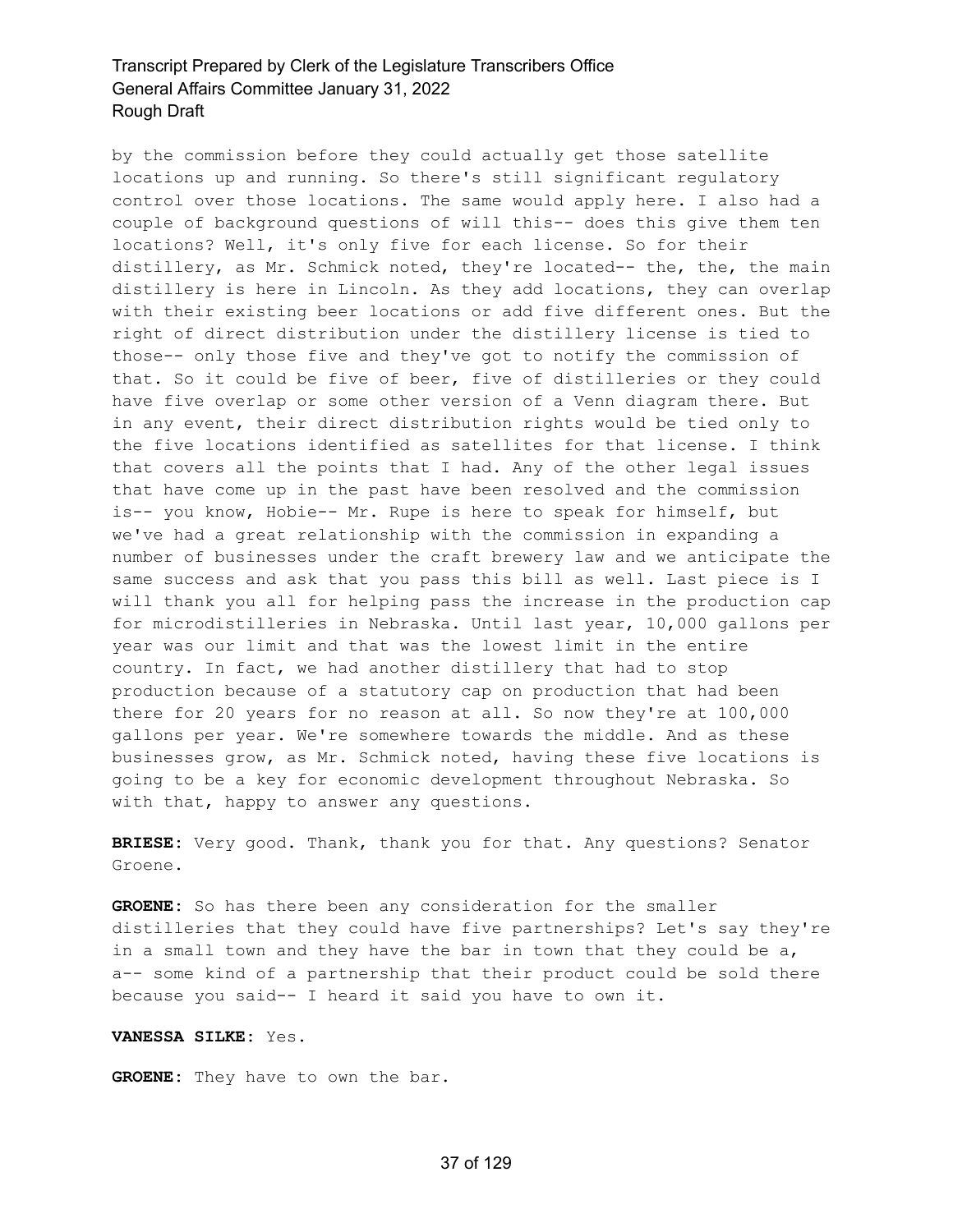**VANESSA SILKE:** Yep. So that's been a long-time condition of being able to call these additional locations satellite locations. They have to have common ownership. And in that way, we're distinguishing between, you know, just as you're noting, you know, grouping up with local bars and grocery stores and everything else in, in the area. To be clear, we do have other bills where we want the right-- affirmative right of self-distribution, which is a different concept from having satellite locations. When you have a satellite location approved by the commission on those conditions that it be held identically as your other locations, you're in effect expanding your licensed premises that you are solely responsible for under the Liquor Control Act. And so that is, and Mr. Rupe can expand on these, one of those policy reasons why we do require that unified ownership among the satellite locations.

**GROENE:** If I remember right, was it with the hard liquor that you can only, you can only sell locally or use locally a certain percentage of you production? The rest has to be--

**VANESSA SILKE:** That's for farm wineries. There's a statutory requirement of a certain percentage of their product that must come from Nebraska-grown inputs. That actually does not apply to the distilleries.

**GROENE:** But not the production so Kinkaider could sell 100 percent of their production through their five units if they wanted to.

**VANESSA SILKE:** On the beer side and the distillery side, yes, if they chose.

**GROENE:** Both sides.

**VANESSA SILKE:** Yes, but they do distribute in a number of grocery stores and bars throughout the state on their beer side.

**GROENE:** To a distributor.

**VANESSA SILKE:** Yeah.

**GROENE:** Thank you.

**BRANDT:** Thank you, Senator Groene. Any other questions? Seeing none, thanks for your testimony.

**VANESSA SILKE:** Thank you.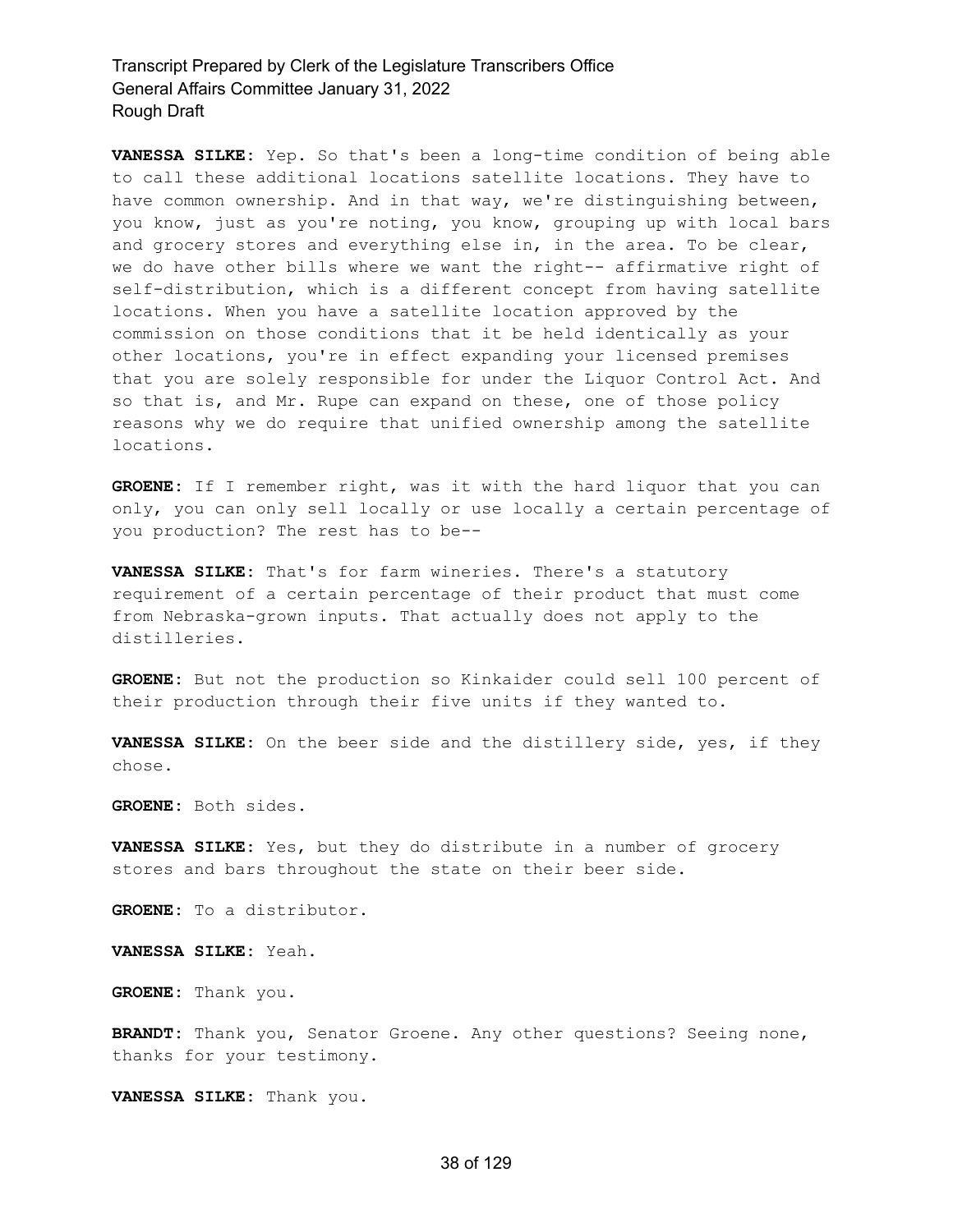**BRIESE:** Any other proponent testifiers? Seeing none, any opponent testifiers? Seeing none, any neutral testifiers? Welcome again.

**HOBERT RUPE:** Thank you, Chairman Briese, members of the General Affairs Committee. My name-- once again, my name is Hobert Rupe, H-o-b-e-r-t R-u-p-e, Executive Director of the Nebraska Liquor Control Commission. I guess I'd be happy to answer any questions. The, the main issue and I think it was brought up when we did it for the craft breweries was it didn't seem to a lot of sense that you had to sell your product to someone else and buy it back from you, so-- but there were some limitations on that and so that's why they went there. The key thing to remember is that when we originally drafted the Class Z, which is the license type which is the craft distillery, that law was copied from-- almost exactly from the craft brewery law as existed at the time. The craft brewery law has now changed and evolved primarily through the changes discussed here. And so in a lot of ways, this is just catching it back up for a regulatory scheme. Just so everybody knows, we currently have 13 licensed distilleries in Nebraska and although Sideshow sort of threw in at the last, it looks like he's our number one person on ready-to-drink cocktails, by, by volume. The other ones are-- you know, some are small or some are bigger, but we have 13 currently, as opposed to 70 craft breweries that either are fully licensed or are currently in development. So I'd be happy to answer any questions on just mechanics of how the beer taxation works.

**BRIESE:** OK. Thank you. Any questions? Seeing none, thanks again for your testimony. Any other neutral testifiers on LB900? Seeing none, Senator Lowe, would you care to close? On LB900, we have one proponent or one letter in support from Barry Fox. Welcome again. I think I see Senator Lowe waive closing. At this point, well, we're going to close the hearing on LB900. We're going to open the hearing on LB1235, LB1236. We're going to have essentially a joint hearing. Senator Lowe, you'll open on both at the same time, correct?

**LOWE:** At the same time, yes.

**BRIESE:** And then you can choose to testify, I guess, whenever you want, but indicate for the record what you support, what you oppose when you do testify so we can make sure that's included in our committee statement and included in the record; what you, what you are testifying in support of, what you're testifying in opposition to, or none of the above if you're neutral, but we'll try to make that clear anyway for our record. And with that, Senator Lowe, please feel free to open on LB1235 and LB1236.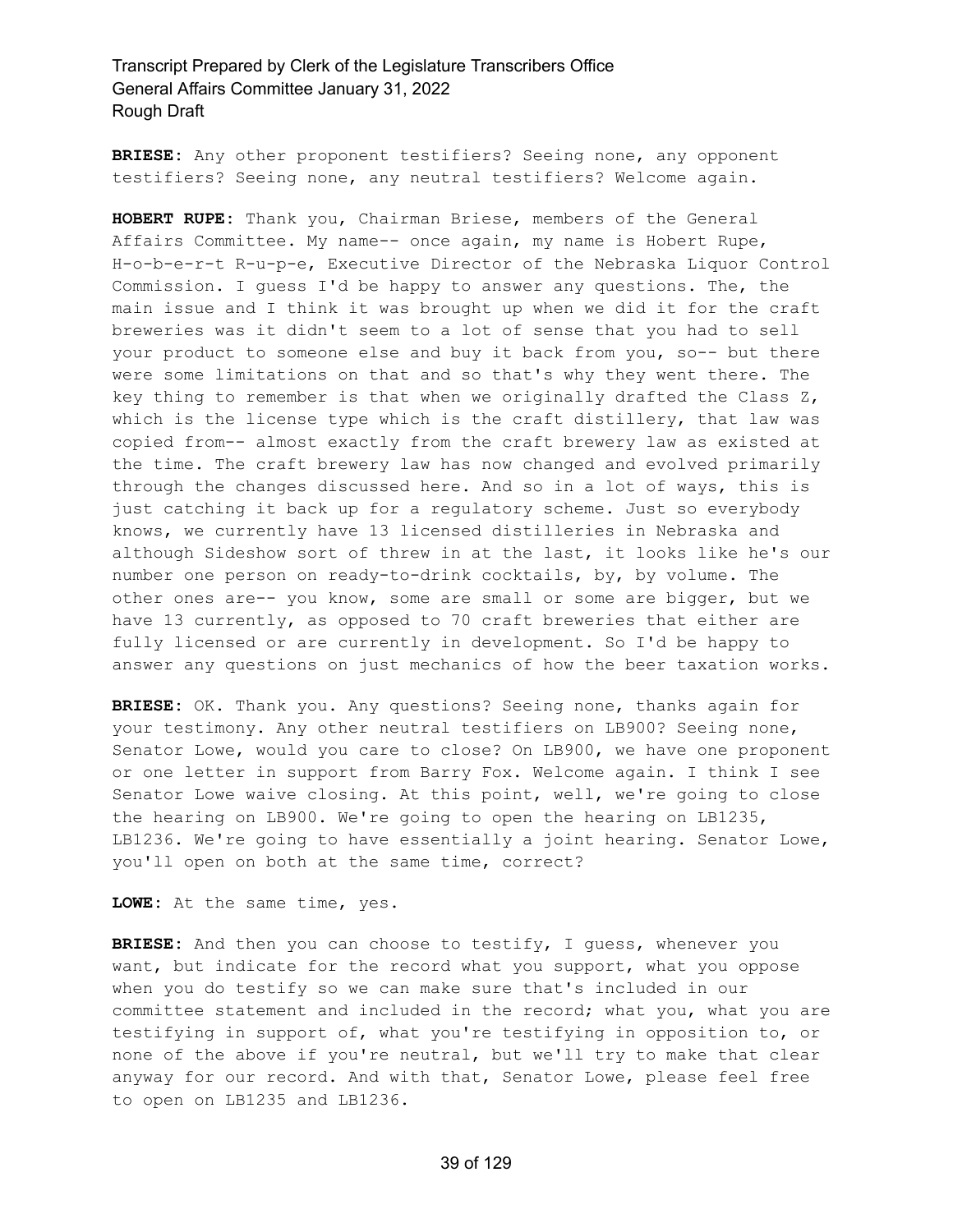**LOWE:** Thank you, Chairman Briese and the General Affairs Committee. My name is still John Lowe. That J-o-h-n L-o-w-e and I represent District 37, which is now Shelton, Gibbon, and Kearney. Today, I'm happy to introduce two pieces of legislation, LB1235 and LB1236. I know that opening on two bills in the same hearing is not the normal procedure, but given the concept of these two bills, it makes a lot of sense and I want to thank Chairman Briese and the committee staff for helping me make this possible today. I will get into the details of these two bills in a moment, but before I do, I want to give you some background. First, I want to talk about why supporting craft breweries in Nebraska is so important. Craft breweries are everywhere in Nebraska. I believe each member of this committee has at least one brewery in their district. I would not be surprised if all 49 state senators have a brewery in or very near their district. Senator Brewer, I'm glad you have a brewery now in your district since redistricting and-- no, I guess you had one before too, didn't you? Yeah. And I don't think the --.

**BREWER:** Bootlegger.

**LOWE:** Yeah, Bootlegger. And I don't think that they-- that, that Kinkaider owners probably voted for you the last time--

**BREWER:** That's OK.

**LOWE:** --because they probably voted for Williams because we moved you. These are small businesses that create jobs for people throughout our state. Many of them also serve as foundations for these communities. They help create vibrant areas where other business open up and they serve as a tourism hotspot, bringing in visitors that help benefit those communities and the state as a whole. Craft breweries are an important part of our state's economy and I believe it is important to work with these businesses to help them grow and thrive. Last year was an interim study produced by this committee to take a look at alcohol-related issues. There was no official hearing for that interim study, but there were ample conversations held. One of the areas of concern that came up was a nanobrewery license of some kind. This was brought up because smaller and often newer breweries were running into some challenges with getting access to the, to the distribution tier. This is a major problem for these breweries so the Liquor Control, Control Commission asked that the Legislature look into these nanobrewery license of some kind. In recent weeks, I've had ample conversations with concerned businesses because of the challenges created by the COVID panic-- pandemic. These conversations and the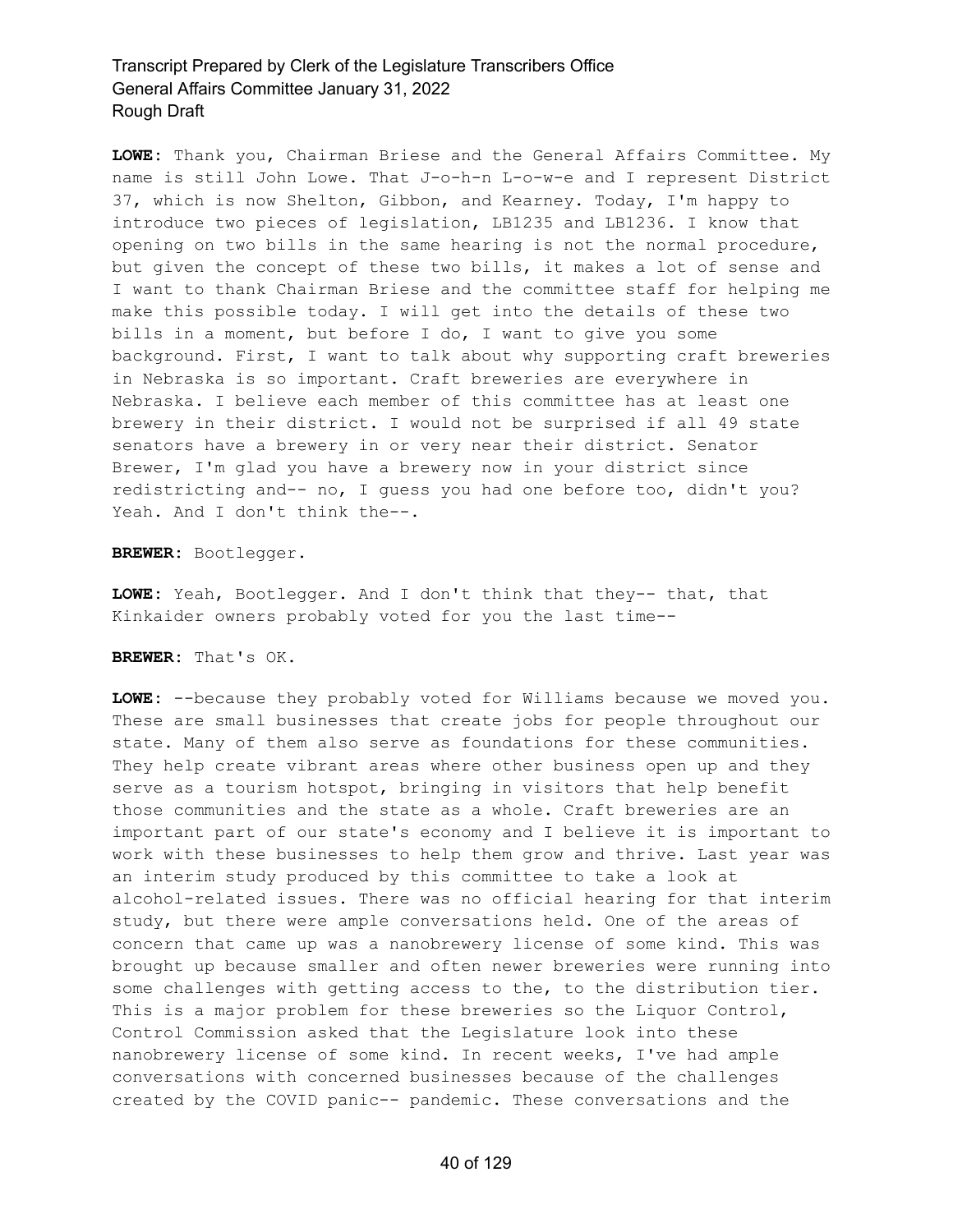comments from the Liquor Control Commission are why I'm bringing both LB1235 and LB1236. Both of these bills look at addressing the challenges I just described, but each bill looks at fixing these problems in a slightly different way. LB1235 is very narrowly drafted piece of legislation to help new nanobreweries grow. LB1235 will allow the brewery making less than 500 barrels of beer to have limited self-distribution rights to entities with a retail license. This would be done by granting the brewery a Nebraska beer wholesale license. There are, however, restrictions on this. The brewery must not have entered into a distribution agreement with a licensed Nebraska wholesaler and they must agree to only sell products that the brewery themselves produce. Only employees of the brewery may distribute the beer and they must use a vehicle solely owned by the brewery. It limits their ability to produce, self-distribute, and be a retailer. This would place craft breweries in the same place as Nebraska fire- farm wineries, meaning the brewer could self-distribute so long as they don't have retail rights. The brewery cannot produce more than 500 barrels of beer. If they do so, they will be allowed to finish the calendar year, but going forward, they would lose their self-distribution rights and must distribute through a wholesaler. They've grown to be of some size and that just makes sense. This limited self-distribution would be beneficial to new breweries by removing barriers to entry for a new business and creating a pathway for fast growth for these small breweries that already exist. Wholesalers will benefit from this because it has potential to bring more breweries to Nebraska and thus over a short period of time, creating new clients for them. Now, LB1236 looks at these same problems, but addresses it differently. This idea would allow craft breweries in Nebraska to have the option to limit self-distribution. Right now, the bill does not specify how much beer a brewery would be allowed to self-distribute. The concept here is that, quite simply, there are instances where it makes sense for a craft brewery to have some kind of limited self-distribution. There are numerous letters that have been submitted that explain why these businesses are seeing-- what these businesses are seeing and when they may advant- advantage of these-- this, this new right. If the committee decides to move forward with this bill, we would have come up with a number that made sense to all interested parties. LB1235 and LB1236 look at addressing the challenges, challenges that currently exist in the market. I have had many conversations with these limited self-distribution options for breweries. These conversations have been held with breweries and the wholesale tier. Both sides agree that a problem exists and I know both sides have negotiated in good faith.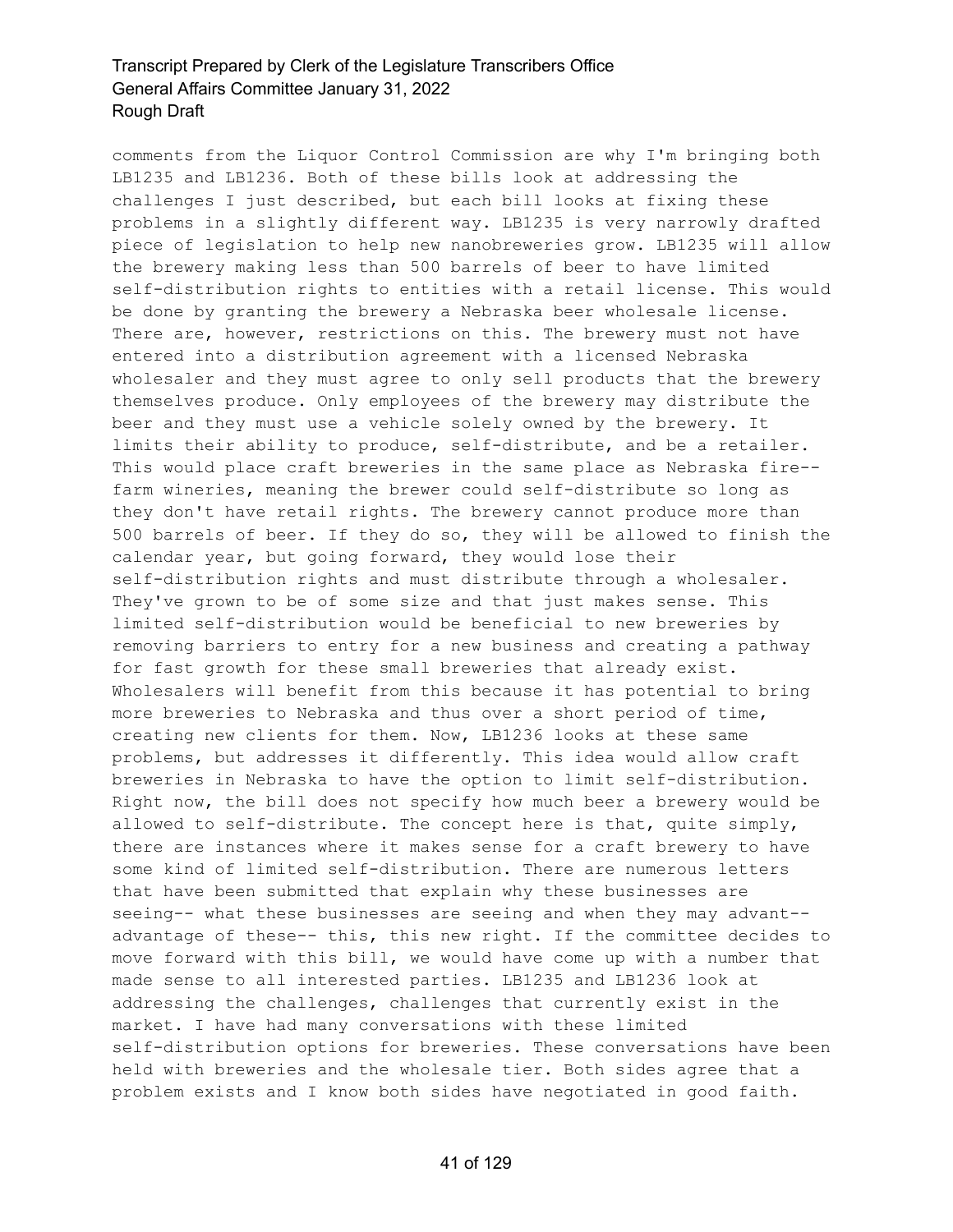Unfortunately, we simply ran out of time to finish these negotiations. This left me with three options. The first option was to bring no legislation. I did not want to do this because it would hurt small businesses throughout Nebraska. My second option was to bring a bill one side would like and the other side would be opposed to it. I did not want to do this because in my opinion, that would have made negotiations more difficult. My third option was to bring two bills, one that was preferred more by the wholesale tier and one that was preferred more by the brewery tier, with hope that this would allow for more time for all sides to talk and reach some sort of consensus. This is the approach I took and decided to take. My, my hope is that the hearing today will do a few things. First and foremost, I hope we will have good conversation so the committee can receive a clearer picture of all the challenges and concerns these business owners have. Second, I hope these conversations will help create room for further negotiations between all interested parties as well as the committee. And lastly, I hope the hearing done this way will allow the committee to come up with a solution that works for all. In an ideal world, we will come up with a compromise that moves both LB1235 and LB1236 forward in some way. So with that, I close my longest introduction of the day.

**BRIESE:** Thank you, Senator Lowe. Any questions? Senator Arch.

**ARCH:** Maybe you, maybe somebody behind you, could you, could you give us an idea as to what 500 barrels looks like as far-- like compared to a six pack or-- I mean, how much, how much beer is that?

**LOWE:** There are two kegs in a barrel.

**\_\_\_\_\_\_\_\_\_\_\_\_\_\_\_\_\_:** Yes.

**LOWE:** So that would be-- 500 barrels would be 1,000 kegs.

**ARCH:** OK.

**BRIESE:** Thank you, Senator Arch.

**LOWE:** And I think there are about 200 beers in the keg.

**BRIESE:** Thank you, Senator Arch. Senator Brewer.

**\_\_\_\_\_\_\_\_\_\_\_\_\_\_\_\_\_:** 67,000 cases.

**LOWE:** OK. Somebody behind me know that answer.

#### 42 of 129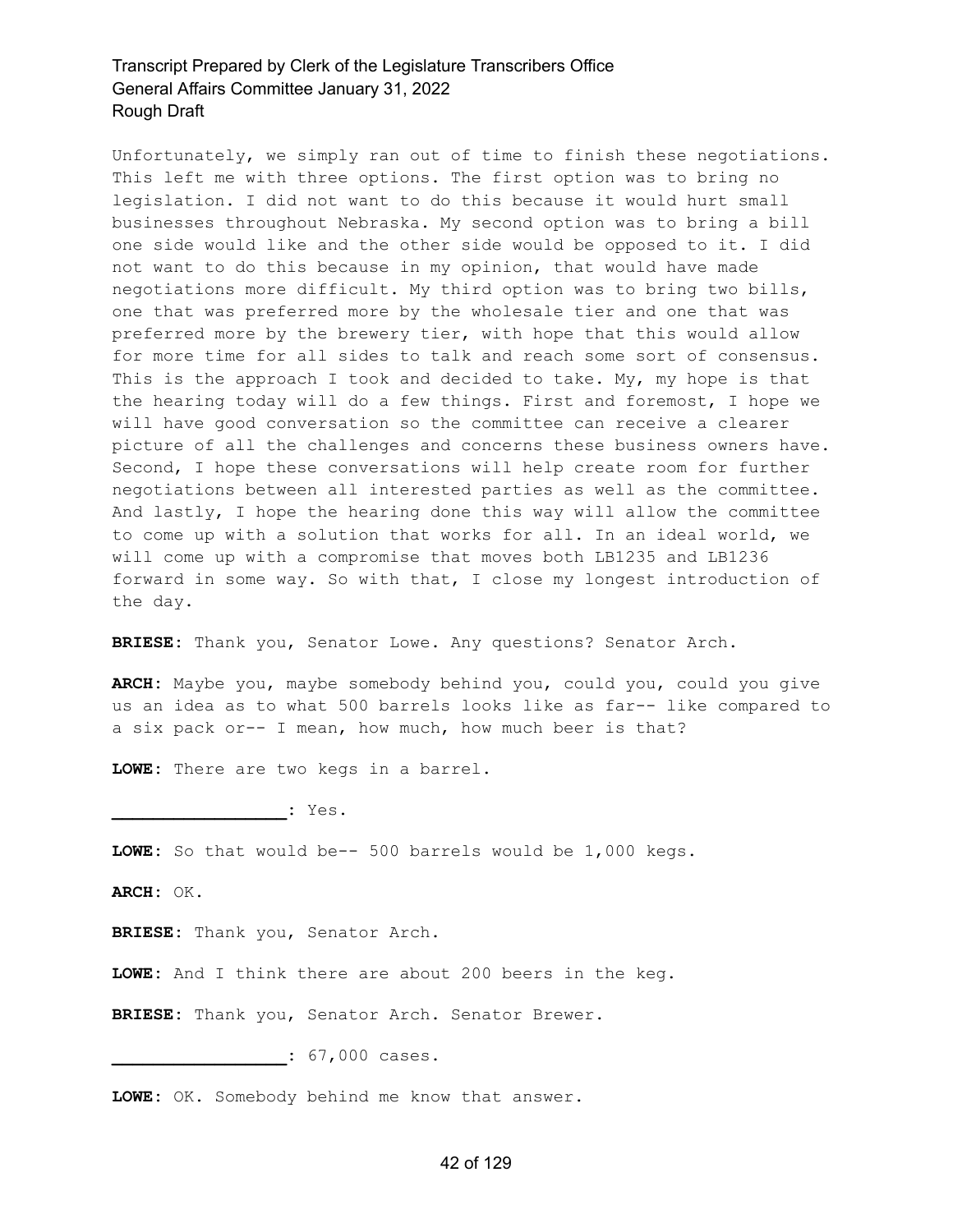**ARCH:** OK.

**\_\_\_\_\_\_\_\_\_\_\_\_\_\_\_\_\_:** Almost knew that answer--

**BRIESE:** Senator Brewer.

**BREWER:** Well, maybe I should hold this question. Just to get a reference on who in, in the brewing world does 500? Do you know how many, say, Kinkaider, since we're talking about them, how many they do in a year?

**LOWE:** I don't know exactly. I did have that figure. I don't have it before me right now.

**BREWER:** I'll bet there's somebody coming up--

**LOWE:** I'm sure they will tell you.

**BREWER:** --after you that will know that.

**LOWE:** Yes.

**BREWER:** Thank you.

**BRIESE:** Thank you, Senator Brewer. Any other questions? Senator Brandt.

**BRANDT:** Thank you. Chairman Briese. On LB1236, it would be just distribution by the craft brewer. They couldn't have distribution with a regular wholesaler and also do it themselves, could they?

**LOWE:** It would be limited just to the amount that we would designate.

**BRANDT:** So I guess the point I'm getting at is could a craft brewer self-distribute the amount we designate and the amount over that could go to a regular distributor?

**LOWE:** Yes.

**BRANDT:** But underneath LB1235, that could not happen.

**LOWE:** That would be a nanobrewery, yes.

**BRANDT:** All right. Thank you.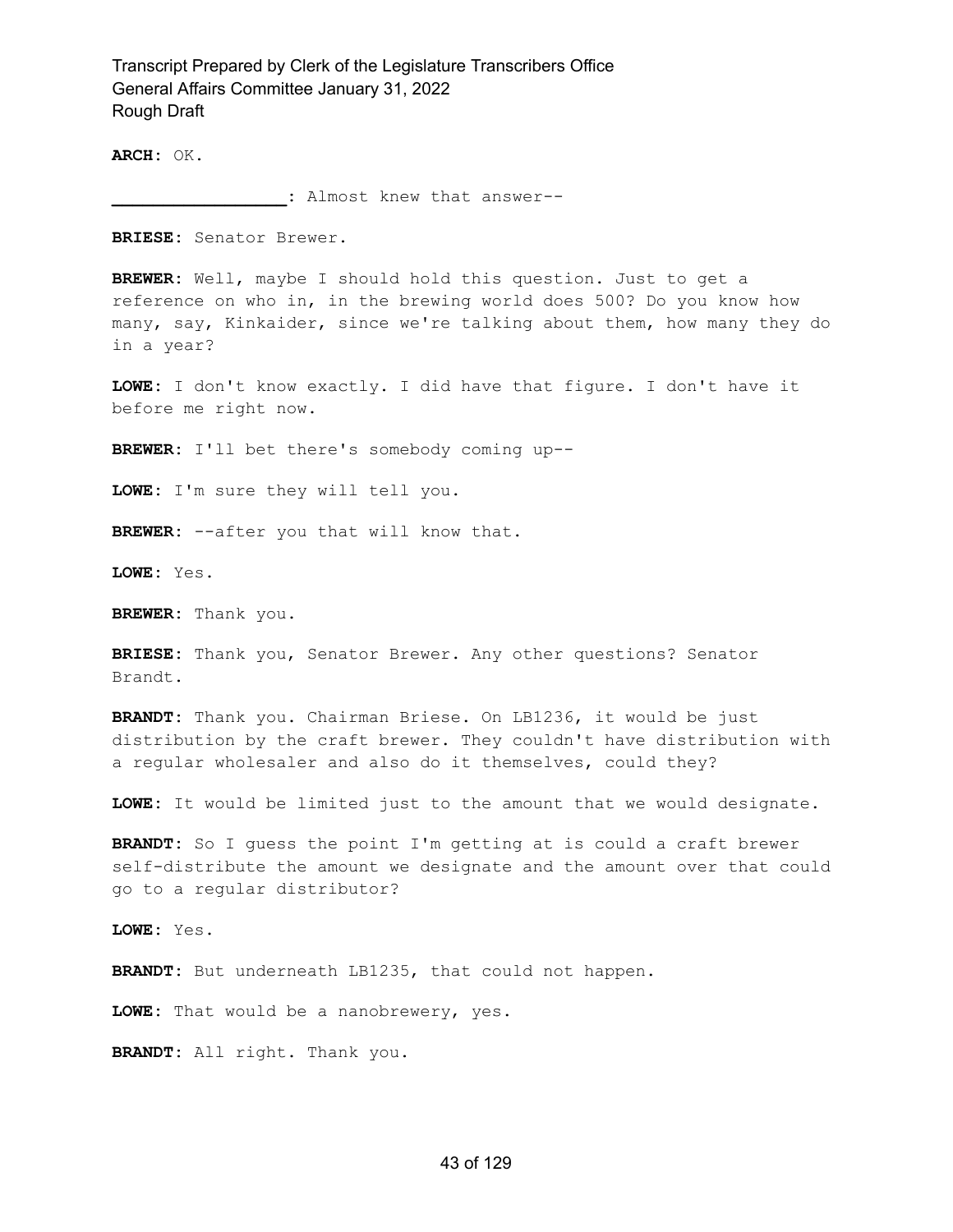**BRIESE:** Thank you, Senator Brandt. Any other questions? Seeing none, thank you for your opening, Senator Lowe. And so we'll have the first proponent testifier, but I will-- we're doing this-- in the interest of saving some time, to maintain some efficiency, we will have opponent-- excuse me, proponent testimony, opponent testimony, and neutral testimony. Take your pick on which area there you want to testify in just once total, but indicate to us for the record sometime during your testimony if you're testifying as a proponent on either bill or opponent on either bill or neutral on either bill, just so we have that clear for the record. So take, take your pick on which one you want to testify, specify to us which one you are opposing or supporting or testifying in neutral. So with that, we'll start out proponent testimony. Good afternoon and welcome.

**DAVE TIMS:** Chairman Briese, members of the General Affairs Committee, my name is Dave Tims. That is spelled D-a-v-e T-i-m-s and I'm the president/general manager of Premier Midwest Beverage Company located in Omaha, Nebraska. Premier Midwest has been a beer and beverage distributor in Nebraska since 1976. Premier represents 50 suppliers, services approximately 3,000 retail accounts across 19 counties in eastern Nebraska. We're currently the proud employer of over 165 Nebraskans. We've been a proud supporter of many local communities and charitable organizations within our territory. Distributors are approached by suppliers who desire to have us distribute their products. In order to adequately service those brands and meet the needs of our retail customers, we invest millions of dollars in warehouses, refrigeration units, forklifts and other warehouse, equipment, delivery vehicles, a sales force, a delivery force, and marketing, advertising and promotion. ABDN is of the firm belief that a three-tier system is in the best interest of Nebraska and Nebraska consumers. That system prevents an industry member from integrating and monopolizing the industry. That is largely the reason why Nebraska consumers enjoy precedent-- unprecedent choice and variety. As an example, visit your local liquor store. There are literally thousands of different products available to consumers. In contrast, visit the soda aisle of your local grocery store. Those shelves are dominated by just three suppliers: Coke, Pepsi and Dr. Pepper in an industry that does not prohibit vertical integration or slotting fees. ABDN supports LB1235, which encompasses the following regulatory framework for those brewers producing less than 500 barrels per calendar year in order to nurture new or existing craft suppliers that are not part of the distribution network. Brewers should be limited to self-distributing only their own products. This exemption was sought after to help them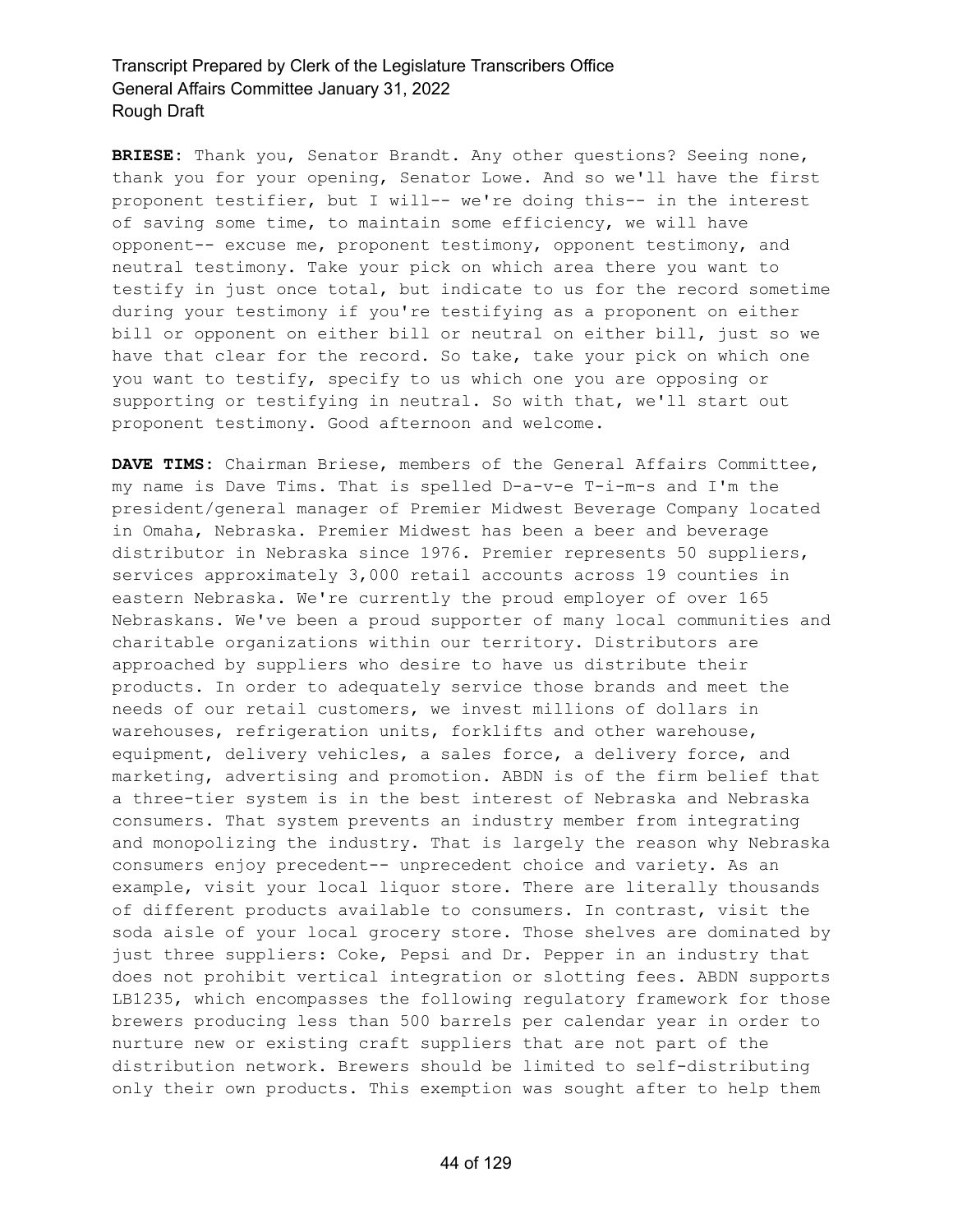grow and incubate their brands not pursue a new business model. Brewers should only be able to self-distribute in areas where they have not already assigned distribution rights, rights. Every state, including Nebraska, have exclusive territories by contract and/or statutes. Self-distribution should also recognize territories. The brewer wishing to engage in distribution should be subject to all the same trade market practice rules as traditional distributors. This includes prohibitions on slotting fees, prohibitions on consignment sales, not being able to provide items of value that even includes T-shirts and swag gifts unless the brewer representative is on site. The brewer should be required to abide by the state price and our quantity discount laws and regulations. Deliveries at retail should be made by employees of the self-determining brewery and vehicles owned and operated by the brewery. LB1235 includes the appropriate safeguards and protects the three-tier system while maintaining an orderly market. Nebraska brewers have already been permitted by state law to operate the two tiers, brewing and retailing, through their taprooms. Now, as they seek to enter the third tier of the system, it creates questions on vertical integration and tax compliance.

**BRIESE:** Thank you, thank you very much. Any questions? Senator Brandt.

**BRANDT:** Thank you, Chairman Briese. Thank you, Mr. Tims, for your testimony today. Help me understand how this three-tier system works for a craft brewer in Nebraska. It, it appears to me under the three-tier system, you are obligated to use a distributor to get it to a retailer outside of that exception for their, for their taproom so that would be a correct statement?

**DAVE TIMS:** That is correct.

**BRANDT:** So the distributors-- if you're a craft brewer, how-- are you as a distributor obligated to take on all comers?

**DAVE TIMS:** I am not obligated to take on all.

**BRANDT:** So--

**DAVE TIMS:** In fact, out of the gazillion brewers across the country, we don't-- the state of Nebraska doesn't have every brewer so no.

**BRANDT:** But if we have 76 craft brewers and-- and obviously you're a businessman and you don't want to take something that you don't think it's not going to sell, but if I'm a craft brewer out here and I can't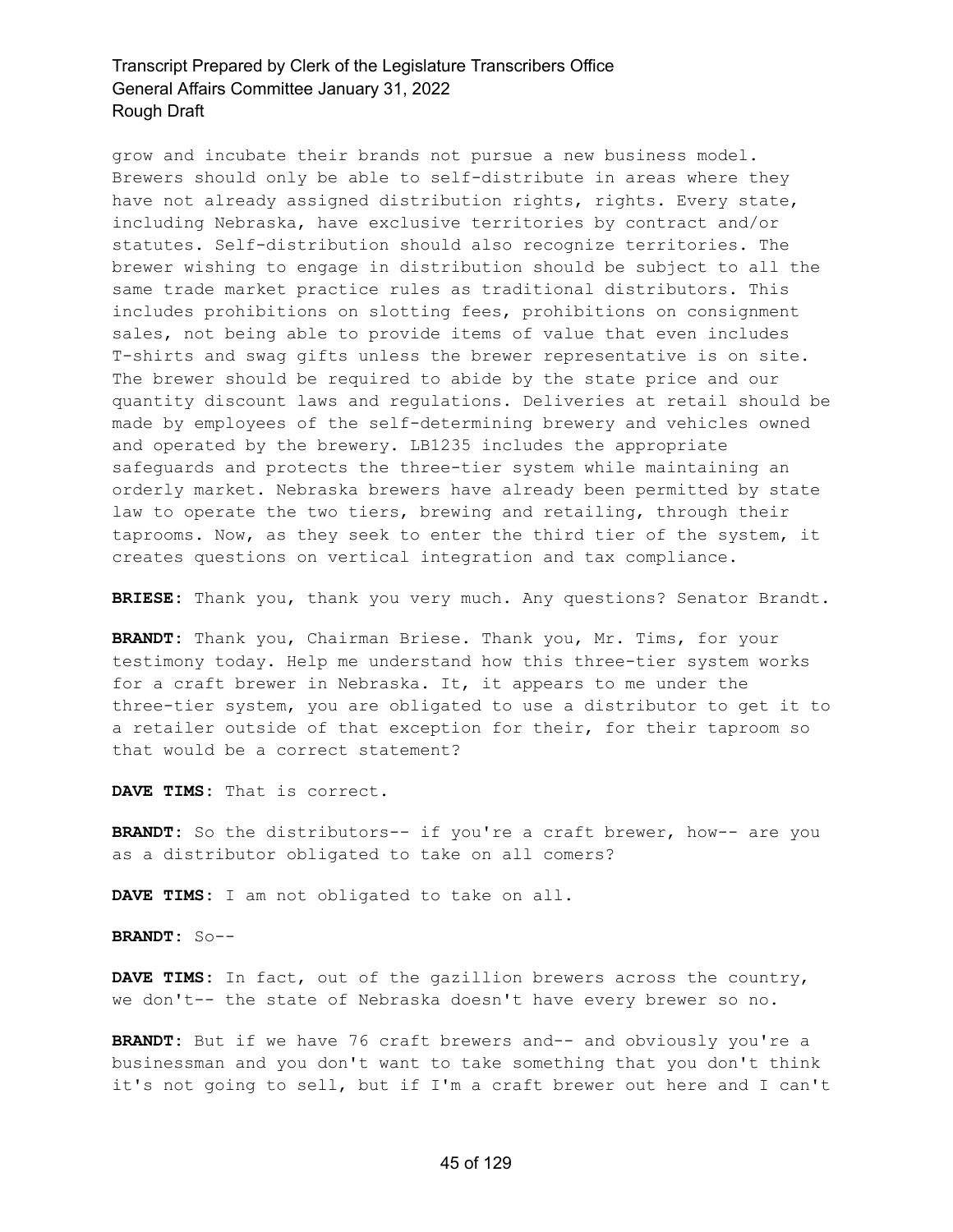find a distributor to pick up my beer, what solutions do those, those businessmen have?

**DAVE TIMS:** Right now, they currently have none and that's why we've introduced LB1235. That way, they can have self-distribution access up to that 500 barrels for the year. Now, that doesn't stop them at 500 barrels for the year. That would allow them to continue to produce and self-distribution through the end of the year. They then would have to find a distribution partner in the following year. So even though it says 500 barrels, it doesn't limit down for the year to stop.

**BRANDT:** And I know you're on the beer side, but does this same problem apply to the distillery side?

**DAVE TIMS:** I'm not quite as familiar with the distilleries. And we dabble a little bit in that, but I, I'm sure Hobie can enlighten us on some of those--

**BRANDT:** All right.

**DAVE TIMS:** --regulations.

**BRANDT:** Thank you for your testimony.

**BRIESE:** Thank you, Senator Brandt. Any other questions? Senator Cavanaugh.

**J. CAVANAUGH:** Thank you, Chairman Briese, and thank you for being here, Mr. Tims. So one of the things you said struck me about-- I think it was LB1235 was the one your in favor of, right?

**DAVE TIMS:** Correct.

**J. CAVANAUGH:** The numbers are too similar, hard to keep them straight. So the part about that someone could distribute in a place where they haven't relinquished their rights to an authorized brewer-- I'm sorry to not enter into a distribution agreement with another wholesaler. So that would be you service the county, as you said, right?

**DAVE TIMS:** Correct.

**J. CAVANAUGH:** And so this would allow somebody to enter into contract with you for that territory and still self-distribute outside of your territory?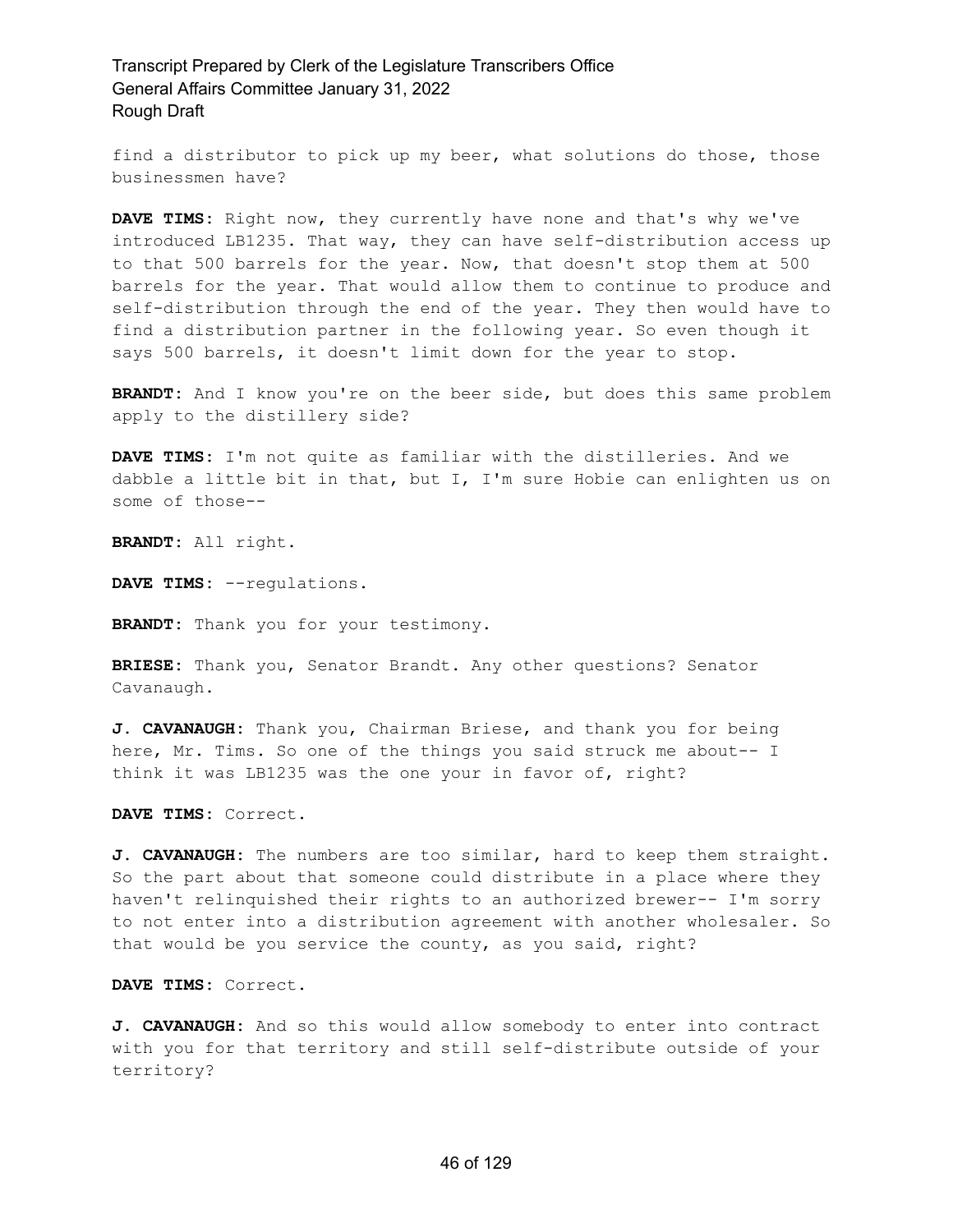**DAVE TIMS:** Correct, as long as that other territory isn't already in a contractual agreement.

**J. CAVANAUGH:** That they haven't entered into a contractual agreement--

**DAVE TIMS:** Right.

**J. CAVANAUGH:** --with somebody else. So I guess my question is why does that need to be in statute? Couldn't that be part of the contract? I mean, I wouldn't want to contract with somebody to compete with me. So is there a reason that we need--

**DAVE TIMS:** Well, I think if we create a statute, that would be conflicting anyways around, around the territory piece because we all have-- most of us have independent written contracts with, with brewers already.

J. **CAVANAUGH:** So I-- can you clarify what you mean by the contracts?

**DAVE TIMS:** If we would say that they, they didn't have to, right, we already have something in place.

**J. CAVANAUGH:** In your, in your contract, you would have a noncompete.

**DAVE TIMS:** Well, it's just defining our territory as a franchise business.

**J. CAVANAUGH:** And is your territory defined in statute or anything or how's-- where is it defined?

**DAVE TIMS:** No, there's statutes about the franchise law.

**J. CAVANAUGH:** OK. This is well beyond me at this point.

**DAVE TIMS:** Right.

**J. CAVANAUGH:** But I guess my question is just if I were in a position that I was going to contract just to provide somebody a service, I would include in there that they couldn't compete with my service that I'm providing them, I guess.

**DAVE TIMS:** Correct.

**J. CAVANAUGH:** And so I guess I-- that jumped out of me. I was wondering why we need to put it in statute because it seemed to me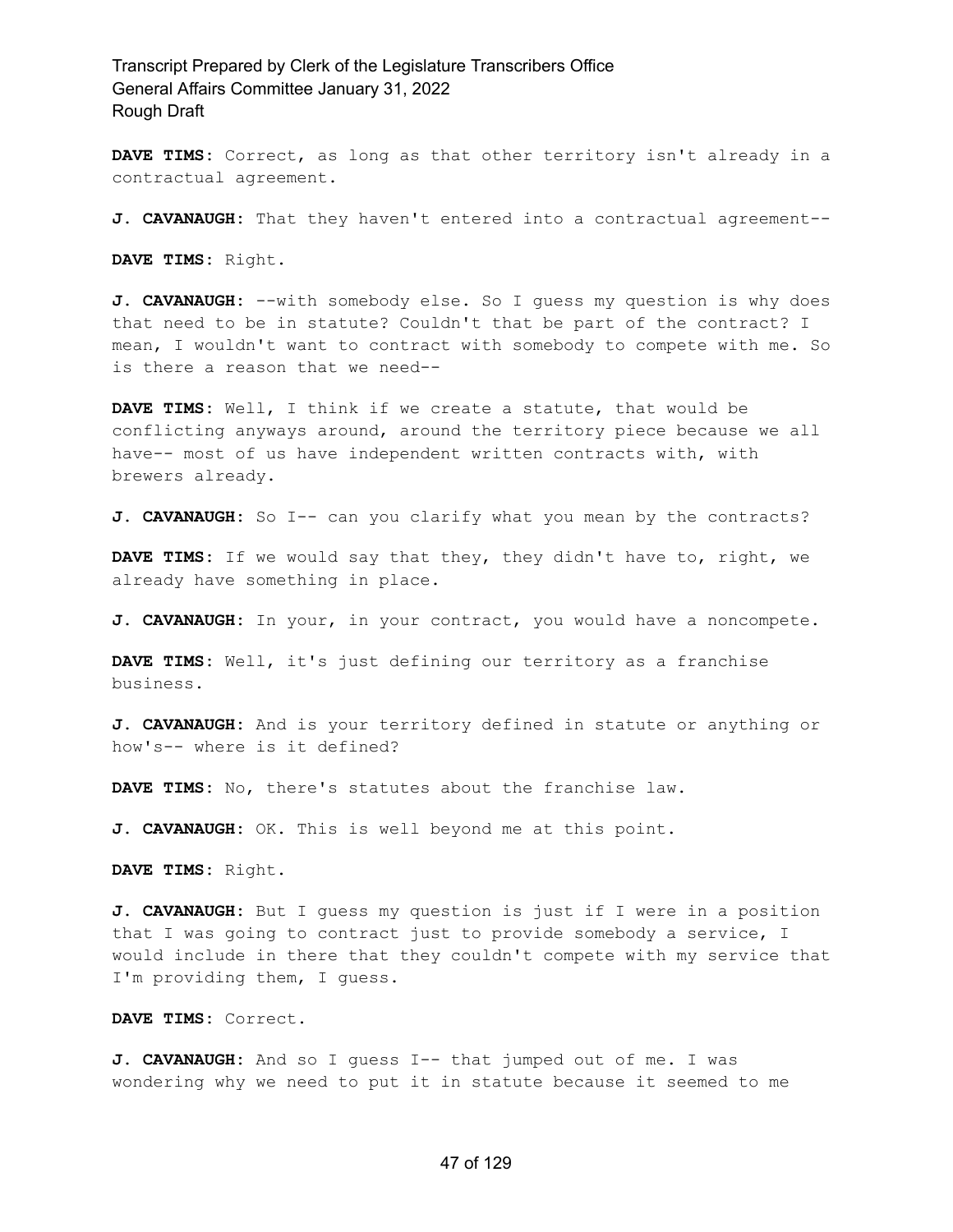just anybody, if they're going to take somebody on as a client, would say and you can't compete with me.

**DAVE TIMS:** Well, I think it's just to help clarify that if you're already in that, right, that, that you're not-- I mean, there's going to be some issues if you violate that--

**J. CAVANAUGH:** Yeah.

**DAVE TIMS:** --because we have those independent agreements, so.

**J. CAVANAUGH:** Right, it would violation of--

**DAVE TIMS:** It's, it's just to understand that with those defined areas-- territories, if, if it was allowed to come in and distribute over the top of that somehow in statute, it would be complicated, that they would be violating that. But then once again, who's responsible for the freshness of the product? If we're both servicing the same account in that territory, who's responsible? Who's responsible if ta product goes bad? Who's responsible if there's glass shards in a bottle? Is it the distributor then or is it the brewer?

**J. CAVANAUGH:** And unrelated question kind of to the numbers question because we have one bill that says 500 and the other one is kind of a blank number there. Can you just give me an idea of-- you, you service some microbrews now or craft brews now. What is, like, a size of a craft brew account that you carry?

**DAVE TIMS:** I mean, we're distributing-- craft brewers are in the 15,000 to 20,000 case area.

**J. CAVANAUGH:** And we heard this is 7,000 cases?

**DAVE TIMS:** Yes.

**J. CAVANAUGH:** And the 7,000 would be 500 barrels?

**DAVE TIMS:** Correct.

**J. CAVANAUGH:** OK.

**DAVE TIMS:** But--

**J. CAVANAUGH:** A lot of shouting of numbers--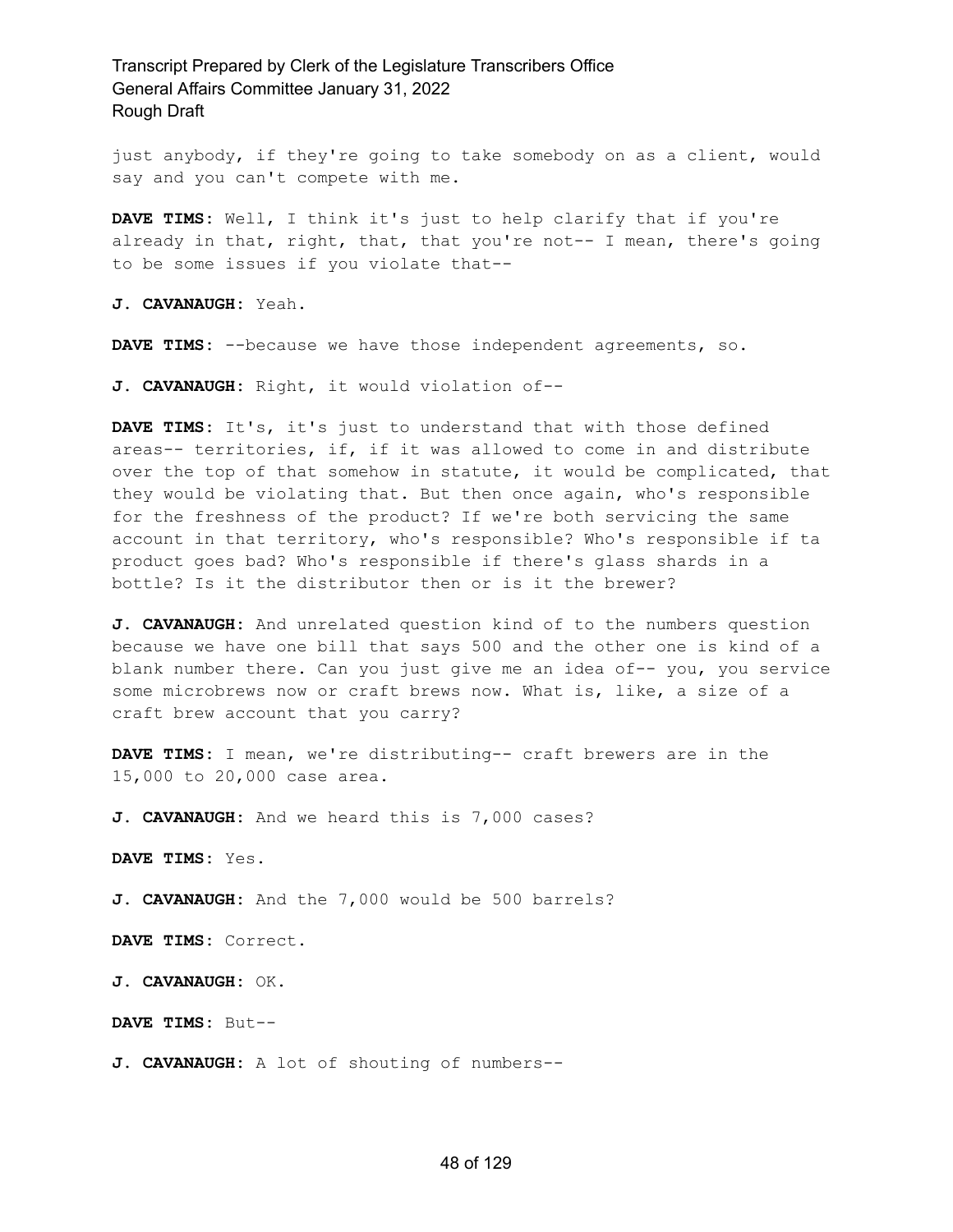**DAVE TIMS:** Right and that-- I mean, they could produce up to 2,000 barrels in that, that calendar year. They don't have to stop. Just by the end of the year, they would then have to find a distributor partner.

**J. CAVANAUGH:** Would there be a repercussion other than that where they just couldn't self-distribute the next year? Like, are they-- then they have to get a--

**DAVE TIMS:** They, they would have to pick a distributor partner.

**J. CAVANAUGH:** But would a-- would if no distributor agrees to carry them that next year, then?

**DAVE TIMS:** I would probably find it hard to believe that someone wouldn't want to pick them up. I think they've proved that they can be successful, but it could happen.

**J. CAVANAUGH:** Well, you might find it hard to believe--

**DAVE TIMS:** Yeah.

**J. CAVANAUGH:** --but we're being asked to write a statute that maybe would penalize somebody if something gets out of their control, I guess--

**DAVE TIMS:** Right.

**J. CAVANAUGH:** --is my question. So that I-- is there-- I mean, I guess what is the penalty if they didn't pick up a distributor?

**DAVE TIMS:** At that point, I guess they would be limited to their, their brewery or taprooms.

**J. CAVANAUGH:** Gotcha. That was a concern. All right. Thank you.

**BRIESE:** Thank you, Senator Cavanaugh. Anyone else? You indicated support for LB535 [SIC]. It has the 500 barrels. Is there a number beyond 500 that you could support or is that your--

**DAVE TIMS:** I mean, I think if we came down to it, it's we're trying to do what's going to be best. We think 500 is a fair number. At this point, like I said, they wanted to stop producing at the 500 so we think it gives them that limit or the ability to go beyond that and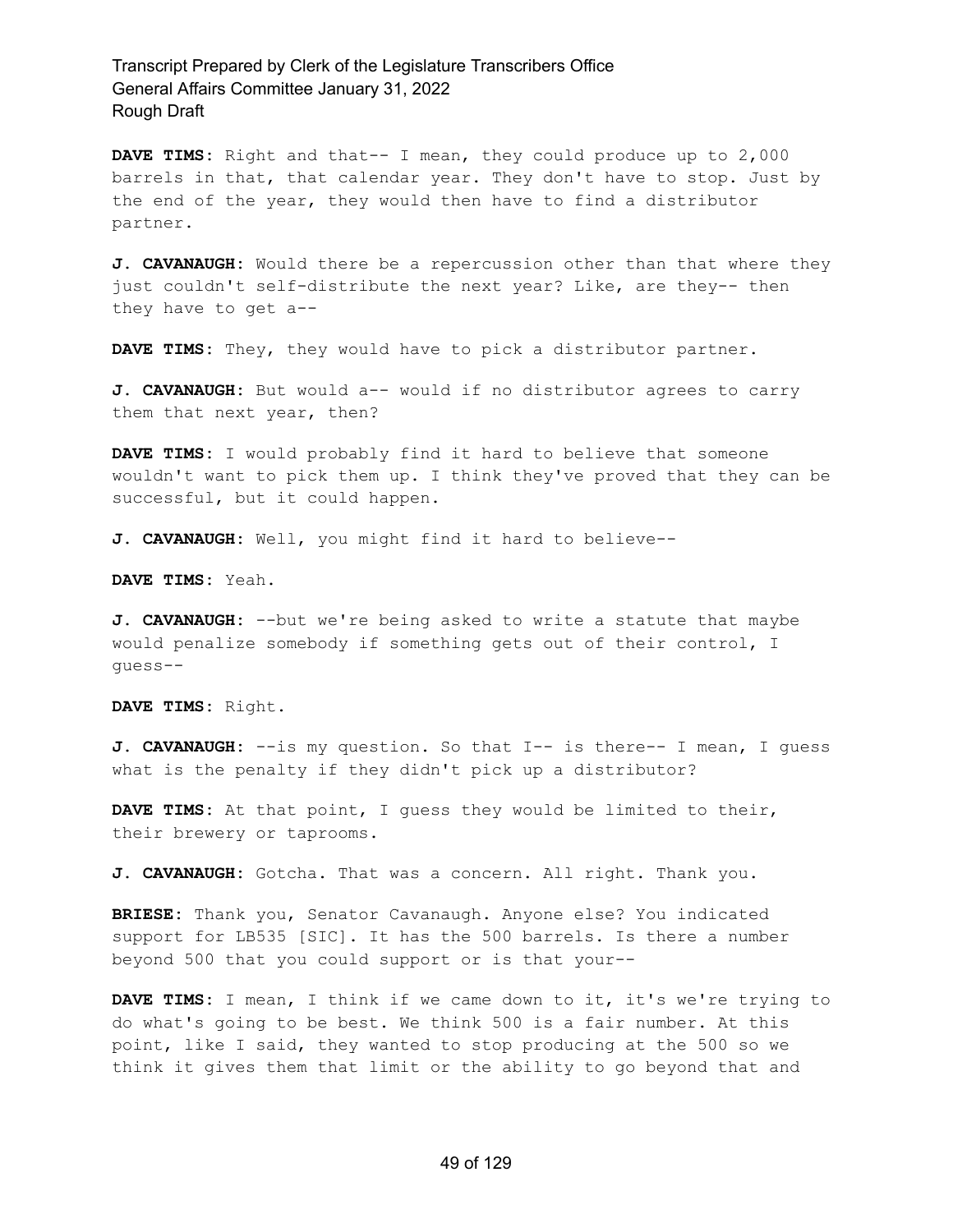have a very successful year. You know, we're here to try and work out an avenue.

**BRIESE:** OK.

**DAVE TIMS:** We understand the need

**BRIESE:** Very good. Support for LB1235 or are you testifying in opposition to LB1236 or--

**DAVE TIMS:** Correct.

**BRIESE:** OK, thank you. Well, thanks for your testimony.

**DAVE TIMS:** Absolutely. Thank you.

**BRIESE:** Next proponent testifier. And again, we'll do proponents, opponents, neutral and feel free to testify at any one of those, regardless of your position. Good afternoon and welcome.

**MARY KATE SCHEINOST:** Good afternoon. I am testifying in support of LB1235 and because I prepared two testimonies, you're getting a copy of my opposition to LB1236. Good afternoon, Chairman Briese and members of the General Affairs Committee. My name is Mary Kate Scheinost, M-a-r-y K-a-t-e, last name, S-c-h-e-i-n-o-s-t. I thank the General Affairs Committee for the opportunity to appear before you and share my support of LB1235. I'm the president and general manager of High Plains Beverages in Scottsbluff, Nebraska. I'm proud to say that we are a second-generation, family-owned, small, independent distribution. For the last 31 years, my parents and I have been wholesalers serving the western Nebraska Panhandle. In 1990, we started with just six employees and we now proudly employ 26 Nebraskans. I grew up in the business and just recently took over as president of our company from my father to be the only female president in the state. High Plains distributes for 17 supplier partners and over 250 accounts, covering approximately 14,000 square miles of what, what I like to call God's country. I traveled over 400 miles to testify before you today because I'm deeply concerned about craft brewer self-distribution. This is not my first trip to Lincoln to discuss this matter. I was one of two distributors that represented the second tier at the meetings hosted by the Nebraska Liquor Control Commission to study and in good faith, discuss the perceived need for nanobrewers to self-distribute their products to market. It was at length that some of the smallest of Nebraska's craft brewers desire the opportunity to self-distribute their beer to test their products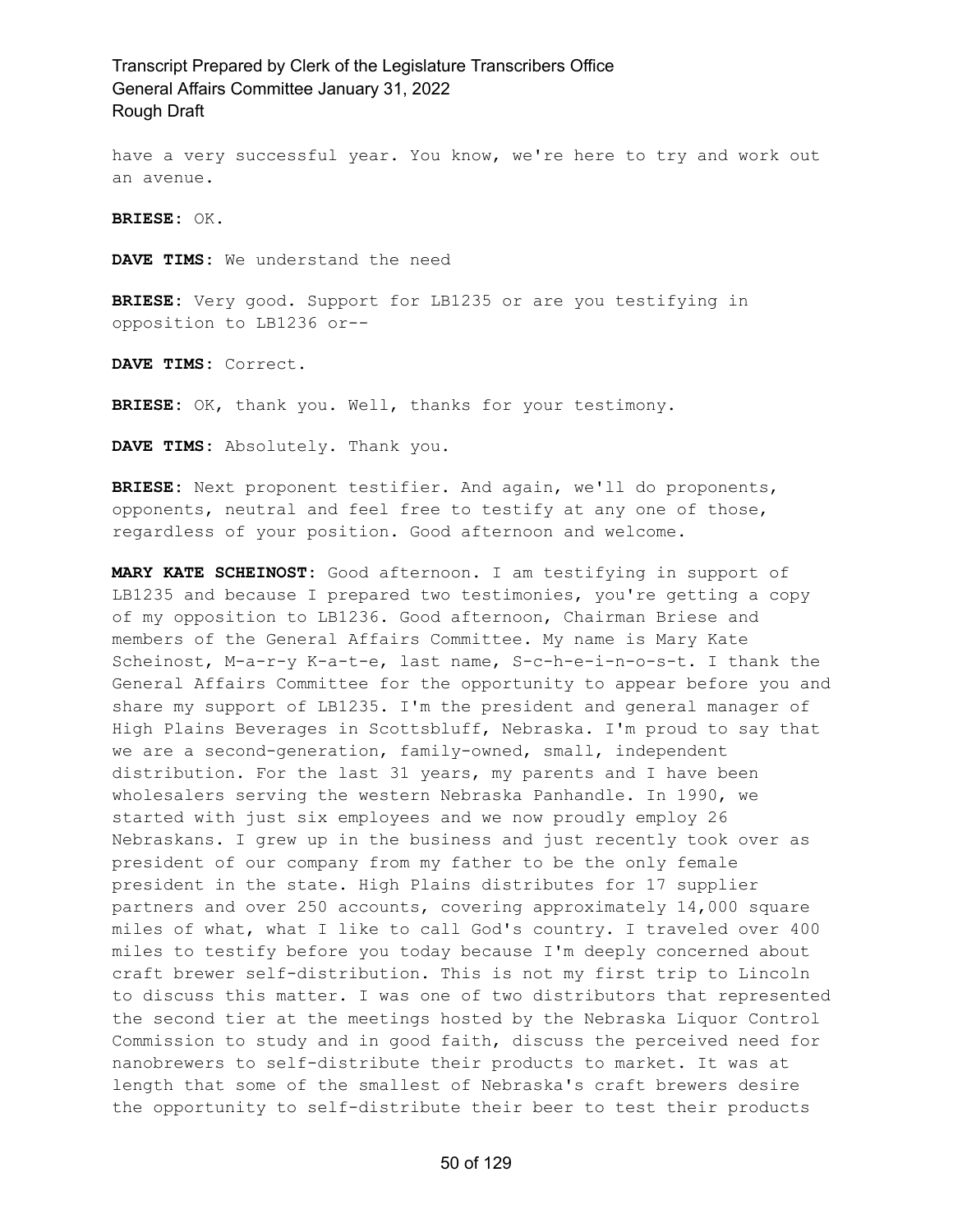and develop their brand and that self-distribution would pave the way for their success. In response to these meetings, the distributors continued to work in good faith to draft legislation that would address the perceived problem that arrived in a fair and equitable solution to permit Nebraska's smallest craft brewers a method to develop their brand while safeguarding the three-tier system and the regulatory framework that has worked for years. That framework was identified-- Dave Tims's testimony and I offer strong support for LB1235 for the same reasons. Brewing beer is an expensive enterprise and so is distributing beverages, particularly in the world territory where some days which hover over 200 miles to deliver beer. Once a nanobrewery has produced and distributed 500 barrels, or exactly 6,889 cases of beer in a year, that brewer will no doubt conclude that their finances and efforts are best served by piggybacking on the infrastructure built by my family-owned business and leave the distribution to us. Their limited capital is best expand-- best invested in expanding their brewing capacity. At that point, they will have no problem securing distributor who will invest in the brand and grow its market. If each of us in the beer business does what we are each best at, community craft brewers developing and brewing beer, wholesalers distributing the beer, then we all benefit, including the consumers. So I thank you for your time today.

**BRIESE:** Thank you for your testimony. Any questions? Senator Cavanaugh.

**J. CAVANAUGH:** Thank you, Chairman Briese, and thank you for being here. I'm sorry, what was your last name?

**MARY KATE SCHEINOST:** Scheinost.

**J. CAVANAUGH:** Scheinost. Thank you for being here, Ms. Scheinost, and traveling so far. So I appreciate the precise number too. I was looking at the two different bills and you were going to testify against the other one so LB1236.

#### **MARY KATE SCHEINOST:** Correct.

**J. CAVANAUGH:** And LB1235 has 500-barrel production and LB1236 has an unspecified amount of direct sale. So I guess it's kind of a two-part question. You're here to-- in, in favor. Is there any amount of direct sale that would be an acceptable number or--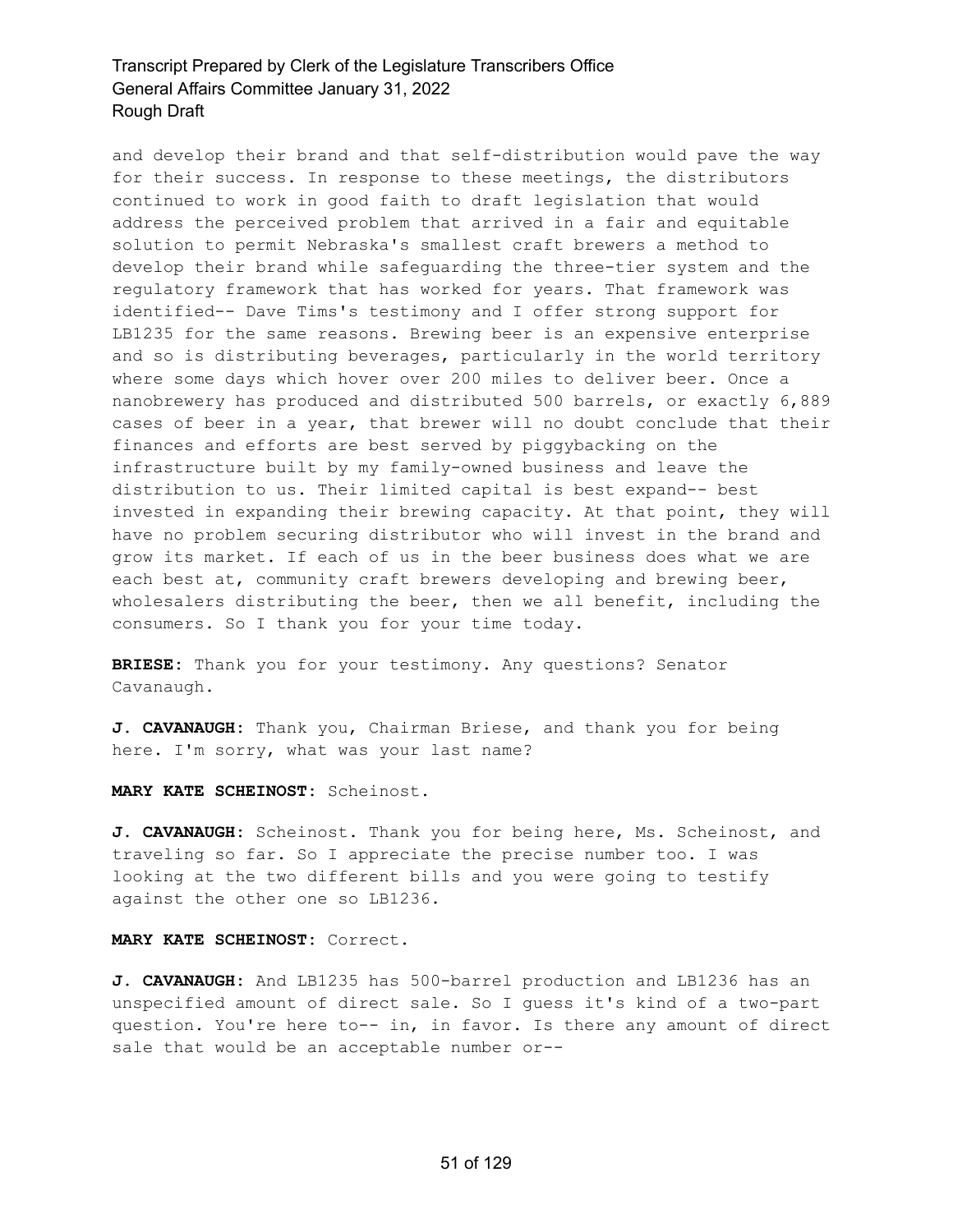**MARY KATE SCHEINOST:** You know, that's something that we would need to continue to discuss. I think our, our main concern is as long as the direct sale does not overlap a current agreement that's in place for distribution within a territory.

**J. CAVANAUGH:** That's the biggest concern is the potentiality for overlap with--

**MARY KATE SCHEINOST:** Yes.

J. CAVANAUGH: --a distributor. So the-- you wouldn't-- I mean, there's a big difference being somebody who self-distributes 500 barrels. So if they've produced and distributed everything and somebody who produces 500 barrels and self-distributes 20 or something like that, right? I mean, in terms of what they have in the market-- I guess I'm just trying, I'm just trying to get my own thoughts straight, I guess. But you don't have a-- would you have a problem with amending LB1235 in some way that would change it to distribution level as opposed to production level? You don't have to answer that if you're not ready  $to --$ 

**MARY KATE SCHEINOST:** I will say I guess that's why we're in support of LB1235--

**J. CAVANAUGH:** OK.

**MARY KATE SCHEINOST:** --so.

**J. CAVANAUGH:** Thank you.

**BRIESE:** Thank you, Senator Cavanaugh. Any other questions. Senator Brewer.

**BREWER:** All right. I think before the day is over, we're going to better understand exactly how this is all woven together here. But if we take your circumstance-- let's see, so High Plains Beverages, you distribute. Do you produce any?

**MARY KATE SCHEINOST:** No.

**BREWER:** So all you do is you take it from--

**MARY KATE SCHEINOST:** All we do is distribute.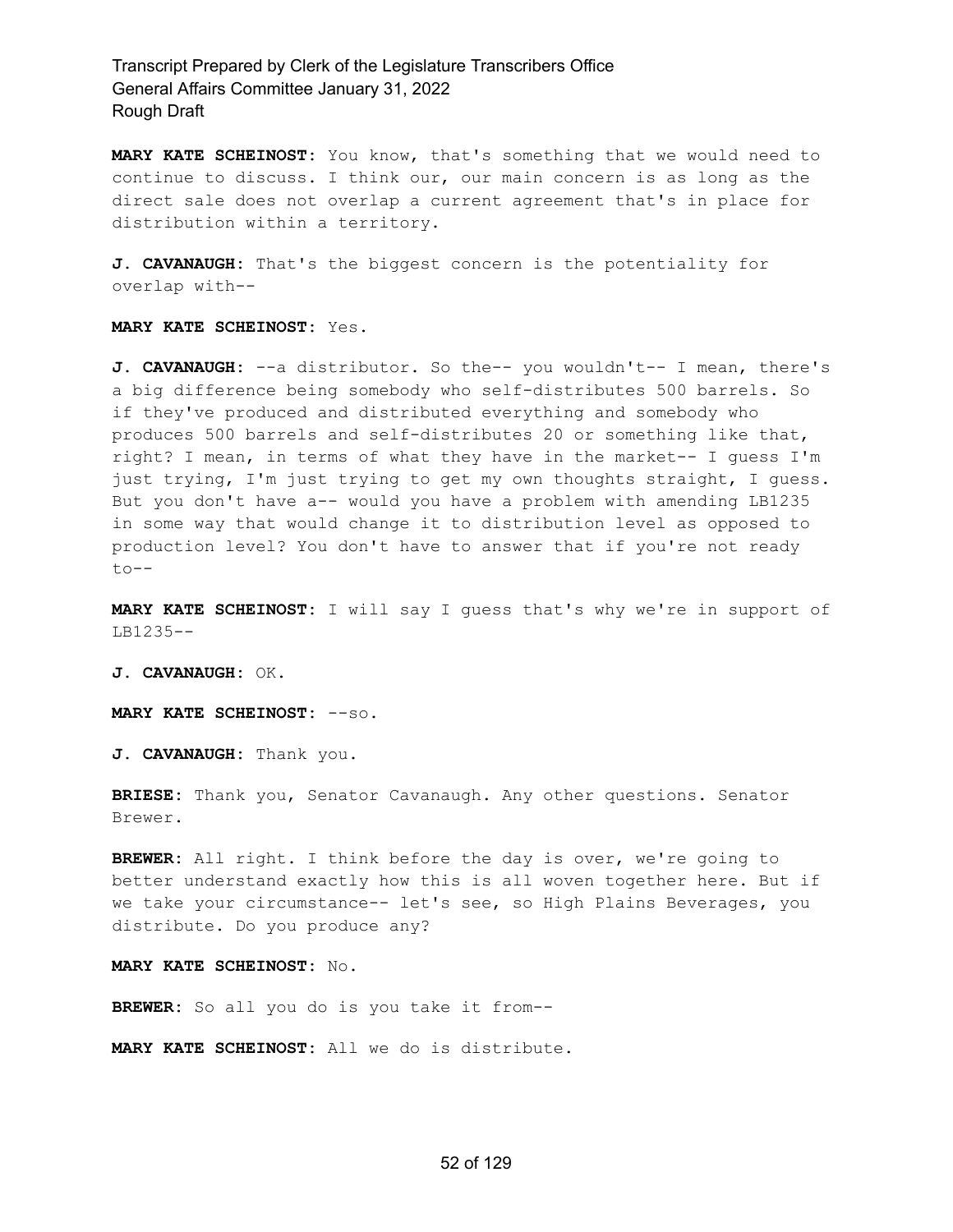**BREWER:** --the different breweries or distilleries and you, you move it across the--

**MARY KATE SCHEINOST:** The Panhandle.

**BREWER:** Primarily western Nebraska?

**MARY KATE SCHEINOST:** Yep,

**BREWER:** OK. That, that was my question. Thank you.

**BRIESE:** Thank you, Senator. Senator Brandt.

**BRANDT:** Thank you, Chairman Briese. I'm still trying to grasp how the distribution network works. So there's a craft brewer out there, you're going to distribute for him. Do you purchase the beer from him or you distribute it from him and it goes through the process?

**MARY KATE SCHEINOST:** We purchase the beer from the craft brewer, so- and then at that point, that's where the taxes are collected is when it comes into our warehouse. And so that's why there's the purchase and then we distribute, we sell it to the retailer.

**BRANDT:** So at that point, that beer becomes your property?

**MARY KATE SCHEINOST:** Correct.

**BRANDT:** And then you take it and retail it to the bars or whatever--

**MARY KATE SCHEINOST:** Restaurants, grocery stores.

**BRANDT:** --and you find out that this is really bad beer. Who's-- and you're on the hook for that or how does that-- what-- typically, how does that work?

**MARY KATE SCHEINOST:** We are on the hook for that. We have freshness policies that allow us to rotate the product out if it goes about in the market.

**BRANDT:** OK, so then really--

**MARY KATE SCHEINOST:** So we eat that cost.

**BRANDT:** --the, the business remedy to that would be you would no longer buy from that brewer if it looks like he has a product that doesn't move?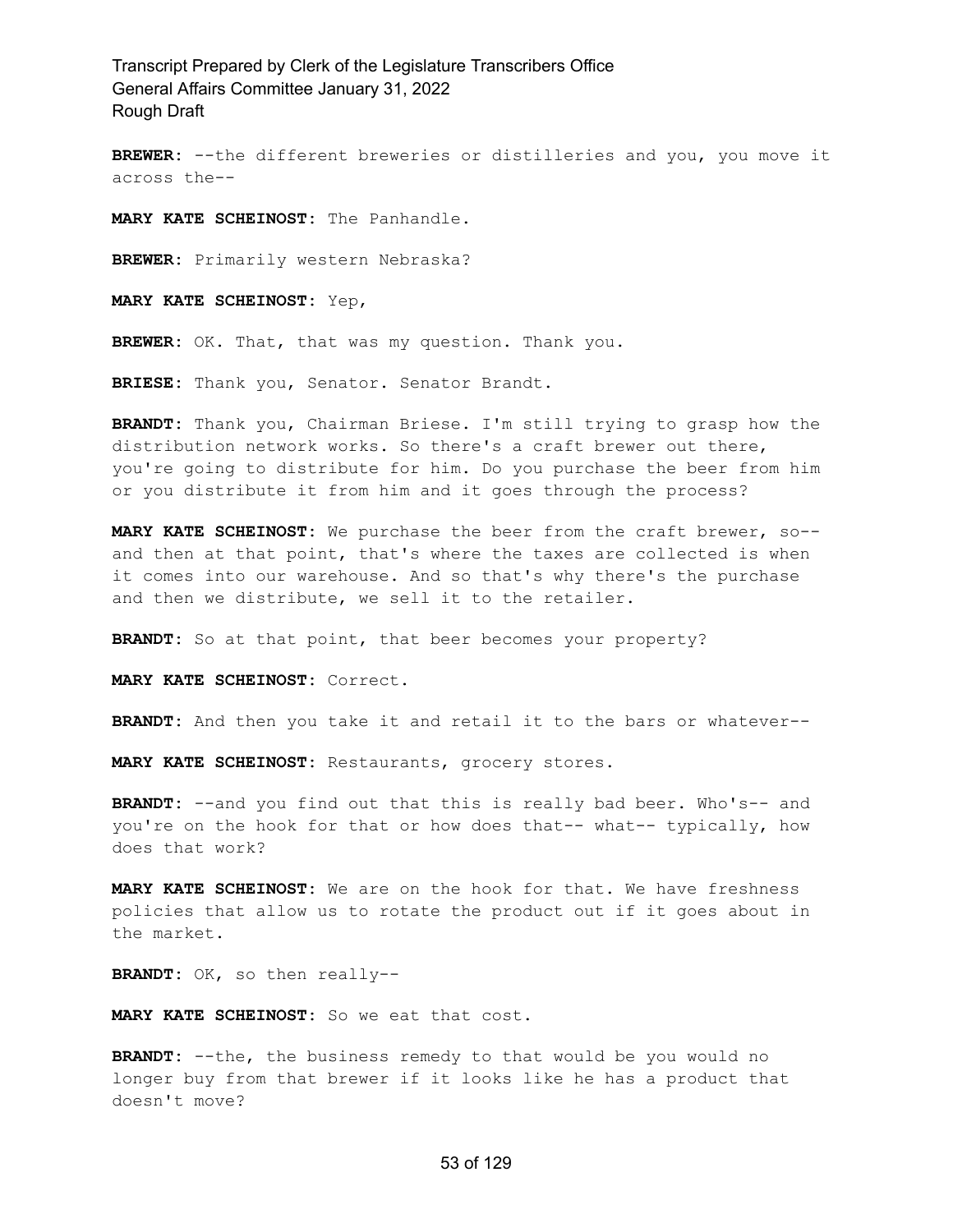**MARY KATE SCHEINOST:** Right.

**BRANDT:** All right. Thank you.

**BRIESE:** Thank you, Senator Brandt. Senator Groene.

**GROENE:** Missed your testimony, but you're a distributor--

**MARY KATE SCHEINOST:** Yes.

**GROENE:** --in the Scottsbluff area.

**MARY KATE SCHEINOST:** Um-hum.

**GROENE:** So how many microbreweries do you have around you, do you now?

**MARY KATE SCHEINOST:** I believe we have four and--

**GROENE:** Do you distribute for all four of those?

**MARY KATE SCHEINOST:** We do not. I know one of them is distributed by another distributor.

**GROENE:** How many do you distribute for?

**MARY KATE SCHEINOST:** In the state of Nebraska, we have three.

**GROENE:** How many from your local area?

**MARY KATE SCHEINOST:** None.

**GROENE:** None. So what opportunity do those folks have if you turn them down?

**MARY KATE SCHEINOST:** We didn't turn them down. We were never approached.

**GROENE:** Oh, you were never approached.

**MARY KATE SCHEINOST:** Um-hum.

**GROENE:** Have you turned anybody down?

**MARY KATE SCHEINOST:** No, not to my knowledge.

**GROENE:** So what is your main brand? Everybody has a main brand.

### 54 of 129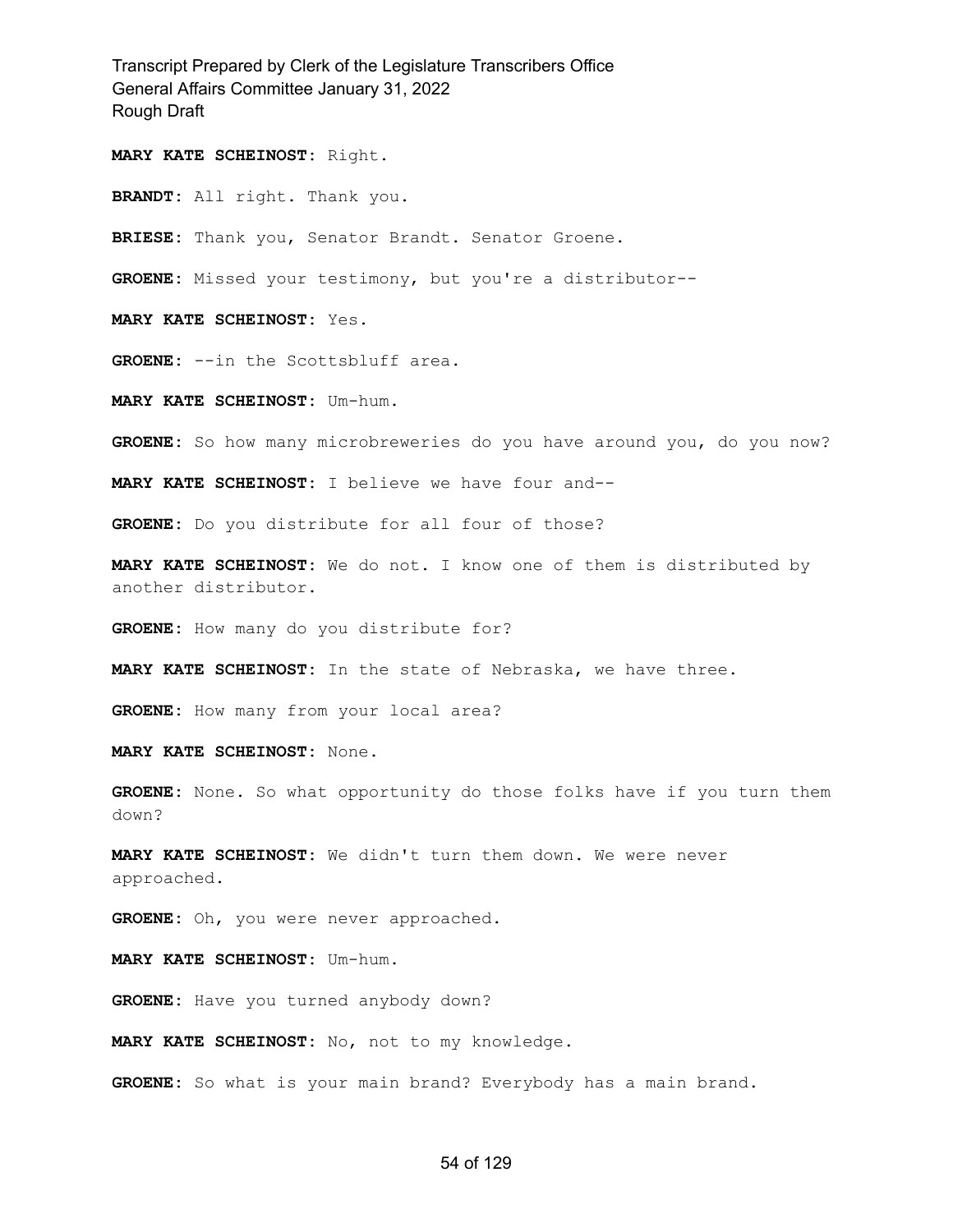**MARY KATE SCHEINOST:** We're Anhauser-Busch.

**GROENE:** Anheuser-Busch. Now you market, don't you, for all-- you market for-- everybody who you distribute for, you do the marketing, correct?

**MARY KATE SCHEINOST:** Correct. So yeah, we have a small shop where we print all of our signs and custom and some [INAUDIBLE] so yes.

**GROENE:** And you cooperate with the manufacturer?

**MARY KATE SCHEINOST:** Correct.

**GROENE:** What do you want? What's your, what's your logo, what do you want on the sign?

**MARY KATE SCHEINOST:** And make sure they're not--

**GROENE:** They do the artwork and everything?

**MARY KATE SCHEINOST:** --violating copyright and all that.

**GROENE:** And do you, do you get to pick-- do you charge that advertising back to the manufacturer?

**MARY KATE SCHEINOST:** No.

**GROENE:** You handle it?

**MARY KATE SCHEINOST:** We handle it. That's part of the cost of doing business and the cost of marketing the brands.

**GROENE:** So as a business, you-- it would have be easier just to pick one microbrewery and stick with it, right?

**MARY KATE SCHEINOST:** It is, but the three-tier system also exists to provide choice to the consumers. Not every consumer is going to like every product so it's best to have a variety of products, a variety of types of beer from a variety of craft brewers.

**GROENE:** So the statutes say, on the distributing statutes, that you have to take all comers or can you just, can you just blacklist somebody and say we're not going to distribute for that person?

**MARY KATE SCHEINOST:** We don't have to take everyone, but being in the Panhandle, it's in our best interest to take on who approaches us.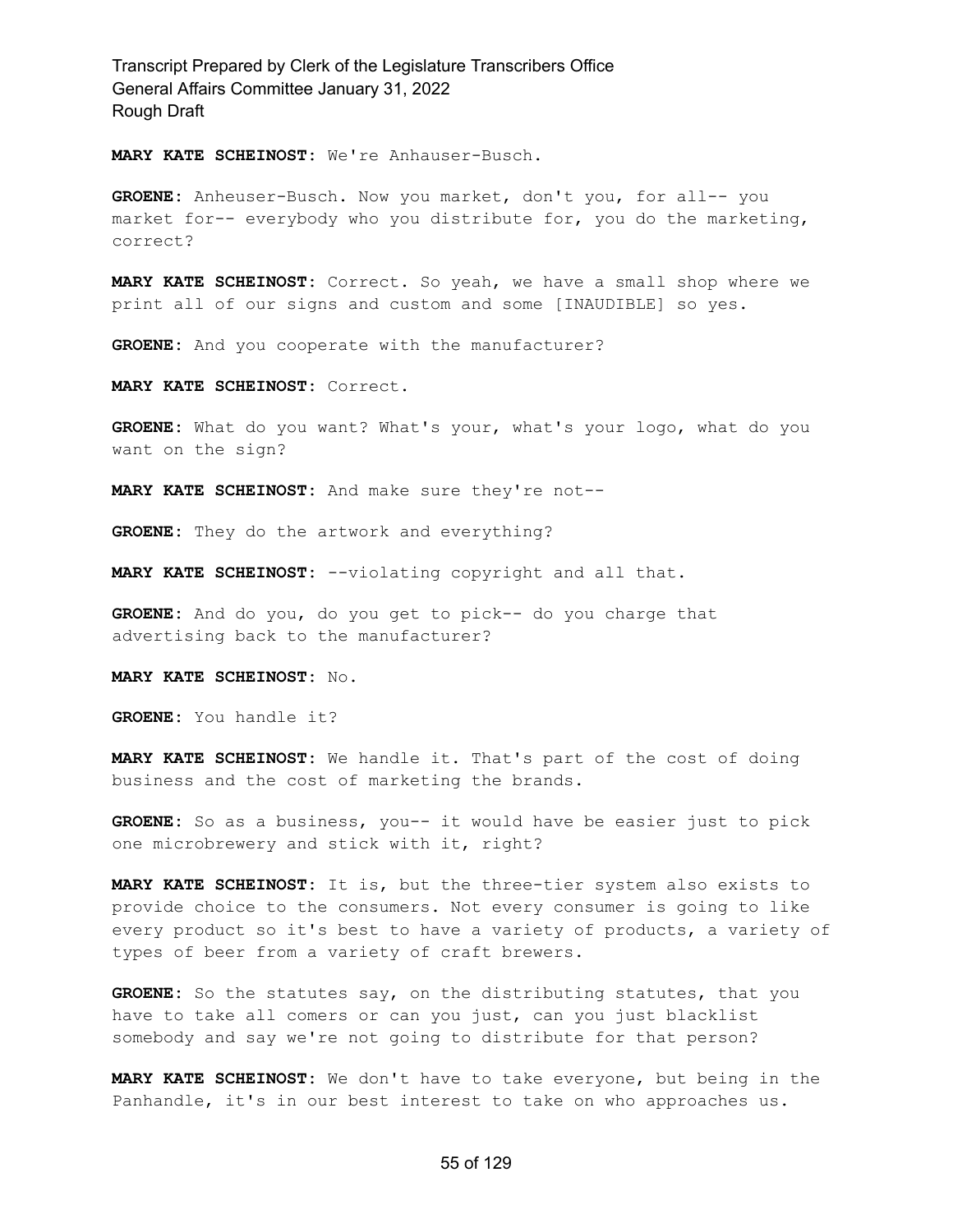**GROENE:** Maybe there's somebody else who will testify the eastern part of Nebraska and see what they do. So thank you for being-- having the answers, appreciate that.

**MARY KATE SCHEINOST:** Thank you.

**BRIESE:** Thank you, Senator Groene. Any other questions? Seeing none, thank you for coming here--

**MARY KATE SCHEINOST:** Thank you.

**BRIESE:** --today thanks for your testimony. Next testifier.

**NATHAN HOEFT:** Hello.

**BRIESE:** Good afternoon and welcome.

**NATHAN HOEFT:** Thank you, sir, and Senator-- or thank you, Chairman and members of the committee. My name is Nathan Hoeft, N-a-t-h-a-n H-o-e-f-t. I am the owner and brewer at First Street Brewing Company and the current president of the Nebraska Craft Brewers Guild and I am here today to speak in support of LB1236. First, I would like to thank Senator Lowe for introducing these bills and also to the Liquor Control Commission for taking the time to do their interim study that led to all of this for us. I am currently one of the bright, shining examples of how the system has not worked for us. I am currently cut out from the markets in Lincoln and Omaha since the shutdown occurred in 2020. At the end of the shutdown, my distributor in this area, we discussed what it would be like to move forward and it was a fairly amicable agreement to split and try something different. At the time, I started reaching out to other distributors to see if I could work with one of them and of those who returned my calls, I was repeatedly told we're not taking any new suppliers at this time. I don't blame anyone for this and I completely understand because they were looking at the business just as we were. Nobody knew where things were going to go or how things were going to end so they were looking out to protect their businesses. Unfortunately, this left me in a position with no access to the two largest beer markets in Nebraska. We have tried repeatedly to work with distributors and again, the conversations have just not moved forward and that is what led to us asking for the ability to distribute in these areas. We are looking to self-distribute up to 1,000 barrels and that is because I believe that's what will make it possible for us to hire somebody to do sales, to do deliveries and then to also prove ourselves in these markets and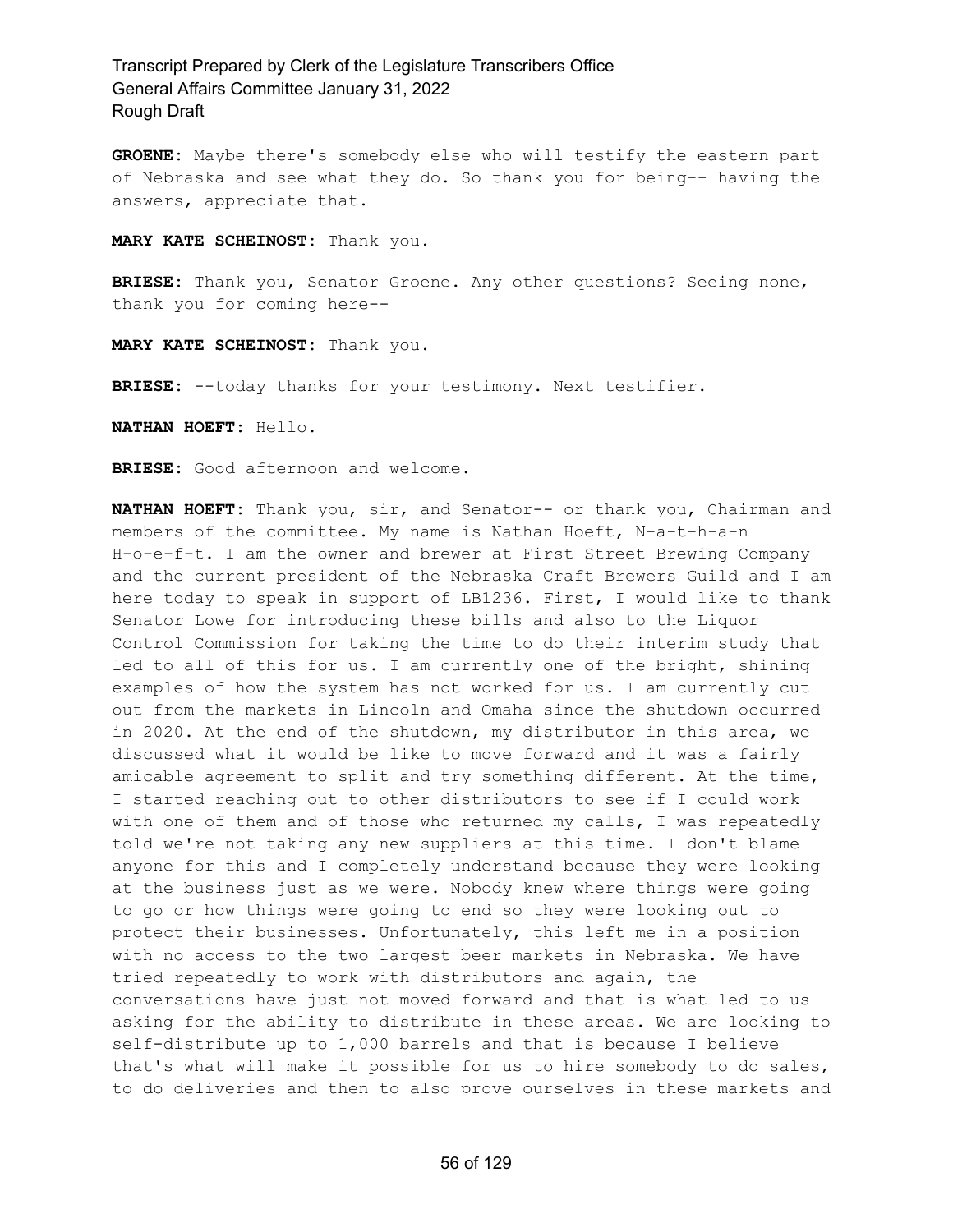build to a point to where a distributor will see our business and want to take us on once again. If you have any questions, I'd be happy to answer them.

**BRIESE:** Thank you. Any questions? Senator Groene.

**GROENE:** So you-- thank you, Chair. So you want to go statewide?

**NATHAN HOEFT:** I don't want to go statewide. I actually already have agreements with distributors in other areas and I'm more than happy to continue to work with them.

**GROENE:** So you do have the distributors?

**NATHAN HOEFT:** I do, just not in the Lincoln and Omaha markets.

**GROENE:** And you split company because they wouldn't order enough product from you?

**NATHAN HOEFT:** No, it was actually their decision. They decided to drop us.

**GROENE:** And they do another craft beer?

**NATHAN HOEFT:** They, they do service other craft beers. They just said we know we haven't done a great job for you in the past and we'd be willing to let you go without any fees so you can try a different distributor. I saw that as an opportunity and was like, OK, let's see if we can build a better relationship with someone. And unfortunately, we just haven't been able to find that partner.

**GROENE:** So you look at this as an either/or-- self-distribute, or are you going to have a distributor or both?

**NATHAN HOEFT:** Absolutely not. I would love to maintain the relationships I have with my distributors. I just need a way to get my product into a market where I have clients asking for it when I don't have anybody to do it for me.

**GROENE:** And the distributors have boundaries so your distributor can't come across a certain boundary and, and--

**NATHAN HOEFT:** Nope, it's part of their territory agreements.

**GROENE:** On everything, not just their main brand.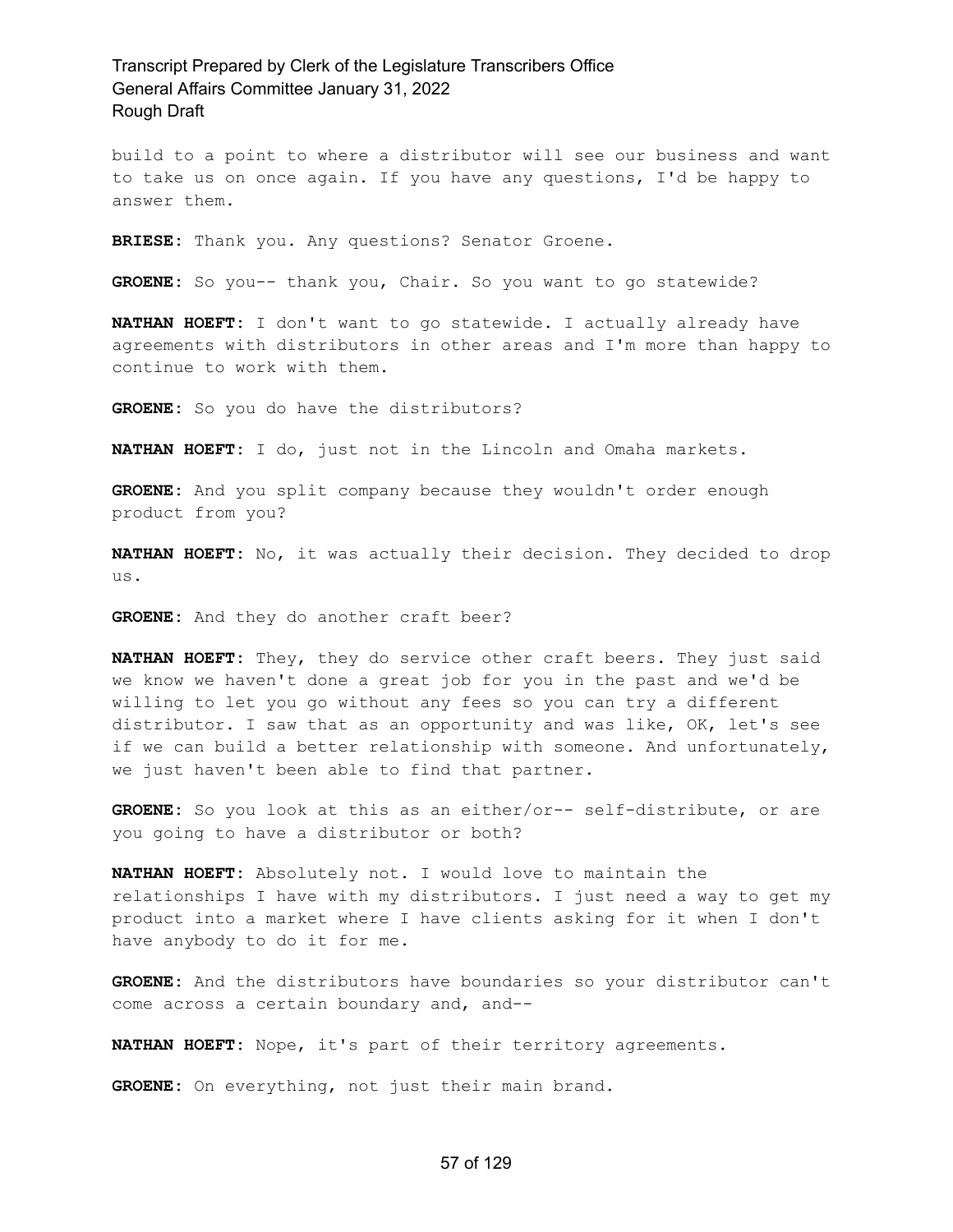**NATHAN HOEFT:** Yes.

**GROENE:** So what you'd say is if, if, if you could do it, it maybe-- I'm kind of favorable if this was just in a certain circumference of your area.

**NATHAN HOEFT:** I-- that would not help me in this situation. I have a distributor who works with me in the Hastings and Tri-Cities area.

**GROENE:** That's what I mean, in your area. Where-- oh, your area is--

**NATHAN HOEFT:** I'm in Hastings. I apologize.

**GROENE:** Oh, so you want to move into another area.

**NATHAN HOEFT:** We were distributing before the, the shutdown in Lincoln and Omaha. We basically covered the entire eastern half of the, of the state all the way out to North Platte. And we have distributors who service North Platte and the Tri-Cities area and basically the surrounding areas of Lincoln and Omaha.

**GROENE:** But I'm asking a lot of questions, if you think I'm going too far.

**BRIESE:** Go ahead.

**GROENE:** So you have bars or whatever, facilities that like your product?

**NATHAN HOEFT:** Yes.

**GROENE:** And they have no access to it now?

**NATHAN HOEFT:** Yes.

**GROENE:** Absolutely none?

**NATHAN HOEFT:** Yep.

**GROENE:** So you want a, a loophole if you're not-- if you don't have a distributor in an area you're allowed to distribute?

**NATHAN HOEFT:** I would just like the ability to service customers who are asking for my product.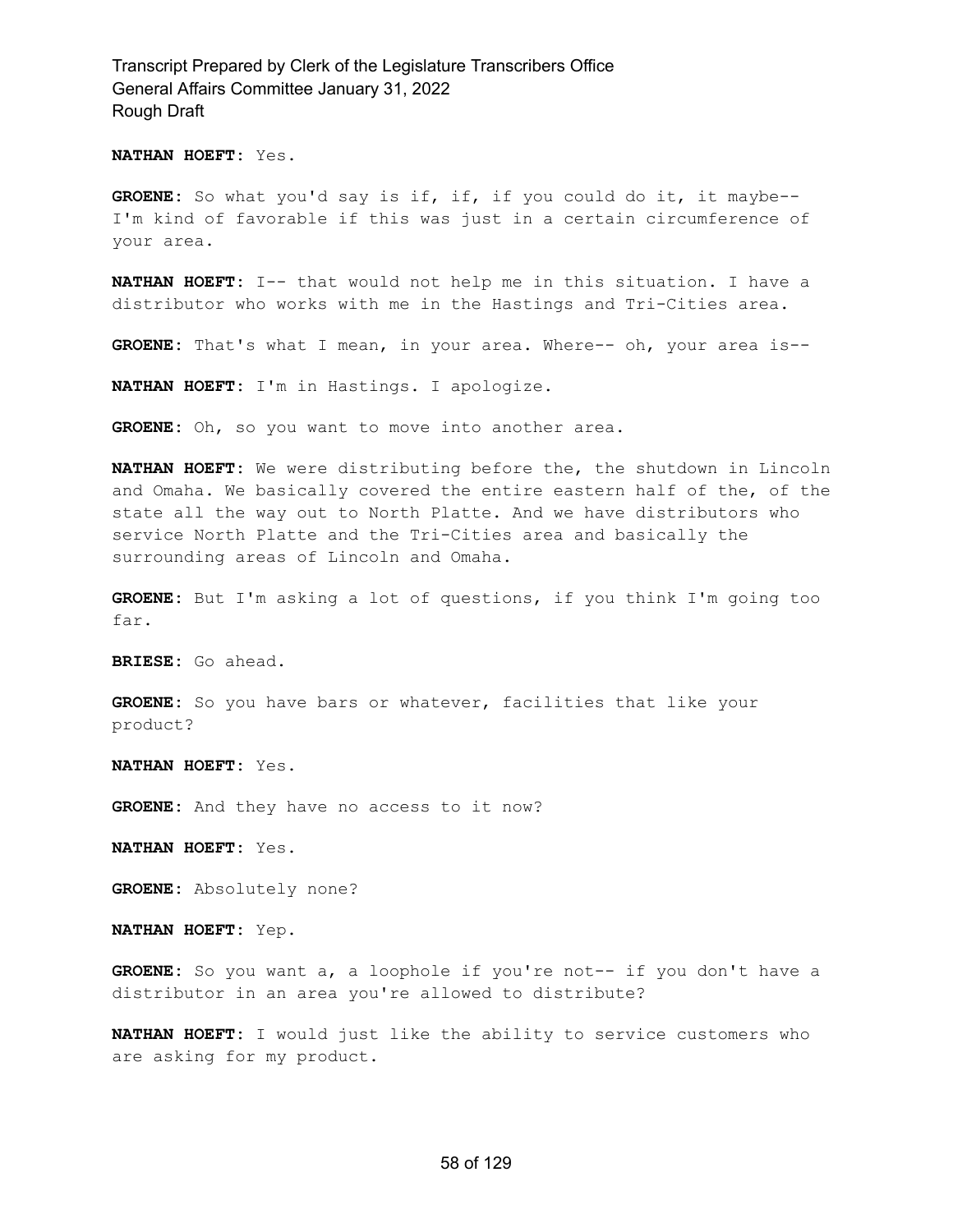**GROENE:** So I'm just thinking how you'd phrase this. In law that if a distributor would take you on, then you would lose that ability.

**NATHAN HOEFT:** I, I would hope not to, just because it gives us better access to markets that we don't reach into currently. I think it would be beneficial for us to again prove ourselves in a market so that the distributors would then see us as a viable option.

**GROENE:** But the distributor isn't going to take you on if they're competing with you.

**NATHAN HOEFT:** They do if they see it as a, a, a viable reason to pick us up. I mean, if I'm taking handles and they see that we're out there in the market and people want our product, that then becomes something where they want to carry that product.

**GROENE:** That's what I mean.

**NATHAN HOEFT:** Yeah, absolutely.

**GROENE:** But they don't want to compete with you in the same bar.

**NATHAN HOEFT:** Yeah.

**GROENE:** Anyway.

**NATHAN HOEFT:** I agree.

**GROENE:** Thank you.

**BRIESE:** Thank you, Senator Groene. Anyone else? Senator Brandt.

**BRANDT:** Thank you, Chairman Briese. How many-- you're in Hastings-- to cover the entire state, how many distributors would you have to partner with?

**NATHAN HOEFT:** It depends on the territories. They vary a little bit. Before the shutdown occurred, I was partnered with three different distributors because my distributor here covered both Lincoln and Omaha.

**BRANDT:** OK.

**NATHAN HOEFT:** Sometimes those territories are split, so it can, it can vary a little bit.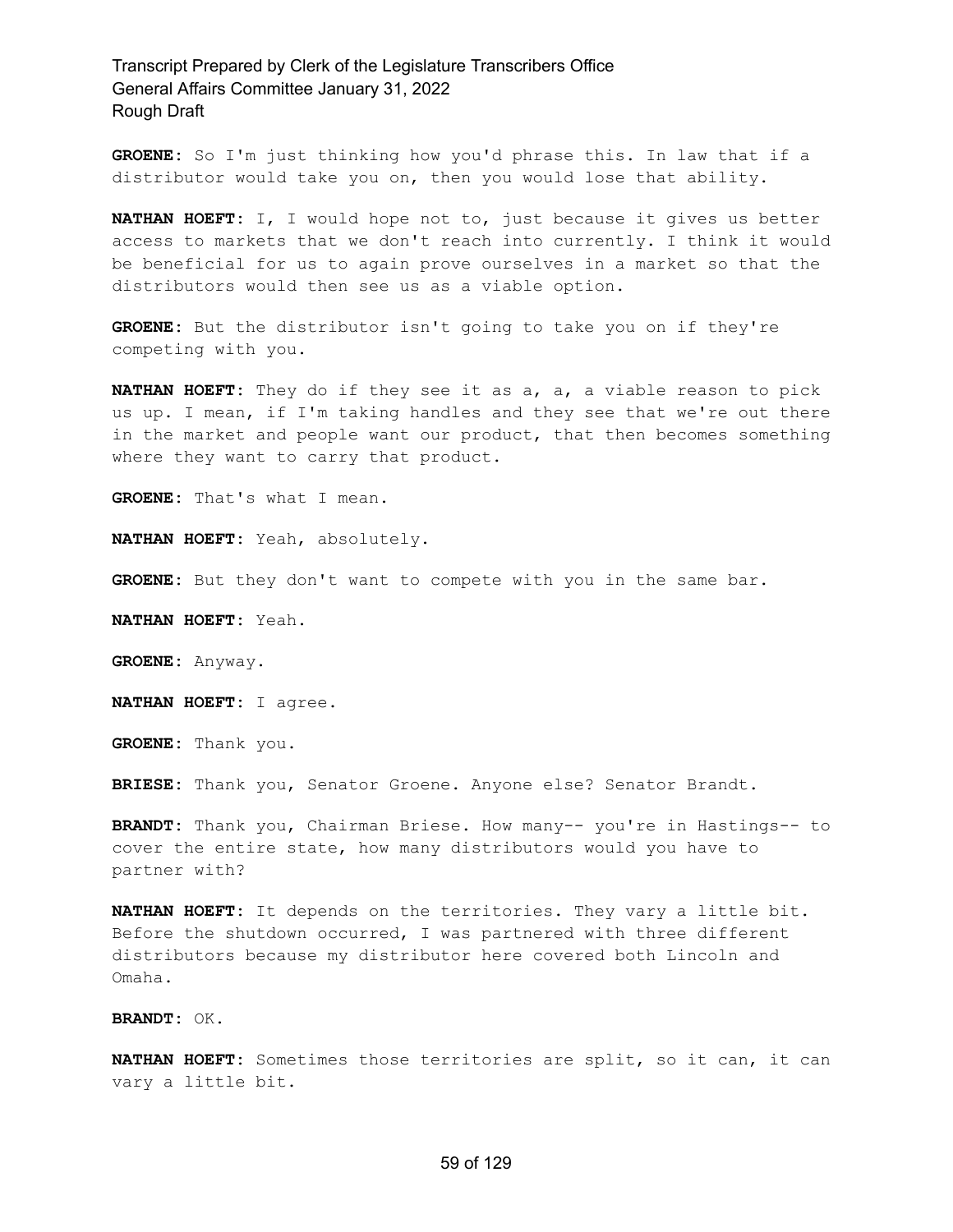**BRANDT:** OK. Can you sell beer out of state?

**NATHAN HOEFT:** Yes, we can if we sign up with a distributor in another state.

**BRANDT:** So Kansas is close to Hastings,--

**NATHAN HOEFT:** About 70 miles and a quarter.

**BRANDT:** --probably got a Kansas distributor.

**NATHAN HOEFT:** We don't yet, but we're working on it.

**BRANDT:** And, and this is a general question, I guess, and it goes to what Senator Groene said. So if I'm the Anheuser-Busch distributor, how-- why would I even promote your beer if, if I'm a distributor for Coors or, you know, one of the big, big beer companies? What's-- I guess, how does, how does the system work that you guys will be treated fairly?

**NATHAN HOEFT:** I can't speak to their incentives. I will tell you that currently craft beer produced in Nebraska makes up less than 4 percent of the total beer market. So it does-- it is a little strange to me that a distributor would want to take on an untested brand and then take it out to the market. And like I said, if we were able to have a level of self-distribution, that would allow us to prove ourselves in the market, prove that there is a demand for our product.

**BRANDT:** All right. Thank you.

**BRIESE:** Thank you, Senator Brandt. Senator Brewer.

**BREWER:** Well, this is kind of a, I guess, awakening to some of the challenges because I personally didn't realize it was that difficult or could be that difficult to get your product to market. I had it in my thought process that you had distributors, but as a backup, if you didn't have a distributor who was able to take your product where it needed to be, you just loaded up your panel-side van and showed up at the door and say, look what I got, and you make the deal and the day goes on. So obviously I'm, I'm a little out of touch with reality. We're trying to figure out a solution. Is this bill the answer or is there something that we've overlooked here?

**NATHAN HOEFT:** I think LB1236 is an excellent step forward. I, I see a path forward for us, us personally, First Street Brewing Company.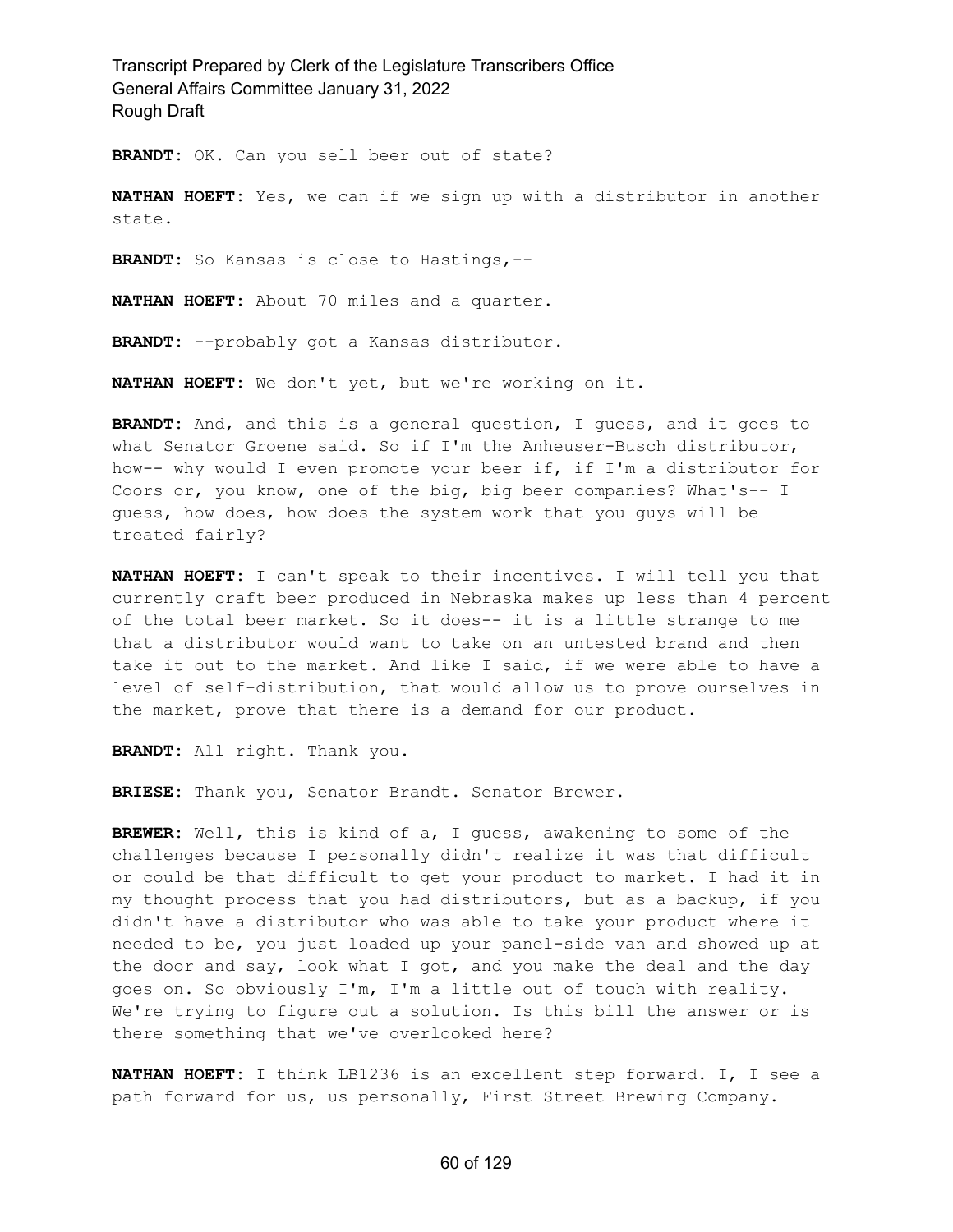**BREWER:** Well, 4 percent isn't much of the market.

**NATHAN HOEFT:** I agree.

**BREWER:** And if you look at-- if you go into a bar, and maybe it's only because I, I love beer. But normally I figure out what's on tap. And usually, if it's something I haven't heard of, then you try it. Well, the problem with the Bud or Coors or whatever is I know what it tastes like, it's been there forever. I want to try the new stuff, the different stuff. And, and so if there is a disconnect so you can't get that to where people can try it then, you know, maybe, maybe we need to figure out how to fix that. So thank you for your testimony.

**NATHAN HOEFT:** Thank you, sir.

**BRIESE:** Thank you, Senator Brewer. Anyone else? Senator Cavanaugh.

**J. CAVANAUGH:** Thank you, Chairman. And thank you for being here. So you're basically in this scenario that we were talking about where you have distribution someplace and no other distribution other place. And I was asking, I think, Mr. Tims about this portion where in LB1235 where there's a requirement that you can't compete. That provision is not in LB1236, I don't think.

**NATHAN HOEFT:** It is in our contracts with our distributors, though.

**J. CAVANAUGH:** OK. But, but what I heard you say is you have no interest in, in competing with somebody that you're-- you contracted with.

**NATHAN HOEFT:** I am perfectly willing to work with distributors that I have. I'm perfectly willing to build other distributor relationships as well. So far, I have been unable to do so.

**J. CAVANAUGH:** Well, I guess, just as a matter of drafting the statute and talking about, you know, I guess, as Senator Lowe said, we're kind of here to have a conversation about--

**NATHAN HOEFT:** Yeah.

**J. CAVANAUGH:** --I don't know, maybe picking and choosing parts of these two bills. And that seems like one that, that is important to the distributors that it sounds like you don't have a problem with, I guess.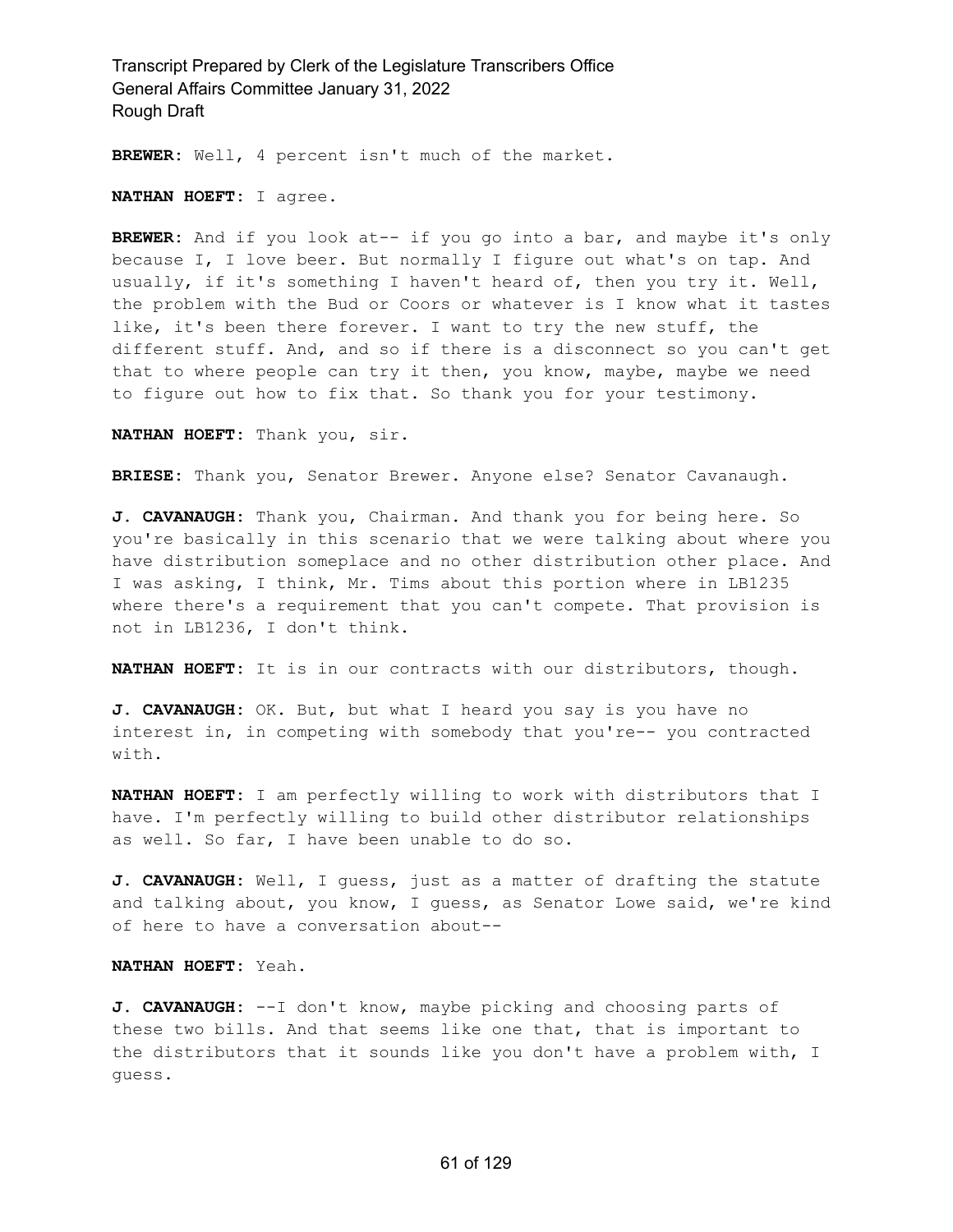**NATHAN HOEFT:** I, I don't see an issue with it. I, I would have to refer back to our legal counsel on it. I will say that before the shutdown occurred, I was on the cusp of passing 500 barrels of production. Obviously, things have stepped back since then, but I'm very interested in growing beyond that.

**J. CAVANAUGH:** And I know you're not advocating for LB1235, but in your particular situation, if we were to adopt the LB1235 structure, would the barrels you're going through a distributor count against your 500 barrels? I mean, it seems like it would because it's a total production and not a distribution.

**NATHAN HOEFT:** Exactly, because that's based on production.

**J. CAVANAUGH:** OK. Maybe I'll get a chance to ask somebody who is proponent for LB1235 about that. But you, and then you said you're looking for 1,000 barrels of distribution?

**NATHAN HOEFT:** Yes.

**J. CAVANAUGH:** And would that in your scenario be-- that would just be in that footprint that you're talking about and still distribute through somebody else?

**NATHAN HOEFT:** Yes.

**J. CAVANAUGH:** And would you be looking for 1,000-- so that would be, just to clarify, 1,000 barrels of self-distribution would not-- and, and distribution with someone else wouldn't count against it?

**NATHAN HOEFT:** So if, if I was allowed 1,000 barrels of self-distribution, I would be looking to bring that beer into the Lincoln and Omaha market and any other market where I do not have a distributor agreement already in place.

**J. CAVANAUGH:** But as-- I'm, I'm asking as a matter of if we were to write the statute in a way that would comply with that situation, you would still self-distribute more than a-- or you would still distribute more than 1,000 barrels, but you would do it through a, a distributor.

**NATHAN HOEFT:** A distributor as well. Yes.

**J. CAVANAUGH:** OK, that's, that's what I was trying to get. Thank you.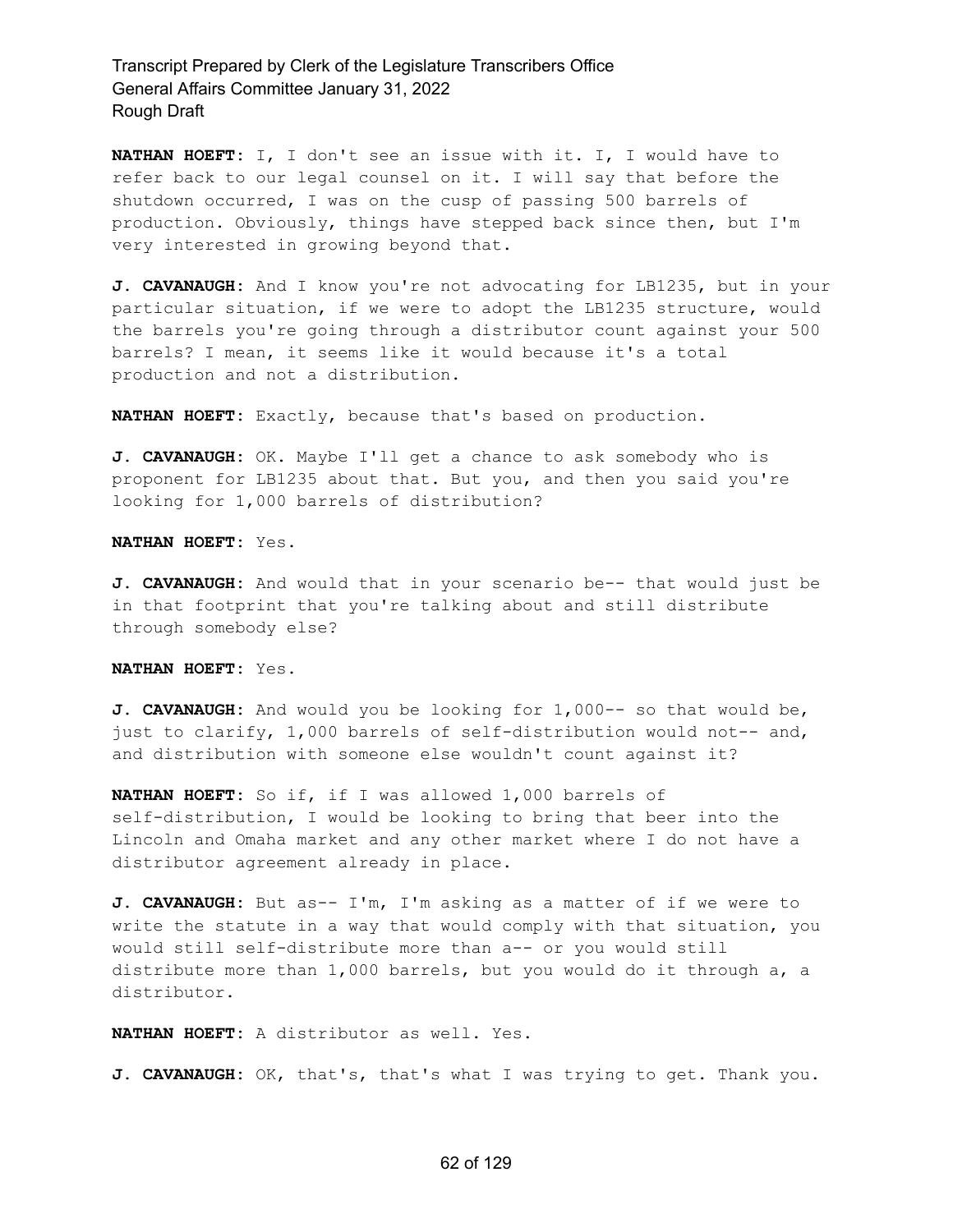**NATHAN HOEFT:** Yeah.

**BRIESE:** Thank you, Senator Cavanaugh. Anyone else? Senator Groene.

**GROENE:** Thank you. So do you market your own beer? I mean, go out, taste--

**NATHAN HOEFT:** Yes.

**GROENE:** Can't you do-- guys do tastings?

**NATHAN HOEFT:** In areas where our beer is sold, yes. We go out and do samplings and tastings like at grocery stores. We do pint nights. We do events.

**GROENE:** In bars?

**NATHAN HOEFT:** Absolutely, yeah, if, if, if it's available and, again, usually that's through partnerships with our distributors.

**GROENE:** And then that's a good-- well, what about in Lincoln and Omaha? Can you do a tasting there?

**NATHAN HOEFT:** I cannot [INAUDIBLE].

**GROENE:** You cannot?

**NATHAN HOEFT:** Nope, unless it's a special event with a special designated license.

**GROENE:** So the tasting has to be in cooperation with a, with a distributor?

**NATHAN HOEFT:** If it's at a bar or restaurant or if it's a special event, like we can do beer-tasting events. We do those as well. It, it requires a special designation on the, the license for them to be able to buy directly from us. A lot of those events, they'll buy the beer through our distributors.

**GROENE:** Who-- change topics-- 4 percent, how much of that is through the local location at the bar, at the brewery, and how much of it is sold through a distributor?

**NATHAN HOEFT:** I would say for us, I can only speak to our numbers. The, the-- in the last two years, the larger portion of our beer sales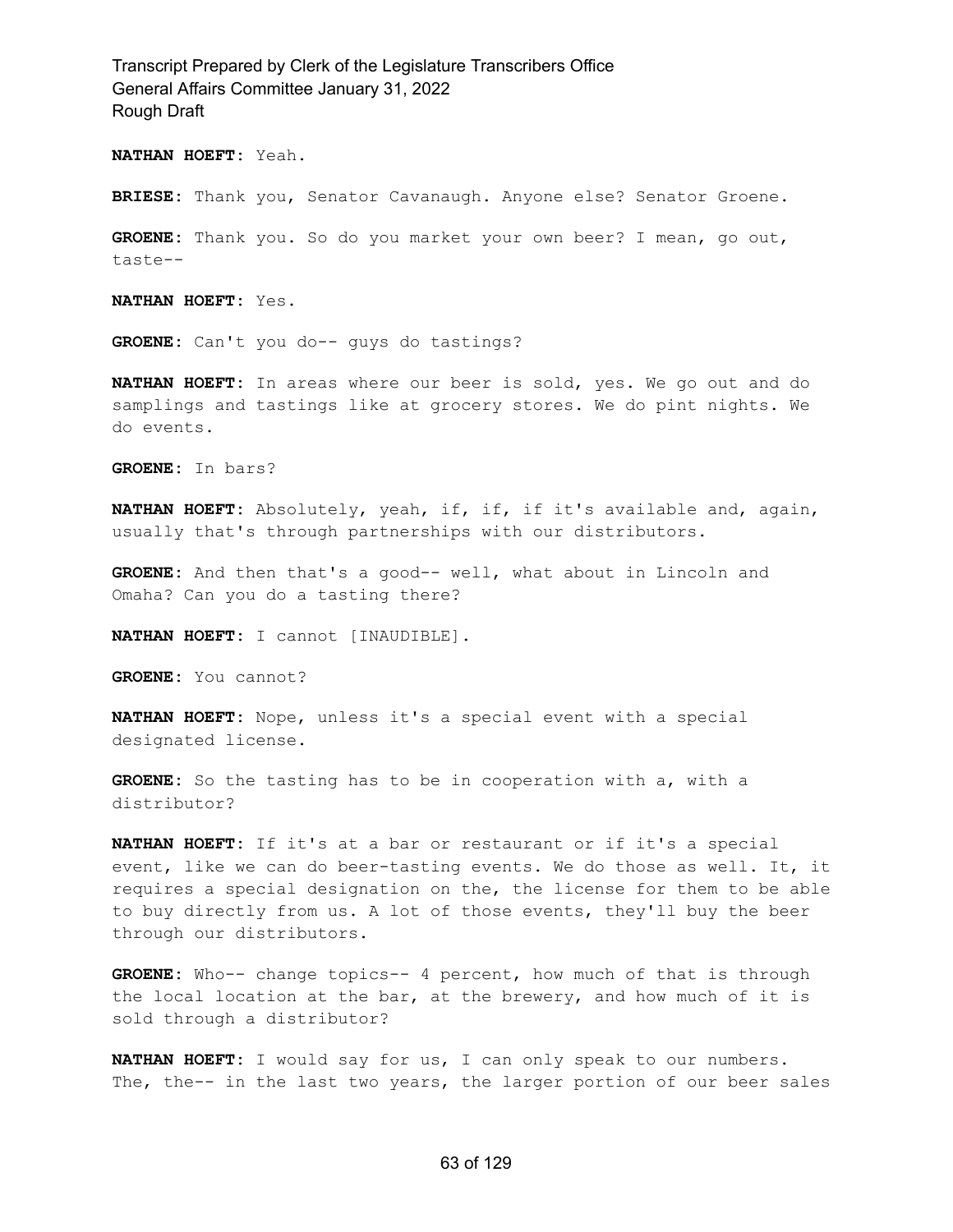has occurred on-site. Back before that, we were actually growing to the point where we were about to kind of balance out.

**GROENE:** So most of the beer is just still purchased and bought at Kinkaider's five places and the breweries and for breweries everywhere?

**NATHAN HOEFT:** Currently for us. I would say there, there are some other brewers who are, are able to distribute much further.

GROENE: So at present, how many breweries are there now?

**NATHAN HOEFT:** There are currently 64 active breweries with 70 total in application. Some of them are in planning still.

**GROENE:** And most of those are just the local brewery selling local, right, through there--

**NATHAN HOEFT:** I, I can't speak to that. I know each, each brewery has a, a different model. Some of us go for a brewpub, some of us go for a hybrid approach like us, and others are looking to be that next regional brand. So it, it varies quite a bit. If there's one thing I can say about craft brewers, it's they're independent.

**GROENE:** Thank you.

**BRIESE:** Thank you, Senator Groene. Anyone else? Seeing no other questions, do you wish to be recognized as testifying in any one direction on LB1235?

**NATHAN HOEFT:** I would be opposed.

**BRIESE:** OK, very good. Thank you for coming here today.

**NATHAN HOEFT:** Thank you.

**BRIESE:** And for your testimony. Next testifier. Good afternoon.

**LAURA EBKE:** Chairman Briese, members of the General Affairs Committee, my name's Laura Ebke, L-a-u-r-a- E-b-k-e. I'm the senior fellow at the Platte Institute and I'm here to testify in support of LB1236. I will note that I also sent a letter in the neutral capacity regarding LB1235. You know, we've talked a lot in the last decade about growing Nebraska, and we've claimed to be good for small businesses and entrepreneurs. But sometimes the policies we have in place don't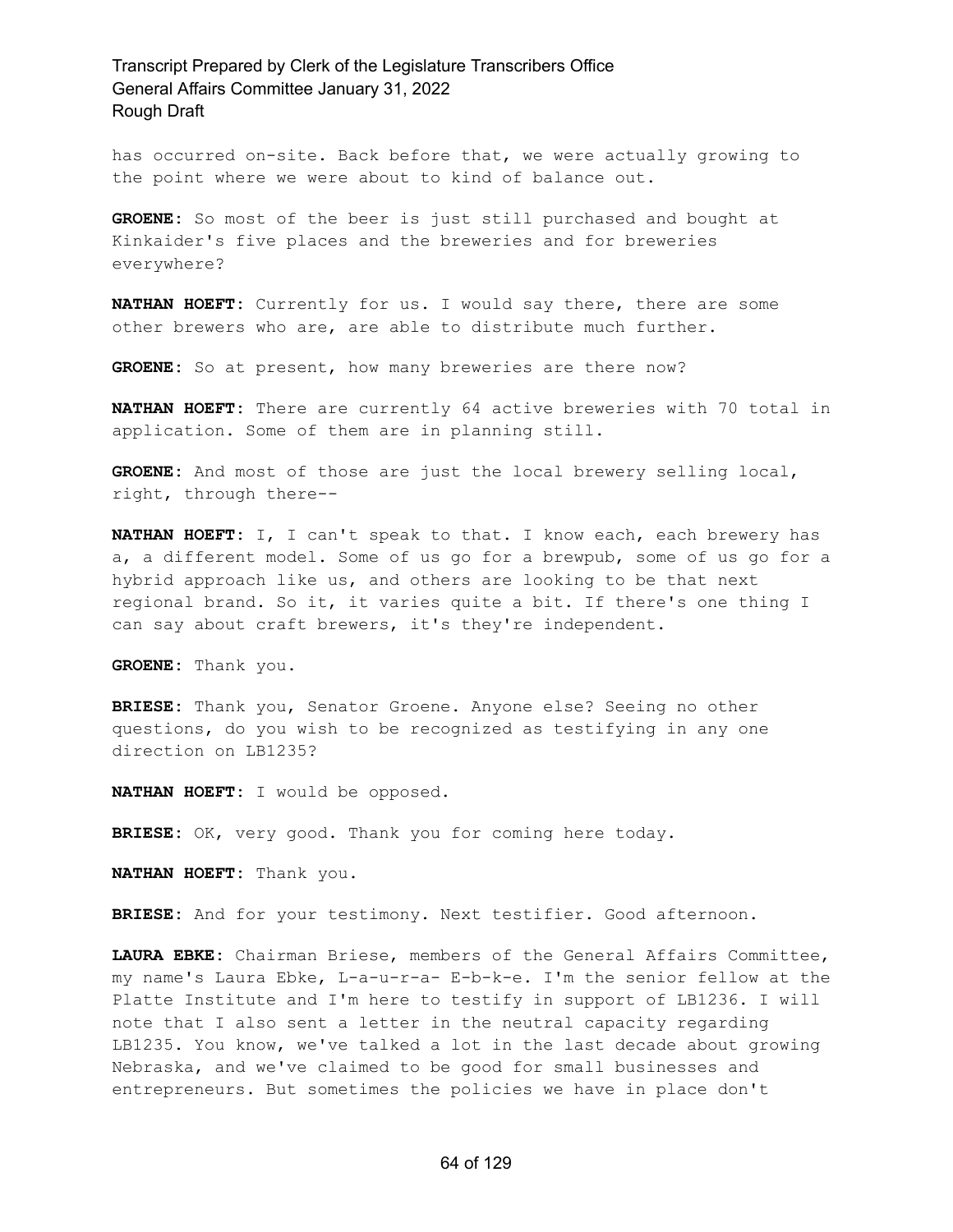really speak well of those claims. LB1236 is a small step in the right direction of giving entrepreneurial craft brewers the opportunity to build their business without additional licensing or entering into agreements that might not be beneficial given their circumstances. This bill would allow craft brewers to self-distribute a limited amount of their product in the retail market under their existing license without respect to their total annual production, including the serve-- that, that's served in tasting rooms. We know that there is a workforce shortage in Nebraska and at a time when the major distributors may not have the personnel to focus on the so-called little guy, LB1236 offers a win for small producers who want to distribute to the retail market, retailers who would like to offer more Nebraska-based products, and consumers who would like easier access to the product of small craft breweries in our state. We encourage the advancement and prioritization of LB1236 or connecting it with another committee bill.

**BRIESE:** OK, thank you for your testimony. Any questions? Senator Cavanaugh.

**J. CAVANAUGH:** Thank you, Chairman Briese. And thank you for being here, Miss Ebke. It's nice to meet you. I've never actually met you before.

**LAURA EBKE:** Nice to meet you.

**J. CAVANAUGH:** You're a celebrity to me.

**LAURA EBKE:** Thanks.

**J. CAVANAUGH:** So it sounds like your position here-- I mean, I know the Platte Institute generally is in favor of less kind of licensing requirements and things like that. Is that really the difference here that LB1235 requires a new license and LB1236 gets it to the current?

**LAURA EBKE:** No. Well, I mean, the, the license is a part of it here. But really our, our focus is on the small business and the opportunity. You know, we try to remove barriers to access and to success. You know what we're really talking about here, and I'll put in a little plug for a bill that Senator Wishart has before the Banking Committee, I think next week, two weeks from now, maybe, her, her sandbox bill. And in some ways, what we're talking about with craft brewers here is even something akin to a, a sandbox. You let them, you know, under certain circumstances, license and so forth,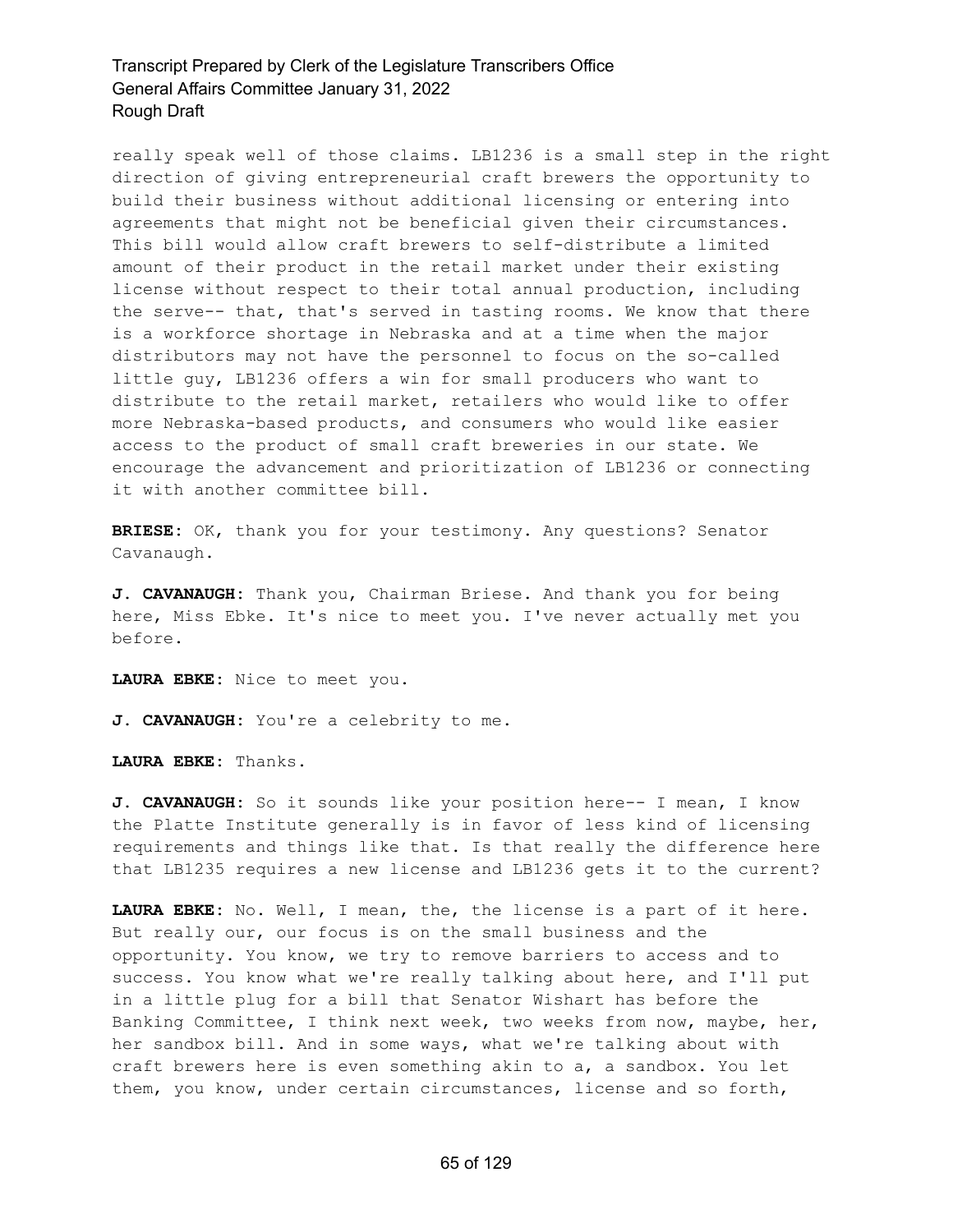they get to go out and they get to self-distribute and see whether or not their model makes sense. When they reach a certain level of success, I think, at that point, then the distributors will be more interested in distributing for them, and it will make more sense for them to, to, to, to succeed, you know, by, by having, having somebody else distribute. The real concern I have here is, you know, and you know, there's a lot of small breweries out there. LB1235 says 500 barrels, and I'll let somebody else speak to how many ounces in a barrel and that sort of thing. But you know, there's a lot of these small, these small tasting rooms or tap rooms that probably produce a lot and sell a lot in-house. And if you're limiting their product- their, their distribution amount, you know, to, to, to 500 barrels of total production, I think that you really limit their ability to expand beyond the-- beyond their little narrow focus.

**J. CAVANAUGH:** In terms of the sandbox idea, proof of concept idea, wouldn't the argument then be a limit on the amount of self-distribution but making it a relatively small limit to--

**LAURA EBKE:** Yeah, I mean, it would-- a, a sandbox notion can be set up however you want. You say that-- you say, for instance, that you have to be licensed and you have a limited amount that, that can be sort of outside of the, the three-tier system, for instance, that, that, that you can self-distribute outside of that and you've got two years to show. And then, and then, you know, you get to a certain point and we pick the point, you know, as policymakers pick the point that, that they have to then move into the regular system. And I think that's, that's, that's, that's the general notion behind a sandbox is that you're still, you're still supervised, but you're sort of outside of the traditional rules as you're, as you're innovating and, and, you know, being an entrepreneur.

**J. CAVANAUGH:** Yeah. Thank you.

**BRIESE:** Thank you, Senator Cavanaugh. Senator Brewer.

**BREWER:** Thank you, Mr. Chairman. All right. The part I'm kind of struggling with is say you are a brewery out in the middle of nowhere, Bootlegger, you're, you're out in Loup County, there's not much out there. If you're depending on a distributor to take that product and, and get it to where it needs to be because you can't load up your panel-side van and drive there. The, the burden is on you to prove your product out. You're going to have to have a pretty robust, I don't know how you would say it, to advertising and, and your just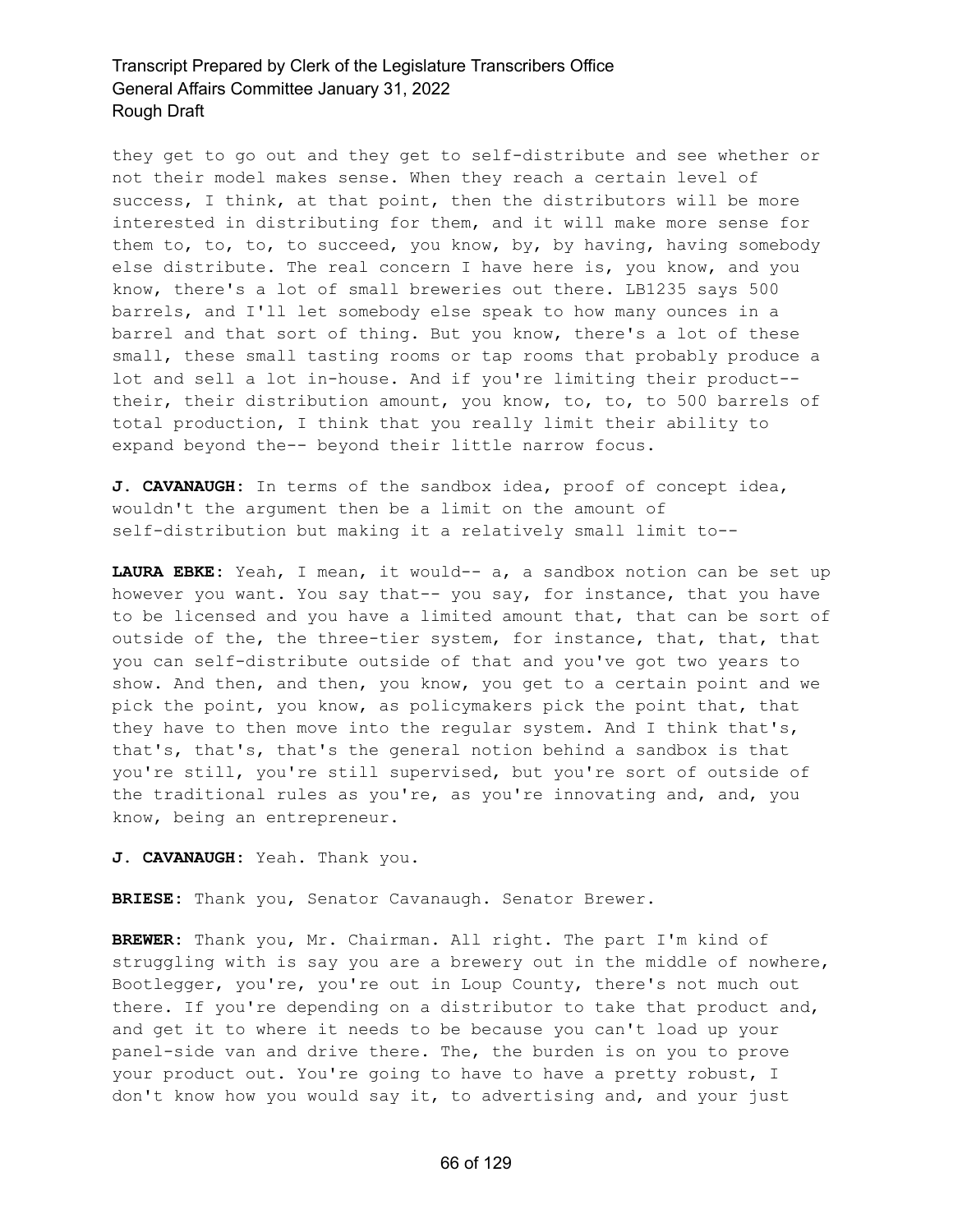ability to, to share with others your product. And, and I guess I'm, I'm trying to figure out how they're getting it done right now. I mean, they must have a good product and word spreads pretty fast or else I don't know how you would ever get a brewery going very easy.

**LAURA EBKE:** Yeah. Well, and I think that, I think that many places in Nebraska, many breweries in Nebraska have found that they become sort of destination locations that, you know, they get a reputation and it becomes a place for, for, for folks to stop. You know, it has its own little niche, if you will. But I can tell you, as one who has frequented a number of craft breweries around the state that there are a number of there-- the beers there that I would love to be able to go into the local grocery store and purchase or at my local liquor store and purchase or wherever, and they're just not available. And if, if, if, if Lazy Horse in, in Ohiowa decides that they want to be able to-- I don't, I don't know what their current situation is in terms of, in terms of distribution. But if they decide that they want to be able to distribute down by Fairbury or Beatrice and nobody will, you know, distribute for them there, they ought, you know, if it's close enough, they ought to be able to take their own product and, and distribute it. So I'm going to think that, you know, we're looking at ways for, for local businesses, sometimes small businesses, sometimes- oftentimes mom-and-pop type of businesses to start. We're looking for ways for them to be able to market themselves and succeed. And, and, and, you know, if they get big enough, the, the distributors will want them.

**BREWER:** And kind of back to the conversation with Senator Cavanaugh, at the point where you kind of get into more of the big leagues then that's where you go to the big distribution and--

**LAURA EBKE:** Certainly that's-- well, I mean, using the sandbox concept, yes, that's what, that's what would happen, I think, that you would, that you would have some, and that might be an arbitrary number at some point, but that, that, that you would have some sort of an arbitrary number that says that, you know, when you reach X number of barrels distributed for retail sale that then, you know, sort of like what, what, what LB1235 says with 500 barrels, I'm just not sure if 500 is the magic number.

**BREWER:** Well, hopefully today we get that one figured out.

**LAURA EBKE:** He we go.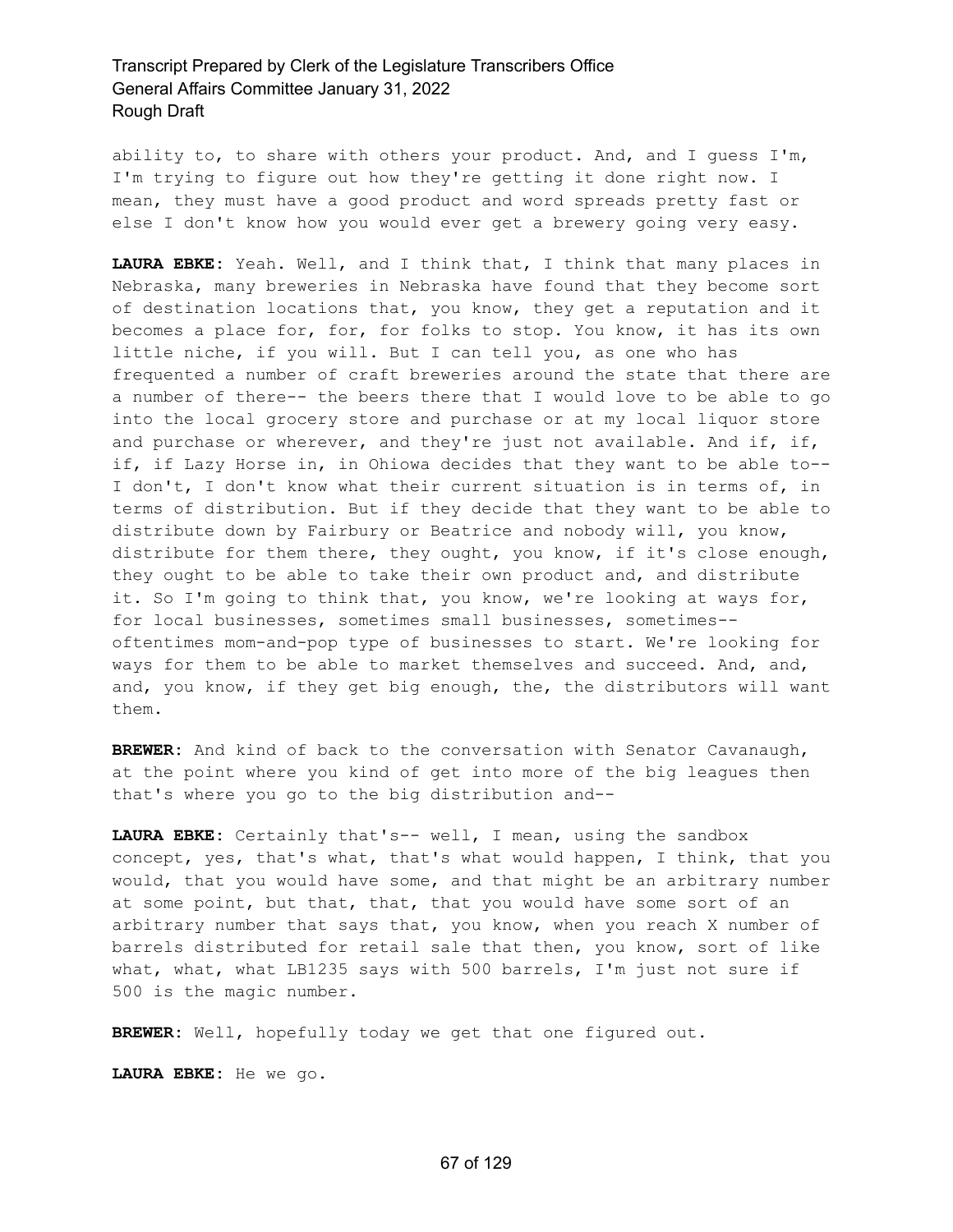**BREWER:** All right. Thank you.

**BRIESE:** Thank you, Senator Brewer. Anyone else? Seeing no other questions, thank you for your testimony.

**LAURA EBKE:** Thank you, Senator.

**BRIESE:** Next testifier. Good afternoon and welcome.

**JIM ENGELBART:** Good afternoon. Thank you, Senator Briese, rest of the members of the committee. My name is Jim Engelbart, J-i-m E-n-g-e-l-b-a-r-t. I'm testifying on behalf of LB1236 and against LB1235. I'm the operations manager for Empyrean Brewing Company here in Lincoln. Empyrean, if you don't know, is the brewery arm of Lazlo's Brewery and Grill. We're the oldest craft brewery in Nebraska, due in no small part to our owners hanging out in this building for a while back in 1987 and getting the laws changed to allow for us to exist. That original brewery law in Nebraska allowed us to produce 5,000 barrels of beer, and 90 percent of it had to be sold over the bar in our locations. We had no distribution rights at all, originally, with the way beer laws were, were structured in the state. We came back and lobbied again in 1996, this time with a few more brewers and successfully raised our production cap from 5,000 to 10,000 barrels and opened up the state's retail markets to us or access to retail markets through signing up wholesale distributors. We were the first craft brewer in the state to sign up with a wholesale partner, partnering with the Knezovich family, K&Z Distributing and Miller Brands of Omaha in 1998. By 2002, we had executed contracts with five other wholesalers in the state to give us statewide coverage in Nebraska, so we've been distributing statewide in Nebraska since 2002. Lastly, we lobbied again in 2011 [SIC], LB1105 that was mentioned earlier, successfully raising our production cap again, this time to 20,000 barrels and allowing our license class to expand out to satellite locations. So wholly owned locations, up to five of them anyway we can deliver beer from our main production facility out to those wholly owned locations. Growth again has become challenging and as we bump up against artificial barriers in this industry, that would explain why we're here lobbying again with you folks today. We currently do business with 35 wholesale distributors in 8 different states. We sell 75 to 80 percent of our production, which is averaged around 5,500 barrels of beer a year; 75 to 80 percent of that is sold through wholesale channels. We've done that for 20 years. I point out our time and our experience with the wholesalers, mainly to make the point that our company has had many interactions with different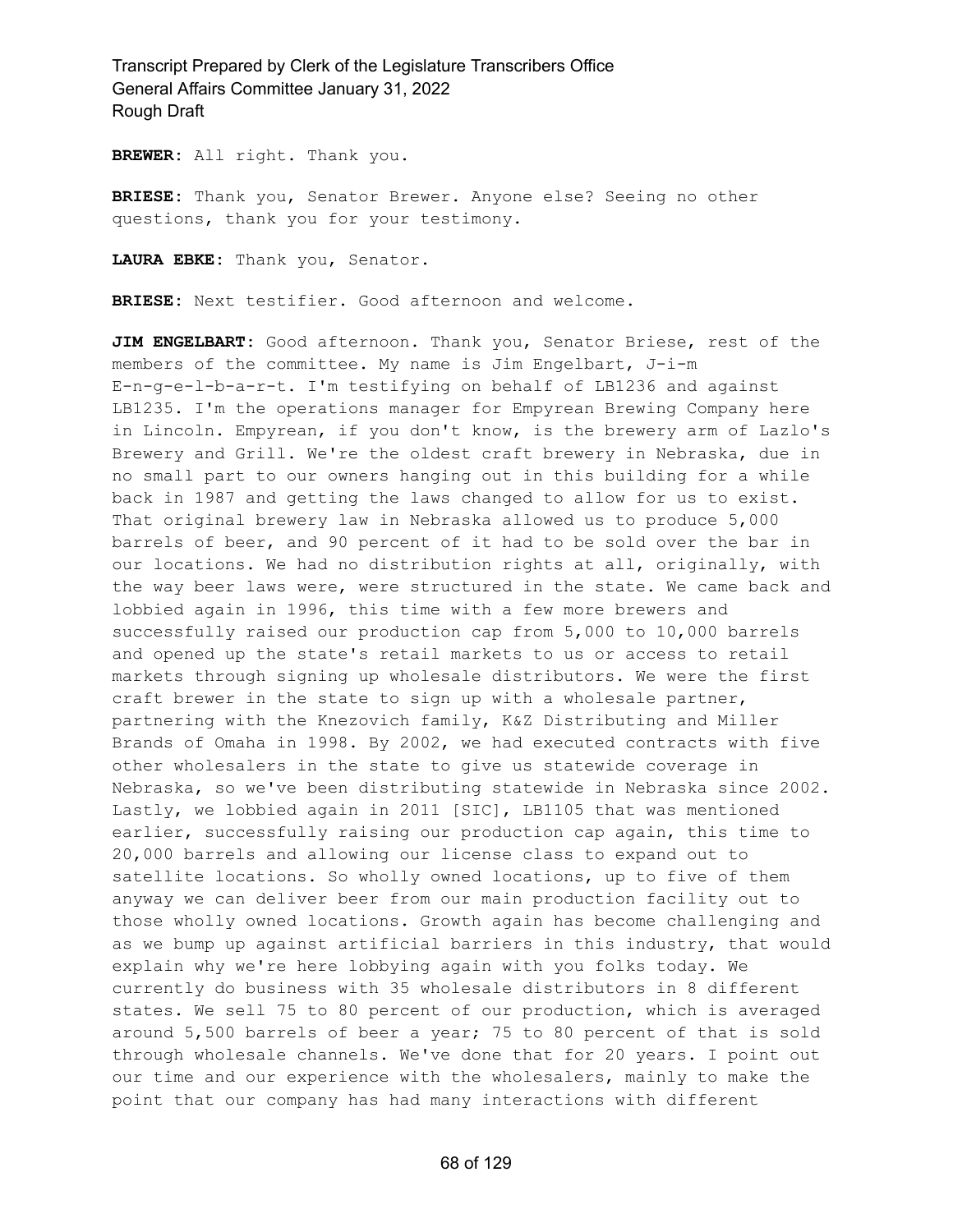wholesalers over the years. Most all of those relationships have been amazing experiences. There have been a few pretty bad experiences. We've dropped wholesalers, but we've more often been dropped. We've also been sold and traded and merged, often with little or no beforehand knowledge other than 30-days notice. To our Nebraska wholesalers credit, almost all of our bad experiences have happened outside of the state. We have had a very positive experience wholesaling beer in Nebraska. Let me clear-- be clear we value those wholesale partnerships and we work hard to support them in all the ways that we legally can. Our wholesalers succeed when we're able to work with them in all the markets will we sell beer. If we're not there working with them, we are not going to be successful. That's one lesson we've learned doing this as long as we have.

**BRIESE:** OK.

**JIM ENGELBART:** So we--

**BRIESE:** In the interest of consistency, I'm going to have to cut you off here.

**JIM ENGELBART:** OK.

**BRIESE:** Maybe, maybe there'll be a question, though.

**JIM ENGELBART:** Sure.

**BRIESE:** Any questions? Senator Brewer.

**BREWER:** Finish, finish your little bit there, if it isn't very long.

**JIM ENGELBART:** So I was just going to finish up with the point that when we started this business, there was at least a choice of three wholesale distributors in every market in the state. Typically, a Bud house, a Miller house, and a Coors house. And what's happened in the last 28 years in this industry is that Miller and Coors folks have all merged. So outside of the Lincoln and Omaha metro, you only have two choices of wholesalers and all of our markets outside Lincoln and Omaha. It's not saying there isn't other distribution options out there, but if you want a distributor that's going to service your retailers more than once a month, you need someone that's in the same territory as where the beer is being sold. So having a distributor in Omaha if your brewery is in Ord, doesn't necessarily work great. There's, there's challenges in the business like that. There's 37 other states. Every state that touches this, except Kansas allows some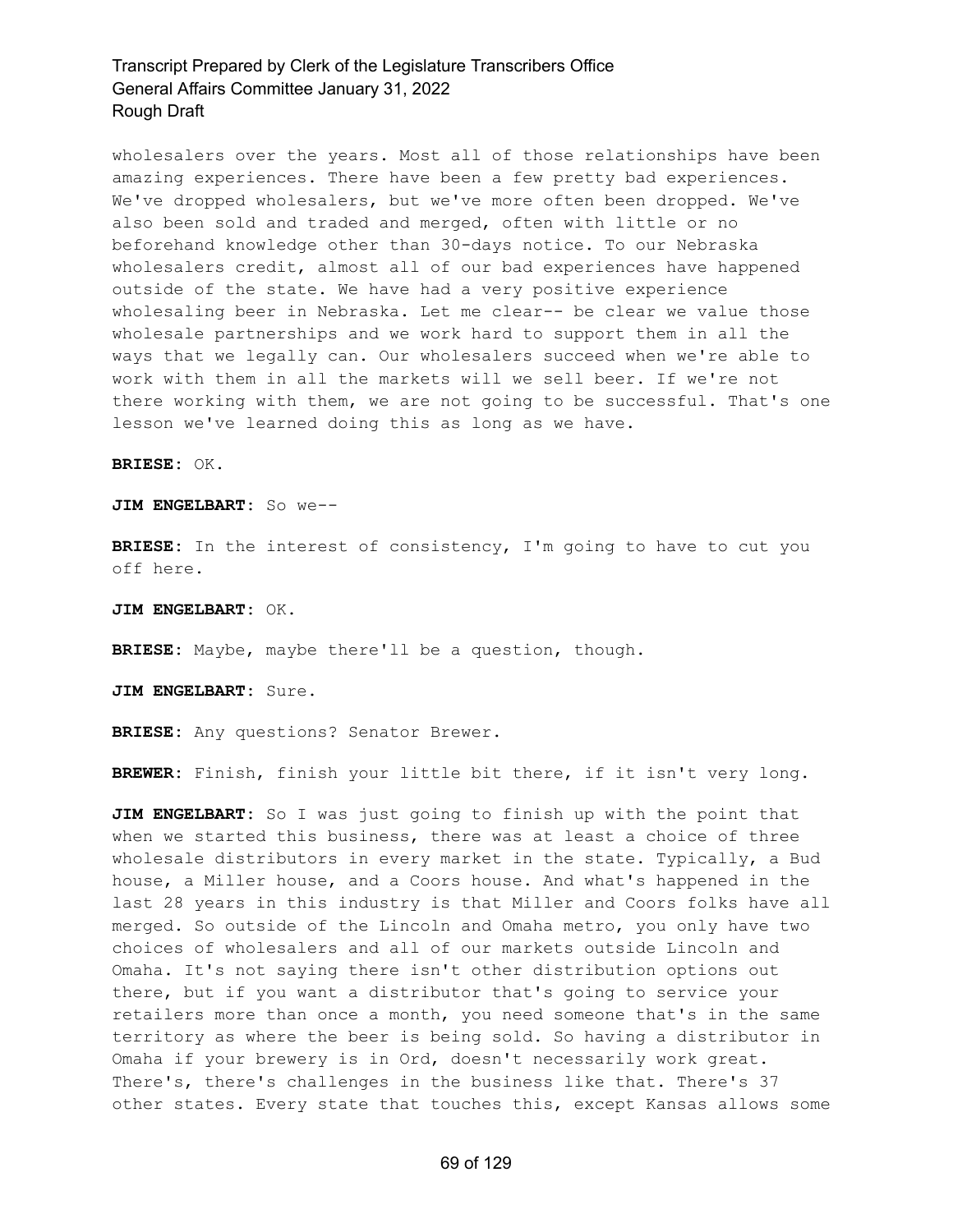form of self-distribution. There's seven wholesalers in our state that own wholesaler operations in states that allow self-distribution, so they're already used to working in markets where brewers can self-distribute. I haven't heard a whole lot of opposition from them at all today, and I kind of prepared my speech thinking I would. So I'm very stoked about that and very appreciative of, of Mr. Rupe and, and NLCC, and our wholesale partners for continuing this conversation about how we, how we sell beer. It's all about selling beer either way at the end of the day. How we get there and how we get there in, in a way that's fair to us smaller suppliers is, is kind of why we're having this conversation.

**BREWER:** We're holding back the really hard questions for him, but. So in the craft brewery world, what you guys have done is kind of the, the largest of, of anybody in Nebraska. Is that fair to say?

**JIM ENGELBART:** It's fair to say.

**BREWER:** And right now, are you capped at 20,000 or where are you at as far as the amount?

**JIM ENGELBART:** We still have that 20,000 barrel production cap out there and no one in the state has brushed up against that. That means we, we did a good job when we did that legislation. We shouldn't have to come back I hope for at least five more years, maybe longer, maybe never. And of course, those caps are set for, for a reason, obviously. When we start getting bigger than that we shouldn't have all these other license rights, maybe because we're focused on being a producer solely. So there's some, there's some good logic in those caps. In Nebraska, 20,000 works because our population density is what it is. I mean, if we had a big metro area with three million-plus people in it right outside our back door, it's a-- it'd be a different story versus having to traverse like Mary Kate all across the state through empty fields to get to where the people are.

**BREWER:** So we, we have a situation where we've got a number of these craft breweries that are popping up. They seem to be doing pretty good, providing we can get their product distributed. And that's kind of where the rub is to a degree here. But that's 4 percent of the market, that's kind of the number we've been working with, roughly?

**JIM ENGELBART:** We keep increasing the, the number slowly but surely. And I can remember when I didn't think we'd ever break 1 percent of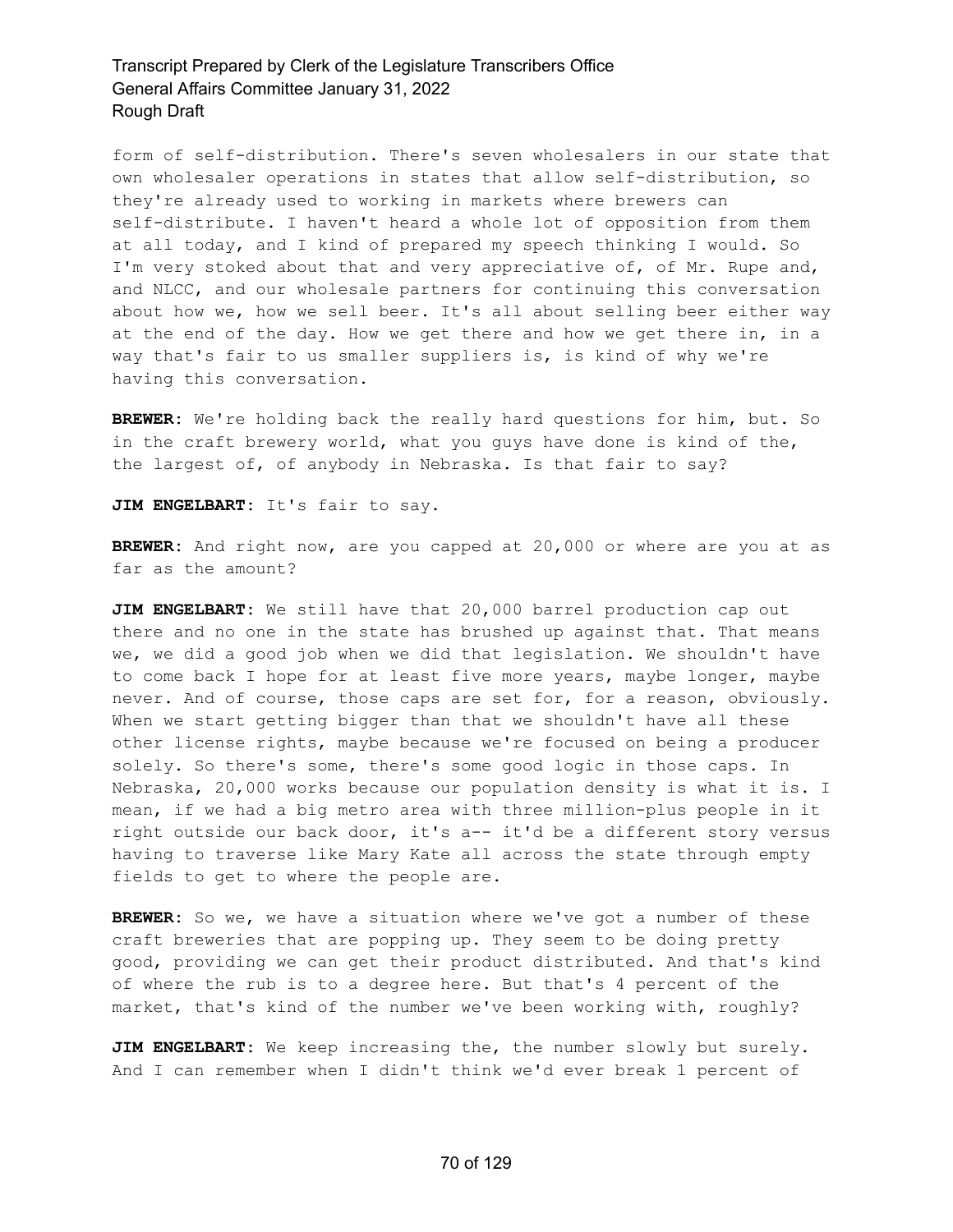the beer market in the state and I threw a little party in my own house when we broke 2 percent. So, yeah, --

**BREWER:** But--

**JIM ENGELBART:** --4 percent has taken 30 years to get there.

**BREWER:** --I think part of the reason for that is the craft breweries have the unique ability to add that unique flavor to beer that isn't the cookie cutter stamped out, same, same.

**JIM ENGELBART:** We're not necessarily all making products for everybody now. We're, we're, we're trying to stand out in, in a crowded field for sure.

**BREWER:** Right. And, and so the, the, the thing that we just keep coming back to is, is how do we make sure that you don't put them in a position where they will fail because if you can't distribute your product, you, you will fail. Is that a fair assessment?

**JIM ENGELBART:** There's, there's an old German saying I love to say that's, whoever, whoever makes bad beer shall be shown to the dungheap, essentially is what the translation is. And the, the truth is, is that, yeah, if you're not making good quality beer, you're not going to have customers at your door. And if you don't have customers at your door, you're not going to have other retailers asking for you or any wholesalers interested in, in picking up your product to distribute it.

**BREWER:** But what a heartbreaker if you do make good beer, but you just can't get it distributed.

**JIM ENGELBART:** Absolutely.

**BREWER:** All right. Thank you.

**BRIESE:** Thank you, Senator Brewer. Any other questions? Senator Groene.

**GROENE:** Thank you. So if you were distributing your own product, what would be your target?

JIM ENGELBART: So I, I guess one thing I, I do--

**GROENE:** Retail places in there?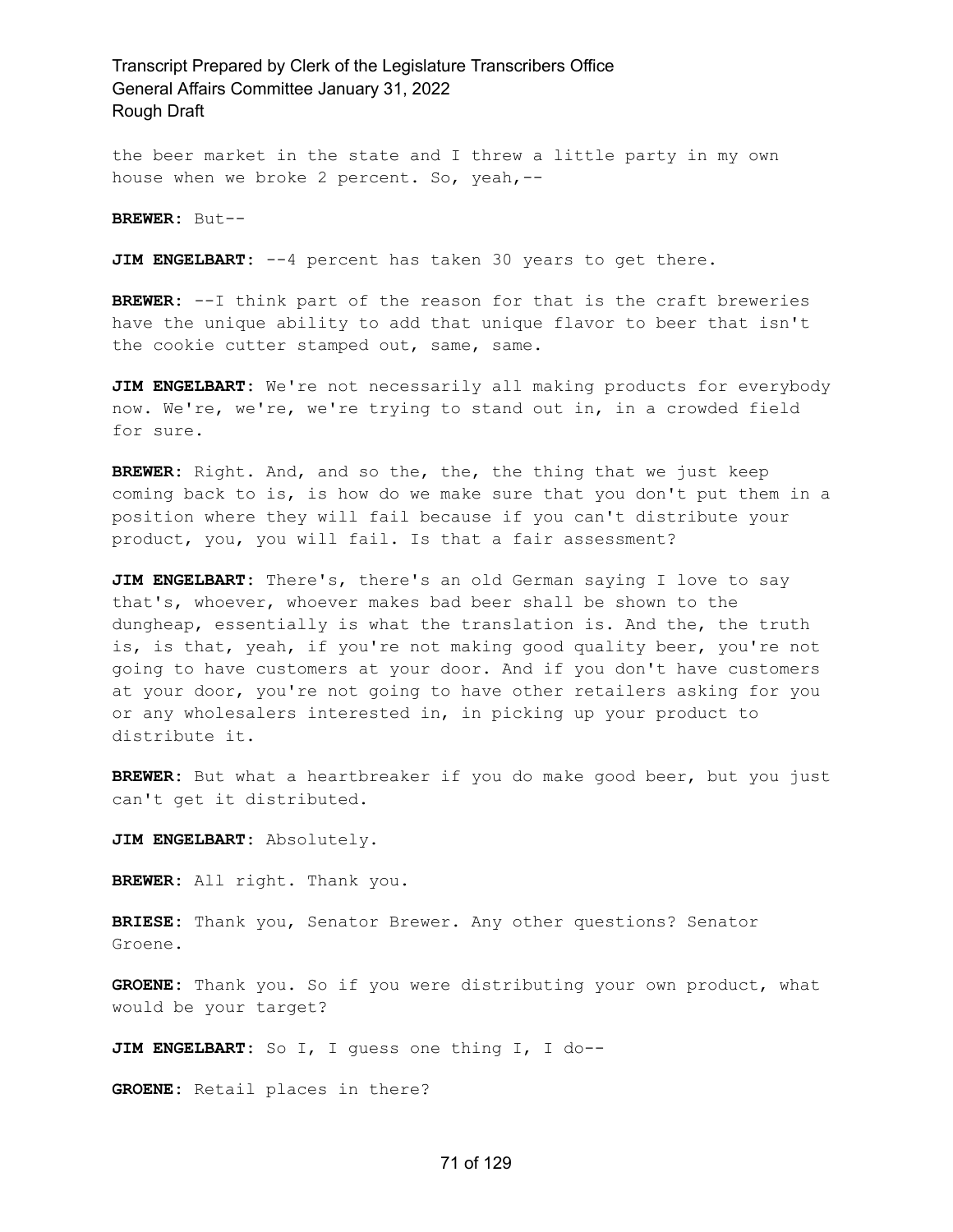**JIM ENGELBART:** I want to be clear, my brewery is established enough with our wholesale distributors that I'm not here speaking on behalf of my brewery's need to find more distribution. And, and again, we're very much in support of our local wholesalers and we've, we've worked many years to establish the relationships we have with them. Why would we want to jeopardize that? My concern is more that nothing is certain in this business except change. And so five years from now, we may be an environment where Anheuser-Busch and MillerCoors decide to merge, and suddenly we have a real problem on our hands and that every market has only one wholesale choice. So in our conversations within NLCC and our, our wholesale partners, I said, what would really solve this problem quick, we, we wouldn't have to change the brewery license at all is that we could magically spirit up like, you know, four or five small independent wholesalers. And of course, part of the reason we don't have many more smaller, independent wholesalers is because when a wholesaler gets any success, they get bought out by a bigger wholesaler. Kind of like it happens in the brewery world to a certain, certain degree, too. So nothing against them, they're, they're a business like any other, they can be bought and sold. And it just so happens in the last 30 years that the direction for them has been consolidation, while the direction for every supplier in the alcohol world, beer, wine, spirits has been proliferation of suppliers. So we have an artificial barrier to market to access in the wholesale tier. We need the wholesalers. Don't get me wrong, any small brewer, our first goal is to make beer successfully. And if we can sell it ourselves, that's great. But trying to reach 3,000 retail licenses in the city of Omaha a week, good luck.

**BRIESE:** Thank you.

**JIM ENGELBART:** They, they know that we need the luck.

**BRIESE:** Thank you. Any other questions? Senator Groene.

**GROENE:** So why, why wouldn't it be that we just let a, a producer within a certain county area or a couple county areas around their facilities where they could get their foot in the door, build a reputation, and then the distributor hears about it, knows it's a viable product and then works with them? I mean--

**JIM ENGELBART:** It would be a big-- I think it'd be a big remove from the way that models currently work. And again, when we-- it's, it's franchised. So we're, we're, we're partnering up with a wholesaler to represent our brands in a certain territory. We're giving them those

### 72 of 129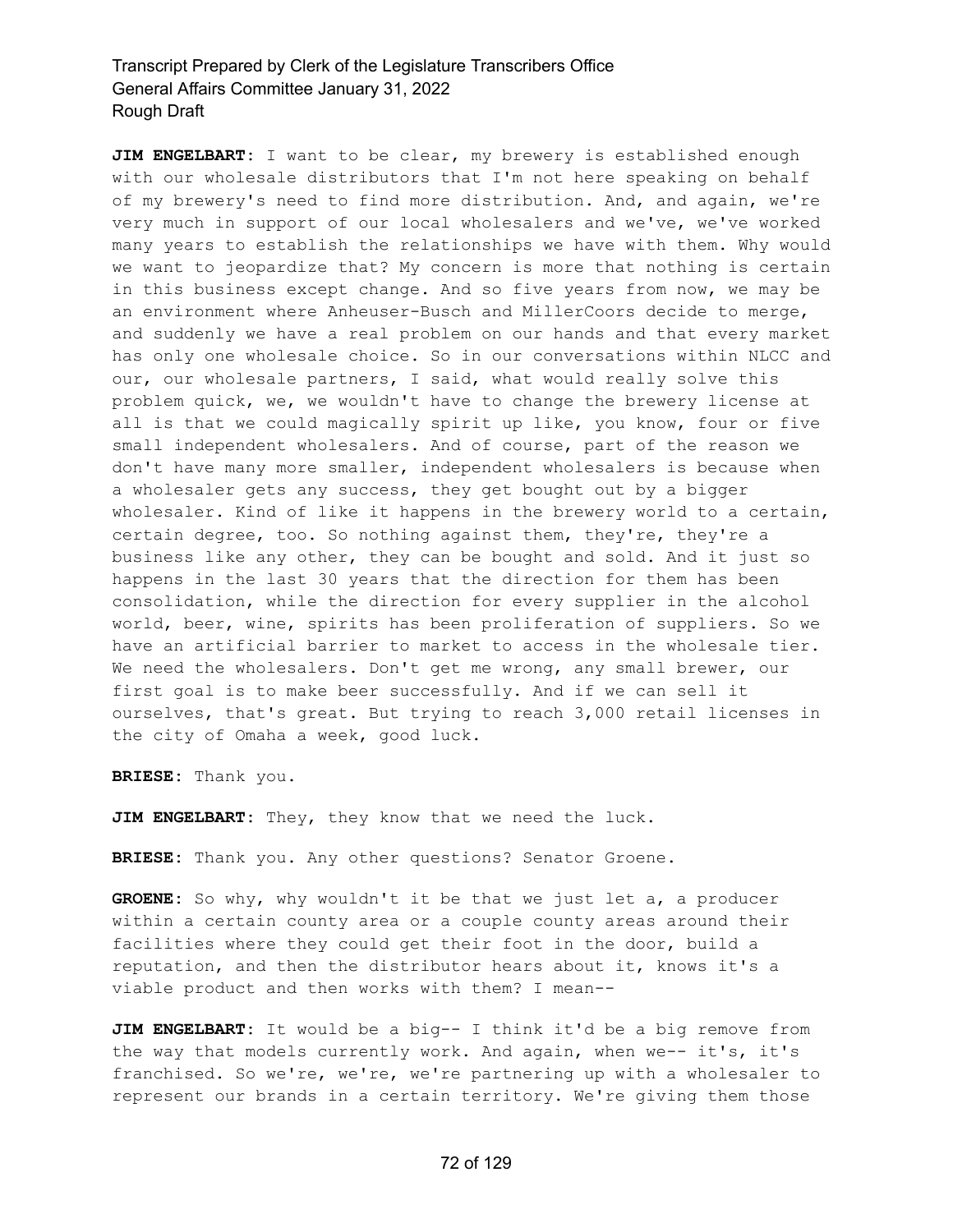territory rights. They don't ask us for those territory rights, they're given by the supplier.

**GROENE:** But we're talking about a, a producer here, a brewery, you can't just market--

**JIM ENGELBART:** So if a producer, if a producer is going to distribute in a territory and they already have a wholesaler in that territory, that, that kind of falls on you folks to try and figure out how we want to regulate that if the, if the supplier is going to sell in an area where there's a wholesaler already with a contract. I, I don't know how you want to handle that, to be honest. I don't have an answer to that.

**GROENE:** What, what are we fixing here? Are we fixing no access at all because--

**JIM ENGELBART:** We're fixing no access at all. And we're fixing the problem, too, where if my brewery happen to get dropped in the, in the city of Omaha because there was a merger of wholesalers and our only option was to go with one of two wholesale distributors. And both of them already have 80, you know, already have 15 to 30 suppliers in their house and over 800 SKUs. How am I going to get good representation moving into a distributorship where I'm going to be less than a 10 percent of their business?

**GROENE:** So what you're saying is the bar in Omaha is, is-- everybody goes there because that beer of yours, they know about it, they kind of created a little cult there. You lose your distributor there and then the bar calls you and said, I need beer. You can't do anything about it.

**JIM ENGELBART:** We can't do anything about it, no.

**GROENE:** You couldn't deliver?

**JIM ENGELBART:** We, we, we would have to find another, another wholesaler, and we would have to have that wholesaler work out terms with our old wholesaler or the old wholesaler would have to release us in writing from, from a contract.

**GROENE:** So I guess I'm asking-- well, I don't think any folks who brought this are worried about they got a distributor in an area, they're worried about an area where they have absolutely no access for themselves. Right?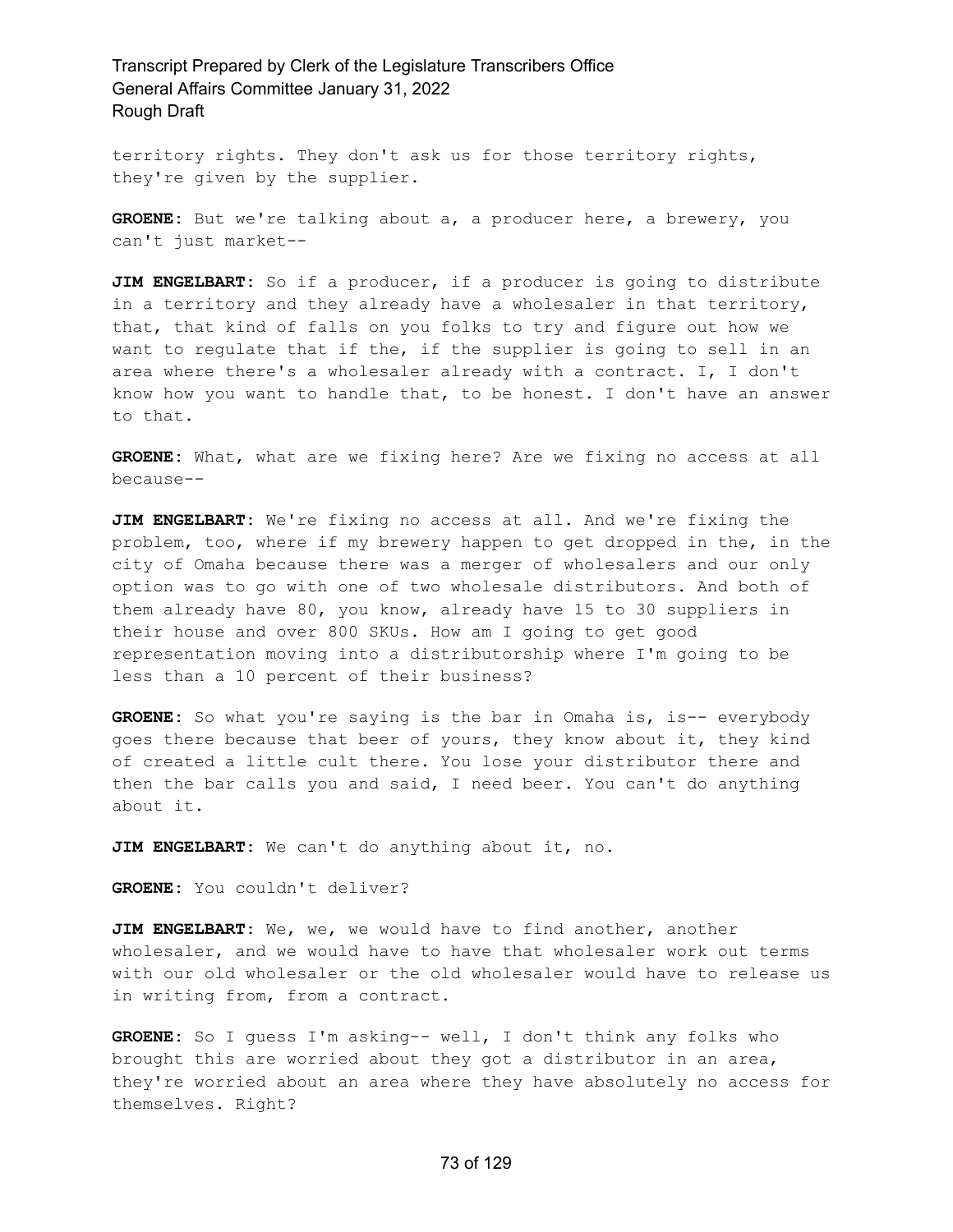**JIM ENGELBART:** We're worried about areas where we don't have any access. We're worried about areas even where we do have access or could have a distributor. But we don't want to use either of those distributors. Choice--

**GROENE:** Because they'll, they'll put your product--

**JIM ENGELBART:** --choice of who you want to do business with is, is--

**GROENE:** --they will limit what they sell.

**JIM ENGELBART:** --is, is-- well, it's just simply lacking. I mean, if you want to distribute beer in Scottsbluff, Nebraska, you have a choice of two wholesalers. Plain and simple. And one of them may not take you or even return a call, neither of them may return a call, in which case you're no longer trying to sell beer in Scottsbluff.

**GROENE:** But you don't want to work with them because you know they'll just put you on the back burner.

**JIM ENGELBART:** It could be that, yeah, I've really, you know, it could be from the standpoint of most of us craft breweries if we're new in the business, chances are really good we're not selling package very good yet. We haven't figured out how to can or bottle or invest in the equipment--

**GROENE:** Just barrels.

**JIM ENGELBART:** --needed for that so we're just selling kegs. And draft, draft sales, especially with the pandemic, have been really, really difficult. But even pre-pandemic, they're pretty difficult. You're going into a retailer that may only have 4 placements, 6 placements, even 12 placements, and you're trying to get one of those away from all the other brands that are offered in the market. So again, if you have a good reputation the bar may be willing to take you on. We may only find five of those accounts in, in a whole city the size of Hastings. Size of Omaha, we may be lucky and find 20. We may only want to distribute or service those 20 accounts, in which case a small brewer could be very successful, could potentially sell that 500 barrels in a year fast so self-distributing.

**GROENE:** So you're saying shelf space, they only got so much shelf space and they're going to take five and they're only going to keep it in their fridge so much. So you're saying if you could distribute, you could pamper that guy. You could visit him a lot, become friends, and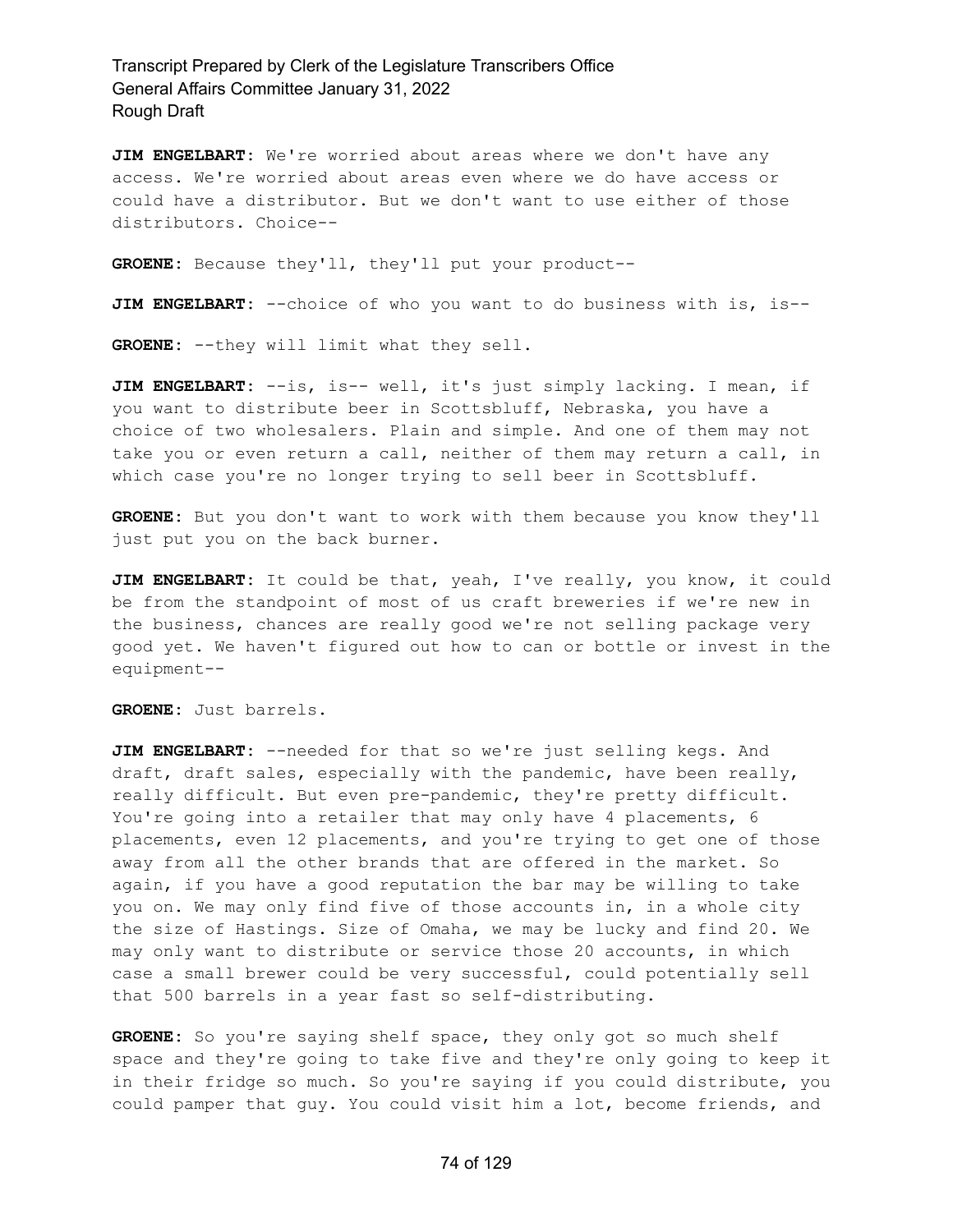he's going to push your product. Well, the distributor, that's what the old-fashion sells. The distributor just says, here's my list, what do you want?

**JIM ENGELBART:** The way this is-- both of these are written to, to their credit is we, we would have to operate if we were given the rights to distribute. Under either of these bills, we have to operate just like a wholesaler. And that's again one of the pledges we made to our wholesale partners having this conversation about self-distribution in Nebraska is if, is if we're going to act in the market like they do, we have to follow all the same rules that they do.

**GROENE:** But you're not going to come in with six posters of this beer, this beer, this alcohol, you're going to come in with yours and you're going to talk about one product.

**JIM ENGELBART:** Correct.

**GROENE:** To that, yeah.

**JIM ENGELBART:** So we may be more effective from, from the sales.

**GROENE:** That's what I'm saying, you'd be more effective.

**JIM ENGELBART:** Where we will be challenged is we're only put in one keg and five cases on that truck to go 300 miles down the road, maybe, versus filling up a, a whole semi that's going to pay for the labor and the gas and, and all those other things. So there's, there's a lot of challenges to distribution. Our, our wholesalers know. They, they don't need us to tell them how necessary they are in the market and they do a great job with, with what they, they have to do. Like I said, we really value those relationships and those partners. But the biggest difference for us going into the wholesale market to a new wholesaler today is we don't have really much choice at all. It's this guy that already has too many brands or this guy that already has too many brands. From the wholesaler's standpoint, it feels like they're playing the game of I want to take that brand because I don't want the guy across town to have it more so than I want to take that brand because I really want to sell it. There's, there's definitely some horse trading like that that's happened in the business.

**BRIESE:** OK. Thank you. Any other questions? Seeing no other questions, thank you for your testimony.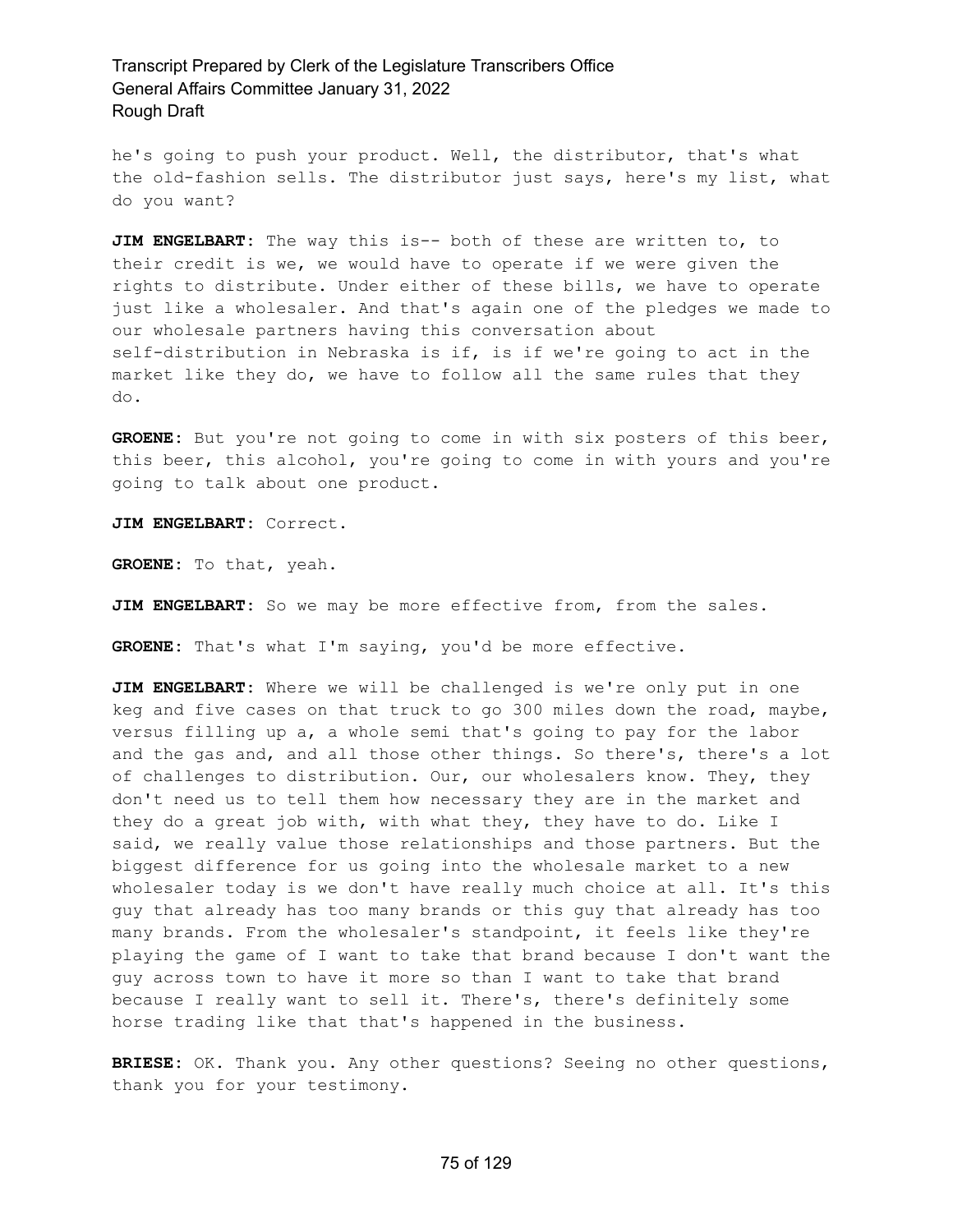**JIM ENGELBART:** I hope I didn't make it too confusing. Thank you for your time.

**BRIESE:** Thank you. Next, next testifier. Good afternoon and welcome.

**MILAN KNEZOVICH:** Good afternoon. Good afternoon, Chairman Briese and members of the General Affairs Committee. My name is Milan Knezovich. My name is spelled M-i-l-a-n K-n-e-z-o-v-i-c-h. My company is a family run business started in 1965 by my father, Babe Knezovich. So been in business all my life pretty much. Again now as time proceeds on, my son, both two sons, Nikolai and Roman, and daughter, who works part time as she's going to college, has joined the family business to, to make things happen. To bring a little perspective in here is K&Z was the first Nebraska distributor to serve the Nebraska Craft Beer Association after taking on Empyrean Ales, as the last testimony stated. So we've been with them for the past 25 years. Although we have distributorship in north Lincoln we probably service over 50 square miles over 16 counties in southern, in southern eastern portions of the state. I appear before you in opposition of LB26 [SIC--LB1236] as it lacks the necessary, necessary regulated framework found in LB1235. There was a statement brought up by one testimony and, again, I want to make sure that my partners as craft brewers, brewers, we're partners in this. The gentleman that stated that he could not find a distributor in the Lincoln area, I had talked to him and actually had the email correspondence in February of last year, actually coming up to the first year, I'd be willing to take on his brands. Sat down with him, gave him my territory, gave him all the information. At that point, never heard from him. Again, maybe my, my point not to call back and say, haven't heard from you, what's going on? But at this point, the regulation states that the brewer has to submit the territory agreement to the Liquor Commission for me to be able to sell the product. Again, I don't want to cross this person's stuff. I think, I think we're willing to take on any brands, we've proved it. And actually to bring up some information regarding what we've been talking about state micro-craft sales, me, and I can just talk for myself, my own distributorship, we-- and we look apples to apples. I represent approximately six micro-crafts in the state of Nebraska. Of that, the last testimony from Empyrean Ales is 11 percent of my business. Another business is 24 percent. A gentleman that's far all the way back for Thunderhead, as of last year, he's approximately 5 percent of my business. So I think these guys are valuable. And, and again, what I was told as growing up, every brand's important. That truck's going there, I going to make sure that I sell every brand. When we talk about territories, and that's why I said LB1235 will fix,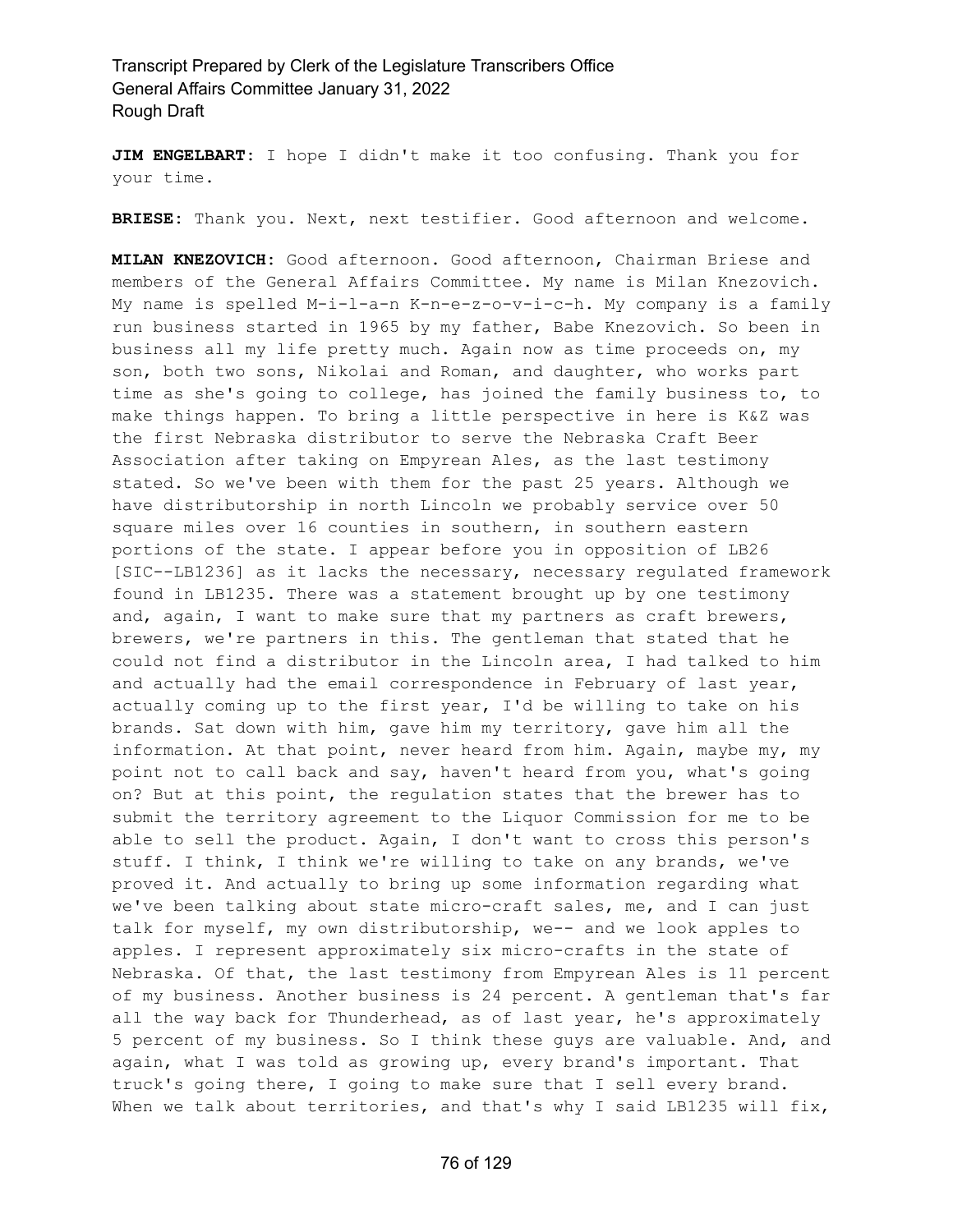fix the-- to open up a little bit to fix the necessary regulatory framework, it'll follow the guidelines. My concern is-- anything opens up more than that, my concern is other distributors or suppliers from other outside areas can actually challenge the laws and cause more dysfunction than you think we're hearing now with just a local type of environment. So-- and then again, a couple of things that were brought to our attention if we have some territory overlaps as they talk about territorial overlaps where I'm selling some brands and stuff, I guess, I'm pretty well said and done, so.

**BRIESE:** Thank you. Thank you for that. Any questions? Senator Brewer.

**BREWER:** OK. How many craft breweries do you distribute for?

**MILAN KNEZOVICH:** Seven.

**BREWER:** OK. And how many distributors are there in Nebraska?

**MILAN KNEZOVICH:** Seventeen. I'm pretty sure at this point, maybe it'd be more than that.

**BREWER:** All right. So when you decide to take on one of these craft breweries, how do you determine whether you want them or not?

**MILAN KNEZOVICH:** I, I, I pretty much I take them. I talk to my people and my personal way of doing business, I take, and especially local, I take them. There was something brought up about Beatrice. We have the new craft brewer in Beatrice now. We're starting to, to, to work with them, but we take them. Now there might be a point, like I tell the guys, I say I don't speak for everybody else, but I tell my, my staff we have to give 110 percent by submitting signs and, and doing the job we can. But if there some kind of issue, if this is going to go south, but we better justify why we're not selling you. For point being, may I ask, tell you, too, is one incidence was a brewery out of Minnesota, Summit Brewery does phenomenal work, brought it to Lincoln, supplier calls me up, says Deder what's going on? He says, you got me, man. But I'm not going to hold you hostage, do what you got to do. Well, again, they took it away from me and gave it to my competitor. Well, low and behold, my competitor came back and said, hey, Deder, do you want it back? It just didn't sell in Nebraska. I don't know what the answer is, but again, that's, that's what I've gone through. But I try to do every brands I can, I can justify. And, and if I'm not doing a good job, I've got my suppliers will say, let's sit down and see some incentives. We do incentives for everybody, make signs for everybody.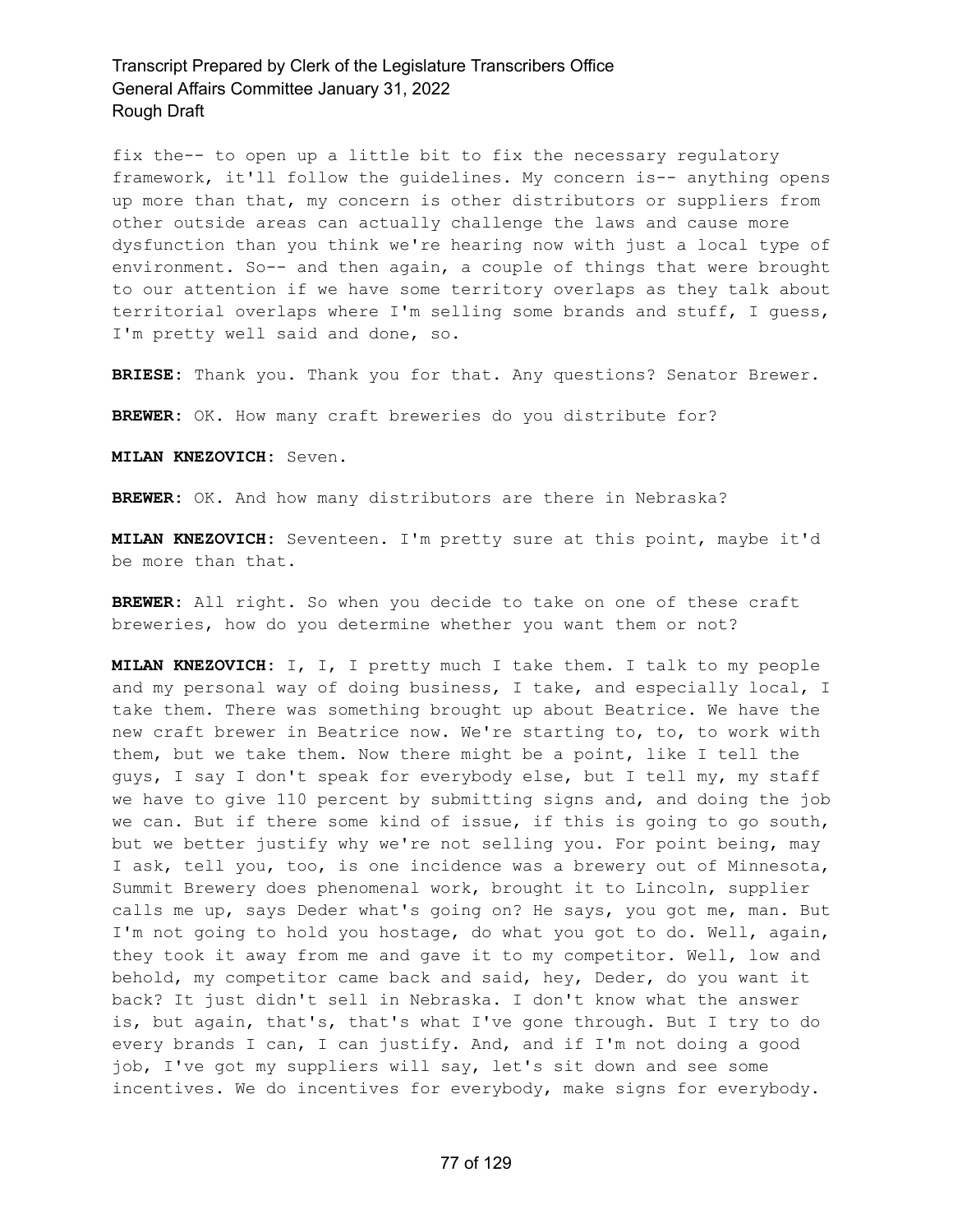I have an investment here. My truck goes there, and if the truck is going there, if I can have one added case to that beer truck, it's making me money otherwise it serves no purpose to not-- and if it's selling-- so we give the guidelines of 500 barrels, it if goes over that, if anybody is reluctant to take it, then I got, I got some concerns with my fellow constituents that wouldn't want to take a practice making money.

**BREWER:** OK. I had envisioned that you had like a couple of beer tasting experts and they went and tried it and decided whether--

**MILAN KNEZOVICH:** No.

**BREWER:** --it was a thumbs up or thumbs down.

**MILAN KNEZOVICH:** Well, our, our guys would come together and actually we do have-- I, as I took Empyrean Ales and I do have a specialized manager that handles-- does a very good job, that's through the 20-some years, very good about trying the beers and stuff. And I pretty much tell them, I say, let's give it a try, and, and then they talk to their constituents, they'll go out and do some sampling and stuff and talk. But there's never been a point where I've said no to somebody unless it was somebody from out of state that tried to come in, I, I go, I just can't give you 110 percent of time. Because I'd rather, I guess, field my own constituents in my own state then the others. But again, I will take them if I have to.

**BREWER:** All right. Thank you.

**BRIESE:** Thank you, Senator Brewer. Anyone else? Senator Groene.

**GROENE:** Thank you. On another bill an individual said, well, there's a limited amount of demand. And so if you sell this, you lose this. By taking on the microbreweries has your overall sales increased or stayed, just move, move sales around?

**MILAN KNEZOVICH:** No, they've increased.

**GROENE:** A percent-- percentage of what you took?

**MILAN KNEZOVICH:** Well, percentage, like I say, last with the COVID happened, I think I looked at it, my whole sales was up, up 12 percent and even with COVID happening. So there's, there's, there's a niche out there.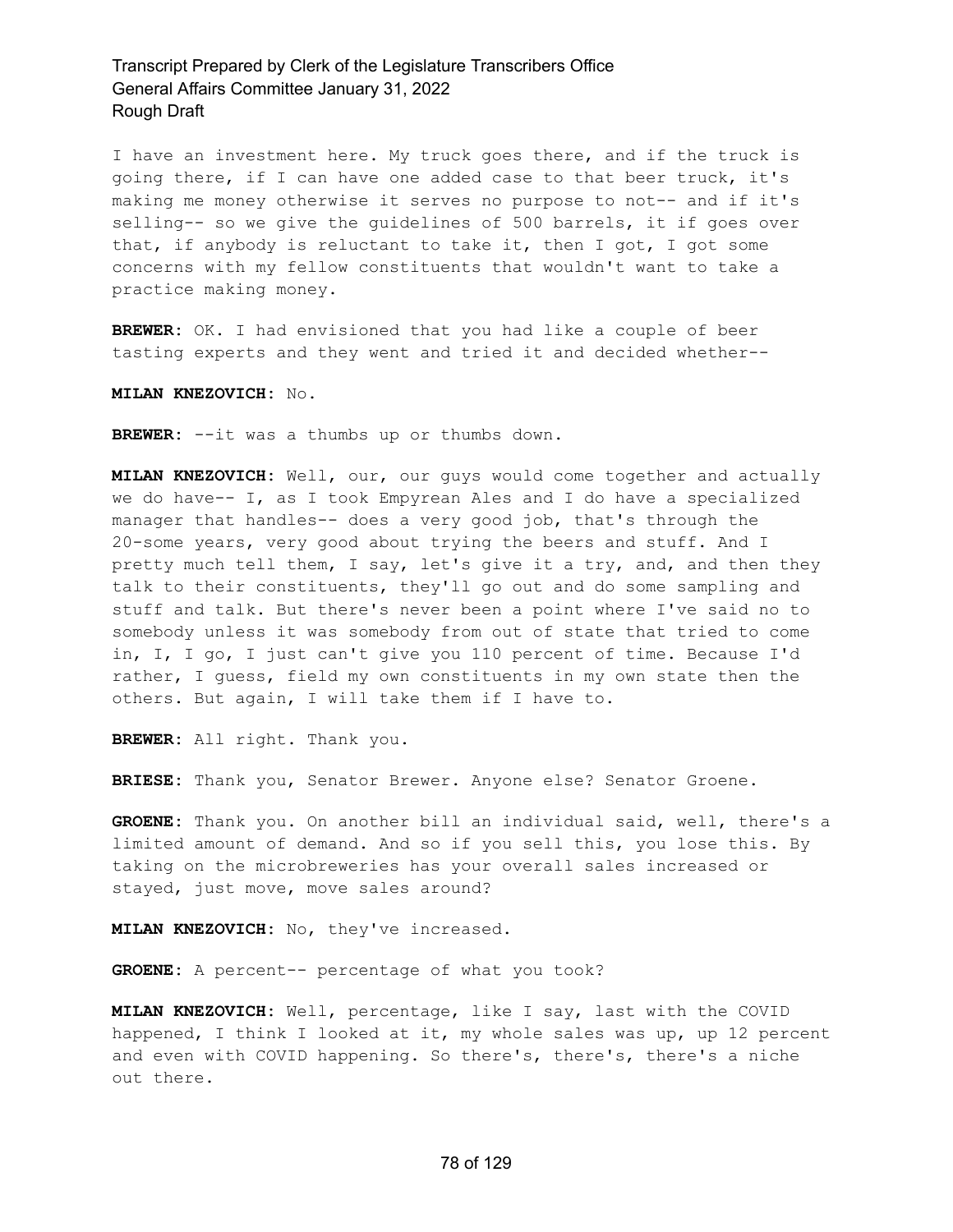**GROENE:** So you just--

**MILAN KNEZOVICH:** But it's, it's a nurturing. We have to do some work. **GROENE:** What is-- and, and my business, but what is your main line? **MILAN KNEZOVICH:** My main line is Molson Coors. **GROENE:** Coors. **MILAN KNEZOVICH:** Molson-- Miller, Miller-- MillerCoors, excuse me. **GROENE:** All right, so you-- **MILAN KNEZOVICH:** It's both, yeah. **GROENE:** --so the microbrewery hasn't cut into that and the major [INAUDIBLE]? **MILAN KNEZOVICH:** It's out there, but it, it, it, it fells. But again, if you look at a, a, a margin deal or even a little bit more money, it, it, it, it fits in the portfolio good, it's not like it's, it's a, it's a product that's bringing you down. It helps-- **GROENE:** So-- **MILAN KNEZOVICH:** --it helps generate the bottom line. **GROENE:** --you owe your existence to the big guy-- **MILAN KNEZOVICH:** Absolutely. **GROENE:** --Coors and-- do they put pressure on you when they see-- **MILAN KNEZOVICH:** No. **GROENE:** --market share? Because you said 24 percent of your total

sales are micro--

**MILAN KNEZOVICH:** Micro-craft. I just took apples to apples. I mean, I didn't take all the other, other natural brands. I said, let's look at craft. So this includes Boston beer. This includes Leinenkugels.

**GROENE:** Oh, of that piece of the pie.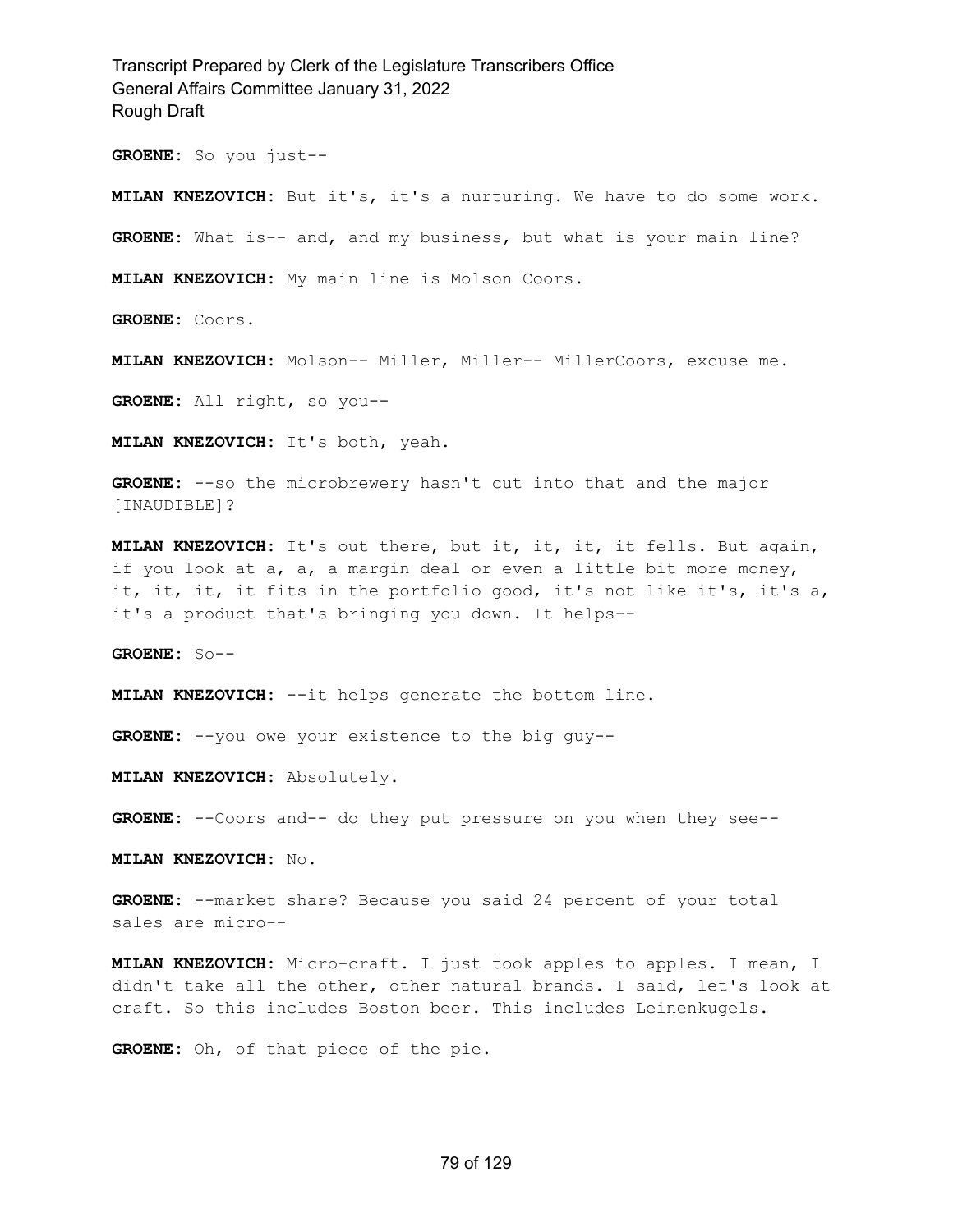**MILAN KNEZOVICH:** Of that piece because I'd rather look apples to apples. Yeah, because you can't look at Bud Light and Miller Lite with the craft brewers, it's a whole different, different animal.

**GROENE:** So your, your total sales of craft beer isn't 2 percent, probably?

**MILAN KNEZOVICH:** No, I said it was 24 percent.

**GROENE:** Oh, it is. That's what I meant.

**MILAN KNEZOVICH:** Yeah, because I heard all the state, I don't speak for the other state, but I just speak for myself that we're at 24 percent and that shocked me a little bit.

**GROENE:** Yeah,--

**MILAN KNEZOVICH:** So it's 24 percent.

**GROENE:** --of, of total sales?

**MILAN KNEZOVICH:** Yes, sir.

**GROENE:** All right. Thank you.

**BRIESE:** Thank you, Senator Groene. Anyone else? Seeing no other questions, thank you for your testimony.

**MILAN KNEZOVICH:** Very good, sir. Thank you very much.

**BRIESE:** Next testifier. Good afternoon and welcome.

**CALEB POLLARD:** Thank you, Chairman Briese and honorable members of the General Affairs Committee. My name is Caleb Pollard, spelled C-a-l-e-b, last name is P-o-l-l-a-r-d. I am president of Scratchtown Brewing Company in the Sandhills community of Ord, which is about three hours from here. And I am testifying today in support of LB1236 and in opposition to LB1235. I'll be very brief. I want to just point out a couple of very specific items and which haven't been discussed. First and foremost, LB1236 does provide for some options that were not available to the brewers with respect to LB1235, and those items are based off of distribution limits, not production limits. And precisely for the reason why we are in support of that or for some other reasons then what you heard from earlier testifiers is that there is no guarantee that if a craft brewer exceeds that 500-barrel limit on the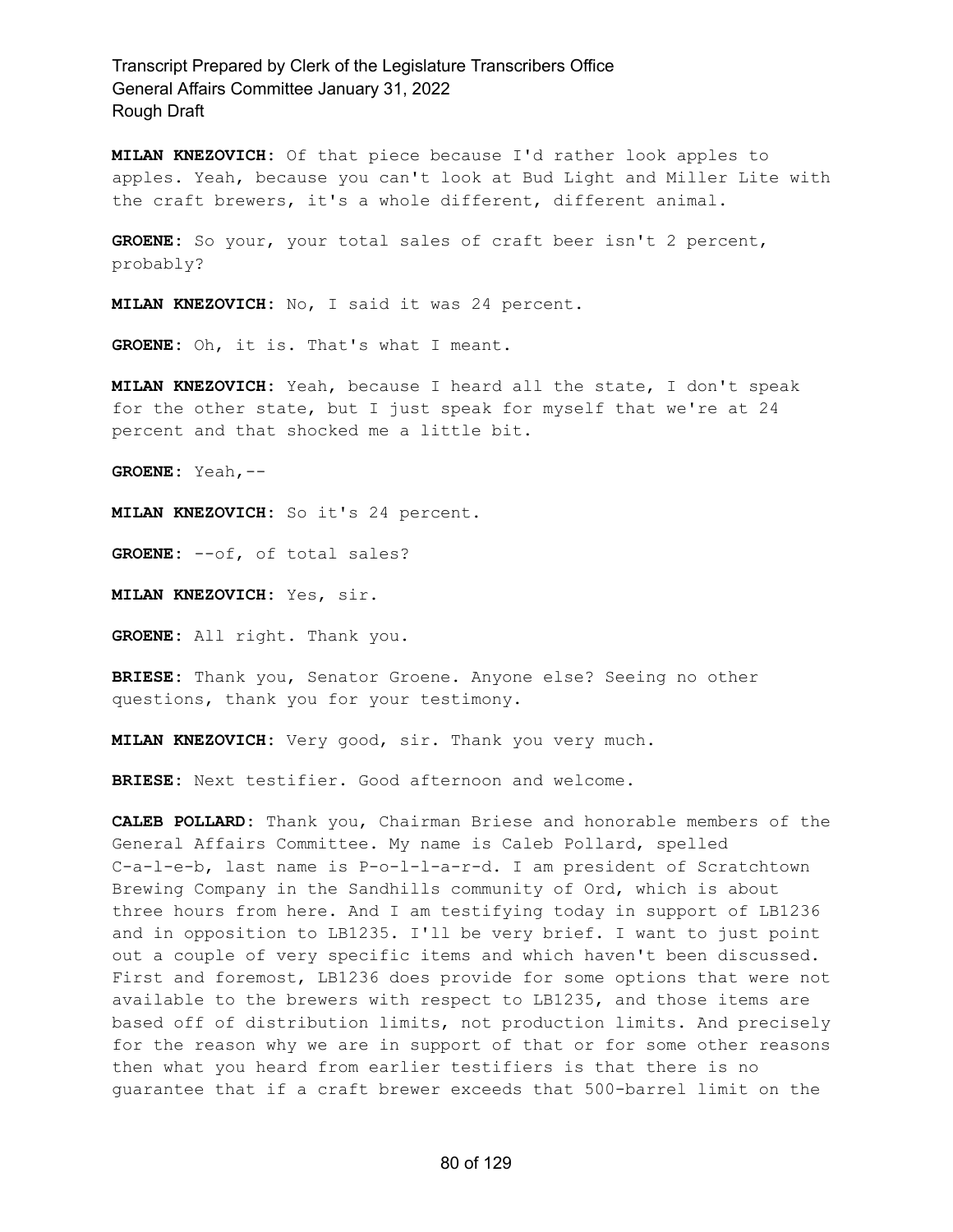production side, that they will be picked up by another distributor, which creates significant concern in future outlays with that specific brewer. I am very happy and as are my business partners to be in business with five other, with five other wholesale distributors in the state of Nebraska that provide us access. And so our ultimate goal is not to, is not to compete with them, it's to continue to support them. But we feel strongly in our application of our business and the growth of our business that these options should be afforded to craft brewers in the state of Nebraska because they are being limited to access. You'll hear from another brewer here shortly that that access has been limited in the metropolitan market. They're not able to sell their product there because they haven't been signed. And it's not Nathan that necessarily is the one that I'm speaking of, it would be another one that comes up behind me. But in addition to that, COVID has created some very significant challenges that exacerbate the issues, and I do not blame the distributors. We have workforce shortages. We have both plant shutdowns and warehouse shutdowns because of the Omicron variant that has made it more difficult to operate. In addition to that, because of these challenges, some of the distributors have started to require minimum order requirements for different retailers, which they cannot afford, or all products have to be pre-sold before they're sent out to market. They're not carrying any inventory for those particular brewers. So the reason why we're asking for a different approach and a cap of 1,000 barrels is what you're hearing from the brewers on LB1236 is it addresses those issues and it provides fallback for those that still cannot get signed if they are not afforded that option if they surpass that barrel limit. I am open for questions.

**BRIESE:** Thank you for that. Any questions? Senator Brandt.

**BRANDT:** Thank you, Chairman Briese. Thank you, Mr. Pollard, for your testimony. So you've got five distributors in Ord, which is a great place this time of year. So do they come up with five different trucks through the course of a month to pick up beer?

**CALEB POLLARD:** So we either service their trucks that come to town. I think we have two distributors that do that, that would be Nebraskaland and then Heartland Beverage. And then the other distributors typically are going for a common carrier like Brown Transfer, LTL Carriers that we will contract with. They will pick up product and they will take it to Dietrich, Coors, Dietrich in Scottsbluff or excuse me, Gering, Coors in North Platte, or Quality Brands in Omaha.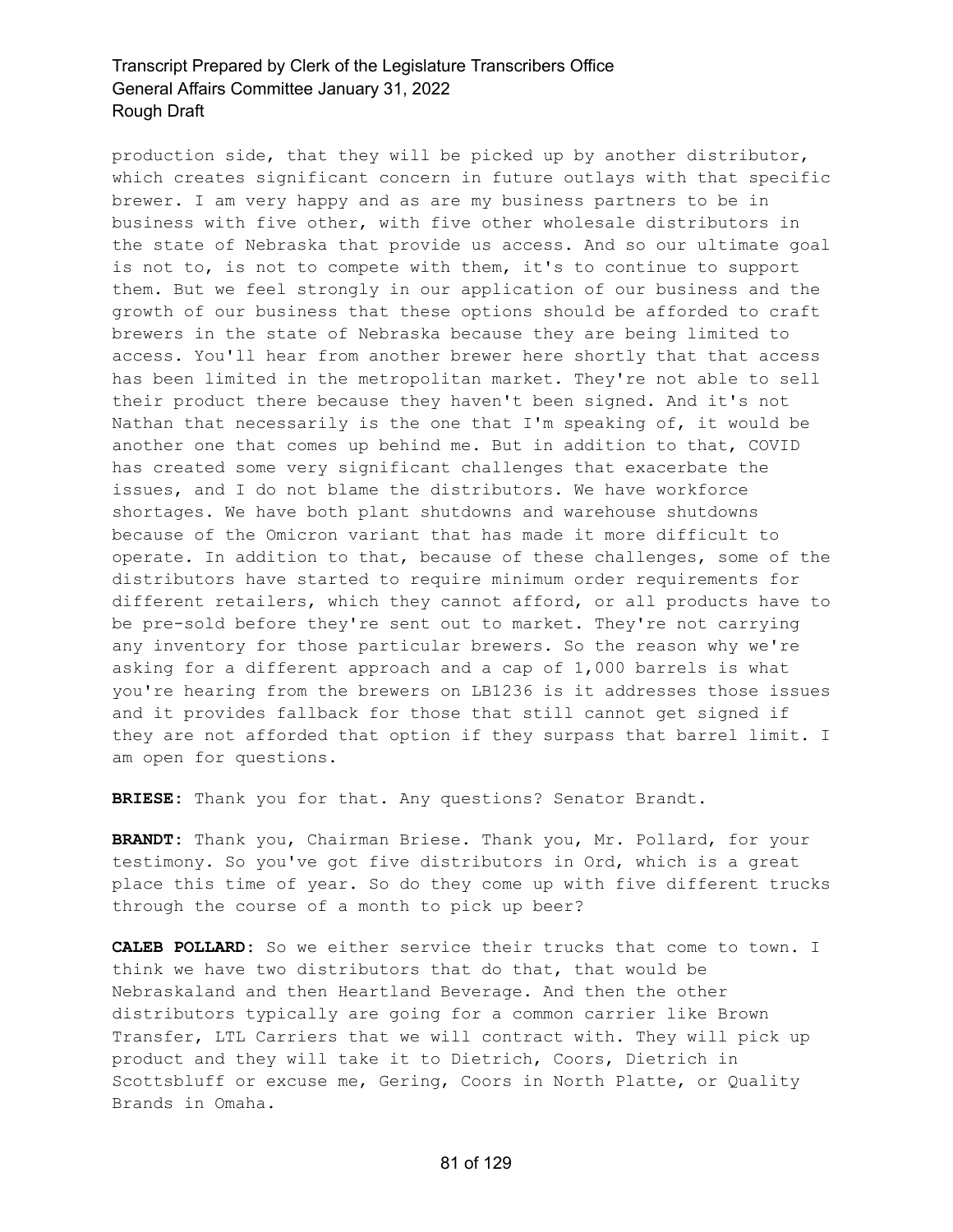**BRANDT:** So it is permissible for a, a brewer to use a common carrier to deliver to the warehouse of the distributor?

**CALEB POLLARD:** That's correct.

**BRANDT:** And then that's your cost or their costs?

**CALEB POLLARD:** We've negotiated in our contracts for them to cover that cost because that is part of the, a part of the-- essentially a price that they assign on top of what our wholesale price to them is to the retailer. So they're recouping that cost and the sales to the retailer.

**BRANDT:** All right. Thank you. That was enlightening.

**BRIESE:** Thank you, Senator Brandt. Senator Brewer.

**BREWER:** Thank you, Mr. Chairman. In that triangle between Taylor, Ord, and Broken Bow, you got Scratchtown, you Kinkaider, you got Bootlegger. You don't overwhelm the market with too much craft brewery products in there?

**CALEB POLLARD:** No. Matter of fact, I think we have a tremendous opportunity in which to increase our sales in that market, both on premise and off premise, because we have four area lakes, four area rivers that bring about 300,000 people through the area a year to vacation, specifically in the summertime. And so I think between us three, there's, there's more opportunity there. The challenge not necessarily for us as a business, but within our industry and as we stand in solidarity with our-- with 4 percent of the marketplace, I, I respect the prior testifier with, with his investment in the craft industry, but that's not necessarily typical. And so what we're asking for are other options that are available so that those that don't have access can, can push for that and grow their businesses.

**BREWER:** Well, we bring a group of Texans up every year to hunt prairie dogs in Nebraska, and they request a stop at your brewery to pick up growlers to take back to Texas, so you must be doing something right, so.

**CALEB POLLARD:** Thank you.

**BREWER:** Thank you.

**CALEB POLLARD:** We try very hard to.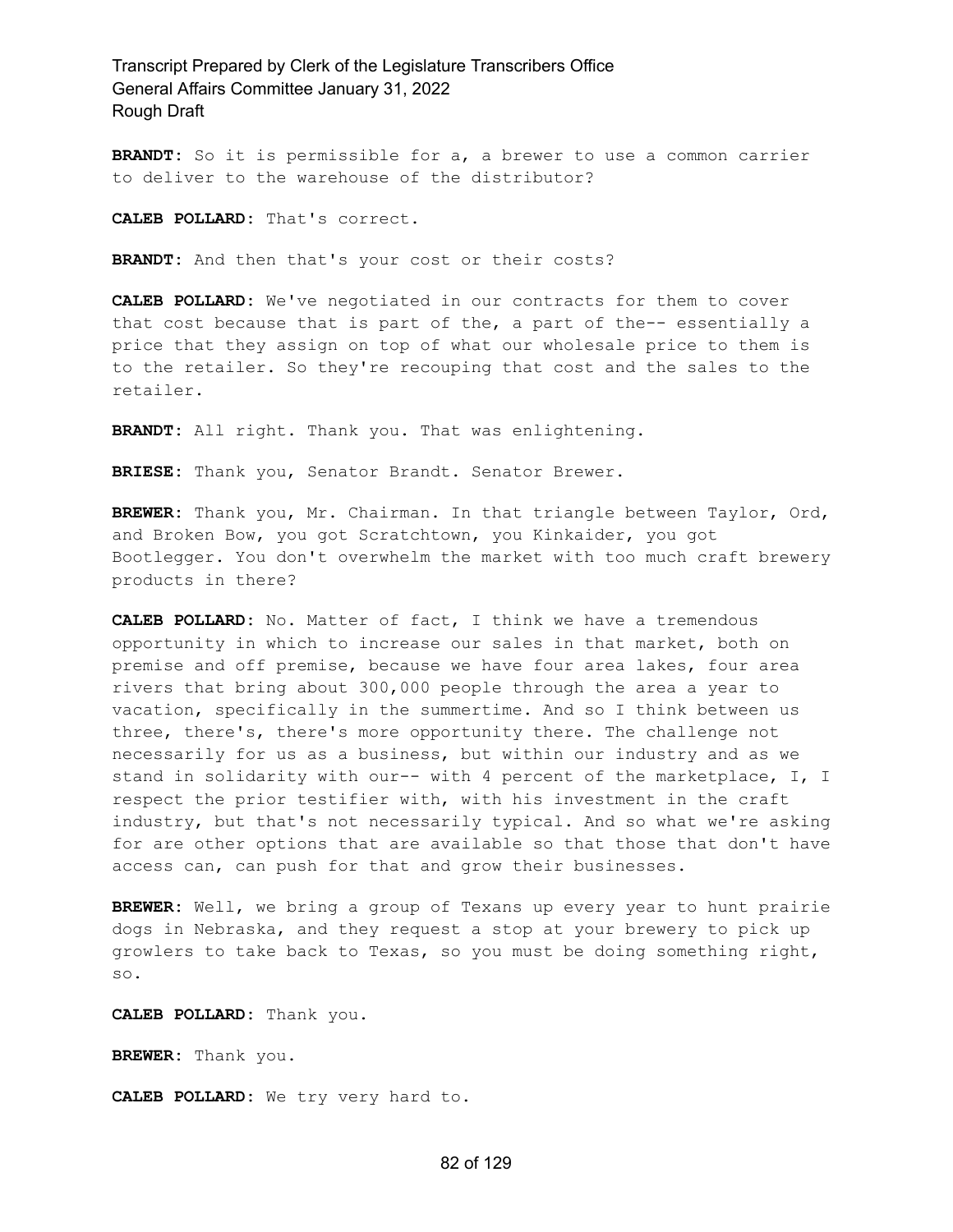**BRIESE:** Thank you, Senator Brewer. Anyone else? Senator Groene.

**GROENE:** Thank you. So during COVID, the brewers really got hit because you sell a lot of it on-site and you got all of the [INAUDIBLE].

**CALEB POLLARD:** Or in our case, you know, we made the bet. Now you can look back, potentially stupidly, that we were going to sell both on premise and then to bars and restaurants through draft sales through our distributors. And so we were particularly hit hard because of COVID because it shut down about 60 percent of our overall business opportunity, which are bars and restaurants, especially in the Lincoln and Omaha areas. So those craft brewers that made calculated decisions pre-pandemic to go long into the package realm, whether it be cans, bottles, etcetera, I feel like they've, they've, they've had a leg up.

**GROENE:** Because I was going to say, I think overall, maybe somebody can say, overall, I don't think booze sales have been down.

**CALEB POLLARD:** No.

**GROENE:** I thought they were up everybody sitting at home.

**CALEB POLLARD:** And it caused us to pivot and, and move more towards packaging options so that, that, frankly, we could do off-sale during the three months that we were not allowed to have any customers whatsoever on premise. It was to go only based off of, you know, the, the dictation by the Governor.

**GROENE:** So you guys got hit harder--

**CALEB POLLARD:** We, we did.

**GROENE:** --because--

**CALEB POLLARD:** Yes, we're probably down 25 to 30 percent in our overall production from, I would say, December of 2019 to today.

**GROENE:** The major brands are way up because people don't--

**CALEB POLLARD:** It's certainly--

**GROENE:** [INAUDIBLE] the retail liquour-- well, they said overall it was way up.

**CALEB POLLARD:** Yes.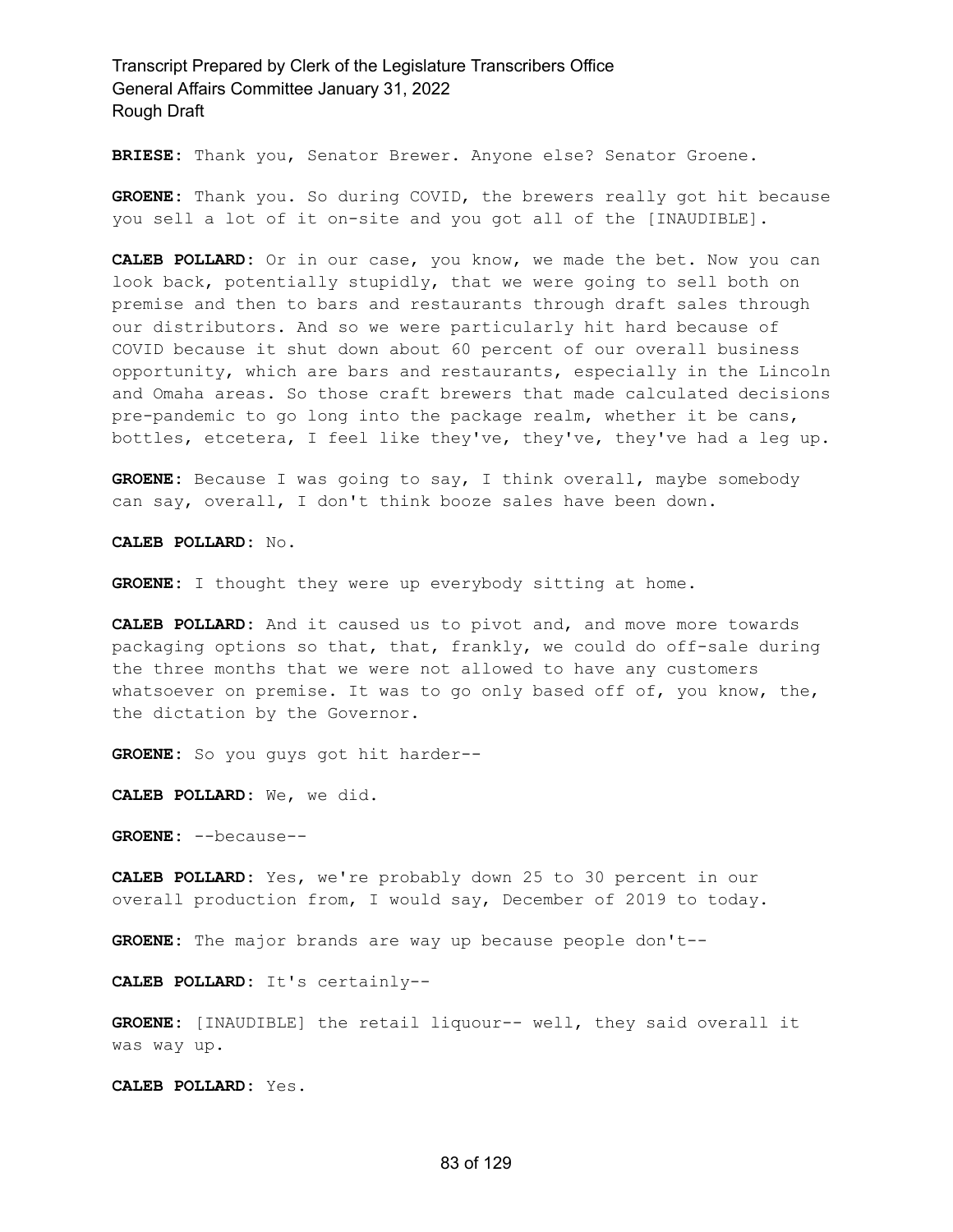**GROENE:** Because they had the distributor that were tied up.

**CALEB POLLARD:** Way up and they had the package options that my business had unfortunately chosen not to consider a pandemic as part of our--

**GROENE:** But you do, do a package now.

**CALEB POLLARD:** We do. Yes, we do.

**GROENE:** All right. Thank you.

**BRIESE:** Thank you, Senator Groene. Anyone else? Senator Brandt.

**BRANDT:** Real quick, Senator Briese. So to me, the obvious solution, and, and I'm a farmer, we've got all sorts of cooperatives. Why don't the craft brewers all go together, form a cooperative to form their own distributor and then you guys can do what you want?

**CALEB POLLARD:** Well, we've certainly had that conversation, Senator, and one of the challenges that comes into play is then another big issue that will be addressed at another hearing is franchise law rights that distributors have with respect to the contracts that they sign with, with craft brewers. And, and so it is sometimes very challenging to do something like that because not only do you have the start-up costs in starting up these, these independent distributorships, but then you also have market pricing that is associated with each brand that that distributor carries. And, and they have an argument that says that they deserve a particular payment per that brand that they carry, whether it's Scratchtown or Budweiser or whatever, and they're expecting financial "renumeration" if they sell that brand to a different distributorship. So that, that new start-up distributorship not only has to build the distributorship and service their fleet and their, and their, their employment, etcetera, but then they also have to buy the brands out they want to carry with that, that distributorship. So it would be cost prohibitive under the current statutes for, I think, that option to be available because I- you're-- the, the fact of the matter is I think ag production and small-scale brewing are actually very similar. I grew up on a farm and one of my business partners is a farm kid as well, and we talk very, very often about those parallels. And so-- in fact, in my formal testimony that I submitted that I actually didn't read, one of the things that I compared adjustments in the law to are in-- are, are similar to adjustments within the meatpacking industry to allow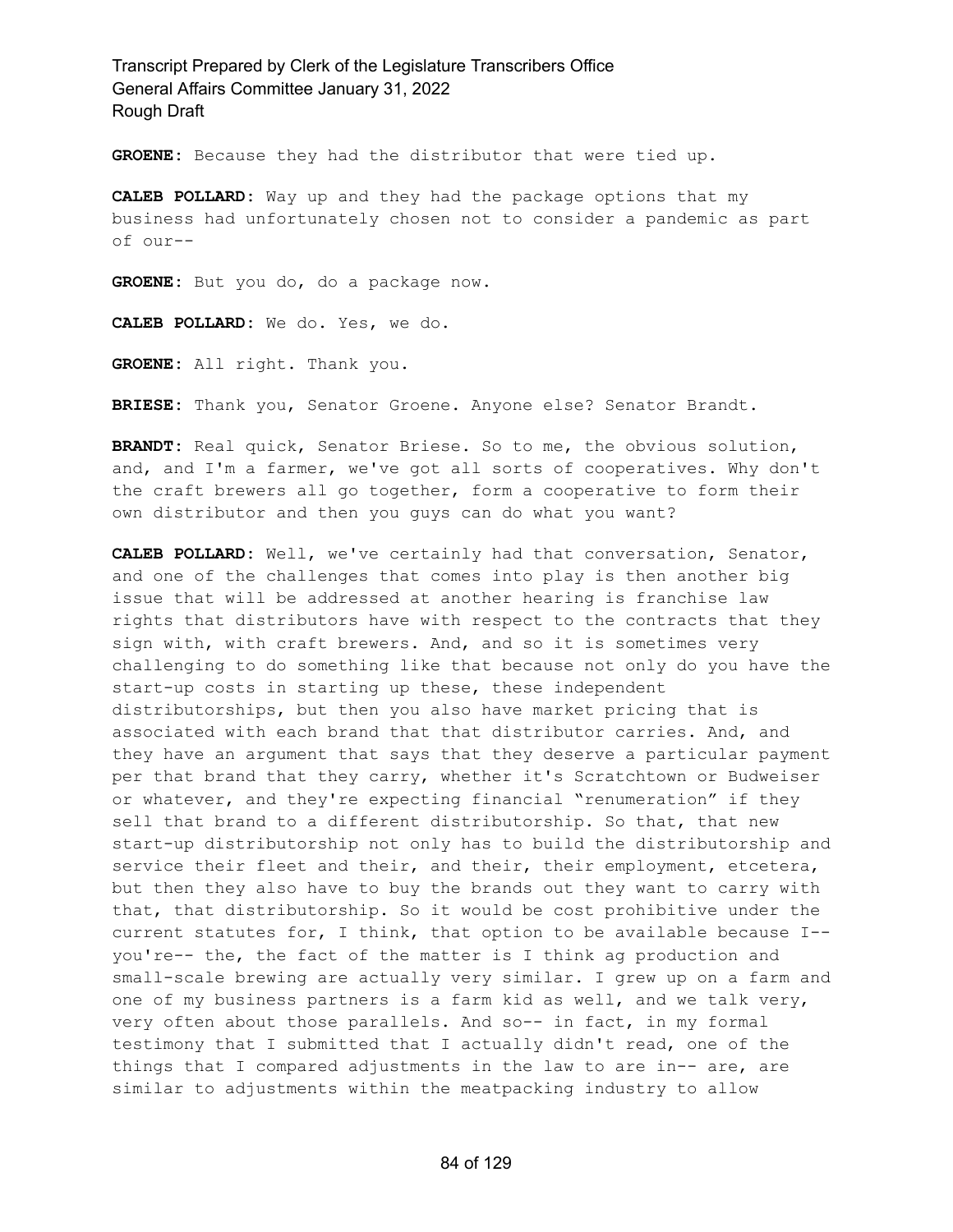smaller-scale packers to, to be more flexible with the regulations so that they actually can address the supply chain issues that are affecting the country writ large, the, the globe writ large, because there's a-- there's plenty of beef out there, plenty of pork out there, but the big hang-up is the packaging side and, and the processing side on the meatpacking side. And that's the somewhat similar parallel that we're finding, unfortunately, with respect to the wholesale distribution tier for some suppliers that are, that are in this room today.

**BRANDT:** All right. Thank you.

**CALEB POLLARD:** You're welcome.

**BRIESE:** Thank you, Senator Brandt. Anyone else? Seeing no other questions, thank you for your testimony.

**CALEB POLLARD:** Thank you, Senator, good to see you.

**BRIESE:** Yeah, likewise. Next testifier. Good afternoon and welcome.

**OWEN NELSON:** Thank you. Thank you, Chairman Briese, General Affairs. My name is Owen Nelson, O-w-e-n N-e-l-s-o-n. I come in support of LB1236. First of all, I want to make clear that I have no interest in a craft brewery. I have no interest in the distributorship. I come as a retailer of trying to obtain the product from a distributor and talk about the challenges that I, as a retailer, have had with obtaining that product. When Nathan and Jess first asked me to, to testify here, I was kind of like, well, I've never done this before. I really don't do well at politics. I'm a dumb farm boy that happened to get involved at a restaurant and a bar with my family because of a 24-year-old son that thought it would be cool. And I said, Nathan, I think you're going up against Goliath here, and you might be David because you're going to try to get a distributorship, a distributor that handles Coors, Budweiser, Miller, whatever it may be, Michelob Ultra, and you're going to try to get them to put your product in over and above the big boys, as I would call them the Goliath. They got endless dollars to lobby. They got endless dollars to bring people in from out of state, and they got endless ways to have every night a dinner meeting or whatever to get involved in stuff. I can tell you that the last year when I went back in my phone records, it was five different times that I called First Street Brewing in Hastings, and I could not get the beer from the distributor. When I asked Nathan, I can't get your beer, what's going on? Are you guys doing all right? He's like, I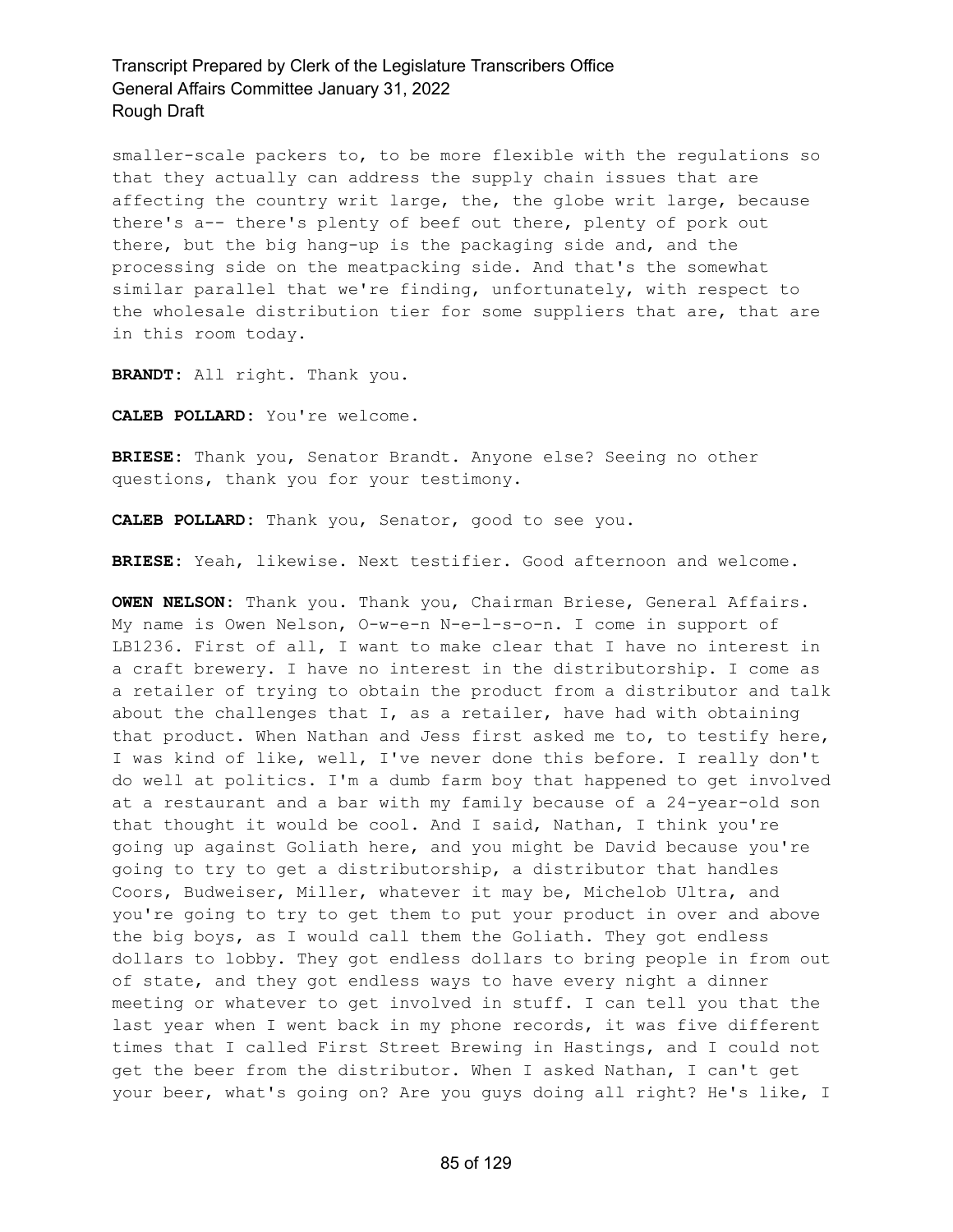got beer sitting here. I can't get him to place an order. I can't get him to deliver the beer. We're doing the best we can. He's less than a mile away from me. He couldn't bring me the beer. We had to go through a distributor up to Grand Island and then bring it back down to Hastings if and when they decided to get it at the price they decided to set. They don't have a choice. The craft brewery doesn't have a choice what that beer price is at. The distributor sets that. Well, where you think they're going to set the price at? Are they going to compete against the big boys? Are they going to want to give up that space? I have eight tap panels in my bar. When that tap panel goes empty, and it was empty for over a month, twice last year that I sat there, the first thing that salesman comes in and goes, we can put another beer on here. We get another tap, we can get that beer. And when he walks out the door and I call Nathan and say, where's the beer at? He goes, it's right here. I can't get him to get it. I can't get them to place an order. It's not competition. They have control. And if you are a big distributor, you probably want to hang on to your territory. The last thing you want to have is a craft brewery coming in and starting to get pieces of your pie. That wondering, there's only so much out there. I think it was said earlier, there's only so much beer going to be sold. Now as a distributor, do you think they want to support LB1236? Why would you? I want to control it. I want to control it as a big distributor.

**BRIESE:** OK.

**OWEN NELSON:** That's just my feeling of where I was at. So I'm glad people don't control my pizza sales because I would be in real trouble, but.

**BRIESE:** Thank you for your testimony.

**OWEN NELSON:** Any questions at all?

**BRIESE:** Yes. Any questions? Seeing none,--

**OWEN NELSON:** Thank you.

**BRIESE:** --thank you again. And to be clear, you support LB1236, you--

**OWEN NELSON:** I'm sorry?

**BRIESE:** --you going to be put down as opposing LB1235 or--

**OWEN NELSON:** Yes, yes.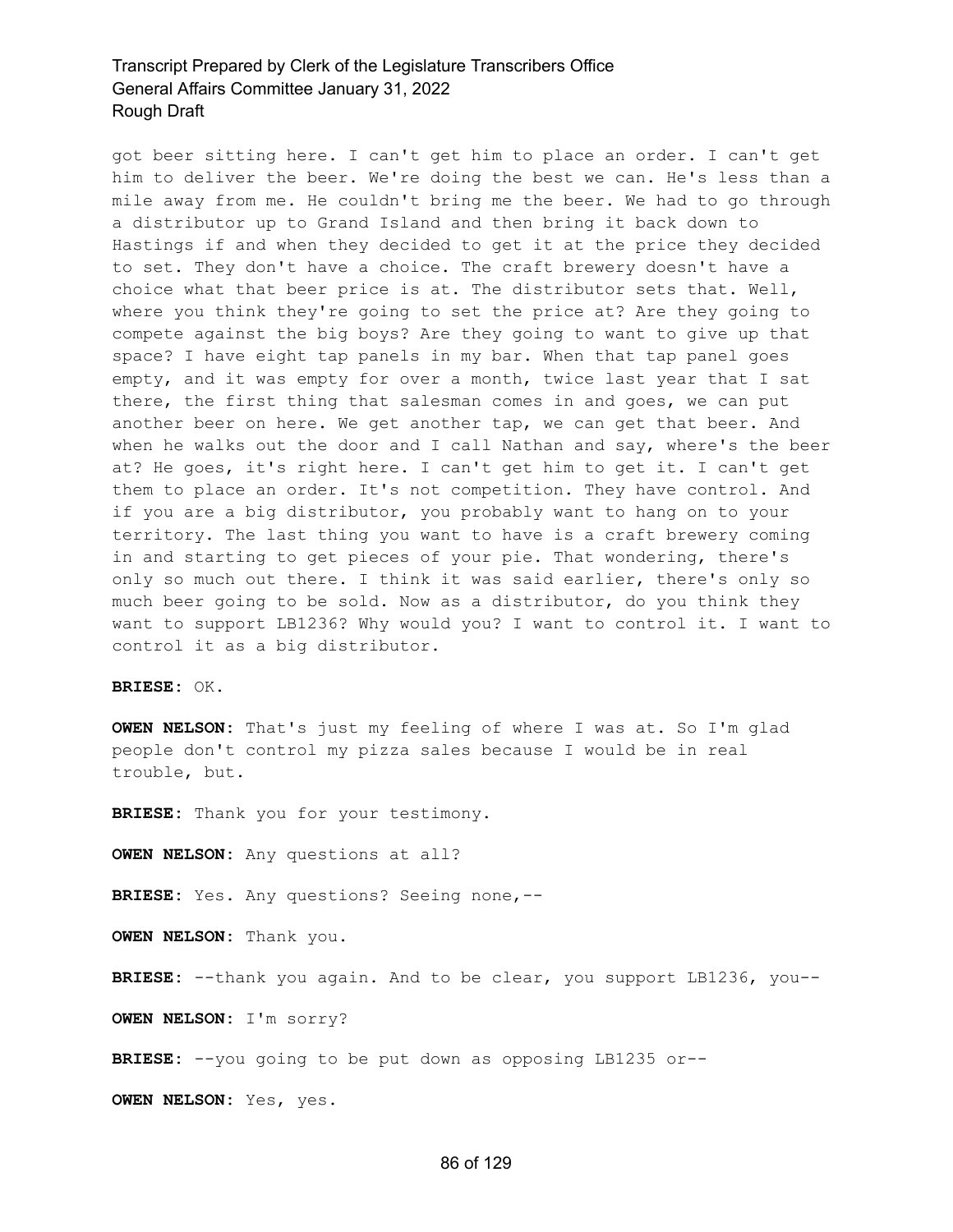**BRIESE:** Your choice. **OWEN NELSON:** Opposing LB1235 and-- **BRIESE:** OK, very good. **OWEN NELSON:** --proponent for LB1236. **BRIESE:** Thank you. **OWEN NELSON:** Thanks. **BRIESE:** Next testifier. Good afternoon and welcome.

**TONY GILLICK:** Good afternoon. Good afternoon, Chairman Briese and members of the General Affairs Committee. My name is Tony Gillick, T-o-n-y G-i-l-l-i-c-k. I'm the president, general manager and owner of Quality Brands Distribution with four locations in Nebraska: Omaha, Lincoln, Nebraska City, and North Platte. Quality Brands has been a beer and beverage distributor in Nebraska since 2002, when my wife and children and I and my sisters and brothers moved to Nebraska after we sold our distributorship in Chicago, Illinois, that we owned since 1989. Since that time, my eldest son, Anthony, has joined the business and oversees our operations in South Dakota and Wyoming, and my daughter, Abigail, oversees our operations in Colorado. Quality Brands probably represents 41 suppliers, 511 brands, and services approximately 3,000 retail customers across 42 counties. And after hearing this testimony, I would, I would shoot somebody if, if they didn't service the accounts that we service. We pride ourselves on service, and that's, that's unacceptable, so. I appear, I appear before you today in opposition of LB1236 for the following reasons. LB1236 grants all Nebraska craft brewers the ability to self-distribute without any regulatory oversight. Any Nebraska craft brewer can self-distribute their products anywhere off the premises as long as they do not exceed some undisclosed barrelage, undisclosed barrelage. On social media the craft guild cited distributor labor shortages and logistical issues as a justification for the bill. Let me assure you that during the COVID-19 shutdowns in 2020, as well as the DHMs that were, that were instituted when they were lifted, and fast forward to present day, all four of Quality Brands Nebraska distributors have run fully operational routes. We have serviced every single order and run every single truck. And let me, let me tell you, it has not been easy. We've had sales managers, office people who have CDL licenses delivering beer through that, through that major time. In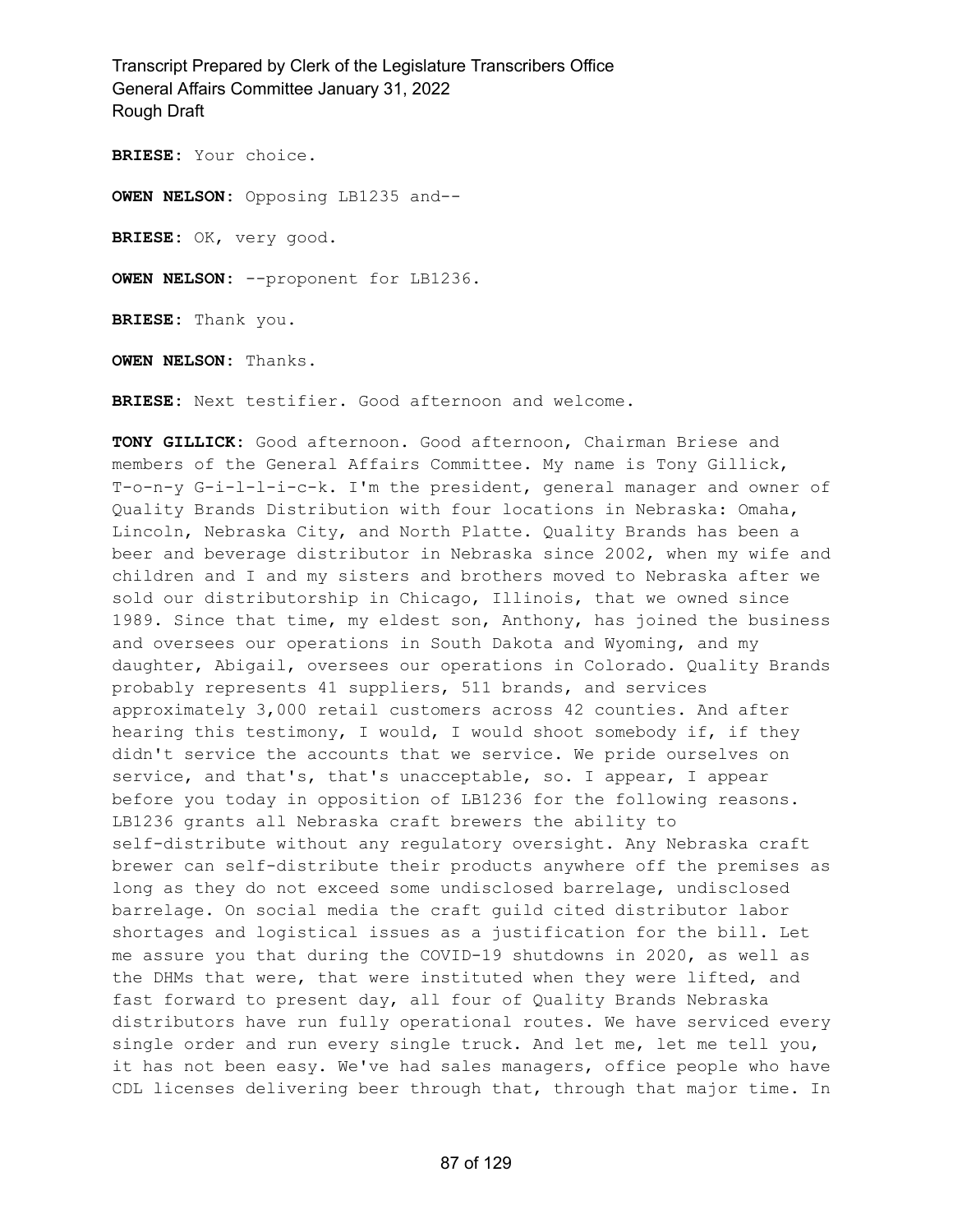fact, at the time when on-premise accounts were shuttered, Nebraska's distributor sought special permission from the Nebraska Liquor Control Commission to pick up close to code or expired product so as to alleviate some of the hardships felt by the Nebraska retailers. Nebraska distributors picked up the beer, issued credit or cash to all retailers in approximately three weeks during a pandemic, and we did this at our own cost with some support from our suppliers. And as far as labor shortages, Quality Brands Distribution proudly employs 225 full-time employees, all of which are well-compensated with full benefits. Not to mention during our, our peak season, which is summer, we employ an additional 25 employees to round that number up to 250, which is hardly a labor shortage and certainly does not merit the dismantling of the three-tier system. I urge you to indefinitely postpone LB1236. And on a side note here, I was-- Quality Brands in Omaha was the distributor for Nathan from First Street that testified before and we--

**BRIESE:** I'd like to stop you there, but there be a question for you--

**TONY GILLICK:** OK.

**BRIESE:** --I'm sure here. Senator Groene.

**TONY GILLICK:** OK.

**GROENE:** Would you go ahead and continue for us.

**TONY GILLICK:** Well, we, we felt we weren't doing service to his brand, so we offered them back to him and, and to see if he could get somebody who is-- who had-- could put more time behind him and it wasn't out of kick him out the door. We weren't, we weren't do the job for him. So it was purely a trying to help him out.

**BRIESE:** Thank you. And Senator Groene.

**GROENE:** So overall sales were stopped but alcohol in Nebraska, right?

**TONY GILLICK:** Yes.

**GROENE:** And it went through the retail [INAUDIBLE]--

**TONY GILLICK:** It shifted from on premise to off premise. So all the, all the on-premise business dried up during that COVID time and--

**GROENE:** So--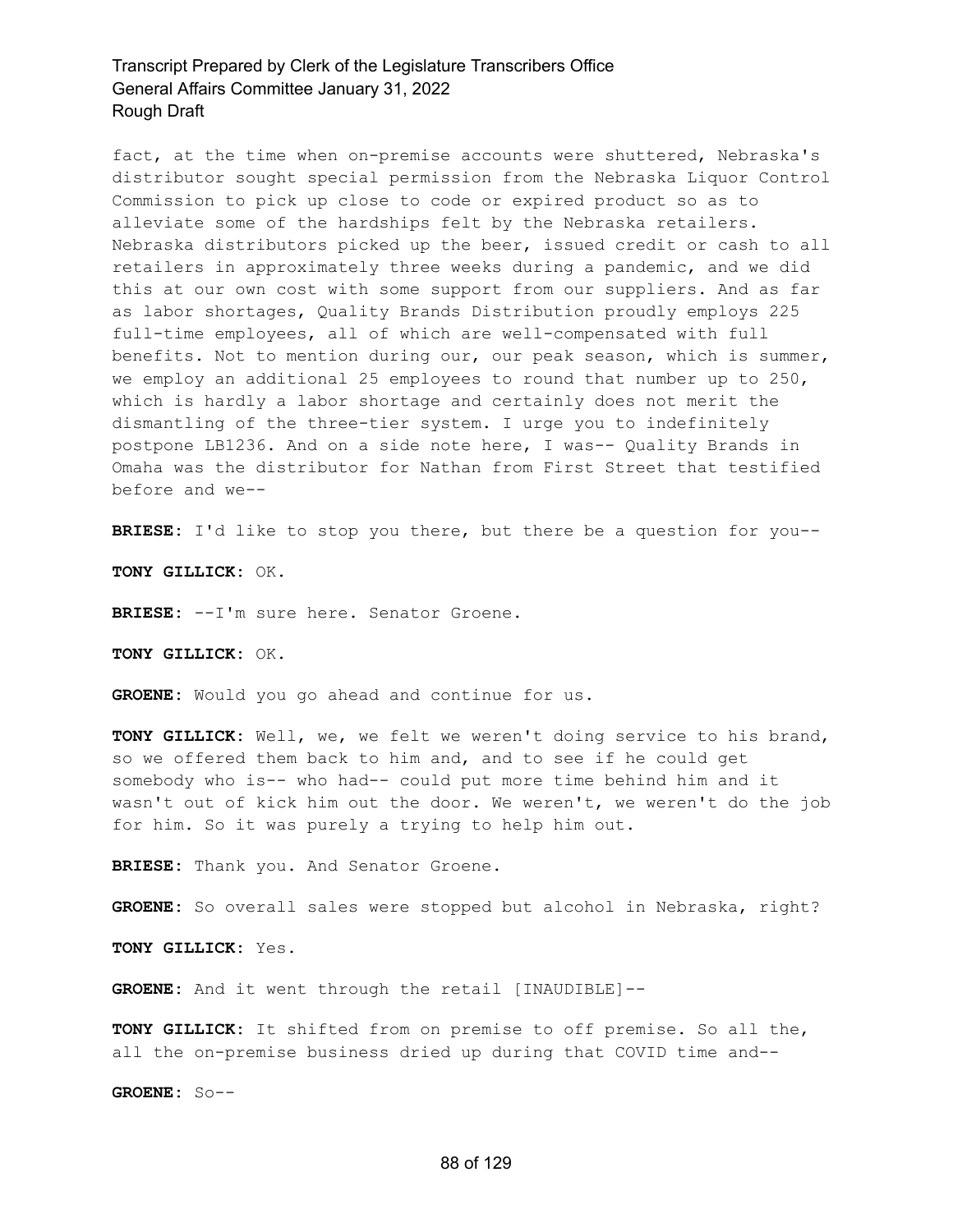**TONY GILLICK:** --the off--

**GROENE:** --out of curiosity, the sales is way up--

**TONY GILLICK:** Not way up. We were up about 2 or 3 percent.

**GROENE:** So because of COVID, couldn't get toilet paper, couldn't get basic-- could you get alcohol?

**TONY GILLICK:** Oh, yes.

**GROENE:** They--

**TONY GILLICK:** Our shelves were not empty. We had some out of stocks, different packages.

**GROENE:** Budweisers and the Coors and all of them were able to keep pouring.

**TONY GILLICK:** And our, and our craft beer suppliers got us beer. So we were basically, you know, we, we would be out here and there. But as soon as we got it in, we'd get it to the, to the customers.

**GROENE:** So do you work with Pals, Pals in North Platte?

**TONY GILLICK:** Out in North Platte, yes.

**GROENE:** That's worked out well for you?

**TONY GILLICK:** Yes, very well.

**GROENE:** Thank you.

**BRIESE:** Thank you, Senator Groene. Any-- Senator Brewer.

**BREWER:** Thank you, Mr. Chair. All right. If we take a look at your, your testimony here real quick, 3,000 retail outlets, 42 counties, 511 brands, 41 suppliers. So 41 suppliers, that is craft breweries?

**TONY GILLICK:** And craft breweries from around the country, local breweries.

**BREWER:** So the 511, basically you divide the 41 into 511, that turns out to about 13. That's the different types of beer from that particular--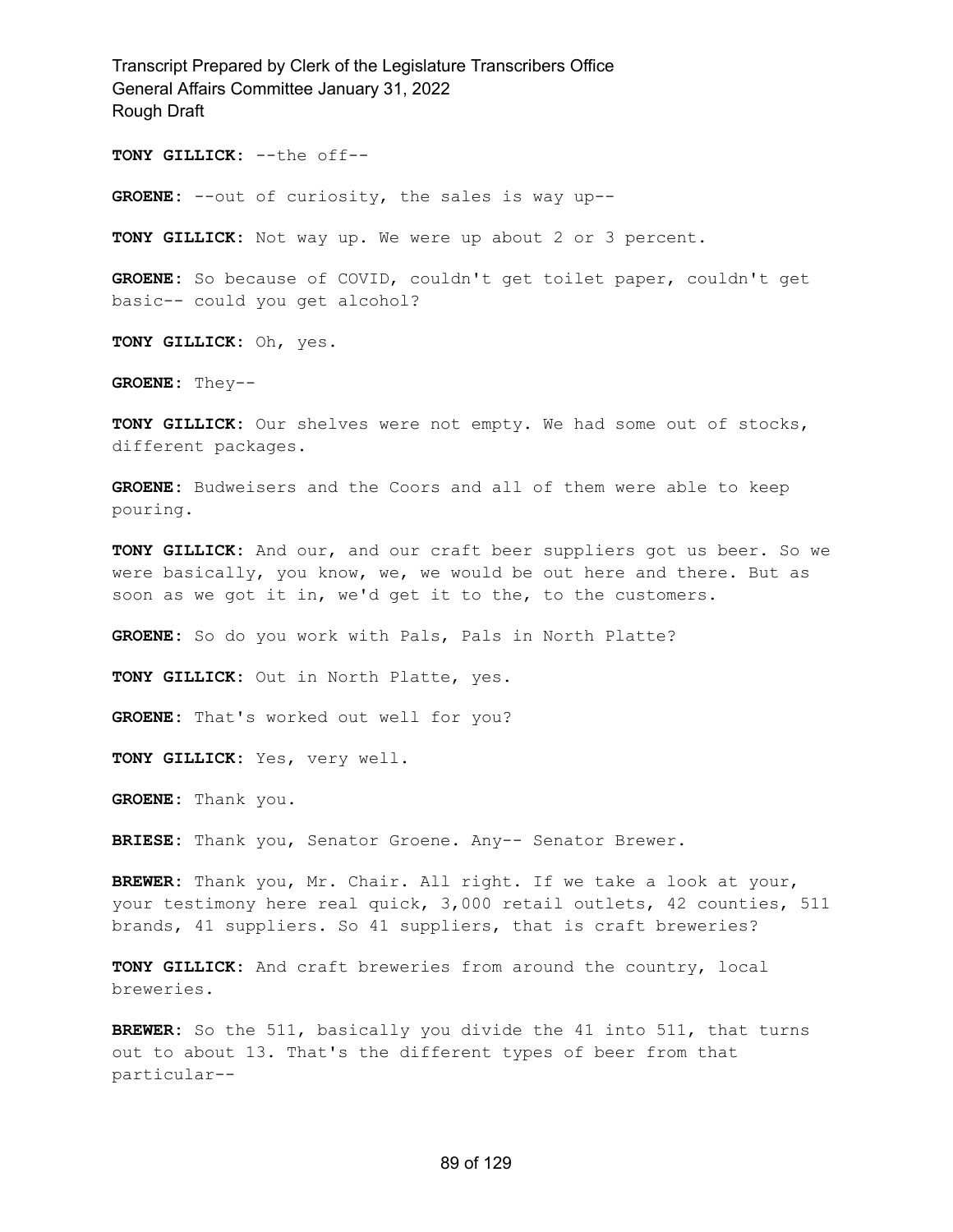**TONY GILLICK:** Um-hum. Sure.

**BREWER:** --supplier?

**TONY GILLICK:** Yeah, there's-- everybody's getting into the seltzers now. And so there's-- they've got their other beers.

**BREWER:** Now because you've got North Platte on your, your list of towns here, do you carry Scratchtown, Kinkaider, Bootleg, or any of those?

**TONY GILLICK:** Yes.

**BREWER:** OK. Thank you.

**TONY GILLICK:** And we're very happy to have them.

**BRIESE:** Thank you, Senator Brewer. Senator Brandt.

**BRANDT:** Your testimony, you came out against or against LB1236.

**TONY GILLICK:** LB1236.

**BRANDT:** What about LB1235?

**TONY GILLICK:** I'm for LB1235.

**BRANDT:** All right. Thank you.

**TONY GILLICK:** It's, it's much needed.

**BRIESE:** Thank you, Senator Brandt. Senator Cavanaugh.

**J. CAVANAUGH:** Thank you, Chairman Briese. Thank you for being here and tough follow-- act to follow.

**TONY GILLICK:** Yeah, that was pretty tough.

**J. CAVANAUGH:** So in that situation, these sort of situations, you said that you returned the brand to them, so basically you dissolved your relationship.

**TONY GILLICK:** Right.

**J. CAVANAUGH:** And--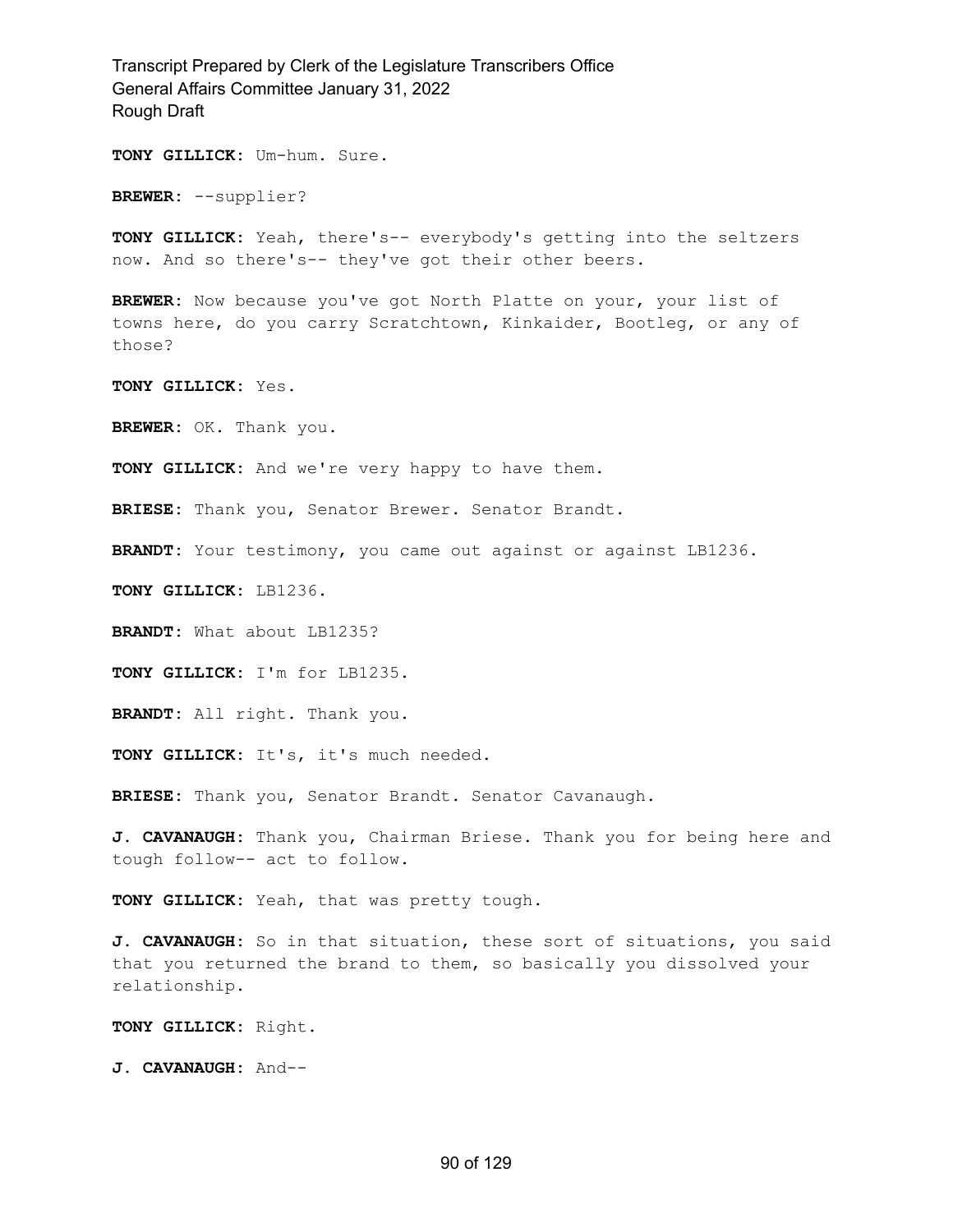**TONY GILLICK:** Because we weren't, we were not doing a good job for them, so.

**J. CAVANAUGH:** And Senator Brandt asked, I think maybe two gentlemen ago about getting a co-op and, basically, he said that that would be prohibitive because if they started a co-op, they'd have to buy out the brand from the distributor who has the contract currently. So I guess that, that they're obviously a heavily regulated industry, but contractual relationships are well-defined is, I guess, my question. Are there buyout clauses in these, termination clauses in these contracts?

**TONY GILLICK:** There are, there are clauses for cause and things.

**J. CAVANAUGH:** For cause?

**TONY GILLICK:** Yeah.

**J. CAVANAUGH:** And, and I suppose that these contracts have shelf life. So somebody could say if somebody wanted to start a co-op like that or go to a different distributor even is currently existing, they could just wait till the end of their contract term and bid out.

**TONY GILLICK:** Some of them are, are-- there's no term limits on some of them, so. And they're all kind of different on, on-- state law supersedes, you know, some contractual law that you might, you might have with a, with a distributor--

**J. CAVANAUGH:** OK.

**TONY GILLICK:** --with a brewer, so.

**J. CAVANAUGH:** So the state law prescribes the--

**TONY GILLICK:** Right.

**J. CAVANAUGH:** --nature of the relationships here?

**TONY GILLICK:** Right.

**J. CAVANAUGH:** And so that brings me to my next question that I asked the gentleman earlier about the necessity to put in LB1235 that there would not-- the self-distribution would not be able to compete. You know, did you hear that conversation I had earlier?

**TONY GILLICK:** Um-hum. Yeah.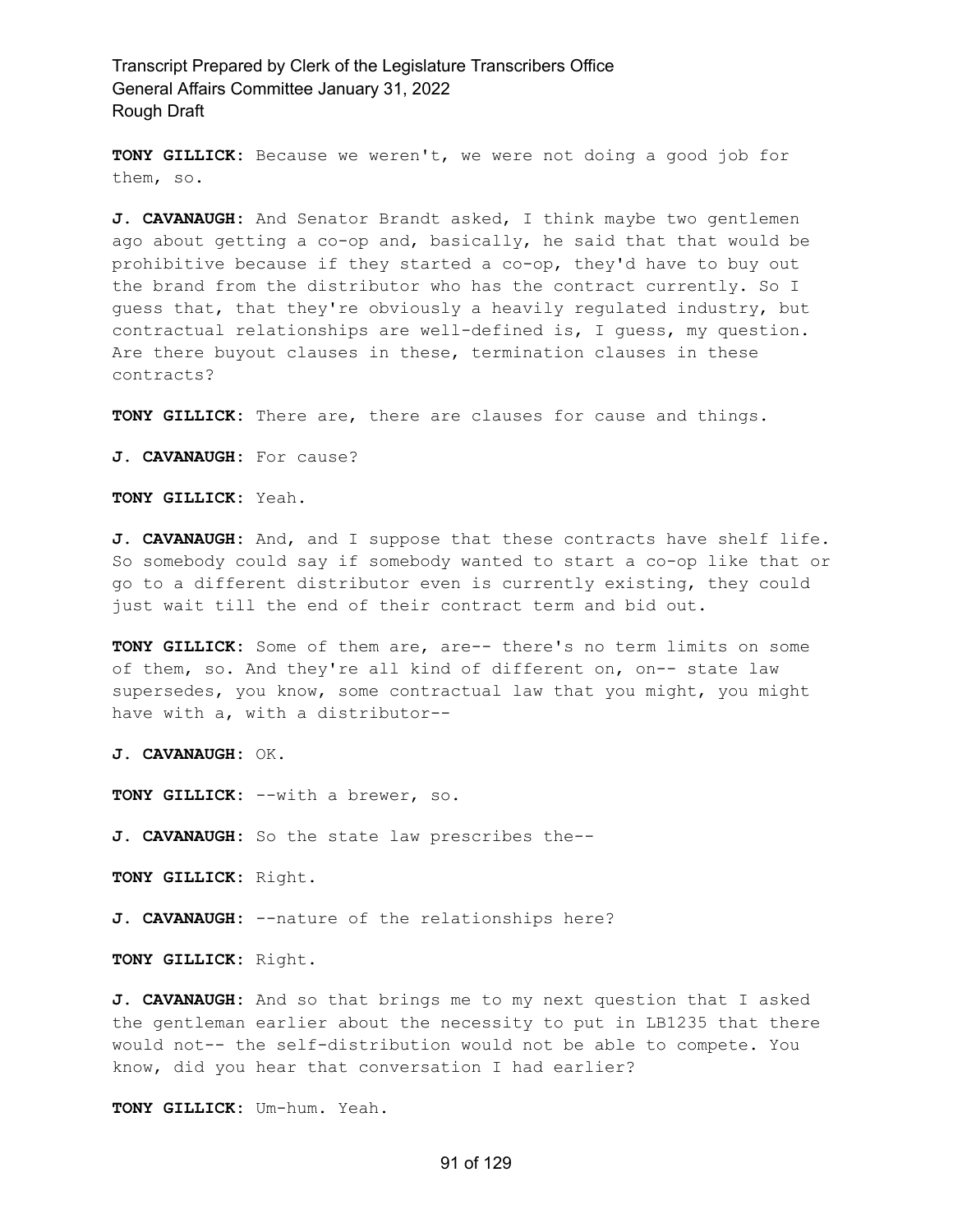**J. CAVANAUGH:** And for some of the other folks in favor of LB1236--

**TONY GILLICK:** Six.

**J. CAVANAUGH:** --saying they have no interest in, in competing with somebody they have a good relationship with. And I guess my question is, do you know then if that is something that is currently in your contracts or is that something that you're relying on in the state statute?

**TONY GILLICK:** It's in, it's in the contracts.

**J. CAVANAUGH:** In the contracts?

**TONY GILLICK:** Most of them.

**J. CAVANAUGH:** So--

**TONY GILLICK:** I think most of them.

**J. CAVANAUGH:** Yeah.

**TONY GILLICK:** I got 41 of them so it's--

**J. CAVANAUGH:** I'm going to have to take more of a closer look at the, the statute because I'm uncomfortable with the, the concept of organi-- businesses interacting with each other without spell-- it spelled out in contract. I mean, that seems, I don't know, makes me uncomfortable, I guess is what I'm--

**TONY GILLICK:** Right.

**J. CAVANAUGH:** But that's, that's just me. Thank you.

**BRIESE:** Thank you, Senator Cavanaugh. Any other questions? Seeing none, thank you for your testimony.

**TONY GILLICK:** Thank you.

**BRIESE:** Next testifier. Good afternoon and welcome.

**JESSICA SHELBURN:** Good afternoon, Chairman Briese, members of the committee. My name's Jessica Shelburn, J-e-s-s-i-c-a S-h-e-l-b-u-r-n. I'm the state director of Americans for Prosperity here in Nebraska. Our goal is to strive to create an economy that works for all empowering people to earn success and realize their potential. We have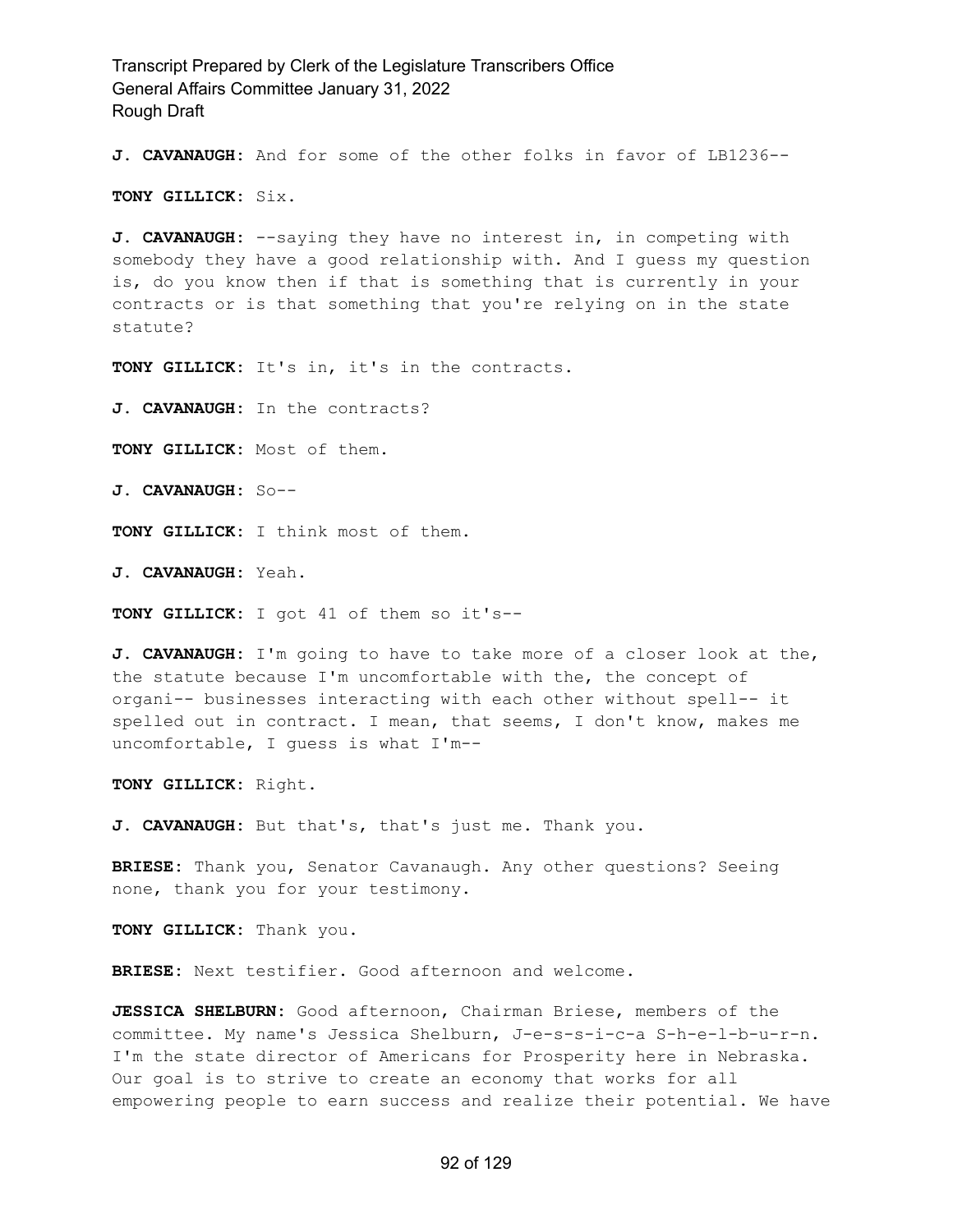seen significant growth in craft breweries over, over the past several years, stretching from Scottsbluff to Omaha and Valentine to Fairfield. They're becoming a vital part of communities, in many cases breathing new life into our smaller communities. Empowering these individuals to continue to create and innovate is good for all of Nebraska. Stifling their ability to get product to the consumer discourages this creativity and innovation. While both LB1235 and LB1236 are addressing the same problem, it is our belief that LB1236 is the better option. LB1236 offers more flexibility without the additional licensing requirements at a time when so many are struggling, especially in our small-- smaller communities that are homes to many of these craft breweries. This is something that we can do to help them thrive and come back to where they were pre-pandemic. LB1236 is a reasonable solution to a long-standing issue that has been amplified by the pandemic. I don't know what the right answer is, 500 barrels, 1,000 barrels. That's up for you guys to decide. But we do think that LB1236 gives you more flexibility in that and helps them to continue to grow their businesses, which grows Nebraska. So with that, we would ask you to advance LB1236.

**BRIESE:** Thank you for that. Any questions? Do you have a position on LB1235 or wish to--

**JESSICA SHELBURN:** We oppose it.

**BRIESE:** --have a position known? Oppose it.

**JESSICA SHELBURN:** Oppose LB1235.

**BRIESE:** OK.

**JESSICA SHELBURN:** Yes.

**BRIESE:** Very good. Thank you--

**JESSICA SHELBURN:** Thank you.

**BRIESE:** --for your testimony. Next testifier. Good afternoon and welcome.

**CORY SINCLAIR:** Good afternoon. My name is Cory Sinclair, C-o-r-y S-i-n-c-l-a-i-r, and I am here today to, to testify for LB1236 and against LB1235. I am one of the owners of Backswing Brewing Company here in Lincoln. We opened about five years ago and we've had initially had really great relationships with our, with our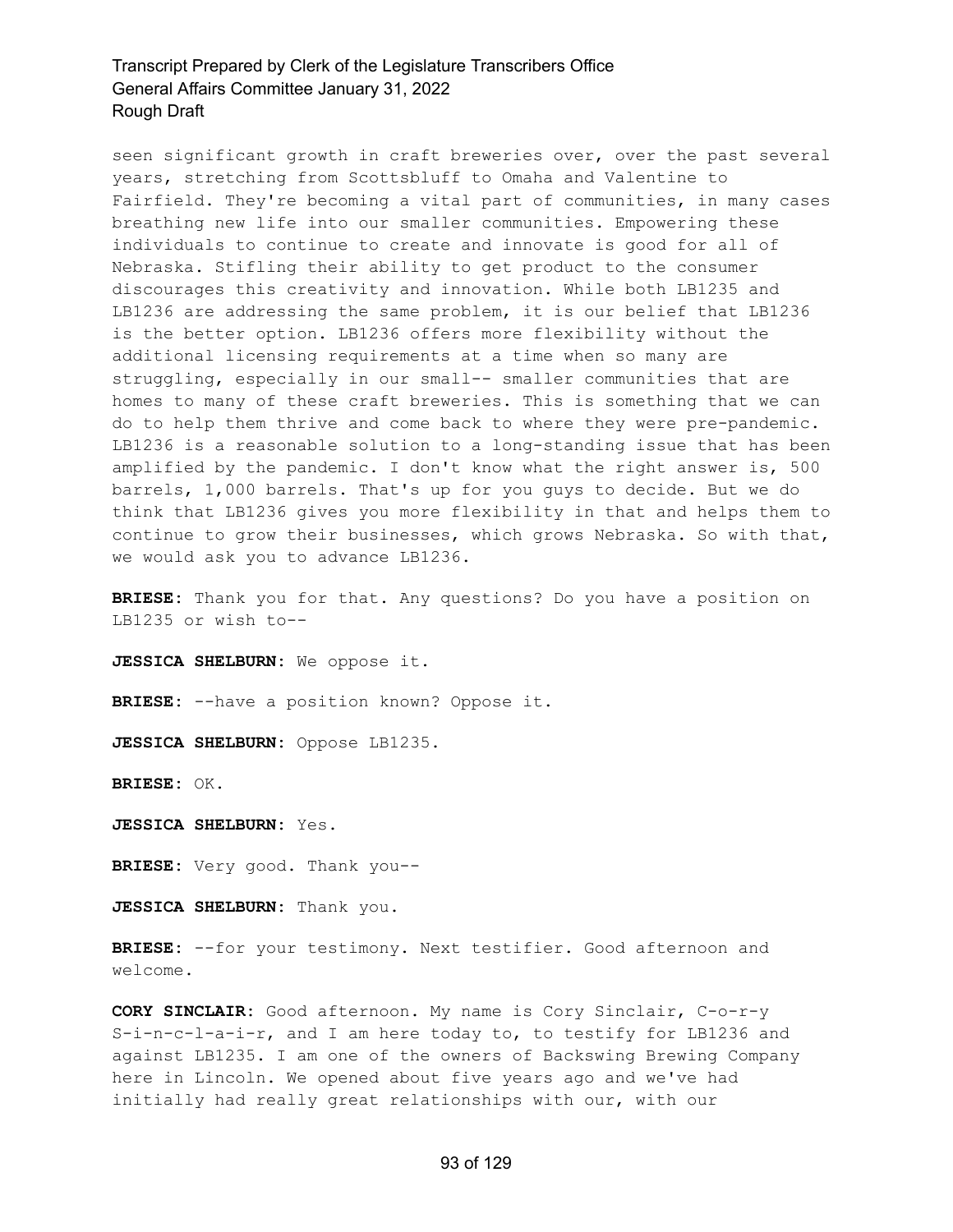distributors. Four months into being open, our Omaha distributor merged with another distributor and the rights to sell our beer were handed over to another distributor who we'd never talked to, who we did not ever have a signed contract with the entirety of our relationship with them. And this was all done without our knowledge or approval. And so four months into being a new business, we were going to have to buy our rights back from another, from a company that we'd never worked with before unless we just agreed to move forward with them. We worked with them for about four years, sometimes-- at times it was good, times it wasn't. During the pandemic, they unilaterally released us. They just called us one day and said, hey, we're going to release you. Things hadn't been going very well with them at that point so we were actually we were very grateful the way it was handled. We didn't have to do-- have any buyout. And we're like, great, we can go get a relationship with another distributor in the Omaha market. This was over a year ago and we have been unable to secure a relationship with a distributor in Omaha. So we've been blocked from the Omaha distributor-- or from the Omaha market for over a year. The grocery stores that we were on the shelf in Omaha, we cannot get our beer to the grocery store shelves. We have bars and restaurants, we have large chains that want to carry our beer, we cannot get beer to them. We are the sponsor of a minor league soccer team in Omaha that plays at Creighton University. If we don't have a distributor or the ability to self-distribute by April, we will not be able to get beer to those games to sell at the concession stands at their games where we're the sponsor. We had Whole Foods contact us last year and wanted us to participate in a national advertising campaign where they were promoting local beers that they were selling at their stores. We were unable to participate in this because we could not get beer to the store in Omaha. Our biggest concern is this discussion of a 500-barrel limit. We, prior to the pandemic, we were over 500 barrels in production. Our Lincoln distributor prior to the pandemic, who we've had, always had a wonderful relationship with, was doing about 500 barrels just in Lincoln for us and the-- we've been without a distributor in Omaha now for a year. So I think that the idea that they are all just willing to pick anybody up just because they hit 500 barrels is questionable at best. The-- this is not something that we want to do. I have never wanted to self-distribute. It is not cost effective for us to do it. Even if we are granted these rights if we have a distributor that wants to work with us in the future, we will immediately stop self-distributing because it is, it is more cost effective to use a distributor. We have no desire to do this.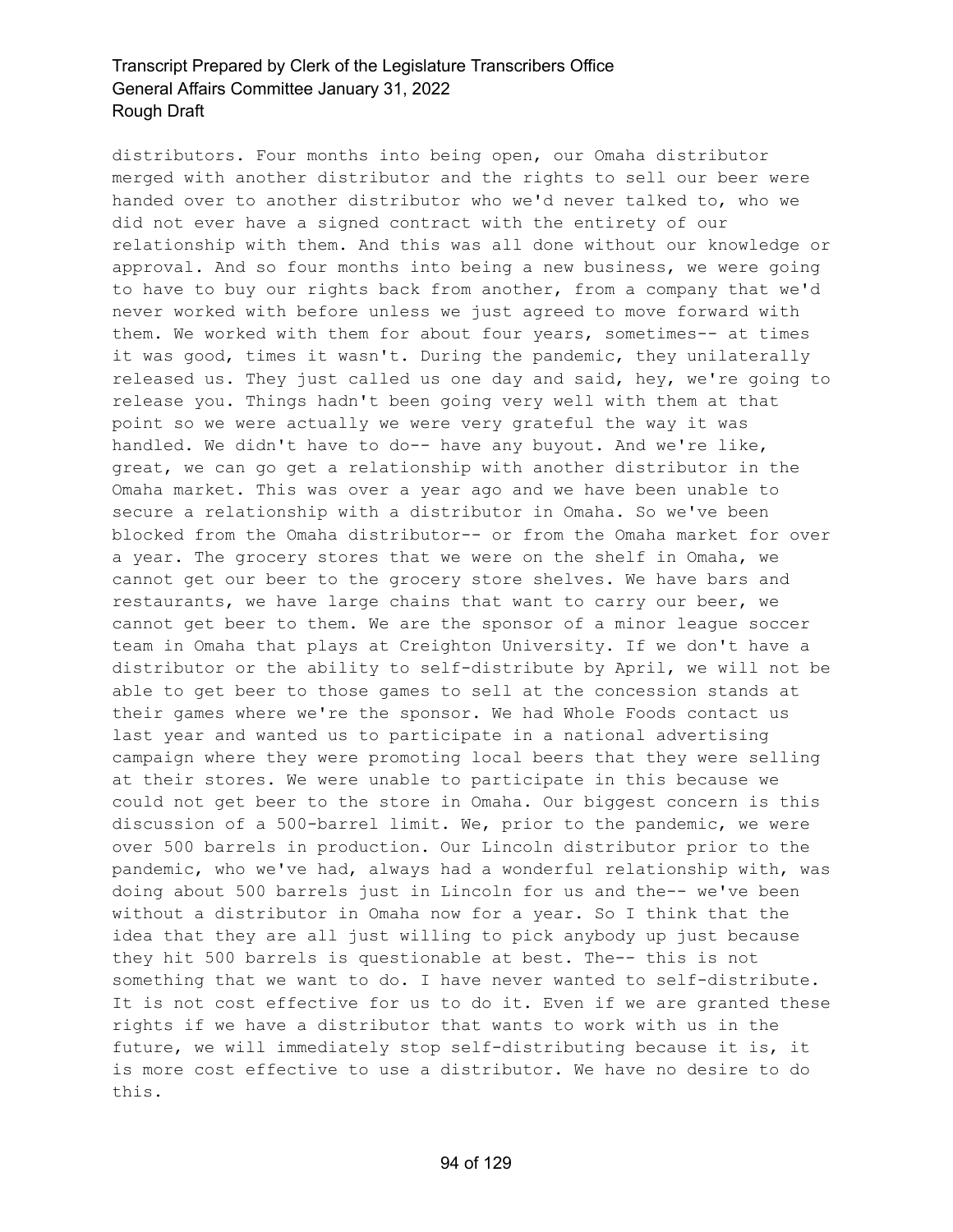**BRIESE:** Very good. Thank you for your testimony. Any questions? Senator Brewer.

**BREWER:** Thank you, Mr. Chairman. All right, obviously, we're kind of getting two different views of the world here. I'm a little shocked to find that, that they're that far apart because one says it's a wave of the wand, I'll take anybody and everybody, shouldn't be a problem. On the other side, we've got folks who are saying, listen, I'm a real-world situation here and I can't find a distributor. So-- well, I guess if you were in a situation where you had a distributor-- let's go back to kind of where you were before things went south, the 1,000 would be a more realistic number?

**CORY SINCLAIR:** Yeah, that would be more realistic. I mean, I think if we're-- we would right now just be looking for the Omaha market and if our Lincoln distributor was doing about 500 barrels, then I guess stands to reason that 1,000 barrels in Omaha would be appropriate.

**BREWER:** And even though you wouldn't want to do self-distribution, if you're in this situation, which I brought up earlier, where your survival depends on your ability to distribute your product and if your product isn't the problem, otherwise you make beer that people like to drink. But people can't get the beer because they can't get it distributed.

**CORY SINCLAIR:** Yep.

**BREWER:** The self-distribution is a-- is an option to at least survive until you can find a--

**CORY SINCLAIR:** Exactly.

**BREWER:** --distributor that would, would help you.

**CORY SINCLAIR:** Yep. And that's one of the reasons why we're pushing for this, too. I think that we will, you know, whether it takes another six months or so, I, I think that we will be able to find a distributor in the Omaha market. However, any-- we need to get this solved so this isn't happening to breweries over and over.

**BREWER:** Well, and the other part of that is if there is this pattern of a distributor that is fairly successful getting bought out by others--

**CORY SINCLAIR:** Yes.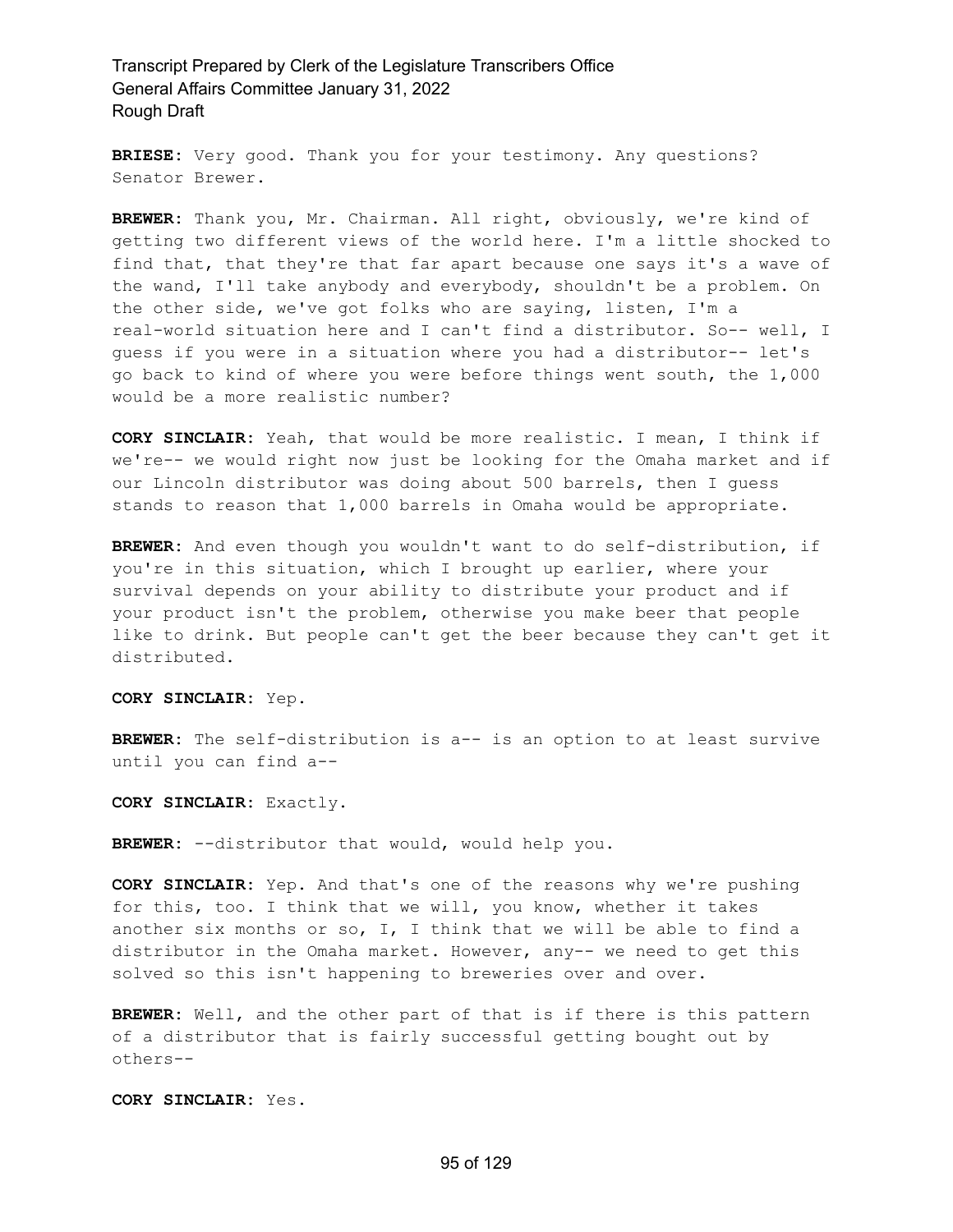**BREWER:** --and then the conglomeration says, I really don't need to deal with these pain in my backside, little breweries. And so they just come up missing because nobody takes care of their needs to, to distribute their product. There's a point where, you know, you have to say what-- we've got to do something that, that's not fair. That's not right. Because it's not the failure of the microbrewery to do the things he's supposed to do, it's the inability to then distribute the product. So thank you for your testimony.

**CORY SINCLAIR:** Right.

**BRIESE:** Thank you, Senator Brewer. Senator Groene.

**GROENE:** Thank you. I'm trying to figure out-- everybody who's came up here said, I've got a great relationship with a distributor somewhere.

**CORY SINCLAIR:** Yes.

**GROENE:** All right? It's this area here that I know. So why is everybody favoring LB1236 where you threaten your existing distributor by distributing the 1,000 barrels statewide?

**CORY SINCLAIR:** I-- well, I don't think that LB1236 threatens our existing distributor.

**GROENE:** Well, they're going to think so.

**CORY SINCLAIR:** Well, I'm not-- I mean, we would not do any--

**GROENE:** But your--

**CORY SINCLAIR:** --any distribution in the territory where we have a distributor already.

**GROENE:** But that's--

**CORY SINCLAIR:** We have a great relationship with our Lincoln distributor [INAUDIBLE].

**GROENE:** That's what I was going to say, then why wouldn't you want LB1235 where--

**CORY SINCLAIR:** Well, LB1235 for first of all, for us doesn't work because we're already at that 500-barrel limit.

**GROENE:** Yeah, I agree with that.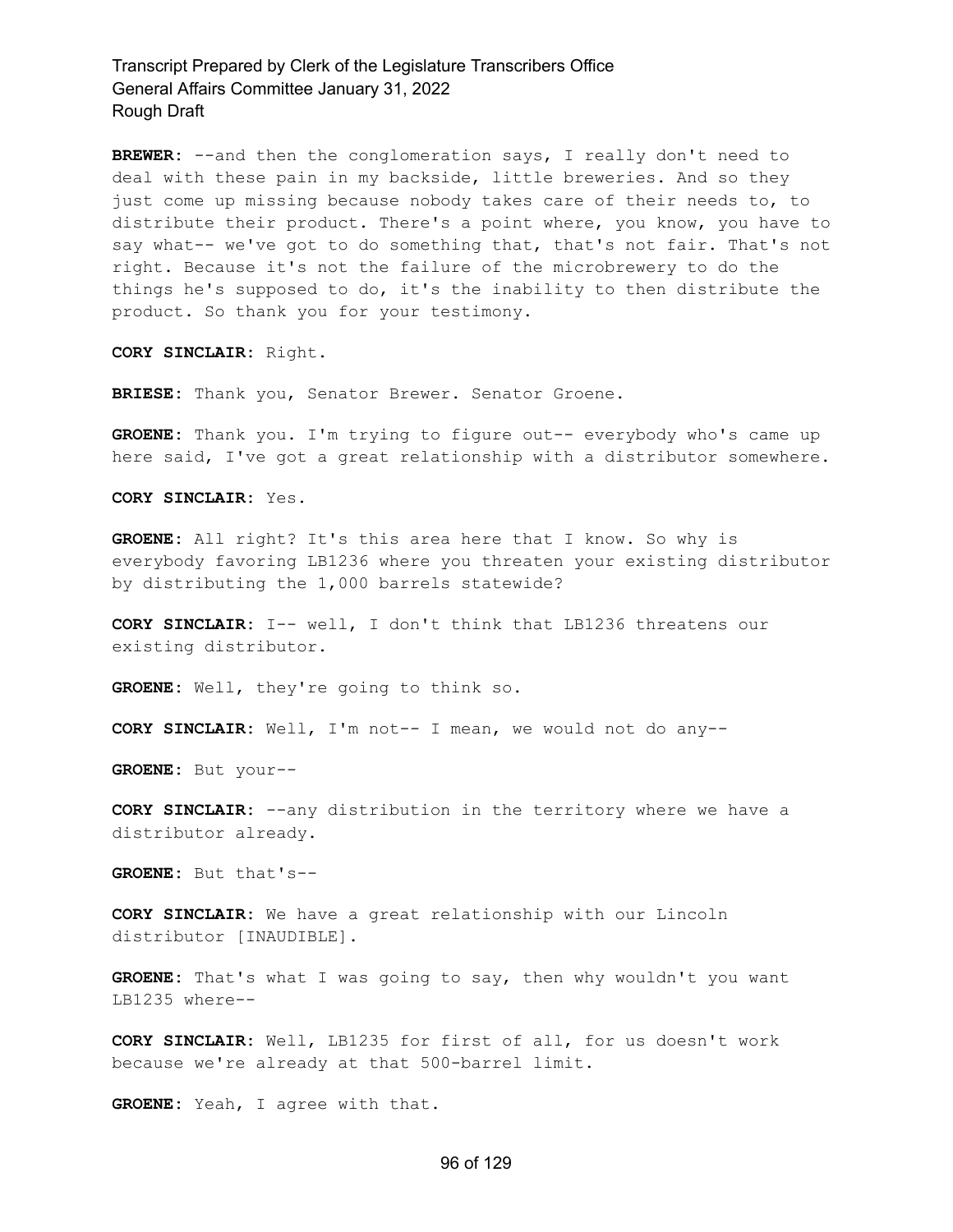**CORY SINCLAIR:** So we would also have to get a completely different license where we're a nanobrewery. I mean, it's a, it's-- there's a--

**GROENE:** What do you mean by nanobrewery?

**CORY SINCLAIR:** LB1235 requires us to give up our brewing license and get a nanobrewery license that only allows you to produce up to 500 barrels per year.

**GROENE:** Seems to me, you know, we can do a lot with words and change things, why couldn't we have a law that says if, if you do not have a distributor in a certain area that you can distribute in that area until you do?

**CORY SINCLAIR:** Well, I think that's what LB1236 does. LB1235 has--

**GROENE:** [INAUDIBLE]

**CORY SINCLAIR:** --has limitations on our level of production and because there's a, there's a-- LB1235 is a cap on our production where if you produce up to 500 barrels--

**GROENE:** Yeah, I agree with that.

**CORY SINCLAIR:** --you can self-distribute. But LB1236 allows you- we're asking for 1,000 barrels that would allow you to self-distribute 1,000 barrels. But I can still use my Lincoln distributor to do the 500 barrels that they're already doing.

**GROENE:** But I thought LB1236 allows you to do it statewide even in--

**CORY SINCLAIR:** Oh, they both would allow you to do it statewide.

**GROENE:** Well, no, the one says: inside and outside, may self-distribute its own beer brewed at the licensed brewery premise to retail license if that brewer has not entered into a distribution agreement--

**CORY SINCLAIR:** Right, correct.

**GROENE:** --with a licensed wholesaler for the territory where they such retail.

**CORY SINCLAIR:** Yeah, well, I mean, you wouldn't.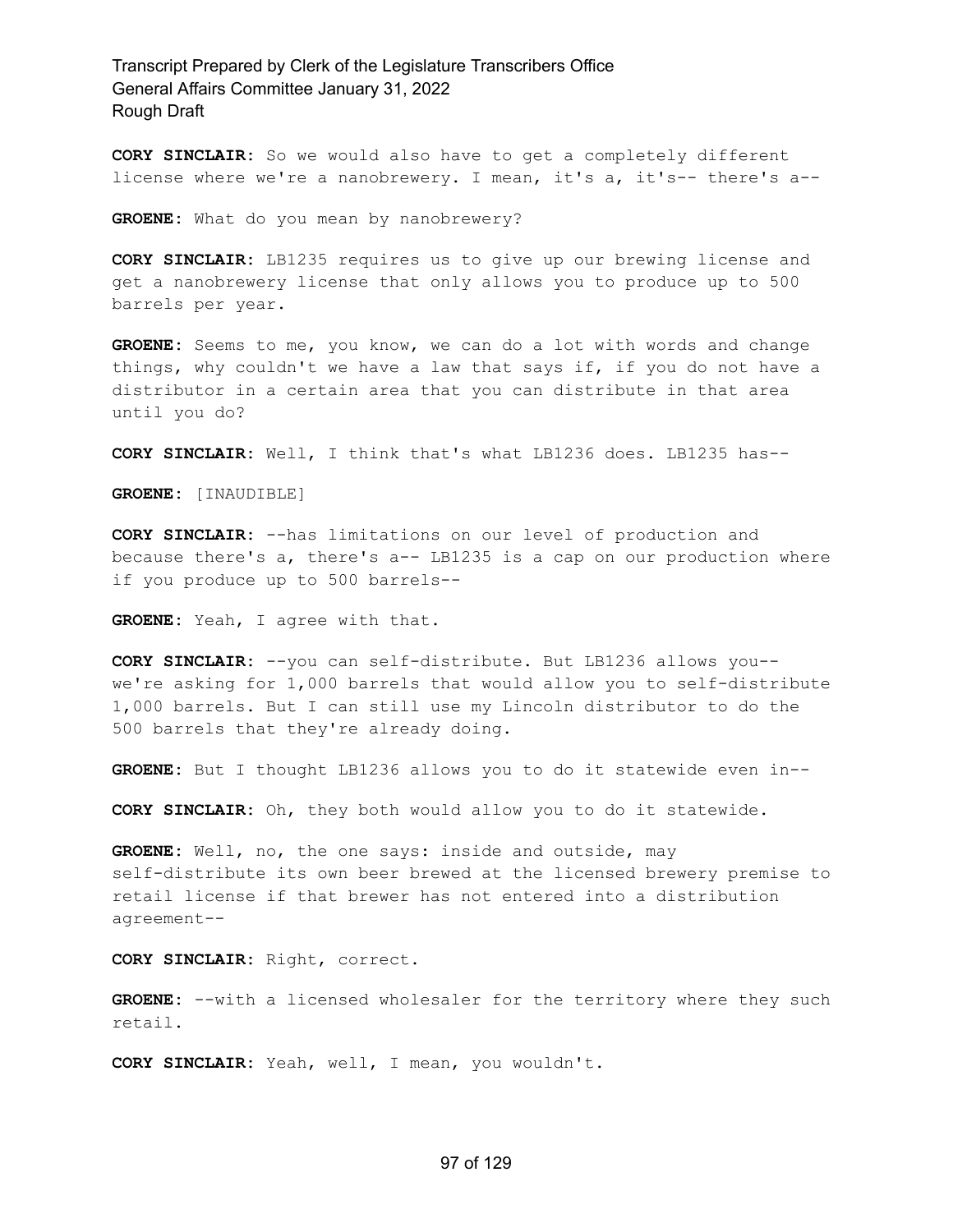**GROENE:** So if you-- Lincoln, you could not distribute because you have  $a--$ 

**CORY SINCLAIR:** OK, I see what you're getting at. So I, I think whatever-- I mean, you wouldn't necessarily. But where, where it might provide some benefit for both sides of the equation is, say, our distributor or a, a bar calls our distributor on a Saturday and they don't do any distribution on Saturday and says, hey, we need something.

**GROENE:** Well, that's--

**CORY SINCLAIR:** He can call us and be like, hey, yeah, you want to run that out. But that would be an agreement between us--

**GROENE:** Budweiser can't do that either.

**CORY SINCLAIR:** Right.

**GROENE:** But so if we were to, to say you can distribute up to 1,000 barrels not in full production and in an area where, where you do not have a distributor, wouldn't that fix your problem?

**CORY SINCLAIR:** Yes, that would, that would, that would.

**GROENE:** That wouldn't cause any relationship--

**CORY SINCLAIR:** If we can do 1,000-- if can self-distribute 1,000 barrels in an area where we don't have a distributor that would solve my problem, yes.

**GROENE:** Yeah, and that's everybody who doesn't--

**CORY SINCLAIR:** We're, we're only-- for my brewery, we're only concerned about the Omaha market.

**GROENE:** Wouldn't that put some competition in where the distributor says, well, I better sell that guy's product. He's doing great over here. If I don't sell it in Lincoln, he's going to terminate our agreement and I'm going to-- he's going to go direct. Wouldn't that put some pressure on the distributor?

**CORY SINCLAIR:** To, to, to give them some incentive, is that--

**GROENE:** Yeah, to sell your beer.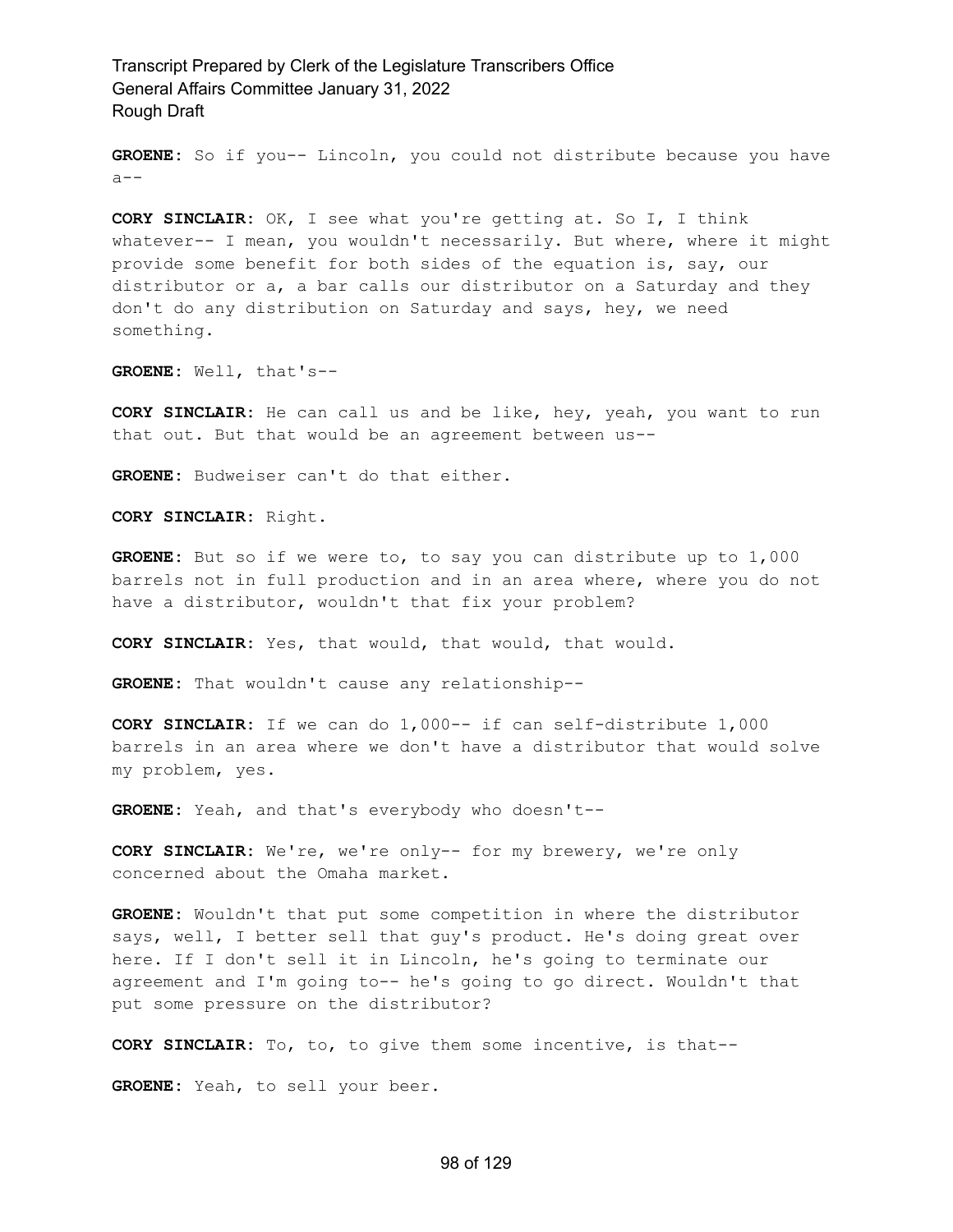**CORY SINCLAIR:** --is that what you're asking, give them some incentive? Yeah, yeah, I would agree with that.

**GROENE:** Because over here in Omaha, I'm selling-- he's selling a whole bunch of beer.

**CORY SINCLAIR:** Yeah.

**GROENE:** And we're doing the job for him and where we have a distributorship so we better get going.

**CORY SINCLAIR:** Yeah, yeah. And like I said, I mean, it is, it is not financially beneficial to self-distribute. It is more financially beneficial to use a distributor and we choose to do so.

**GROENE:** But times it wouldn't-- that'd solve the problem--

**CORY SINCLAIR:** But right now we can't get our products on the market.

**GROENE:** --consumer has rights, too, where if a distributor cancels you, and that--

**CORY SINCLAIR:** Right.

**GROENE:** --that consumer in Omaha wants--

**CORY SINCLAIR:** Exactly.

GROENE: --your product, this would allow you to do it.

**CORY SINCLAIR:** Right. Right now, we have multiple breweries in the state where the consumers cannot access their product because it's being blocked from their shelves.

**GROENE:** Well, that ain't America. Anyway, thank you.

**BRIESE:** Thank you, Senator Groene. Any other questions? Seeing none, thank you for your testimony.

**CORY SINCLAIR:** Thank you for your time.

**BRIESE:** You bet. Next testifier, please. Good afternoon and welcome

**JOE JOHNSON:** Good afternoon, Chair Briese and members of the General Affairs Committee. My name is Joe Johnson, J-o-e J-o-h-n-s-o-n, and I'm an owner of McCue's Nebraska Taproom, located in Kearney,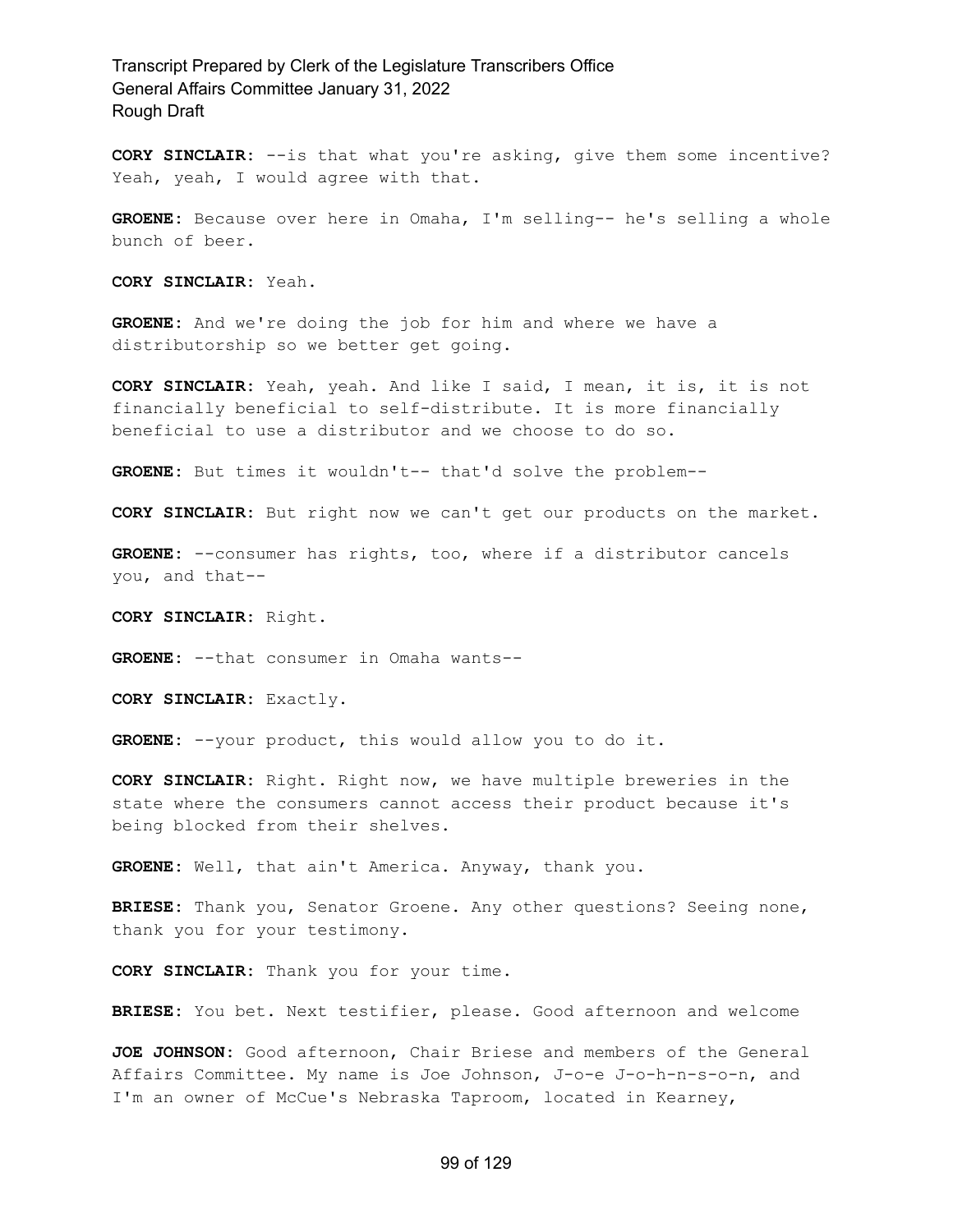Nebraska. At McCue's, we only serve Nebraska-made beer, wine, and spirits. We do not serve any other products produced outside the state. We are all Nebraska all the time. Thank you to Senator Lowe for introducing both of these bills. McCue's is one of the licensed retail establishments testifying on LB1236. For us, this is just not a brewer or distributor matter, McCue's is the third tier in the Nebraska liquor laws. As a licensed retail location that only serves Nebraska products, it's often difficult to get product. The issue for this happening could be the beer was sold in larger markets or the brewery only produced a small batch of the particular beer. There are so many reasons why beer doesn't reach McCue's. I'll leave that-- those specific reasons up to the brewers and the distributor friends behind me. Let's be clear, if LB1236 becomes law, McCue's would still rely on distributors for 90 percent of our products. The other licensed retail establishments may be in the 90 to 95 percent range of products coming from distributors, thus, the reason why many retailers are not here. Also, large-volume beer production by Nebraska breweries will still require a distribution network. For McCue's, LB1235 is critically important because of our business model to only sell Nebraska products, which only make up about 4 percent of the market and to have access to small-batch products. It was mentioned in our letter that was sent last week to the General Affairs Committee members that distributors may not purchase small-batch products from Nebraska breweries because of the risk of not being able to sell it or not having time to know the product. McCue's will gladly take the risk because our customers desire new, unique styles of Nebraska beer. In some circumstances, a bicycle is more efficient than a tricycle. Yes, I'm speaking of the limited two-tier system as proposed in LB1236 and which is, and which is currently enjoyed by our Nebraska winery friends. The growth of Nebraska craft beer market requires flexibility, convenience, and the ability for Nebraska breweries to sell their small-batch products. The owners of the McCue's Nebraska Taproom believe the solution is not the breweries nor their distributors, it's both. LB1236 provides a win-win for both. Thank you for your time today. I'd be happy to answer any questions.

**BRIESE:** Thank you for that. Any questions? Senator Brewer.

**BREWER:** You're the first guy who's uttered the word wine. So a quick question for you.

**JOE JOHNSON:** Um-hum.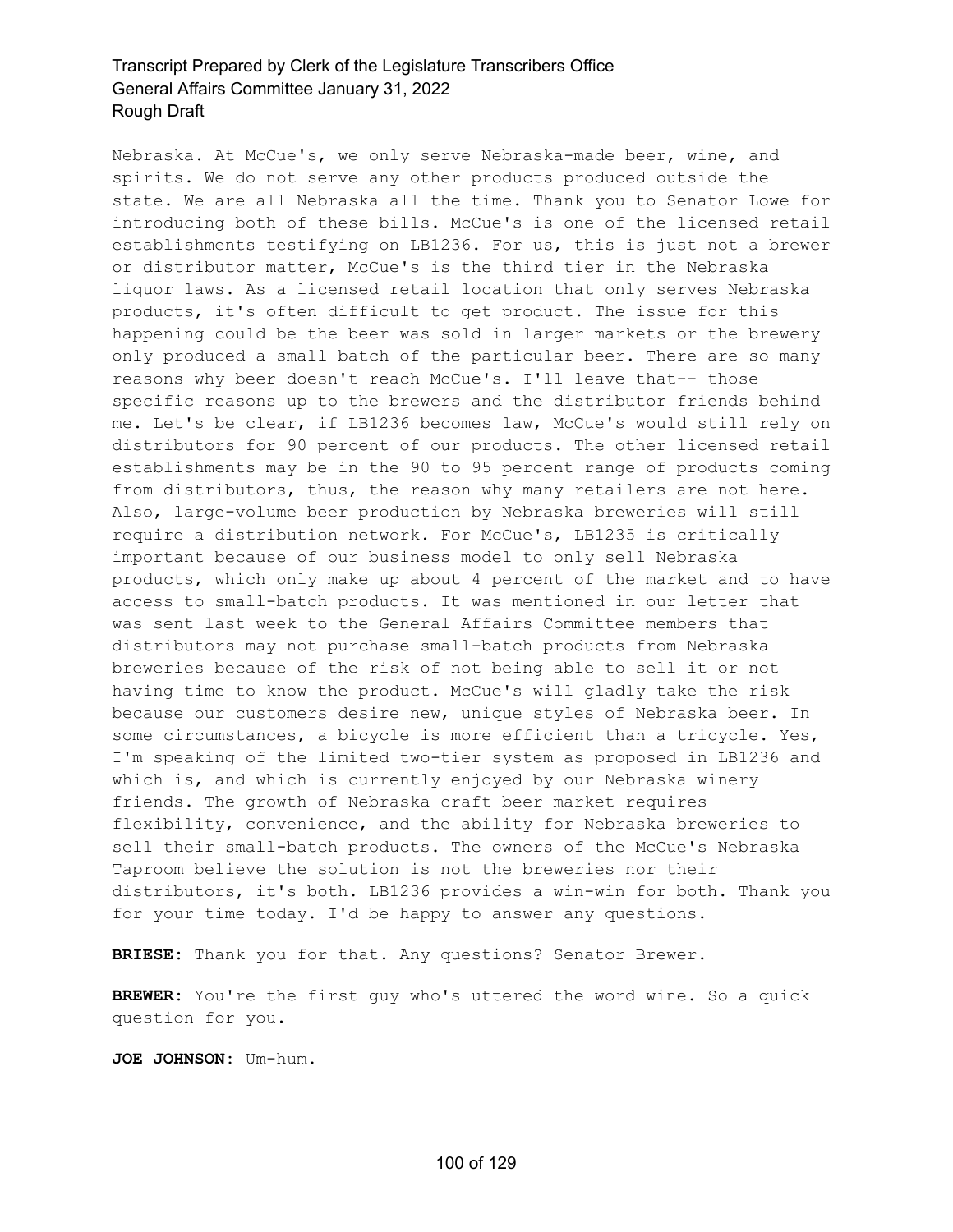**BREWER:** Obviously, the beer is being controlled by barrels, whiskey by gallons. Is wine by gallons also?

**JOE JOHNSON:** I don't know the answer, Senator Brewer, of that. All I know is that Nebraska wineries show up at our Taproom and we are able to purchase from them directly. What goes on behind the scenes based on barrels or amounts, that's up to them. If they show up at our door and able to sell us product right then and there, that's, that's what we know from the Taproom.

**BREWER:** Well, I, I can see why you like that. That would be pretty simple and straightforward, show up and you can sell it.

**JOE JOHNSON:** And they know their product. They show up and sell their product, they know the product like the back of their hand.

**BRIESE:** Thank you, Senator Brewer. Anybody else? Senator Groene.

**GROENE:** Can't think of the name of the place. There's a place in Hays, Kansas. It's been there quite a while. I do business in Hays and I go there to eat and it always-- it's a brewery and it always amazes me what you were saying, no matter if it's Christmas, it's like a latte shop, they got a professional for that. And they, and they got a new- apparently, they do it quickly; barley, wheat, whatever. And you made a good point. Through the process now, you can't get that out to your retailer because you just made a batch of that at Christmastime and you want to get it to certain places who like that idea that they can advertise, here's the newest one from your brewery.

**JOE JOHNSON:** Yep.

**GROENE:** The system is too slow or too cumbersome, the wholesaling system for that to happen. Is that what I'm hearing from you?

**JOE JOHNSON:** Yeah. So that's, that's part of the issue. The other issue is that breweries and distributors are a business. So it's been mentioned that unless you can provide a certain number of barrels of a product, distributors they will not buy it. So oftentimes we're working directly with the breweries to preorder and prepurchase those barrels, those kegs, those sixtels, whatever it is, and then it goes to the distributor. But sometimes what we have found is that the distributors don't know the product that's coming through their door. And then by the time it reaches them, they own the product. They don't have to sell it to us even though we preordered it and pre-- worked with the, the brewery to have it. They'll sell it to other retail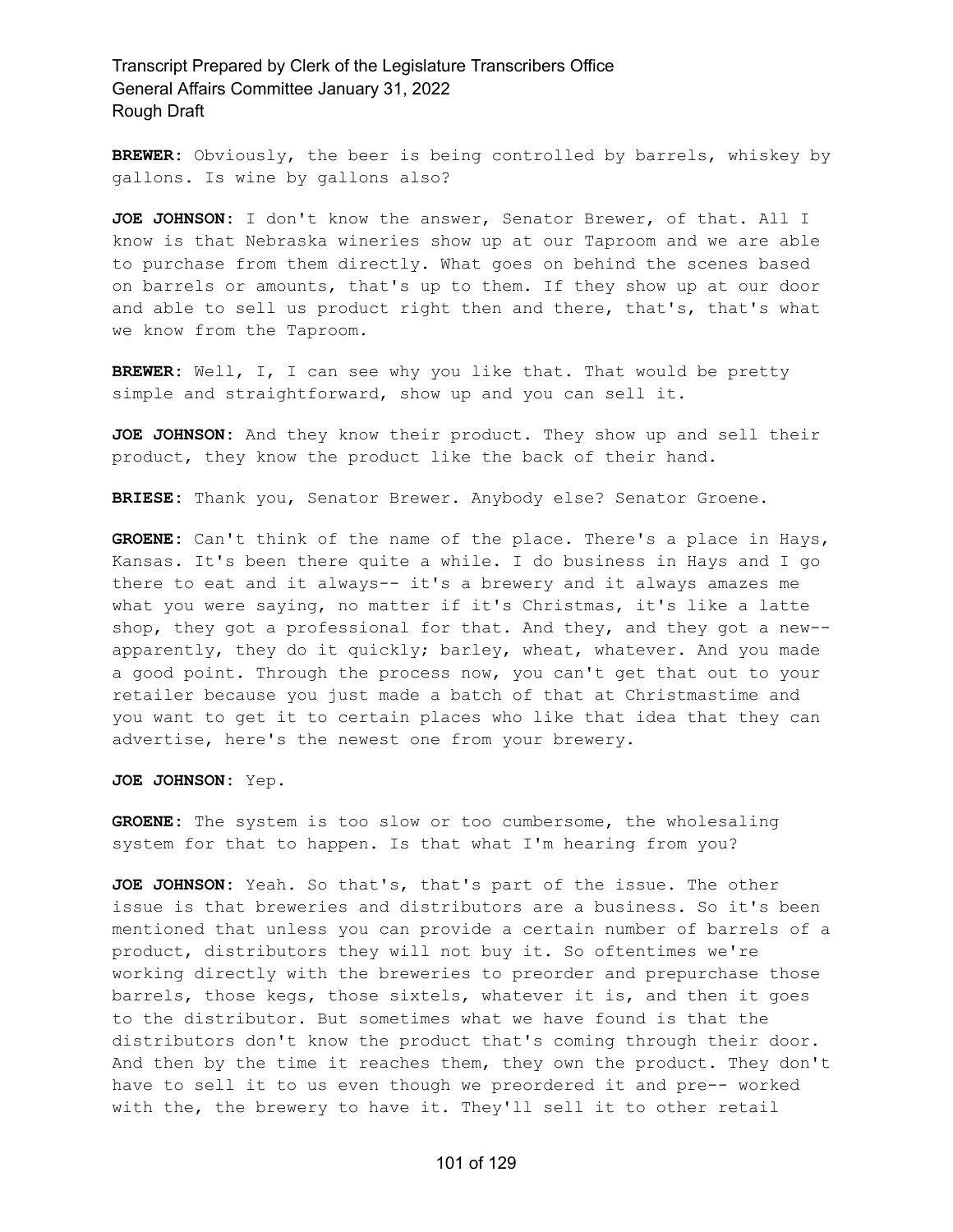establishments because now they realize they have something and we've just lost out. So it's, it's, it's a matter of risk. It's a matter of not knowing. And how could you? Let, let's be honest, with, with all the breweries in the state and each of them probably make four to five staples of beer and then the rest of the beer production is one-offs. How can anybody be expected to know every single one-off in the market? Now we work directly with our brewery friends and we say, hey, if you got one-offs, let us know and tell us about it, and then we'll call our distributor friends and say, hey, this-- buy this barrel, we'll buy it from you. No questions you didn't have to sell, do anything, just bring it to our door. And that's how we operate. Because the, the staples are great. The staples can be found anywhere. We want the one-offs. McCue's Nebraska Taproom only sells Nebraska beer. We sell no other beer. If it's produced outside Nebraska, we do not sell it. So we have to be unique.

**BRIESE:** OK.

**JOE JOHNSON:** We have to be.

**BRIESE:** Thank you for that.

**JOE JOHNSON:** Yeah.

**BRIESE:** Any other questions? And you would like your testimony to be in support or opposition or neutral?

**JOE JOHNSON:** Yeah, so LB1236 in support and LB1235 in opposition.

**BRIESE:** Perfect. OK. Thank you.

**JOE JOHNSON:** Thank you.

**BRIESE:** Thank you for your testimony. Next testifier, please. Good afternoon and welcome.

**SCOTT HANEBORG:** Good afternoon, Chairman Briese and members of the General Affairs Committee. My name is Scott Haneborg, S-c-o-t-t H-a-n-e-b-o-r-g. I'm the president and owner of Coors Distributing in North Platte. I appreciate the opportunity here before you today. I am in support of LB1235 and oppose LB1236. Our independent distributorship is a second-generation family business, started in 1977 by my father. Started with one supplier, Coors Brewing Company, now owned by myself since, since 2007. Along with my brother, currently manage the day-to-day operations of the business. We're a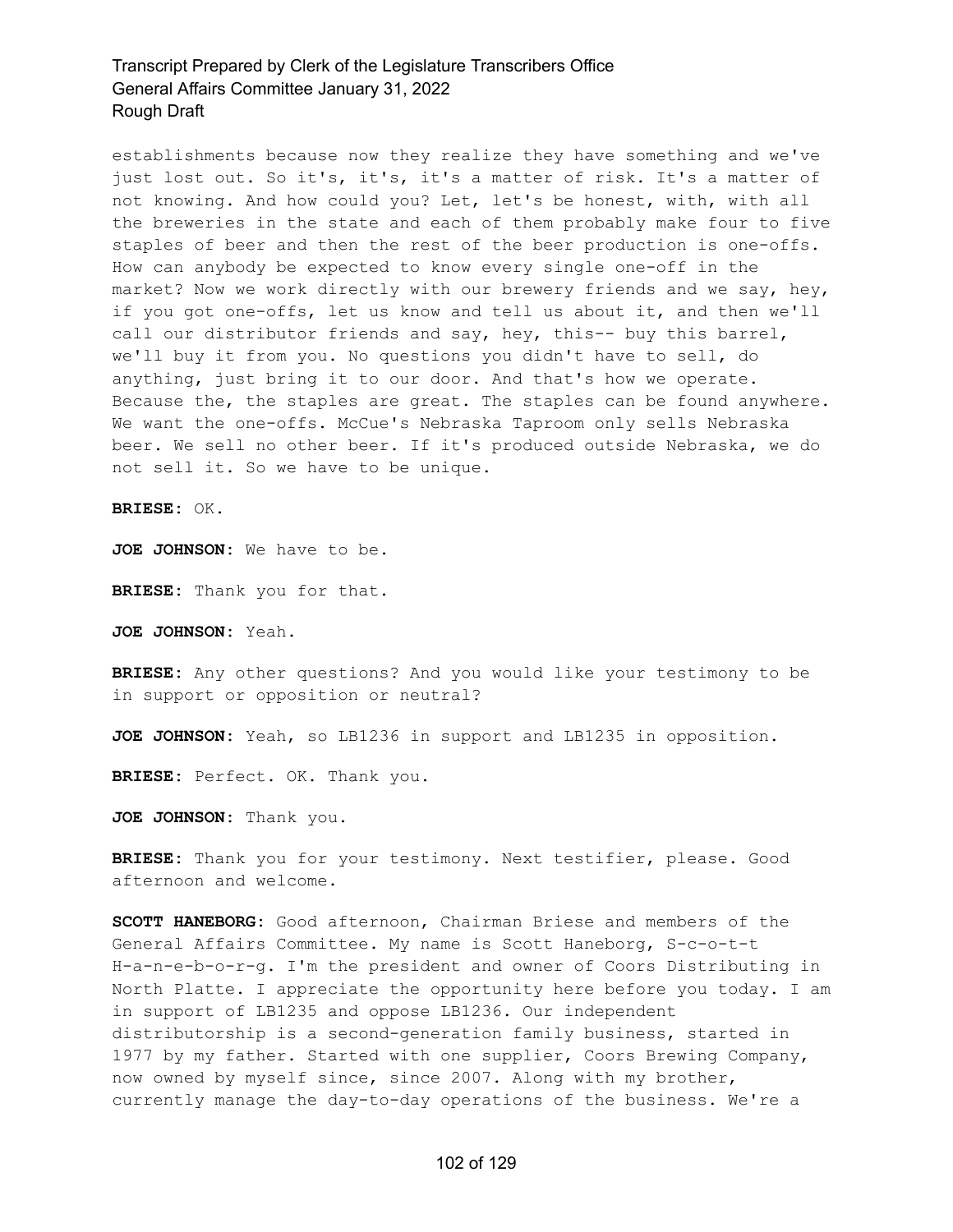proud distributor, now of 33 suppliers. And of those 33, 8 are Nebraska craft brewers. As a locally owned beer distributor, we, we continually invest back into our business and, and support our local communities. Our operation services 300 retail accounts and 16 counties in west central Nebraska, totaling about 15,000 square miles. The reason stated by my fellow distributors, I am, too, I am, too, opposing LB1236 and, and believe LB1235 is the better bill to enable small craft brewers to self-distribute their products, but to maintain an orderly market. I am, too, concerned that LB1236 is void of some of the requirements that Nebraska craft brewers adhere to the rules and regulations found in the, in the Nebraska Liquor Control Act. I do want to mention that out of eight of those Nebraska craft breweries we are partners with, there's two of them that are inside of our territory. And the, and the other two do have distribution agreements with our-- with the AB distributor. At one time, one of those craft brewers was with our distributorship and I did surrender the rights due to the partnership just didn't work out. We did get distribution for their products and the retail accounts, it just didn't sell through so we, we did surrender those rights and--

**BRIESE:** OK, well, thank you for that. Any questions? Senator Groene.

**GROENE:** Thank you for coming down, sir. Your family does a lot for the community.

**SCOTT HANEBORG:** Thank you.

**GROENE:** Is it-- am I reading between the lines or you don't want to make a contract with somebody and then they turn around and you're selling against yourself because they can distribute it in the same area you made a contract with them? That's why LB1236 is not good for the distributors?

**SCOTT HANEBORG:** I believe that LB1236, if that scenario would happen, that could possibly happen to us that they could sell over the top of us.

**GROENE:** I think that's, that's what the market is now. So you would- so you don't mind if, if, if one of them that you're distributing for goes off into another area where they can't find a distributor and sells, you wouldn't care because you're not directed-- directly competing. I mean, we're, we're a competitive world.

**SCOTT HANEBORG:** Yeah.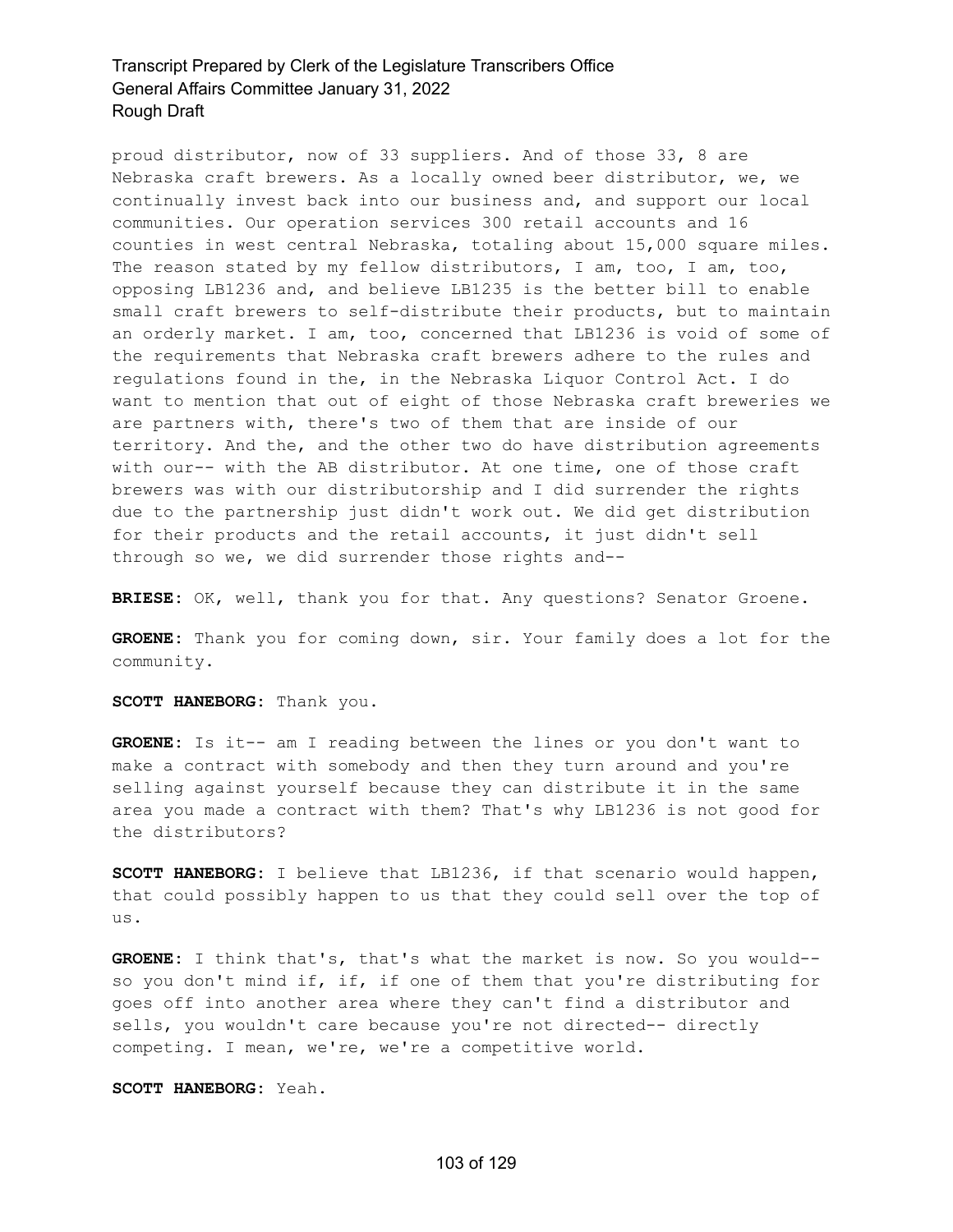**GROENE:** Is that why the distributors like LB1235 or is it because it's limited to 500 barrels or both?

**SCOTT HANEBORG:** I agree with Dave Tims because you asked him directly if-- and he said that he, he thought 500 barrels was a reasonable number. And I agree with that.

**GROENE:** Well, everybody--

**SCOTT HANEBORG:** And I agree that if a, a craft brewer is not able to, to partner with a distributor in an area that LB30-- LB1235 does give them an option to do it themselves up to 500 barrels.

**GROENE:** Probably a trade secret, but I'm going to ask it anyway. Of the craft brewers, what kind of, what kind of number are you selling? I mean, barrels. The top-- did you say you had two of them that you're doing or eight craft brewers did you say?

**SCOTT HANEBORG:** There's eight of them. I believe one of them is a-- is strictly cider, which is a craft-- which is a beer product in Nebraska, so.

**GROENE:** But what's the top? How many barrels would be the largest that you distribute for, that you move for them that has a good market for their product; 100 barrels, 200 barrels, 300, 50, 30?

**SCOTT HANEBORG:** Probably around between 1,000 and 1,200 cases a year.

**GROENE:** You can convert that into barrels, I wouldn't be able to do that, but all right. That's not bad. All right, thank you.

**BRIESE:** Thank you, Senator Groene. Any other questions? Seeing none, thank you for your testimony.

**SCOTT HANEBORG:** Your welcome.

**BRIESE:** Next testifier, please. Good afternoon and welcome.

**MARY JACOBSON:** Good afternoon. My name is Mary Jacobson, M-a-r-y J-a-c-o-b-s-o-n, and I'm here today as a registered lobbyist for the Nebraska Licensed Beverage Association in support of LB1236. NLBA is a nonprofit trade association representing liquor retailers across the state. Our members are small businesses who provide jobs in hundreds of communities throughout Nebraska, contribute to the tax rolls, and are good stewards and community leaders. Like many retail businesses,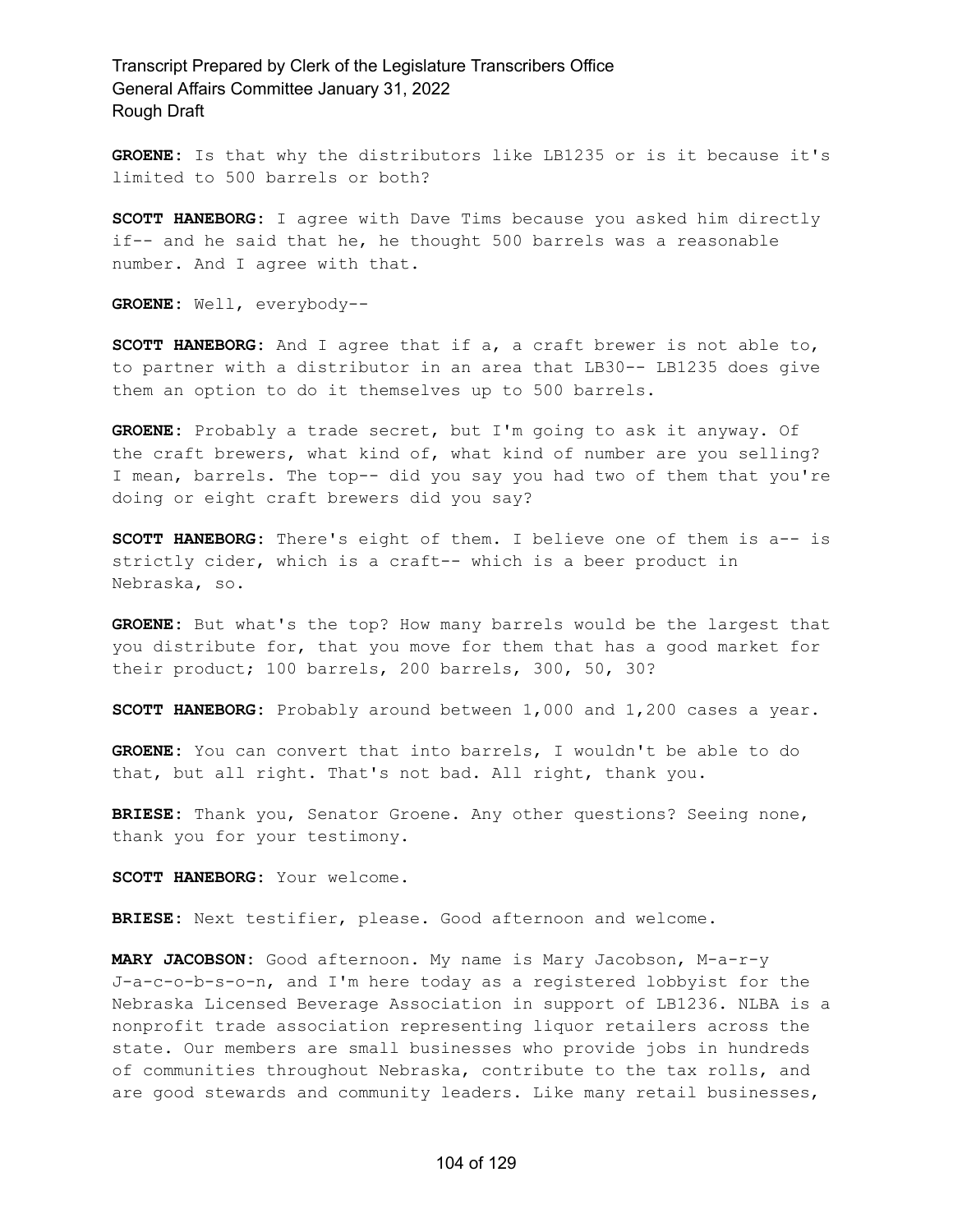our members strive to meet the demands of their customers. Nebraska is very fortunate to have a thriving craft brewery industry, and our patrons have come to expect an offering of local beers at their favorite retail establishments. Unfortunately, worker shortages, consolidation, and other factors, as you've already heard today, have caused some limited disruption to the typical three-tier supply chain. With a limited distribution cap, LB1236 provides a much-- provides much needed flexibility to Nebraska's craft brewers to ensure businesses like our members can continue to access local products without jeopardizing the three-tier system. At a time when many local bars and restaurants have closed or been strained by the COVID-19 pandemic, LB1236 is an important step in strengthening local supply chains. For these reasons, NLBA supports LB1236 and asks you to advance this measure in support of Nebraska small businesses. Thank you.

**BRIESE:** Thank you. Any questions? As far as LB1235, do you wish to be recognized as any position on that?

**MARY JACOBSON:** No.

**BRIESE:** OK, very good. Thank you. Thank you for your testimony.

**MARY JACOBSON:** Thank you.

**BRIESE:** Next testifier.

**DON ADAMSON:** This is kind of nerve wracking for a guy that don't do this much.

**BRIESE:** Don't worry about that. Good afternoon and welcome.

**DON ADAMSON:** Good afternoon, Chairman Briese and members of the General Affairs Committee. My name is Don Adamson. My first name is spelled D-o-n, and in my last name is spelled A-d-a-m-s-o-n, and I'm the president and general manager of Adamson Distributing out of O'Neill and Heartland Beverage out of Norfolk, Nebraska. Adamson Distributing was founded by my father, J.R., in 1962. My wife, Laurie, and I bought my father out in 1987, and since that time, my daughter Melissa, her husband Brandon, and my son-in-law, Tyson have joined the family business, which makes our operation a three-generation family owned business. We expanded my father's initial 7 counties into 11 along the way. In 2016, we purchased our Heartland Beverage portion of our business, adding another 11 counties. Adamson Distributing market is ultra rural, covering 16,000 square miles with roughly 35,000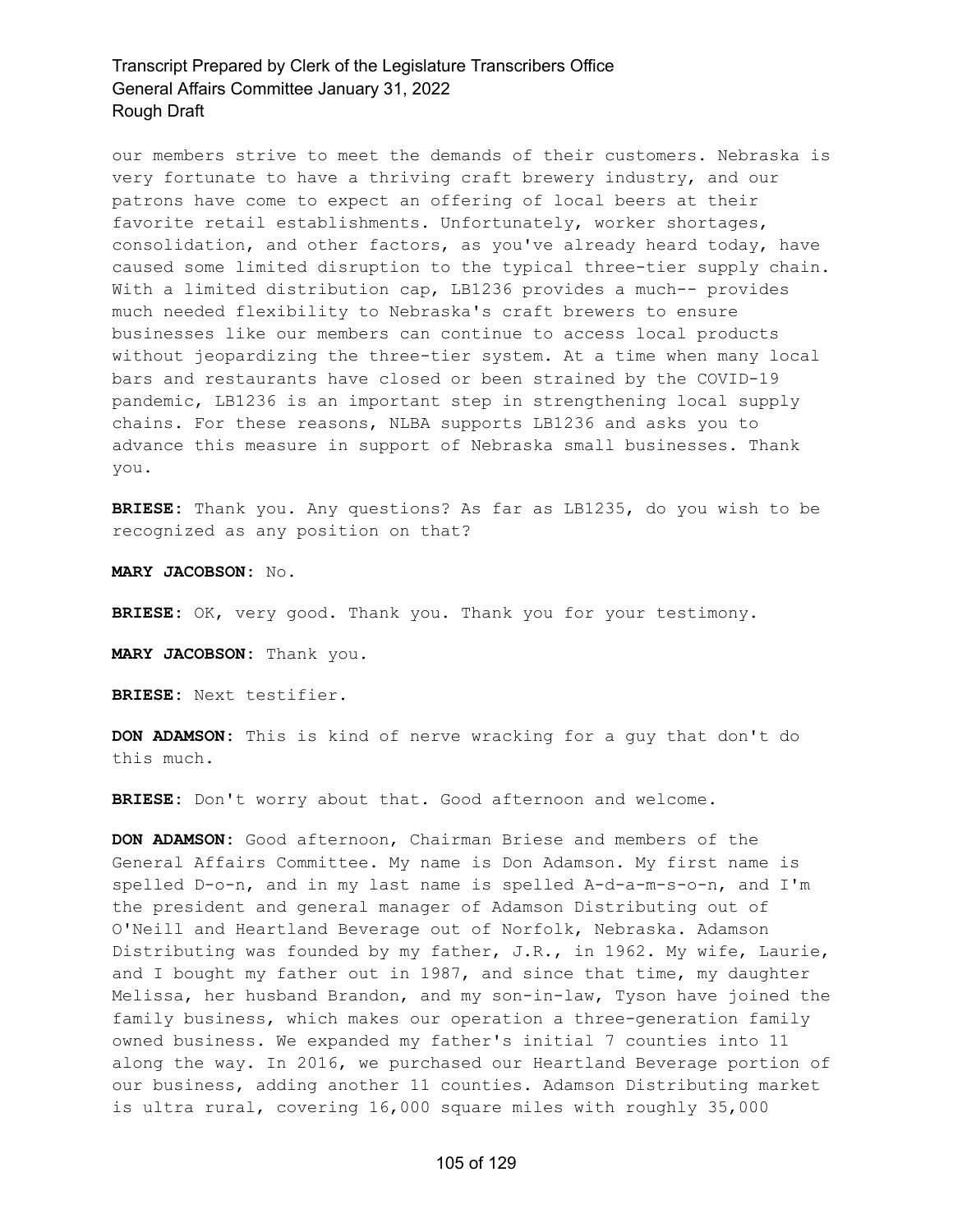people. Heartland Beverage covers 6,000 square miles with 120,000 population for people-- for a total population base of 170,000. Adamson Distributing and Heartland Beverage have always welcomed Nebraska craft beer brands. We have never turned one away. Being a small distributor, we understand how hard it is to be successful and are grateful for the relationship we have with the Nebraska craft brewers as suppliers. Our company currently represents 11 Nebraska craft brewers. I appear before you in opposition of LB1236 and I am for LB1235. LB1236 in my mind is a bill that attempts to permit Nebraska, Nebraska craft brewers with the ability to self-distribute despite, despite the partnership or contract with a distributor. Nebraska distributors are well-versed in complying with trade practice laws. Here are a few examples of craft brewers electing to self-distribute must be required to follow no different than the current Nebraska distributors. Things of value. A craft brewer that elects to self-distribute cannot give a thing of value to a retail account, equipment and supplies to retailer, even glassware must be sold, craft brewers cannot give retailers glassware. Shelf plans and schematics. Brewers that self-distribute can't move other distributors' products on display, add an account unless a shelf plan is submitted by an industry member. Dealer loaders. What's a dealer loader? That is a term for product display by an industry member, and it cannot exceed \$300 and must bear conspicuous advertising. [INAUDIBLE]. Craft brewers electing to distribute cannot issue credit. This list encompasses only a few of the core rules and regulations that must be adhered to when distributing a beer, a regulated product in the state of Nebraska. My fellow distributors sitting behind me follow these rules and a craft brewer that elects to self-distribute should be required to follow them as well. LB1236 is silent regarding these requirements and will only create chaos in the market with retailers, customers, and the Liquor Commission. Our initial smaller market, Adamson Distributing, we're a full-line soft drink provider. And you talk about pay-to-play, there's no regulatory framework, severely limits any access for dependable route to market for outside brands, slotting fees, pay-to-play, exclusivity agreements, cooler contracts. Whoever has the deepest pocket wins.

**BRIESE:** OK. I'm going to have to cut you off there.

**DON ADAMSON:** OK, that's fine. All right.

**BRIESE:** Try to be consistent.

**DON ADAMSON:** I thought I did pretty good, though. [LAUGHTER]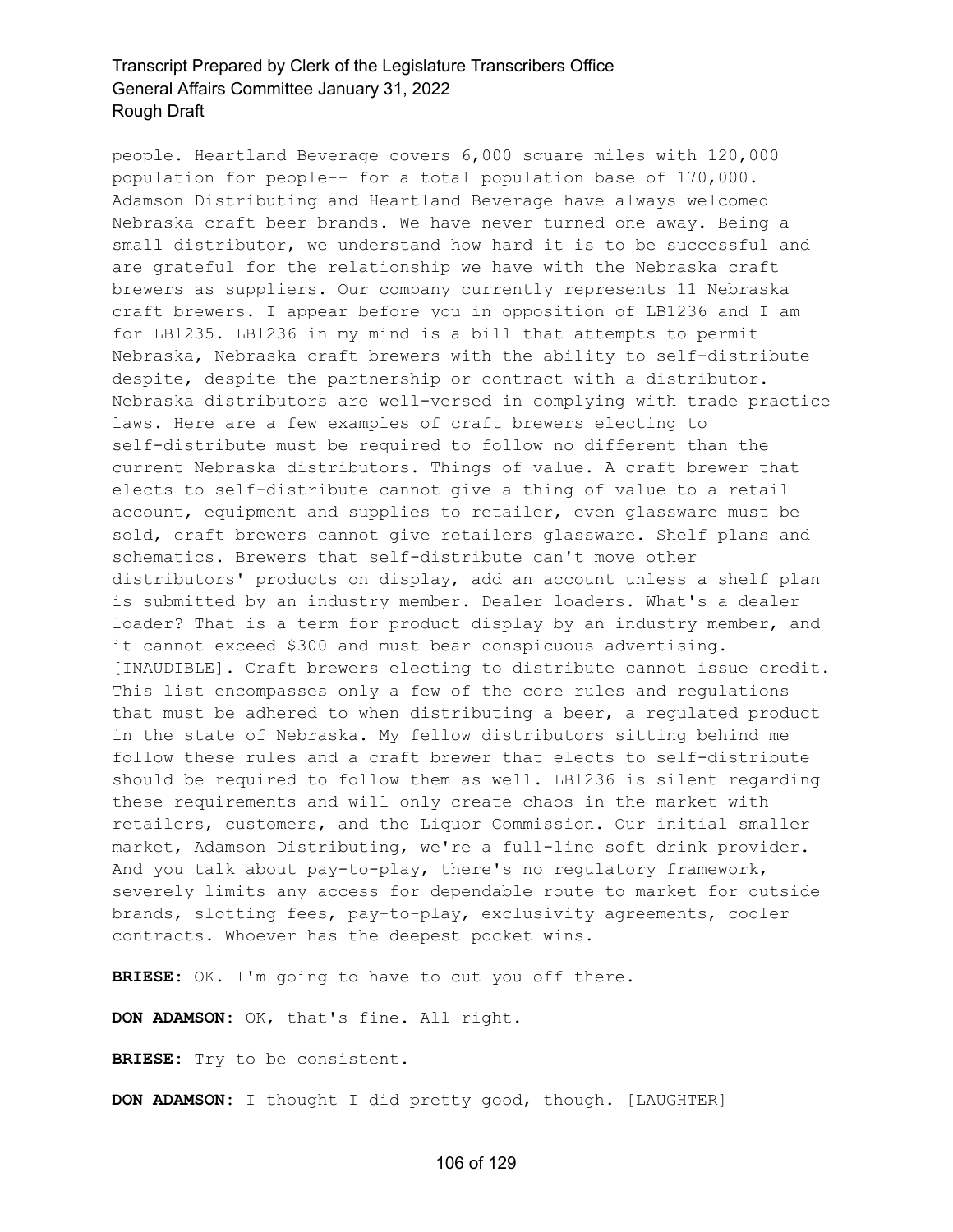**BRIESE:** Any, any questions? Senator Cavanaugh.

**J. CAVANAUGH:** Thank you, Chairman Briese. Thank you for being here, Mr.-- is it Adamson?

**DON ADAMSON:** Yes, sir.

**J. CAVANAUGH:** Thank you for being here. Well, I, I really appreciate that written testimony I got here, too, with the list. So what you were saying there is that, that list of stuff are things that you guys are required to do or not do?

**DON ADAMSON:** There, there are state law. We, we follow them to a tee.

**J. CAVANAUGH:** Is, is there a reason that we couldn't integrate that into them?

**DON ADAMSON:** I think that would need to be, to be fair and, and keep things under control out in the market. You know, it's just like the guy that calls for a keg on the weekend. I've done that my whole life. We're small. We're all about customer service. But you get there and, gosh, Joe needs a keg, but Bill ain't there with a check. Well, the guy will go, geez, I need that keg, you know, and it's pretty easy, you know, when you can. But to say, yeah, I'll leave that keg. Well, pretty quick like, hey, this guy will do this on a weekend, let's put him on tap, plus, we don't have to pay for an extra week. I mean, it gets loose real quick.

**J. CAVANAUGH:** Yeah.

**DON ADAMSON:** And I think it's dangerous.

**J. CAVANAUGH:** Well, we can ask other folks how they would feel about being held to that standard. But I mean, I don't know, when you say it, it makes sense to me, I guess, when we're holding everybody--

**DON ADAMSON:** We have state laws-- I mean, we got laws, we follow them close because it's our livelihood. If we-- when you, when you fall out of compliance, they can pull our liquor license.

**J. CAVANAUGH:** And you're saying this is not an exhaustive list, that there's more things?

**DON ADAMSON:** Oh, geez, yeah. Yeah, tax reporting.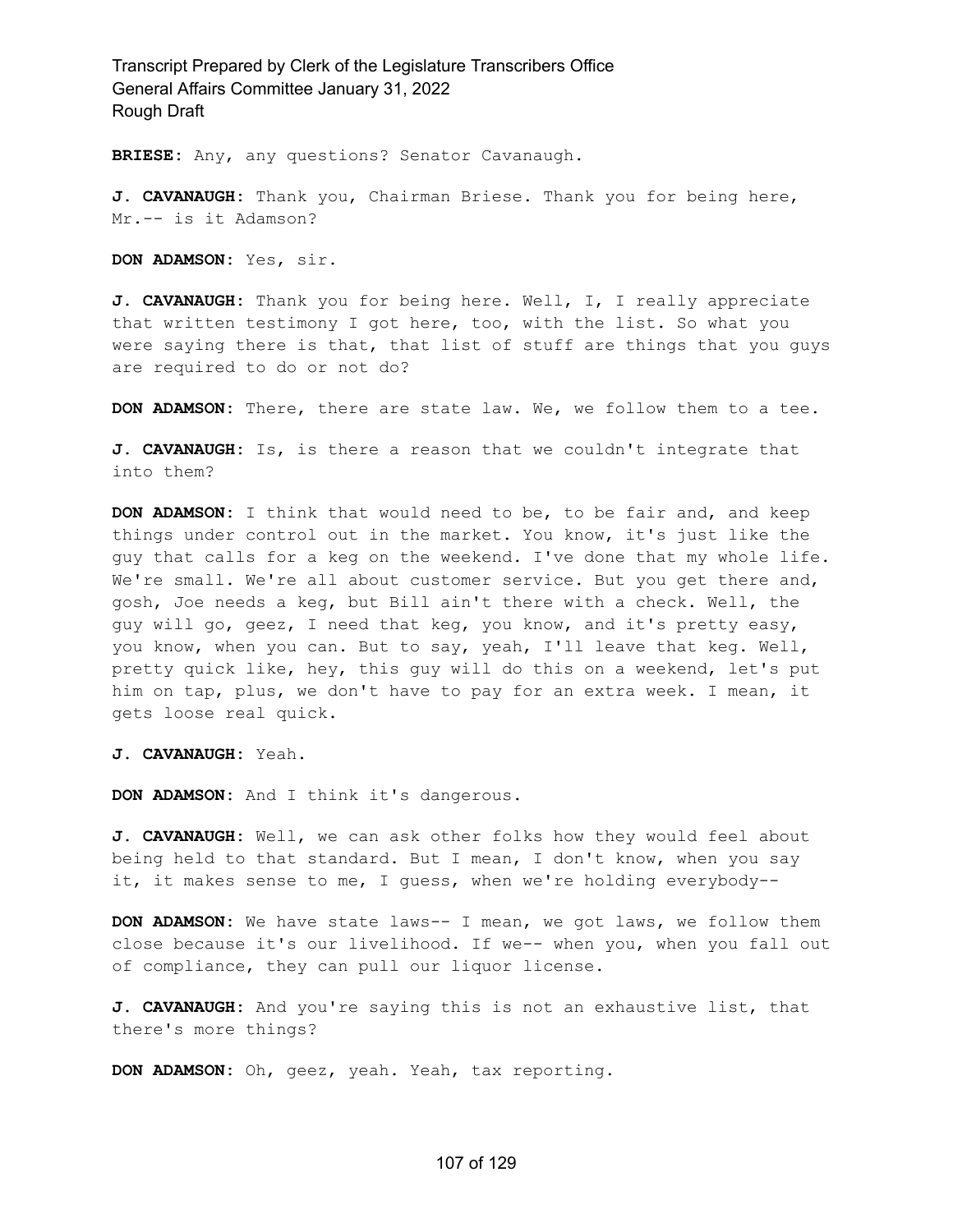**J. CAVANAUGH:** Thank you.

**BRIESE:** Thank you, Senator Cavanaugh. Anyone else? Seeing no other questions, thank you for your testimony.

**DON ADAMSON:** Thank you, guys.

**BRIESE:** You bet. Next testifier. Any other testifiers? I said I would go proponent, opponent, than neutral, but we're just having everybody up and, yeah.

**VANESSA SILKE:** I'm aware of one other testifier who's trying to be polite.

**BRIESE:** OK.

**VANESSA SILKE:** Good afternoon-- good evening.

**BRIESE:** Welcome.

**VANESSA SILKE:** My goodness. Good evening. My name is Vanessa Silke, V-a-n-e-s-s-a S-i-l-k-e. I'm the licensed practicing attorney for the Nebraska Craft Brewers Guild and their registered lobbyist. I have a couple of letters to circulate, but they're not relevant to any questions you may ask for me right now, so I'm going to hold off on that for right now. One letter is from Brush Creek Brewing Company, Rodney Keim is the owner and he was unable to make the trek down to Lincoln today, so I have 12 copies of that letter in support of LB1236 and in opposition to LB1235. In addition, I have a letter from the Nebraska Travel Association, their President David Fudge writing in support of LB1236 are both there. I'm going to "quickly-ish" cover that clean up on some of the concerns that were raised among LB1236 and LB1235. I'm also happy to answer any questions that you have along the way. I did hear a few key statements from folks testifying about dismantling the system and who's going to pay taxes, and what about vertical integration and contractual rights, which, as we know, the Liquor Control Act does not require that their contracts be in writing because statutory provisions dictate, largely dictate every one of the terms of the agreements between distributors and beer wholesalers. And so for that reason, I helped draft LB1236. I really appreciate Senator Lowe and Patrick participating very patiently in this analysis. And to senators' questions about, you know, what we can do to combine these bills. I've, I've got a few notes on that, that you can certainly ask me about, and I think there's a path forward there. The short of it is, as, as we've heard, Nebraska craft beer, actually craft beer in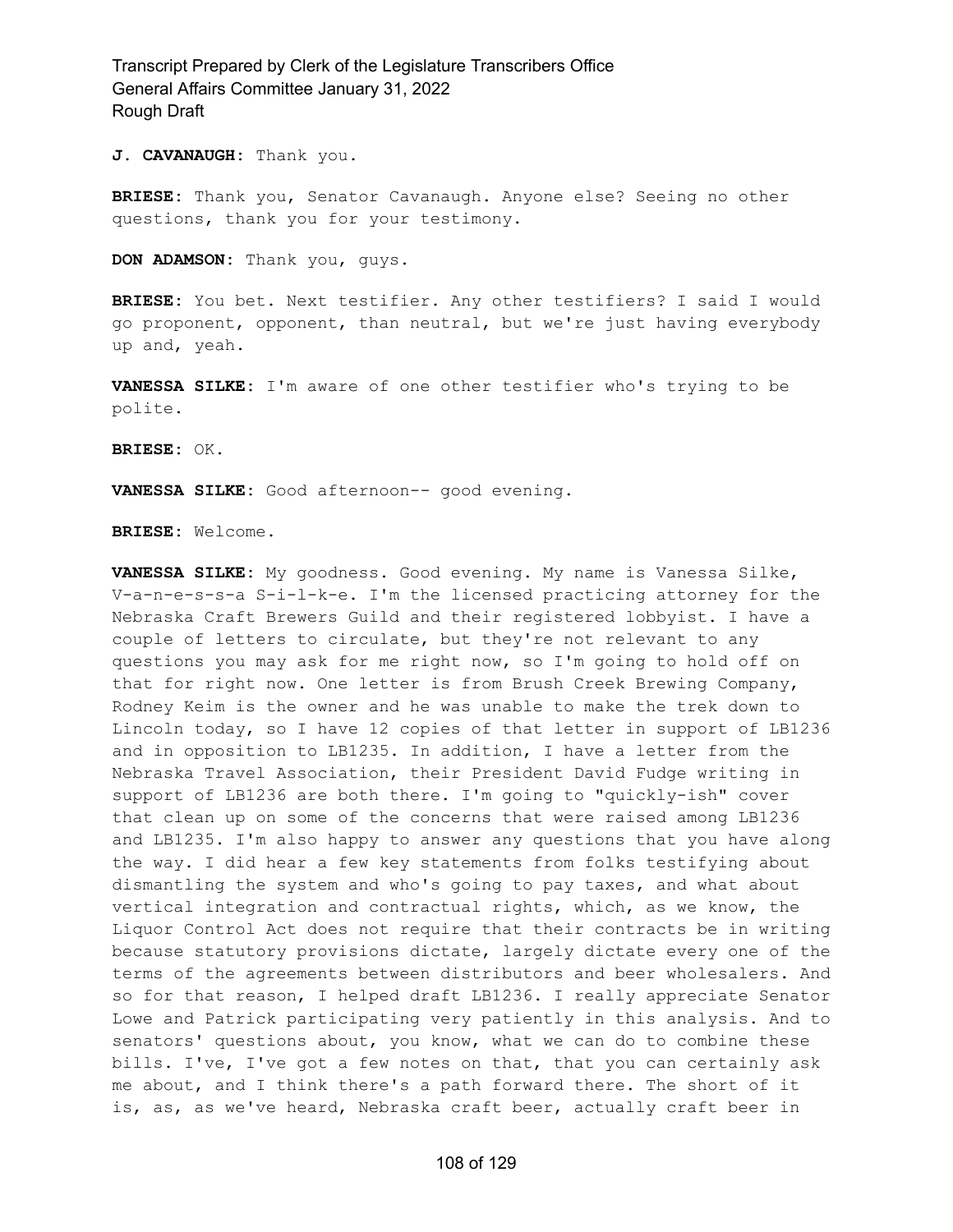general, makes up less than 4 percent of the entire beer market. So this threat of vertical integration doesn't make any sense to me at all. We heard the same concerns years ago when we passed LB1105. And the immediate aftermath, oh my gosh, the entire system is going to dismantle. It hasn't happened. LB1236 is simply a way to provide regulatory flexibility so that both producers and distributors can make the best sense of their business cases to get beer to market with their retail partners. And so are we willing to look at, you know, distributor agreements and, and whether they have an agreement in place? Sure. But we've got to have some flexibility for these retailers who have repeatedly asked for product and can't get it. When you have a mandatory minimum presales and statutory overrides for anything else that you might negotiate, you're really in a bad spot and so are retailers. And that's why I emphasize LB1236, 1,000 barrels is what we want to be tied to a distribution cap within the state of Nebraska. I think that again provides people flexibility. If all they're looking for is the Omaha market, they can utilize these tools for that. If they need to do that gap filling, filling elsewhere, this would give them, likewise, that license, that ability to do that. And the last thing that I want to touch on and I'm happy to take questions is the last testifier talked about whether craft breweries would be subject to the same restrictions that wholesalers are. I don't think there's any opposition to them dealing with those restrictions. They already deal with federal and state licenses. They're already subject to the police power of the state, so I'm happy to answer questions about that issue.

**BRIESE:** OK, very good. Thank you. Any questions? Senator Brewer.

**BREWER:** Thank you, Mr. Chairman. All right, so we're less than 4 percent of the market. One of the things that was brought up, and again this may be a bridge too far for the foreseeable future, but when they talked about the ease of those that are producing and distributing wine, help me to understand more what are their left and right limits and, and what are we set up for those that produce wine?

**VANESSA SILKE:** You know, that's covered by statute and I'm happy to cover more of it offline. I don't represent the wine producers, so I'm not as familiar with their statutes, but we do have controls in place to allow them if they meet a specific in-state production limit with waivers that are available for them, they can self-distribute. Their industry hasn't grown at the same pace and with the same confines and in industry aspects that we see with beer in particular. So I don't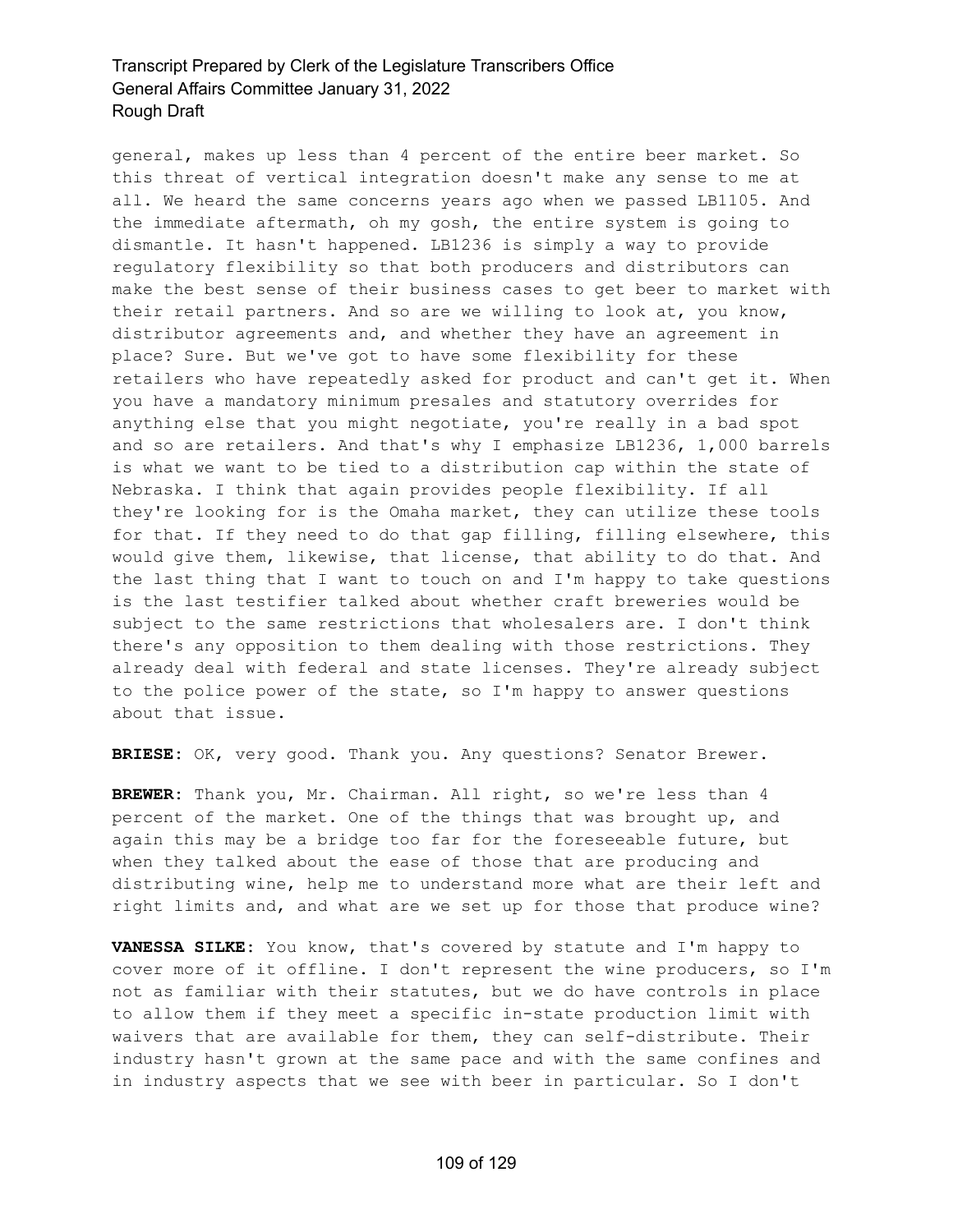often compare winery rights to the craft beer industry for that reason.

**BREWER:** I didn't mean to throw a curveball at you there.

**VANESSA SILKE:** No, no, that's fine. It's not a bad question, it actually comes up. It demonstrates that we are capable of having self-distribution and the world doesn't end. In fact, in 37 other states, as we noted from another testifier, we have self-distribution rights for people to reach the retail market and particularly here in Nebraska, for my clients, they're all subject to the police power of the state. And so this concern about commerce clause or out-of-state things, these issues have been raised before with our licenses, and I can provide that analysis to each of you offline. But they're subject to the police power of the state and they are licensed here. There is a, a difference of treatment for businesses where the state has control versus those located outside the state, but they don't have the same measure of control, particularly for a highly regulated product like alcohol.

**BREWER:** All right. So we have 64 breweries in the state, 70 apps, I guess, so there's another what, six or so that, that are in the process of becoming craft brewers. Do you have all 64 that you have some visibility with or how many of those do you have any type of contact with to understand what their issues and problems are?

**VANESSA SILKE:** That's a great question. So nearly every member-- or every craft beer licensee in Nebraska is a member of the Craft Brewers Guild. And to your point, it's fantastic question. I have a list of all members and maps of where they are located within your districts and the city. So those are for you to review. Not every single member, you know, they're not forced to become a member of the Guild. We have an executive director who works with member outreach, so I hear regularly from new breweries, old breweries, those located in Omaha and Lincoln, and those in greater spread-out parts of the state. And I've heard they're one of my favorite clients just in, in looking at the different ways that we can craft regulations and laws to facilitate a wide range of businesses to grow and succeed here in Nebraska. That's really what we want.

**BREWER:** Well, you read my mind a little bit there with those maps and, and lists, but if we take a look at those 64, we had several that spoke here today about their challenges with distribution. If you went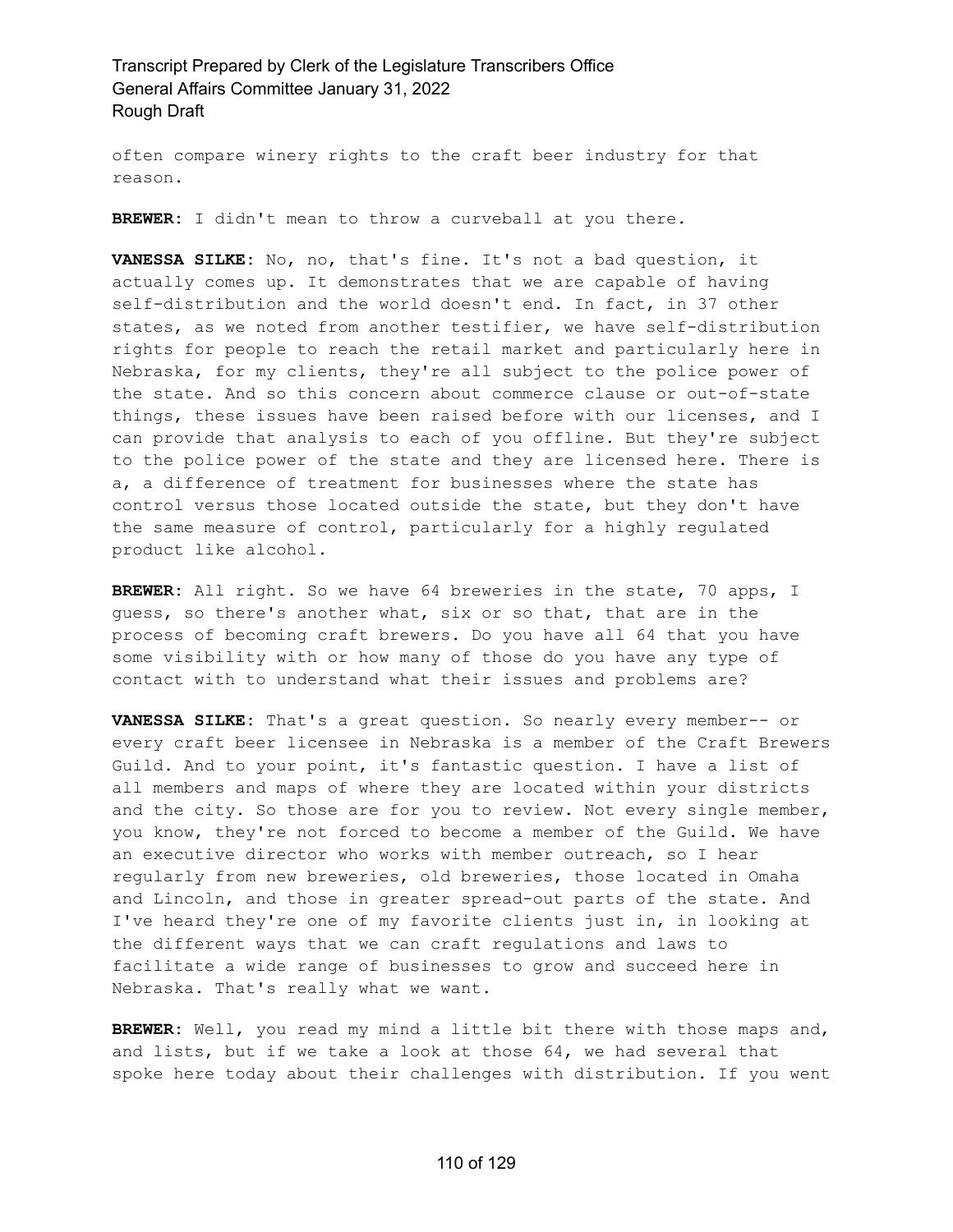to the 64, any idea how many of those have challenges with distribution also?

**VANESSA SILKE:** I would say, you know, I'd have to look at the numbers specifically to look at, you know, who is new and needing to get a foothold in the market versus those who testified who have distributors in some parts of the state and others who are simply they have distributors who say they're going to serve them, but with mandatory minimums and presales they're actually not servicing their retail accounts. So we've got a wide variety of issues, which is why we oppose LB1235. And if you want, I can identify specifically where there would be a touchpoint that we could merge bills. If not, that's OK.

**BREWER:** Well, I think like with everything we do here, there's going to be a merge to make something that, that's palatable enough for everyone and, and gets us at least close to where we want to be. But thank you. And I'll look forward to getting my hands on one of those sheets you got.

**BRIESE:** Thank you, Senator Brewer. Senator Brandt.

**BRANDT:** Thank you, Chairman Briese. Thank you, Miss Silke, for your testimony. So I'm one of these guys out here. I just lost my distributor. What's the process? Do I apply to the Liquor Commission for a permit to distribute or this becomes automatic that I can just put it in the truck and take it down the road?

**VANESSA SILKE:** You know, we can work with the commission on rulemaking as far as the specific documentation. And as far as improving LB1236, I don't speak for Hobie, Mr. Rupe, but I have offered to him that if we add a line that says the commission can engage in rulemaking to identify the specific forms and notice for someone to take advantage of their self-distribution rights, members are fine with that.

**BRANDT:** Well, I mean, it seems--

**VANESSA SILKE:** Yeah.

**BRANDT:** --we've got a, a strict set of rules for distribution in the state that they would need to become aware of those rules, get a license of some sort and there would probably be some costs to that license--

**VANESSA SILKE:** So--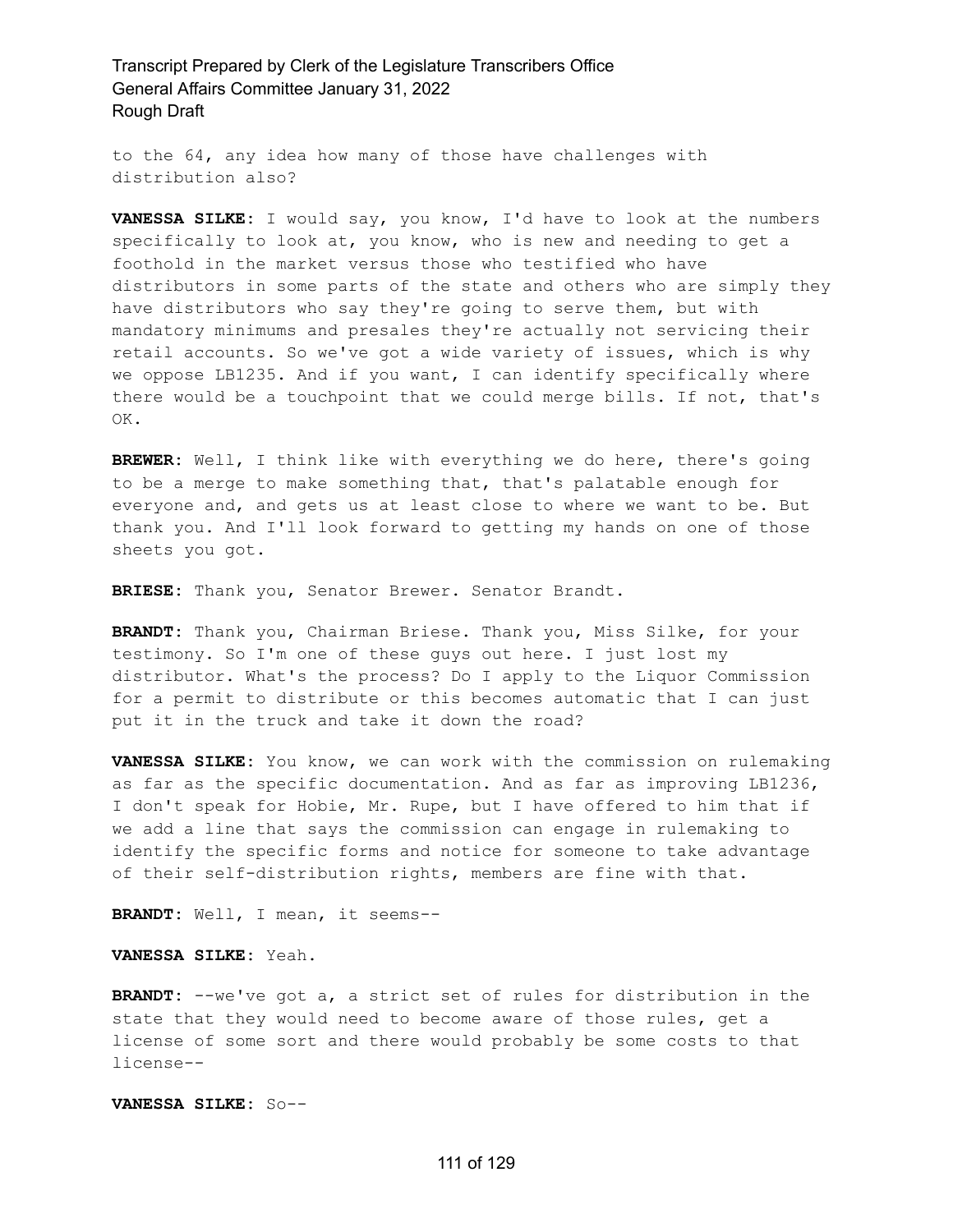**BRANDT:** --to, to do that.

**VANESSA SILKE:** --we would actually oppose getting a separate license because the pur-- the primary purpose of the license is the police power of the state and your ability and your duty to remit excise taxes, which my clients already have. As far as the litany of things that distributors are supposed to do, my clients are very much aware of those rules and regulations. In fact, that's why they're here asking for a way out and a way around it, because it simply isn't happening for all the reasons that you've heard. So we definitely understand the prior testifier, you know, identifying a very long list of things that we would be responsible for. We don't have an issue dealing with that. We do have an issue paying for an extra license. We definitely have an issue relinquishing retail license rights, which is on page 2 of LB1235 under section (a). We also have issues with any kind of cap on our production. I don't see how that's relevant to the distributors at all given that a portion of production is sold on premise, they don't touch it at all. And for some, a portion of their production is sold out of state. Again, it doesn't go through the distributor tier, so it doesn't make any functional sense to me as an attorney or to my clients that we would tie these rights to those two things. Some pieces that we could work with on page 3 of LB1235, lines 1 through 3 using only their-- my members using only their employees and their own vehicles in order to take advantage of these self-distribution rights. Members are fine with that. Lines 8 through 13, except for the having to get a wholesale license, we're fine with complying with all relevant statutes and that they would only get to self-distribute their own beer. They couldn't take anyone else's beer along with them, but they are already subject to the full police power of the state. If they violate any of these things, they're going to have their license taken away.

**BRANDT:** All right. Thank you.

**VANESSA SILKE:** OK.

**BRIESE:** Very good. Thank you. Senator Groene.

**GROENE:** Thank you, Senator Briese. So I get it now when the guy said nano. The big, the big choke here is where you're going to relinquish your license to sell any other type of--

**VANESSA SILKE:** Yeah.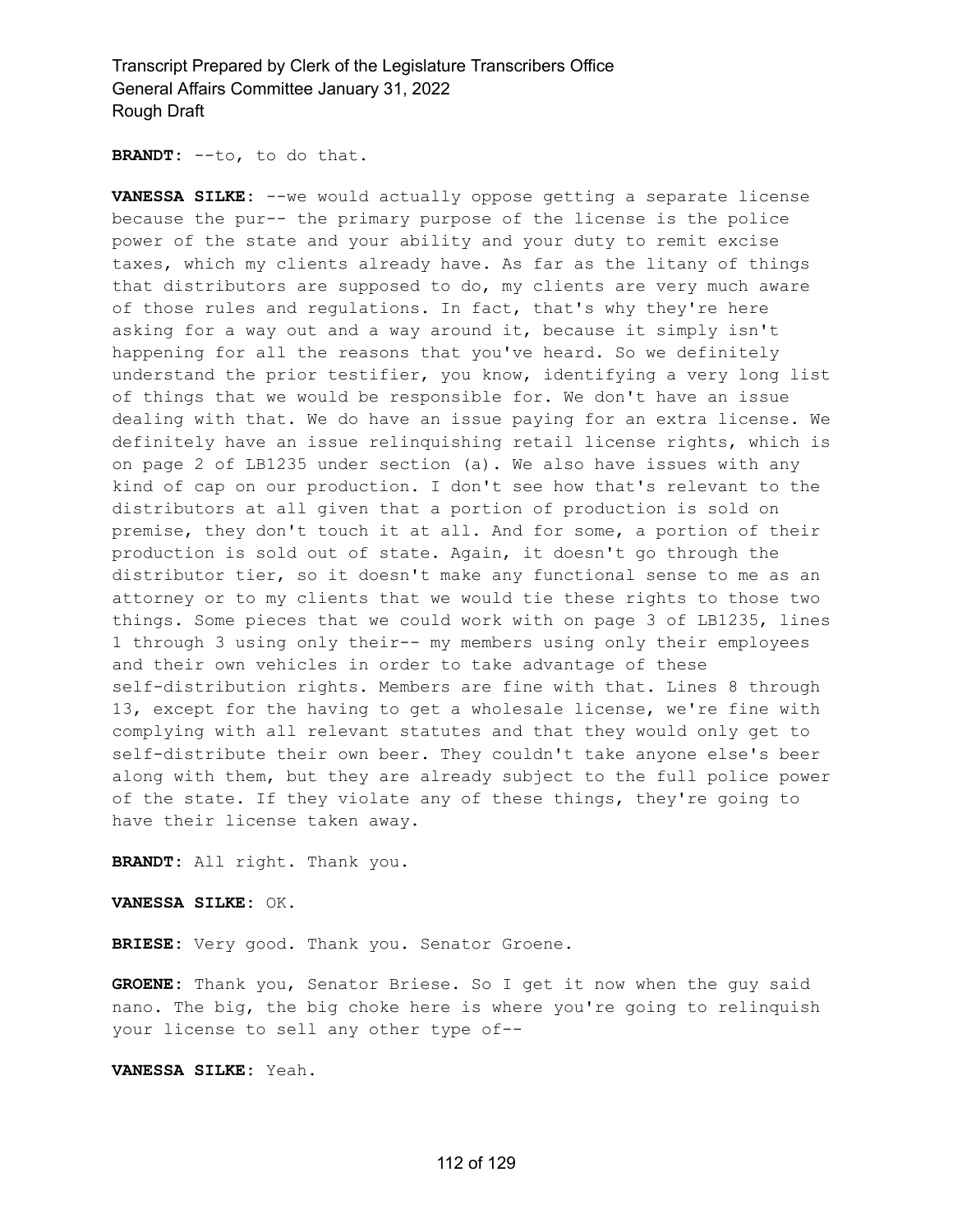**GROENE:** In other words, you couldn't buy from a, a distributor, Budweiser, or anything and sell any--

**VANESSA SILKE:** This is death--

**GROENE:** Yeah.

**VANESSA SILKE:** --for most of-- this is not a solution, period. And I know that we had a lot of--

**GROENE:** Well, that, that part right there.

**VANESSA SILKE:** Yeah, that piece right there. And then 500 tied to production and additional licenses, we're not actually solving the problems we've identified.

**GROENE:** But something where it said they could distribute 1,000 barrels and not worry about the production that they're going through other distributors and, and their local facilities--

**VANESSA SILKE:** Yeah.

**GROENE:** --only in the areas where they didn't have-- not represented by a distributor--

**VANESSA SILKE:** Yeah, and we'd have to work out--

**GROENE:** --would fix a lot of the problem, wouldn't it?

**VANESSA SILKE:** It would fix a lot of it, but we'd still have to deal with the issue of mandatory minimums in presales.

**GROENE:** What is the mandatory minimum?

**VANESSA SILKE:** So that's where you have a distributor covering a territory, but they're only willing to come and pick up from you if you place or if the retailer places a mandatory minimum order, which through the pandemic escalated up to a volume that doesn't track anything, and presales where you have to show that the, the beer is already sold. The distributor doesn't even necessarily take it to the retailer.

**GROENE:** So the quandary was answers the question with the man who owned a bar and his son owned a brewery couldn't get enough because of the minimum.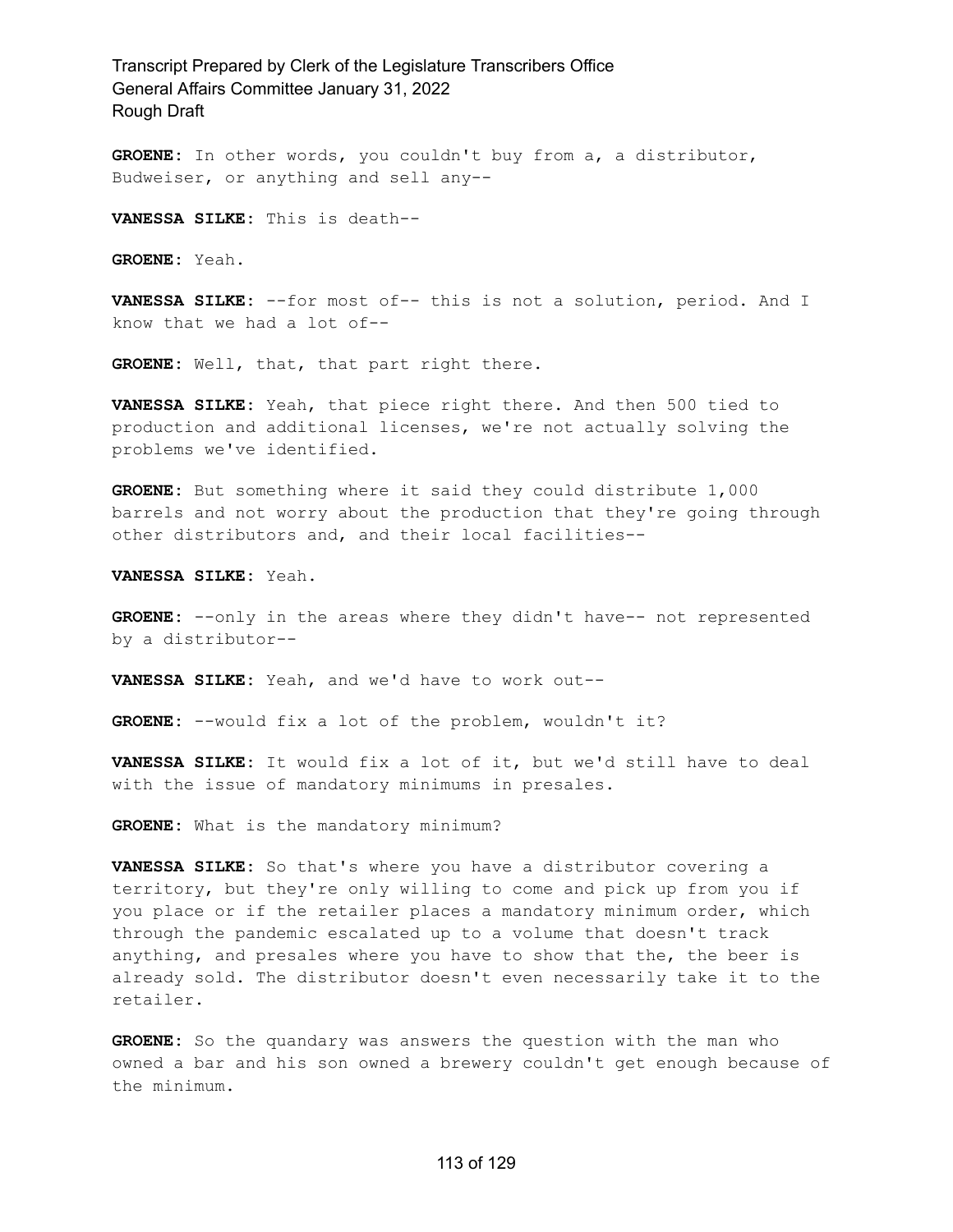**VANESSA SILKE:** Yes.

**GROENE:** And the same with the fellow from Kearney, who couldn't get his order because of the minimum even though it was a presale. Both of them were presales--

**VANESSA SILKE:** Exactly.

**GROENE:** --but they got caught by the second--

**VANESSA SILKE:** And the distributors are private business owners, they're not an arm of the state. We don't want to demand that they do anything that, you know, doesn't meet their margins or what it is they want to do with their staff.

**GROENE:** Is that by statute or their own--

**VANESSA SILKE:** That's part of what we'll talk about in a different bill session. But the Liquor Control Act, when they carved out the three-tier system many years ago, it was under very different market conditions. So there are a long list of statutorily mandate, very protectionist items for this.

**GROENE:** So is the mandatory minimum in statute?

**VANESSA SILKE:** No, that's their choice to do that. And because we don't have a choice, my members do not have a choice of whether they can go through a distributor or not,--

**GROENE:** So if a--

**VANESSA SILKE:** --they have to deal.

**GROENE:** --as they talked earlier, there's these specialty beers and they-- these guys will brew something and give it a name. And then it's an event. I'm going to release this beer this night, come in, we're going to have a fun time.

**VANESSA SILKE:** Yeah.

**GROENE:** All right. So then a bar calls up and says I want just a keg or a, or a retailer says I want ten cases of that. If it's under the mandatory minimum, it doesn't happen?

**VANESSA SILKE:** Yeah, and the distributor can say no because they are a private business and we don't want to get in the middle of that, but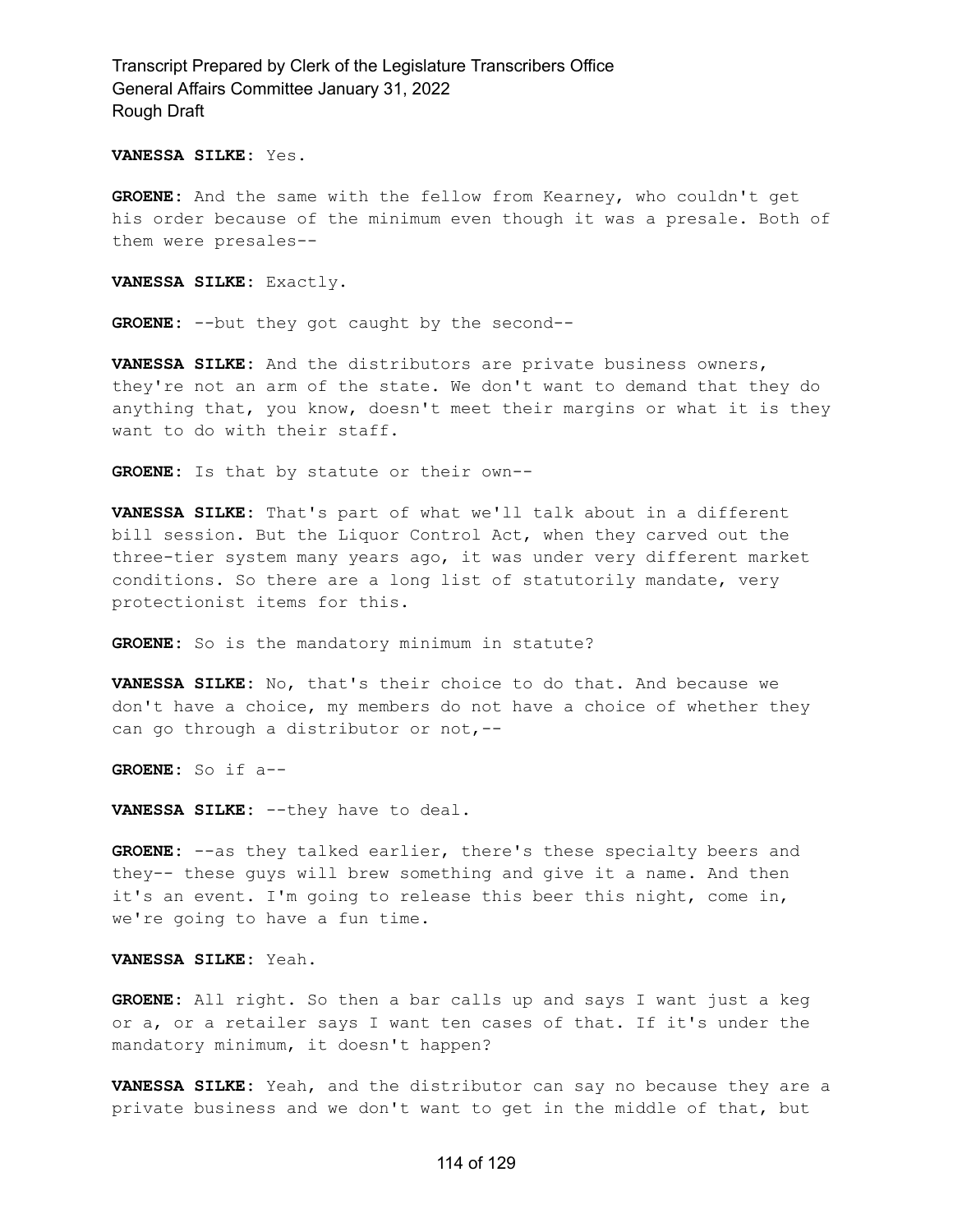we do want to get our beer to our retailers and our consumers. So in that case, what I've heard to your point about how often do I interact with folks within the Guild. For the bigger distributor-- the bigger distributing breweries that have these good relationships that you've heard about, it would be a very cooperative discussion of, hey, this bar needs my stuff. Are you going to come out? No, great. I'm taking it. That's not extinguishing the existing distributor agreement you have, that's working together to serve retail accounts and reach consumers. So I don't see this as a big of a problem when we have this overlap issue.

**GROENE:** Could they do that to a distributor where I'm going to take it there, but, you know, will--

**VANESSA SILKE:** Yeah, I mean, they could still--

**GROENE:** --bill you for it?

**VANESSA SILKE:** --they could still use their distributor, but it's where the distributor can't or won't or just for any reason or no reason at all decides not to.

**GROENE:** Of your 64 breweries, how many are under 500 barrels right now?

**VANESSA SILKE:** I'd have to look. What I did, I did ask that question. We have some that have peaked above and below, and they've dropped over the last few years. So it's very difficult to say. We've got X number of breweries that are in this camp under 500 barrels versus X breweries above this because in part the pandemic and because some of them have simply grown, which is a good thing.

**GROENE:** So a lot of these are just barrels. A lot of these guys start out by just making barrels--

**VANESSA SILKE:** Yep.

**GROENE:** --for consumption in their--

**VANESSA SILKE:** Yeah.

**GROENE:** --in their facility. And they really got hit hard because retail sales in the bar--

**VANESSA SILKE:** Yes.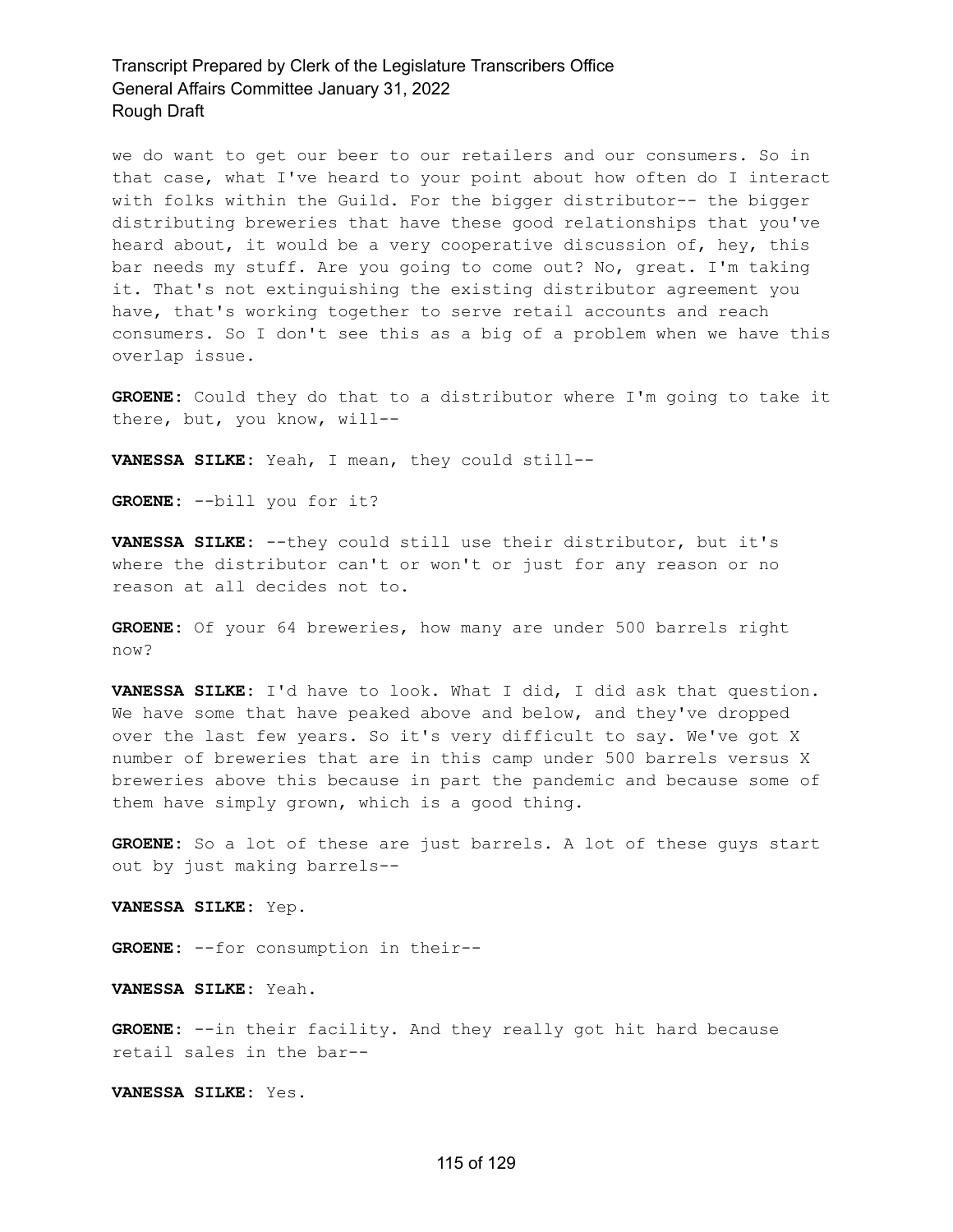GROENE: --went away and they weren't bottling.

**VANESSA SILKE:** Exactly. And this is part of the risk that these businesses take on their own and invest in their communities much like distributors. They invest, they have finances, they have investors, they have their own money, their own family members. And this equipment and these, these items they need to brew beer aren't cheap either. And the scale may look differently from site to site than what distributors have, but they're just as invested, if not more, in these Nebraska communities.

**GROENE:** One last question. So for bookkeeping, the big thing would be taxes, but the local manufacturers are already collecting, paying the tax.

**VANESSA SILKE:** We do. We already--

**GROENE:** So that's done.

**VANESSA SILKE:** --deal with excise tax reporting, and it's the commission's job to enforce the law. So if they've got an issue or a question, we're happy-- they can already show up whenever they want. I have plenty of members who can tell you about that. They can also tell you a few years ago where there was a surprise audit of the entire industry and the delinquent tax they found was, I think, an \$8 difference. So my members do take the law seriously, and we are happy to work with Senator Lowe and the committee to make something work--

**GROENE:** Thank you.

**VANESSA SILKE:** --for the session.

**BRIESE:** Thank you, Senator Groene. Anyone else? Seeing no other questions, thank you for your testimony.

**VANESSA SILKE:** Thank you.

**BRIESE:** Next testifier. Good evening and welcome.

**JOHN FORDHAM:** It was good afternoon, wasn't it?

**BRIESE:** It was. It was.

**JOHN FORDHAM:** Well, good afternoon, Chairman Briese and members of the General Affairs Committee. My name is John Fordham, spelled J-o-h-n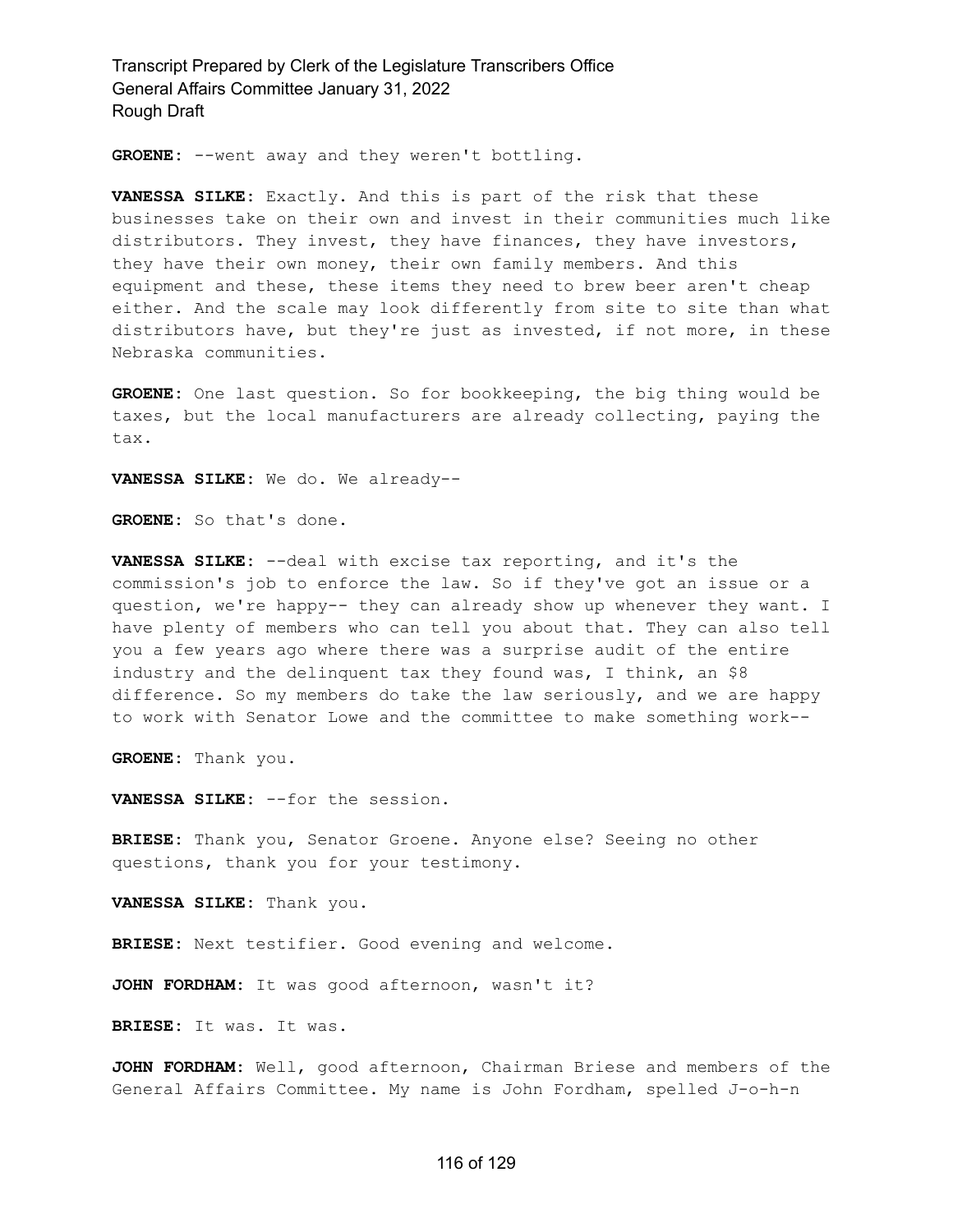F-o-r-d-h-a-m, and I'm the president and general manager of State Distributing Company located right here in Lincoln, Nebraska. We were founded and incorporated in Nebraska 45 years ago and we are a Nebraska beer distributor. We represent a number of brands from around the globe, including the state of Nebraska. We operate out of our own 45,000 square foot warehouse facility located here in town, and we cover several Nebraska counties and 2,500 miles within southeast, southeast Nebraska. Using state of the art sales and routing software and deploying a dozen sales and delivery vehicles, we service over 650 Nebraska retail license customers. For the reasons stated previously by my fellow distributor-- Nebraska distributors, I oppose LB1236 and favor-- and in favor of LB1235. I'm going to go off script a little bit because I kind of feel like we've exhausted a lot of these points, and I wanted to address a couple of questions I thought that were, that were asked by, by the committee, one by Senator Brandt, when he said, I think he asked one of the guys, he said, why would you carry one of these competing brands? I mean, what-- why would you do that? And as I know you are familiar, we are a for-profit organization, and I can quite simply tell you with one simple example why we do it. It's for diversification. Because when I got into the business in 1990, 60 percent of my business was Old Milwaukee Light. Anybody need a case of Old Milwaukee Light? Today it's 4 percent. Had I not diversified taking on competing brands, whether it was Coors or Blue Moon or Boulevard or any other brand that I carry, you would have the good fortune of not having to sit here and look at me because I wouldn't be in business anymore. We would have gone the way I think one of the, the craft brewers mentioned through consolidation, but we survived because we diversified because we had to. And that's gotten us where we are today is through diversification. And I can tell you and, and, and for public record, I'm looking at all and any newcomers from Nebraska, we need more brands. We can handle more brands. We love our Nebraska craft brewing partners. We represent two of them already. One from Omaha and one from Lincoln. They're our partners and our friends, and we love doing business with them. Senator Groene, I think you asked a good question as well.

**GROENE:** Took all day.

**JOHN FORDHAM:** Not that you need my affirmation, but you asked--

**BRIESE:** I think I'll cut you off and let Senator Groene ask that question again.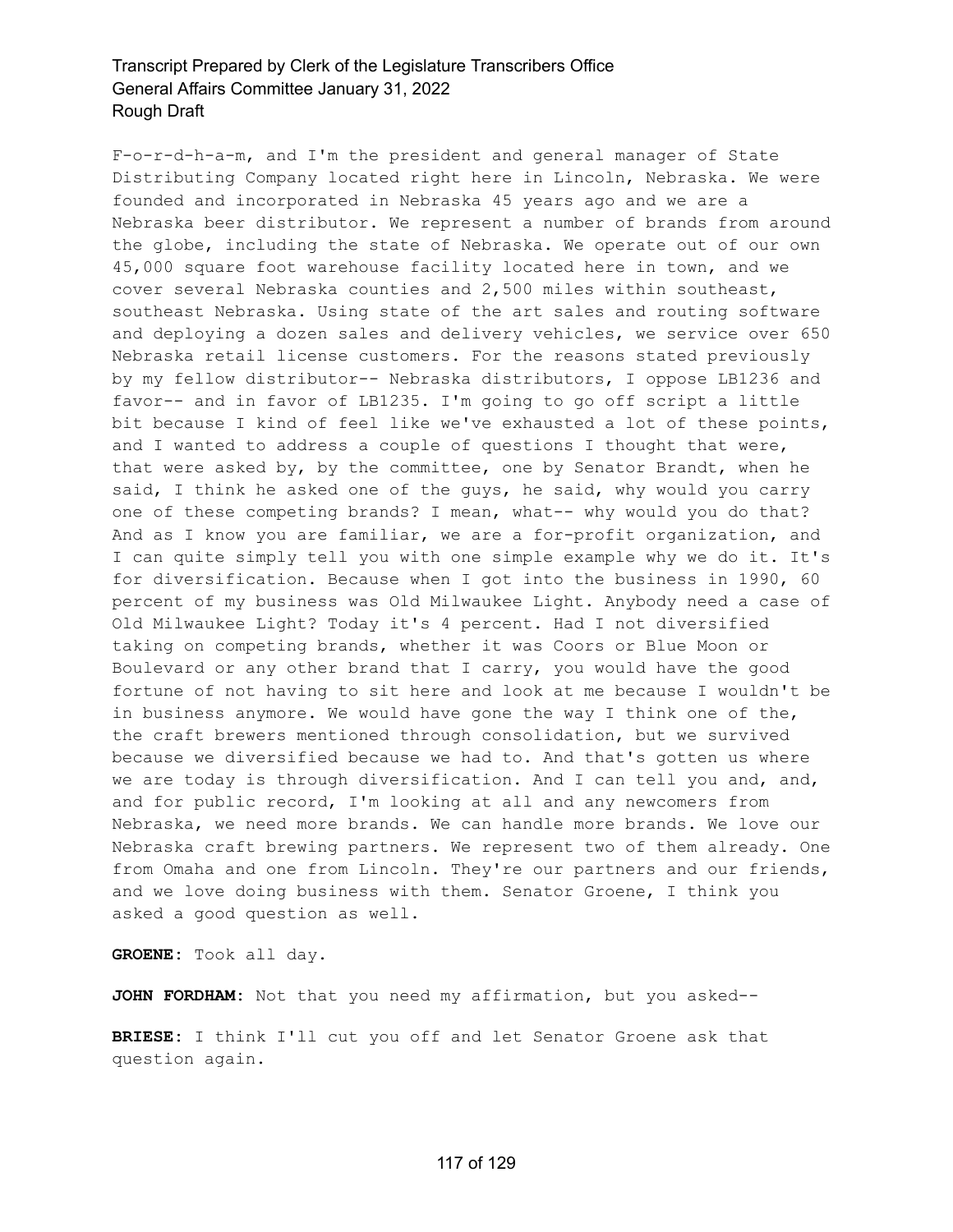**GROENE:** Well, go ahead and answer the question that I asked. [LAUGHTER]

**JOHN FORDHAM:** I feel like we're having a duel here. You asked Mr. Knezovich if he had felt any pressure from his major suppliers by taking competing brands and we don't we're independent operators because the Nebraska franchise law affords us those protections because without them, as they represent the lion's share of our business, we have no independence. We become, we become a branch and for all, for all, you know, purposes because they're going to dictate our business. But the franchise law protects us and gives us our independence so I can do business with Brickway and Backswing and New Belgium and Boulevard. You know, that's our livelihood now, and we wouldn't be here today without them and without that independence.

**GROENE:** How protected are you on your contract with the majors?

**JOHN FORDHAM:** Well, through the contract and through the Nebraska franchise law, which supersedes the documents, right, we are protected now. I have, I have the ability to, to sell my business. You know, it's commercial I can trans-- it's transferable, but with their approval. But they don't dictate the brands that I carry and, and the ones that I don't. So as an example, if I carry Blue Moon and one of my favorite Nebraska craft brewers comes out with a Belgian witbier, without the Nebraska franchise law, when I meet with my major supplier rep, he's going to look at me, Senator, and say, don't think that's a good idea.

**GROENE:** But there has been consolidation, has that been forced by the majors?

**JOHN FORDHAM:** No, purely economic.

**GROENE:** They said, they said your-- this area is not big enough, we want to consolidate to-- and we want you to sell to him.

**JOHN FORDHAM:** What they will do is if, for instance, if you and I are distributors in a "consolidatible" market and you say, John, I'd like to buy your business, then we would get approval from our supplier for, for that to happen. And the negotiation is strictly between us. As is, I think somebody mentioned that there's some magic number that, that we use to figure out what the value of the brand is. It is magic. It's called market price.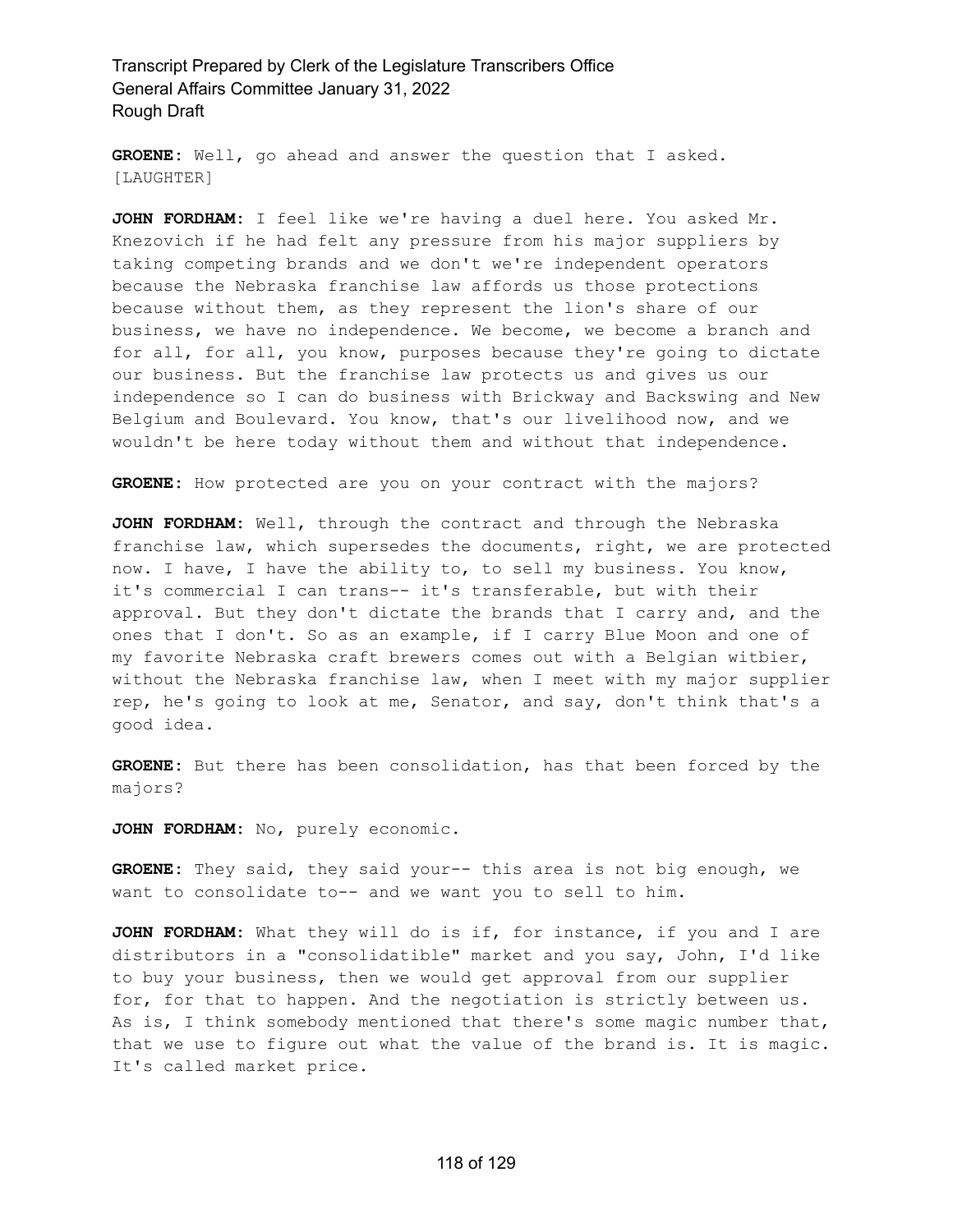**GROENE:** Do you-- did you buy an existing distributorship or did you create a new one?

**JOHN FORDHAM:** I bought an existing one.

**GROENE:** Has there-- do you know when the last time a new distributor was, was licensed? Are they all just [INAUDIBLE]?

**JOHN FORDHAM:** They're-- I think a new one is-- kind of came from South Dakota and is in Omaha, but I don't have the details. I know there was one, Good Life Provisions is one that's in Lincoln that's probably been here three or four years.

**GROENE:** Brand new, got a new brand--

**JOHN FORDHAM:** All, all brand new.

**GROENE:** --and got brand new major that they're--

**JOE JOHNSON:** Well, whatever brands they have.

**GROENE:** One last question.

**JOHN FORDHAM:** Yes, sir.

**GROENE:** Do you have minimums, mandatory minimums?

**JOHN FORDHAM:** You know, that is your second best question. I do not have a minimum. I'm not sure what they're referring to. If you need a keg of beer, call me, we'll deliver it now. You know, maybe, maybe some of our friends are confused about the delivery vehicle. If we have less than five cases, we take it and put it on a van instead of putting it on a semi-tractor trailer because it doesn't make any sense.

**GROENE:** Do your drivers drive a route or do you--

**JOHN FORDHAM:** Oh, yeah.

**GROENE:** --are you strictly guided by orders?

**JOHN FORDHAM:** No, no. We have a route where we-- we're in-- we are in our accounts at a minimum every other week and at a maximum seven days a week.

**GROENE:** So you have routes?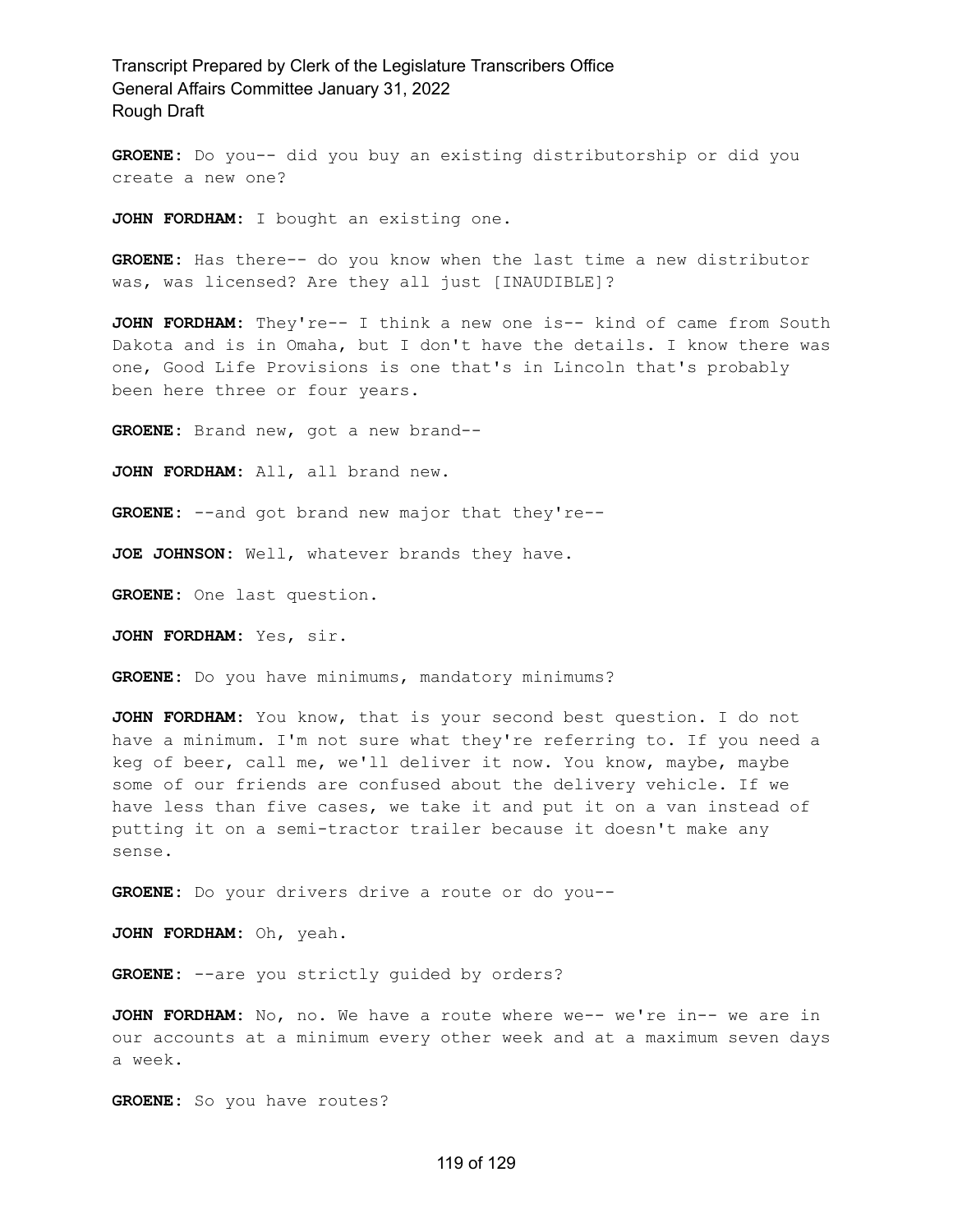**JOHN FORDHAM:** We have full-time routes that run every single day and we have merchandisers that stock our products every single day, including Saturday and Sundays, along with cleaning lines. So we're in some of our accounts, even though we deliver them to them every other week, we're actually in them every single week, sometimes twice a week. And if they need delivery for product, then we deliver it to them.

**GROENE:** Thank you.

**JOHN FORDHAM:** Yes, sir.

**BRIESE:** Thank you, Senator Groene. Anyone else?

**JOHN FORDHAM:** I would-- if I could make one more comment?

**BRIESE:** Would you make one more comment, briefly?

**JOHN FORDHAM:** Senator Brewer asked-- we were talking about farm wineries and, and, and, and the distinction between those and the craft brewers. The craft brewers are really in all three tiers and wanting to expand that, that piece of that. The farm wineries are only in two tiers. So, you know, that's a big difference. So how far do we get along this slippery slope, no matter what the number is, at what point are they in, in all three tiers and expand that? And think about the irony is that the beer distributor is only allowed to be in one--

**BRIESE:** OK.

**JOHN FORDHAM:** --as, as Nebraska beer distributor.

**BRIESE:** Thank you for that. Thank you for your testimony.

**JOHN FORDHAM:** Yep.

**BRIESE:** Next testifier.

**HOBERT RUPE:** [INAUDIBLE] be back to clean up, to answer any questions plus a microphone here. You get in front me here, that works for me.

**BRIESE:** Welcome.

**JUSTIN BRADY:** Since he was going to answer questions.

**HOBERT RUPE:** Exactly. Senator Brewer threw out a good question, so.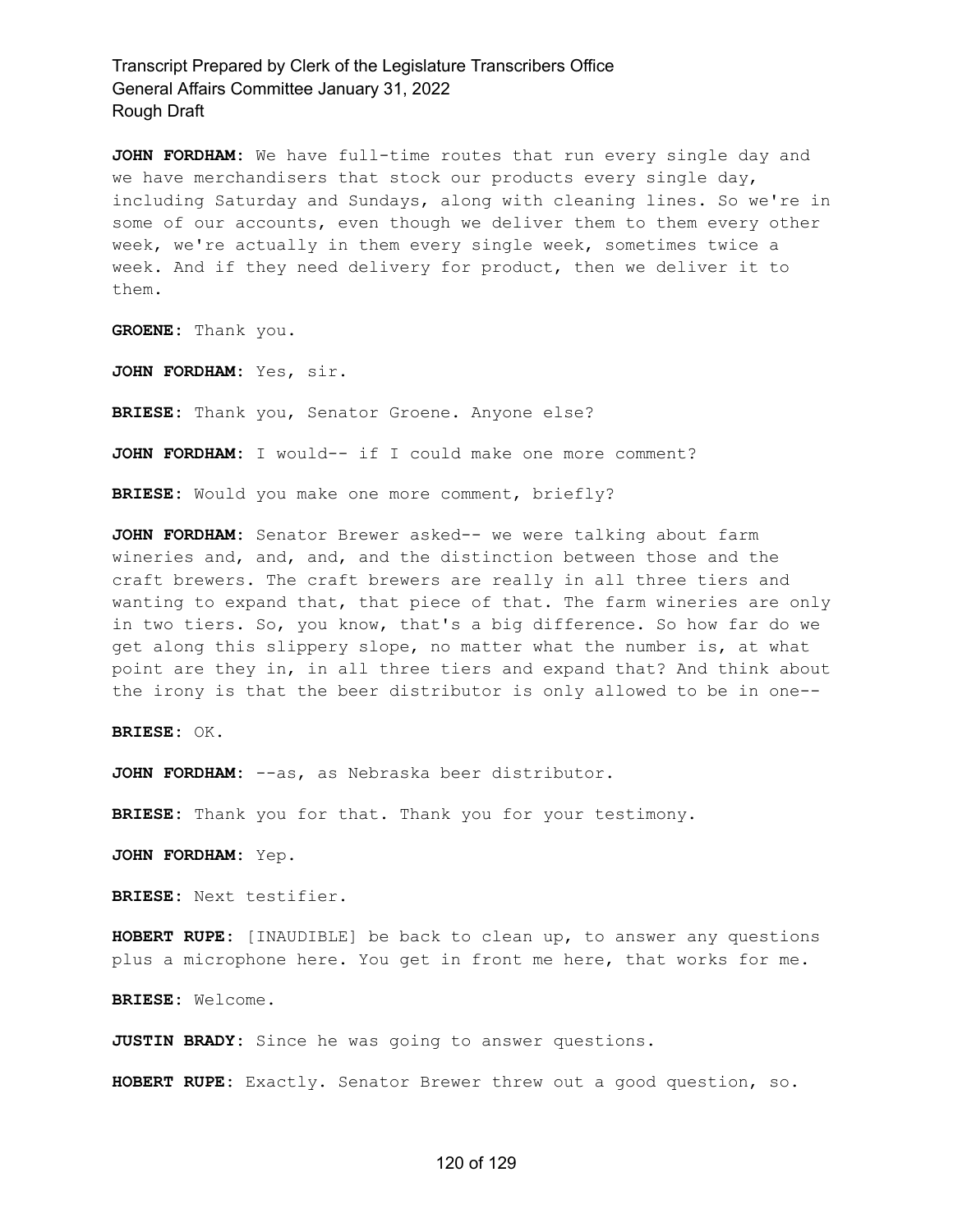**JUSTIN BRADY:** Senator Briese and members of the committee, my name is Justin Brady, J-u-s-t-i-n B-r-a-d-y. I appear before you today as the registered lobbyist for the Nebraska liquor wholesalers in support of LB1235 and in opposition to LB1236. The liquor wholesalers, I know you're probably asking, why are they here? They do have a small, very, very small piece of that they get into the craft beer market. They are not opposed to this idea of a nano-distribution. They just look at LB1235 as there needs to be guardrails. And LB1235 seems to provide more guardrails than the openness of LB1236. So with that, I'll be short and sweet and see if there are any questions.

**BRIESE:** Thank you for that. Any questions? Seeing none, thank you again.

**JUSTIN BRADY:** Thank you.

**BRIESE:** You bet. Next testifier. Welcome.

**CHRIS WAGNER:** Thanks. I thought maybe I could get him behind Hobie for once, but he's insisting I go first. Again, thank you for having me here. My name is Chris Wagner, C-h-r-i-s W-a-g-n-e-r. I'm here on behalf of the Project Extra Mile coalition. And as you can see, my testimony is a little bit different than the one I put together, so I didn't give you the original one. Really, I'm just, you know, this is slightly different than what you've heard for the last, you know, hour-plus, alcohol is different. It's a drug. And so it is regulated differently than most commodities in the market. If sold illegally or consumed excessively, it is dangerous. And I-- Senator Brewer, I know I brought Whiteclay into discussion earlier, and I would just point out that it's not just individuals making bad decisions, it's a system that's set up, it's when we deregulate. It's when we pass bad policies around alcohol that encourage excessive consumption that we have these problems not only in Whiteclay, in every legislative district in our state. And the three-tier system has been around for a long time and it is not outdated. It really does work. And there are some examples in the documents that I provided. It's also widely supported by the public. Actually, public support for the three-tier system has increased according to the Center for Alcohol Policy over the last couple of years, even during COVID when states were moving to deregulate, so it is supported by the public. They see the need. There are examples of how it works, keeps products that have been tainted. There is an example of Samuel Adams bottles that had, that had glass in the product that were able to get recalled quickly because of the three-tier system. There's also examples cited in other countries, the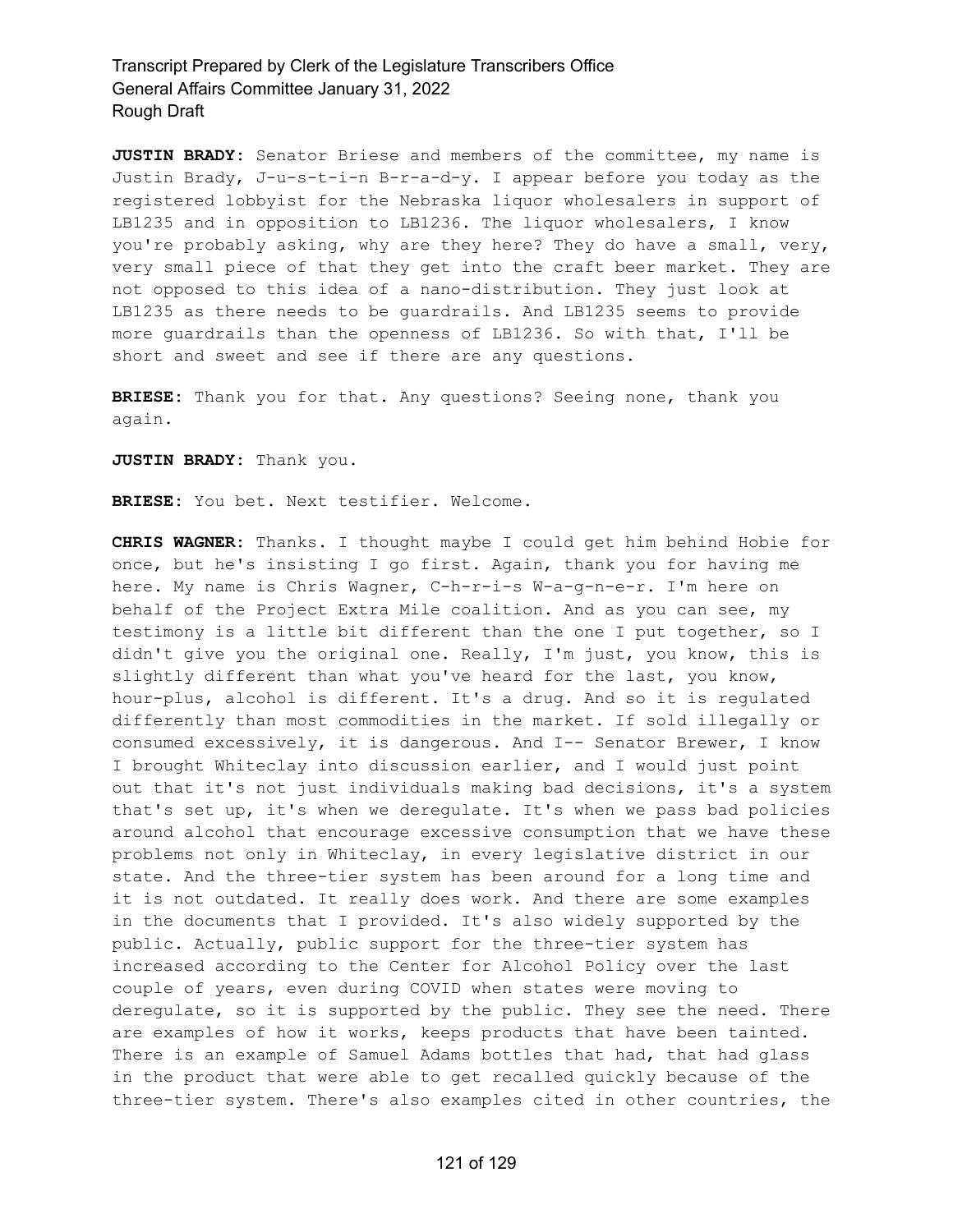U.K. for example, when they have started to deregulate over many years, that they've had a lot of problems around that. So I'm not here to argue that there isn't an issue in our state. I'm just urging you to find a way within the existing system without allowing the self-distribution, if at all possible. The gentleman from Empyrean Brewing had, had a, had a pretty interesting point in his testimony is that they've been back many times over the years to ask for more. And the goalposts keep moving and it, and it's really incumbent upon this committee and this body to draw the line at some point. It's a slippery slope and we need to balance the realities on the ground in terms of public health and safety. We have over 700 alcohol-related deaths in any given year. Alcohol attributable deaths increased by 66 percent, most recently, as reported by DHHS, over 2,400 alcohol-related hospitalizations. Just a lot of problems, and I just want you all to keep that in mind as you move forward on these bills that there is the other side to the-- of the coin.

**BRIESE:** OK, thank you. Any questions? Seeing none, so you oppose both bills?

**CHRIS WAGNER:** Yes, oppose both.

**BRIESE:** OK, thank you.

**CHRIS WAGNER:** Thanks.

**BRIESE:** Next testifier.

**HOBERT RUPE:** All right, I seem to be blocking the other way this time, so.

**BRIESE:** Welcome.

**HOBERT RUPE:** Hello, my name is Hobert Rupe, H-o-b-e-r-t R-u-p-e. I currently have the privilege of serving as executive director of the Nebraska Liquor Control Commission. And just for the record, we are in mostly support of LB1235. We think there are some problems with it and we're probably neutral on LB1236. Without there being a number, there's absolutely no way we could take a position. And the reason we're just so you know as part of the requirements of 53-117, we make recommendations. And earlier this year, you would have read our letter that we made a recommendation. There's as the date of this letter 66 Class L brewery license holders. By the way, the correct number now is 68. There are 68 and there are two in process. One of the concerns raised with the commission is that small, often newer breweries are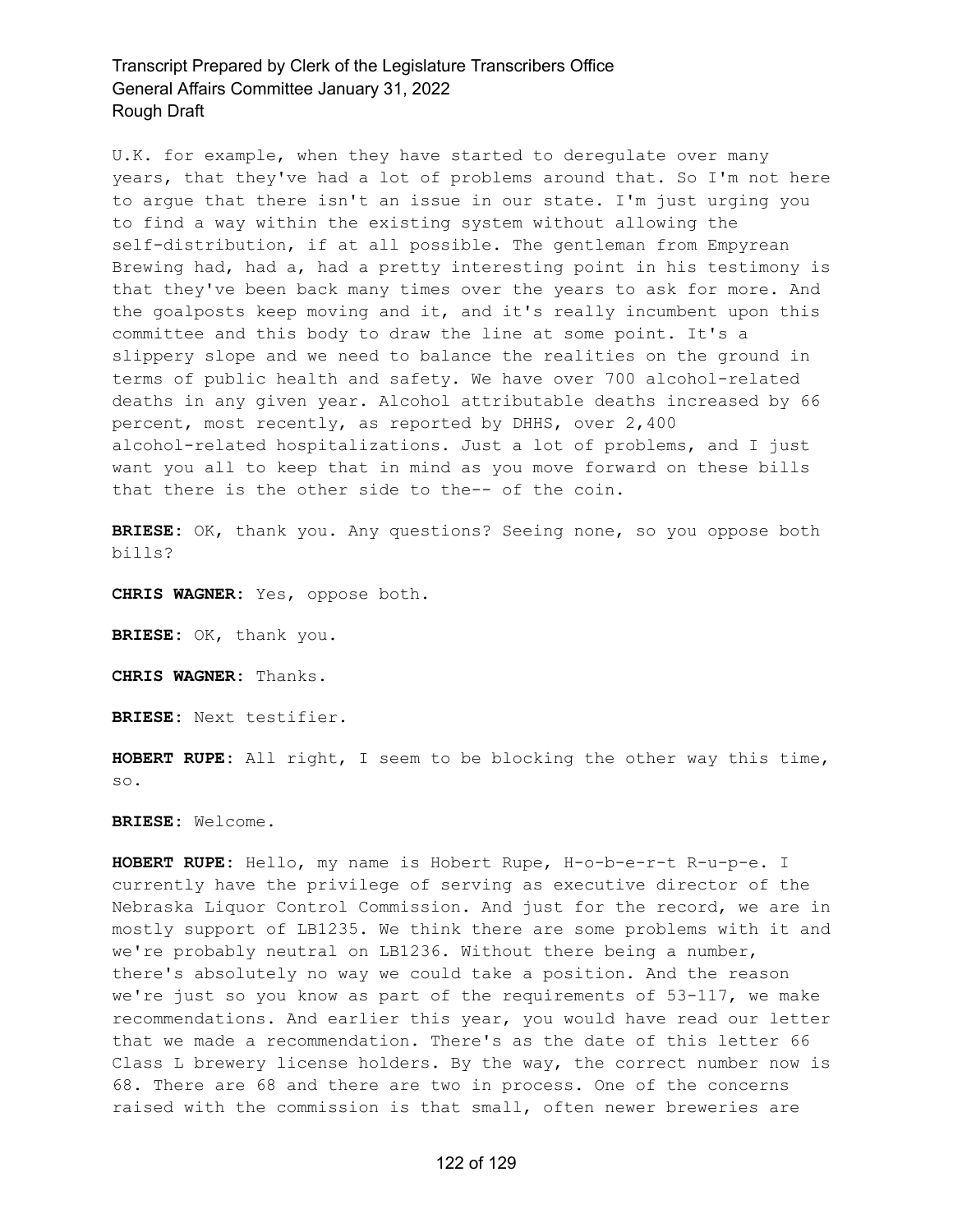having difficulties in accessing distribution tier. It also seems that often these small breweries are not attracted to the wholesale tier. To address this issue, the commission recommends the creation of a nanobrewery license, said license would be limited to 250 barrels, 3,444 cases of reduction, but would be able to self-distribute at the bar, produced at the manufactory. Over the last year, Commissioner Hoke and myself have met with shareholders on multiple occasions trying to address those issues and really it comes to one of numbers. You've got 17, maybe now an 18th wholesaler recently opening up, spread throughout the state in different territories versus soon to be hopefully 70 craft breweries. And we only expect that number to continue to that dis-- that disparity to continue to increase. The guys who would call us and complain is a guy who's a small brewery who wants be able to get a tap handle at the other two bars in town and at the country club. You know, he's not looking to make probably more than 200, 300 barrels tops, if that. In fact, going back to your question. I just happened to have the numbers, 48 of the 68 licensees are at 500 gallon barrels or less, currently. If you take it up to the 1,000, I think there are like six who would not be underneath that area and so just we know in barrels. Because one of the things that's not known especially on the bigger producers in our state is we're only tracking the Nebraska-- the, the production, which is distributed in Nebraska. A lot of those are multistate entities now, so they'll have a production limit far over than what they're just selling, either through the local taps or to the distribution chain. So that number we don't look at that. They just have to list that as a number that this is, this is the stuff we ship to another wholesaler out of state. So I think part of the devil will be in the details on the numbers, honestly. The issue we were seeing was trying to get the-- I mean, and unfortunately, you know, you're-- you, you do change the goalpost a little bit. But if you're getting to the point where we're seeing more and more complaints about distribution that are usually to the small guys because although to their credit, the wholesalers would never give me a number, the magic number of when does a small brewery become financially viable for them to pick up for distribution? You know, common sense says if you're a very small producer, especially in a very rural area, you're not going to be very financially attractive until you can prove yourself. So that was one reason why the commission put forth the idea of the nanobrewery license. We are happy with moving forward with all members, all stakeholders. I think we've shown that by taking the initiative and trying to address this issue beforehand. Unfortunately, we could not herd the cats all into one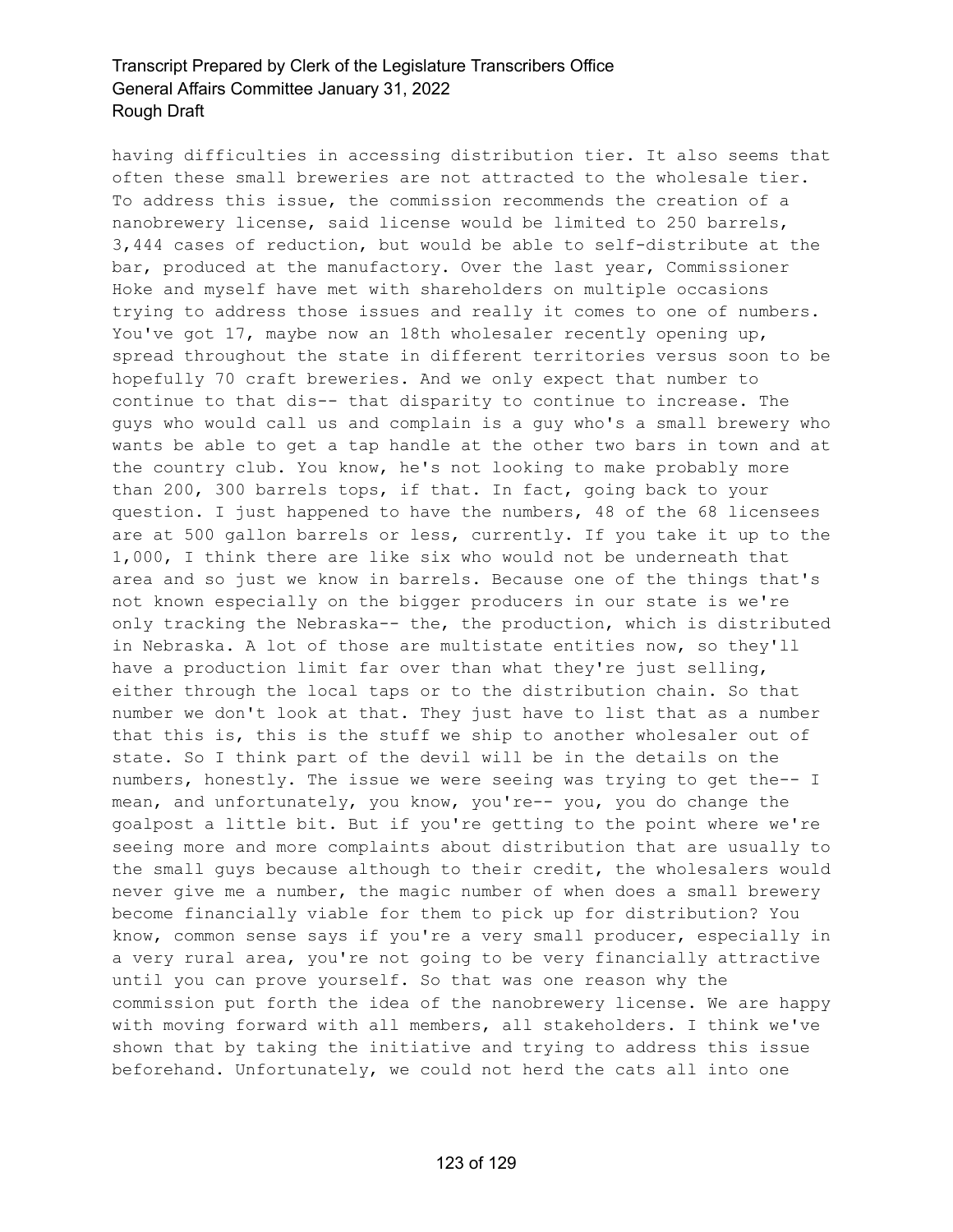agreement, which is why then Senator Lowe graciously brought in both these proposals for us to sort of have this discussion here.

**BRIESE:** OK, very good.

**HOBERT RUPE:** With that, I see I'm into the red, so I would be very happy to answer any other questions.

**BRIESE:** Thank you. Any questions? Senator Brewer.

**BREWER:** Well, since I set up at least one, how is wine, is it, is it by gallons also?

**HOBERT RUPE:** OK, wine is by gallons. Wine-- all right, without going back into the history, remember you're, you're asking a former history major a question here. The Farm Winery Act actually predates the craft brewery license. The main difference, and it's not really applicable today, but at the time, back in the late '80s, the craft beer license was seen primarily as a retailer because back then nobody's going to stop drinking Budweiser, Miller, and Coors, they might drink a little bit of this. So they were seen as a guy, as people who are going to make a little bit and so more of what's considered a brewpub where they will be a retailer. And then, oh yeah, well, if they make too much, we'll let them sell that to the wholesale tier. All right. Conversely, the craft or the Farm Winery Act was always seen primarily as a manufacturer with limitations. And they to just make sure, the craft brewery has rights, currently has two rights for two tiers. The retail tier, the third tier, and the first tier, the manufacturing tier. The Farm Winery Act has-- allows farm wineries to have access at all three tiers, but there's limitations at all three tiers. They have production, but there's a cap. They can wholesale only their own product. And the third one is they can retail at their location with only their own product, which amazing in the what now, I date myself 30, 40 years since those bills originally passed, those markets have almost shifted. Where you've got, you still got the craft brewery license, but you've got a lot of people in the industry right now who are regional manufacturers on the beer guy side. A lot of your craft wineries have turned more into retail destination spots, and they're a big user of SDLs for products not produced at the location. So it's funny the market is sort of gone the other way. The number of farm wineries is somewhat, I wouldn't say stagnant, but stabilized--

**BREWER:** Yeah.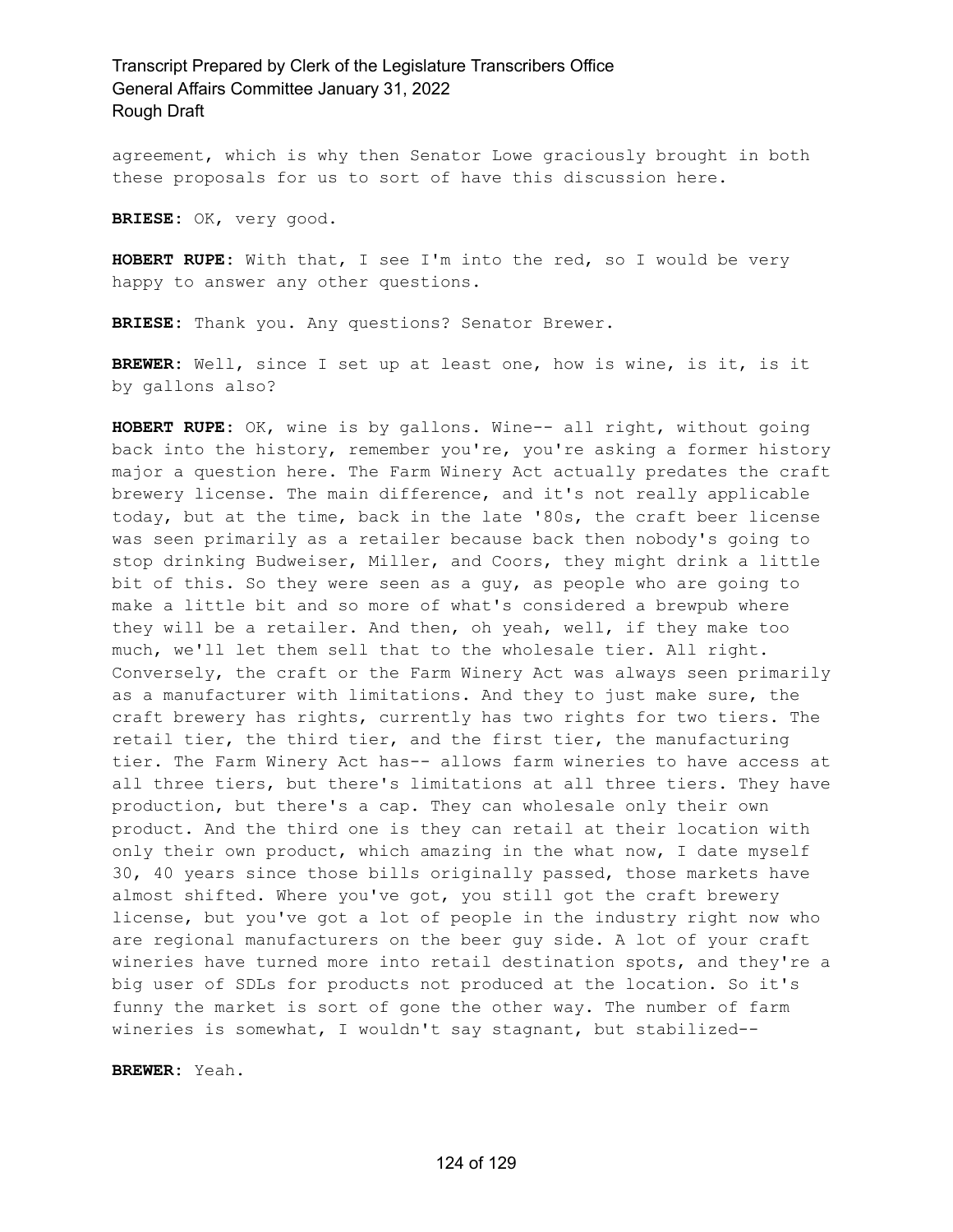**HOBERT RUPE:** --in about, I think last time I checked, 26. I think. I will-- I'll get the exact number to you later on, we've had a couple change. And there's not as much flip-flopping in there as there is in the, in the Ls. So that's sort of the reason why they're treated differently. And, and, and it was based upon, I believe at the time, a, a proposition was made since back in 1986, 1987. I'm not sure if it's still applicable today.

**BREWER:** Thank you.

**BRIESE:** Thank you, Senator Brewer. Senator Groene.

**GROENE:** So why would you stop-- make them relinquish any retail license authorizing the brewer to sell any alcohol not manufactured by the brewer?

**HOBERT RUPE:** The word I used was tepid support, and that's only the ones we have an issue with. I'm not sure that would be necessary. Our goal would be to--

**GROENE:** Because that's, that's retail, right, in their, in their establishment--

**HOBERT RUPE:** Yes. Yes.

**GROENE:** --right?

**HOBERT RUPE:** Yeah, our-- well, they would be able till their own. Our, our goal-- our thought would be-- our suggestion was a small production, but they would continue to have all the rights of a craft brewery up, up until they got to that point.

**GROENE:** A craft brewer can sell Budweiser.

**HOBERT RUPE:** Yes.

**GROENE:** A distributor--

**HOBERT RUPE:** They have to get an additional retail license to do it.

**GROENE:** And you're going to take that away from them according to--

**HOBERT RUPE:** That, that's what LB1235 would be. And I'm not sure the commission would be supportive of that part of LB1235.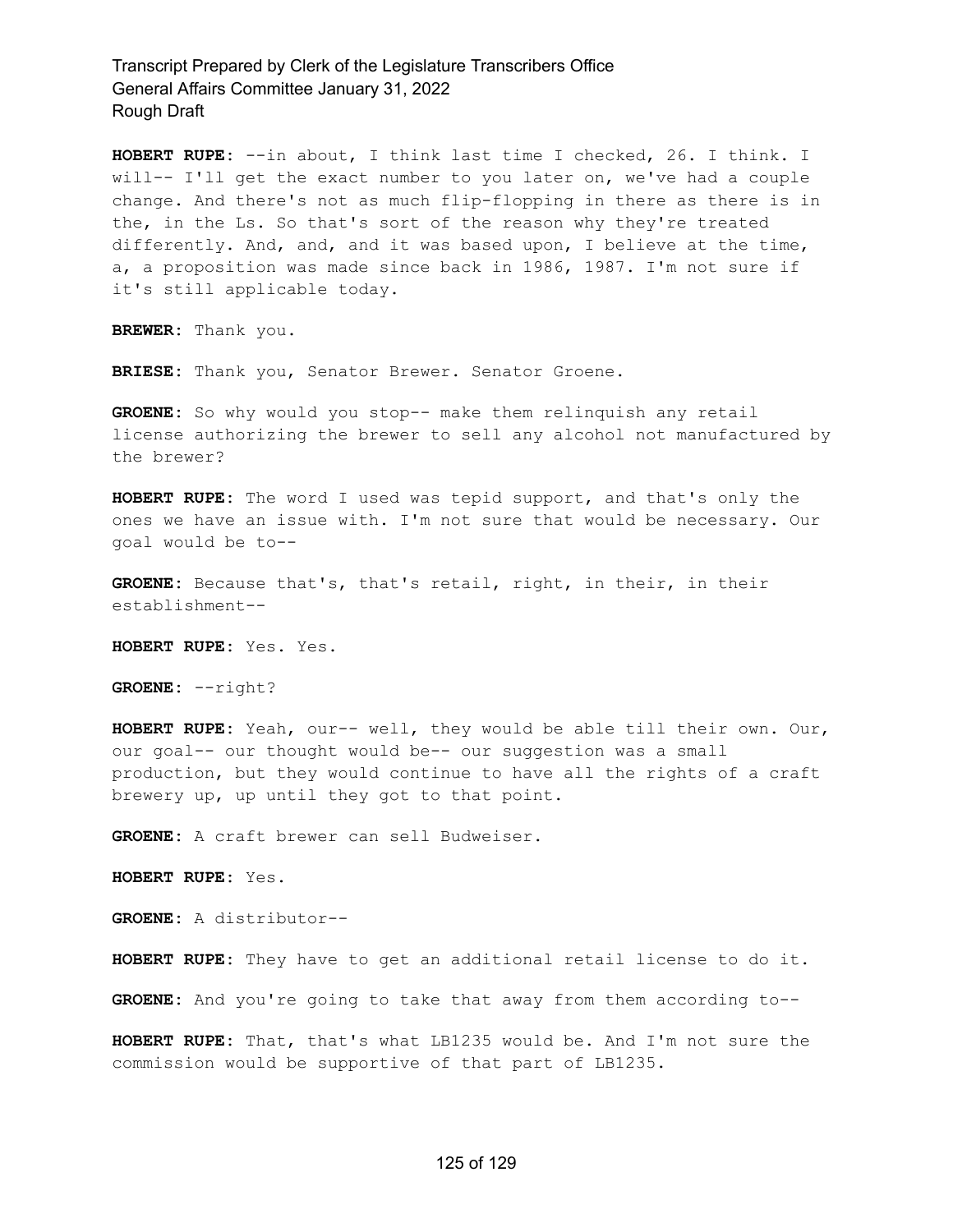**GROENE:** Seems kind of spiteful, really. What-- how quick could you react? Some microbrewery just got canceled, a lost to distributor, the restaurant is famous for selling that craft beer, can't get the beer. How quick could you react to some craft brewer saying, I need a distributorship for this area because I can't get my beer?

**HOBERT RUPE:** I can't react. I have no authority to force a wholesaler to pick up a craft brewery.

**GROENE:** No, I'm saying, how quick could you react to give them a, a limited distribution?

**HOBERT RUPE:** Right now, I don't have the ability to do a limited distribution license.

**GROENE:** If we pass this?

**HOBERT RUPE:** If you pass this. Depending on how it passed, it would look, if this were to be passed, the way I would look at it, we're not giving them-- LB1235 would require them to get a wholesale license. Not sure that is required. It would be clear that they should be subject to the same rules and regulations of a wholesaler when acting in that tier, much like the farm wineries are. A true wholesale license doesn't take as much time as a retail license. Retail licenses usually take 60, 60 days.

**GROENE:** So the big--

**HOBERT RUPE:** A wholesaler would take less than a month.

**GROENE:** You're already collecting the tax. That's the big one. That system is already there. You don't track it to the retail end, the retail--

**HOBERT RUPE:** No, we don't collect the tax on retail. The, the tax is collected from a craft brewery from the craft brewer when the product is moved out of their production facility, their bonding production facility, for distribution in Nebraska either sold to a wholesaler, the craft brewer pays the taxes or sell it out to their own tap they pay the taxes. The taxes, the tax the wholesale tier pays are for out-of-state beer shipments as they come in. So that would not change the tax issue.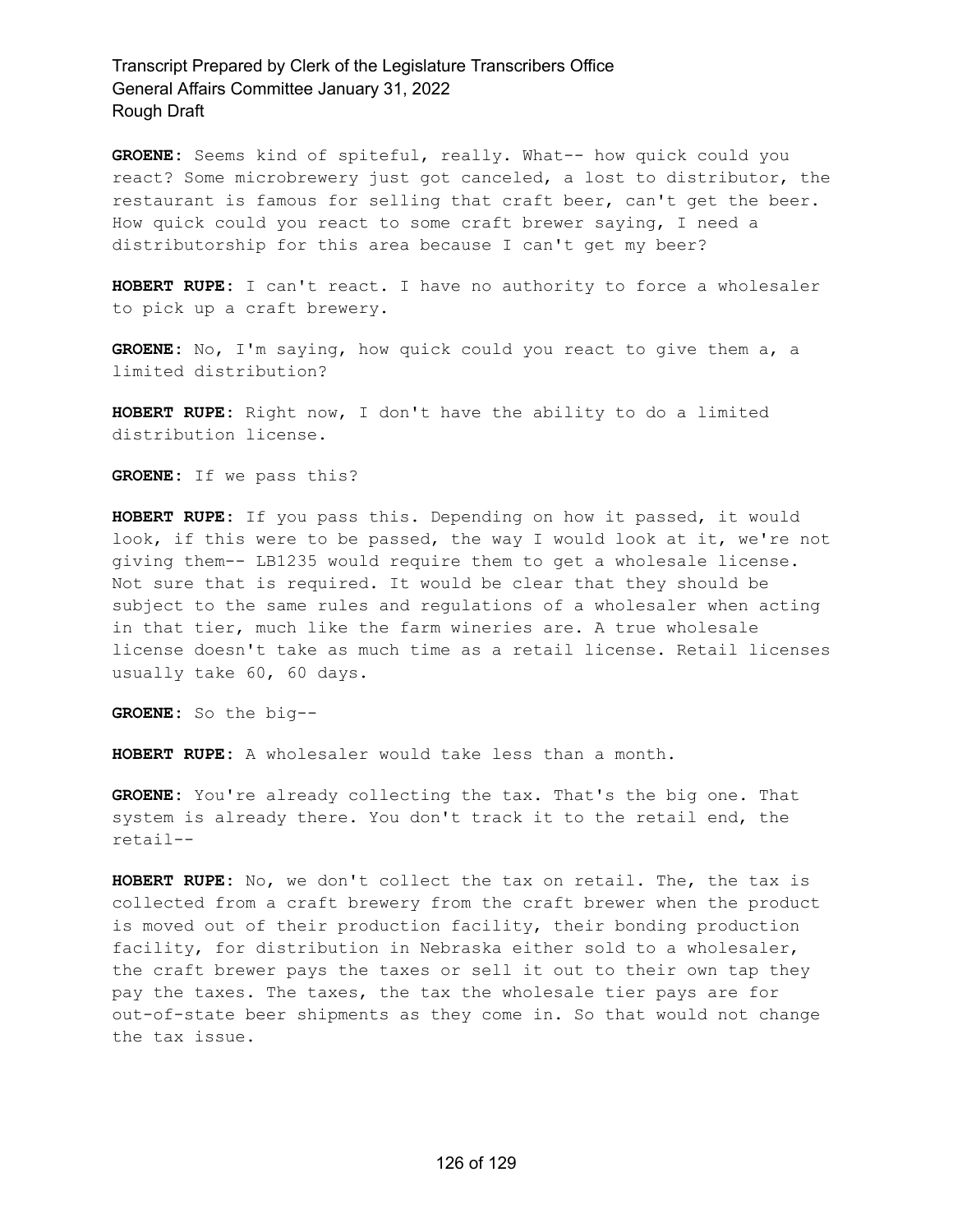**GROENE:** Right now, would a distributor have a double check? Do you have a double check? The, the, the manufacturer pays his tax and then you have a double check how much he went through the distributor?

**HOBERT RUPE:** Yes. Oh, do we do, do we cross-check them? Yes, we do cross-checks.

**GROENE:** But you-- all right, but you don't know how much they sold over the bar?

**HOBERT RUPE:** Well, yeah, we do. Yeah, a craft brewery report-- when, when they file the report with us, their monthly report, they have to list products that they sent to the wholesaler and then we can cross-check those with the wholesaler and make sure that's the right amount. We-- they also have to list internal sales, which would be that going through their own tabs, including their own taprooms. And then they have to give us how much they shipped out of state in the bill of lading to get it out of the state.

GROENE: So if we pass this, why do you care if it's a-- you don't care about-- you don't care or we don't care if you give a license to an establishment, you don't care if it's really popular and it sells the 100 barrels a week or one sells one barrel a week, do you? They both have a license.

**HOBERT RUPE:** They both would have a license. Yeah, we would not care- we don't care about that when they're--

**GROENE:** So why do you--

**HOBERT RUPE:** The reason we came in, in support of, of the nanobrewery license was we were seeing a stifling because of the pure numbers. It was really [INAUDIBLE].

**GROENE:** So you're now-- there isn't a harder, more administrative cost for anything if it's-- if it was unlimited that if somebody isn't servicing your product that you could, you could distribute as much as you want. Why put a limit on it?

**HOBERT RUPE:** The problem that we would have-- I guess one of our concerns with if you have dual distribution in the same territory.

**GROENE:** No, what LB1235 says--

**HOBERT RUPE:** Well, I, I know you're--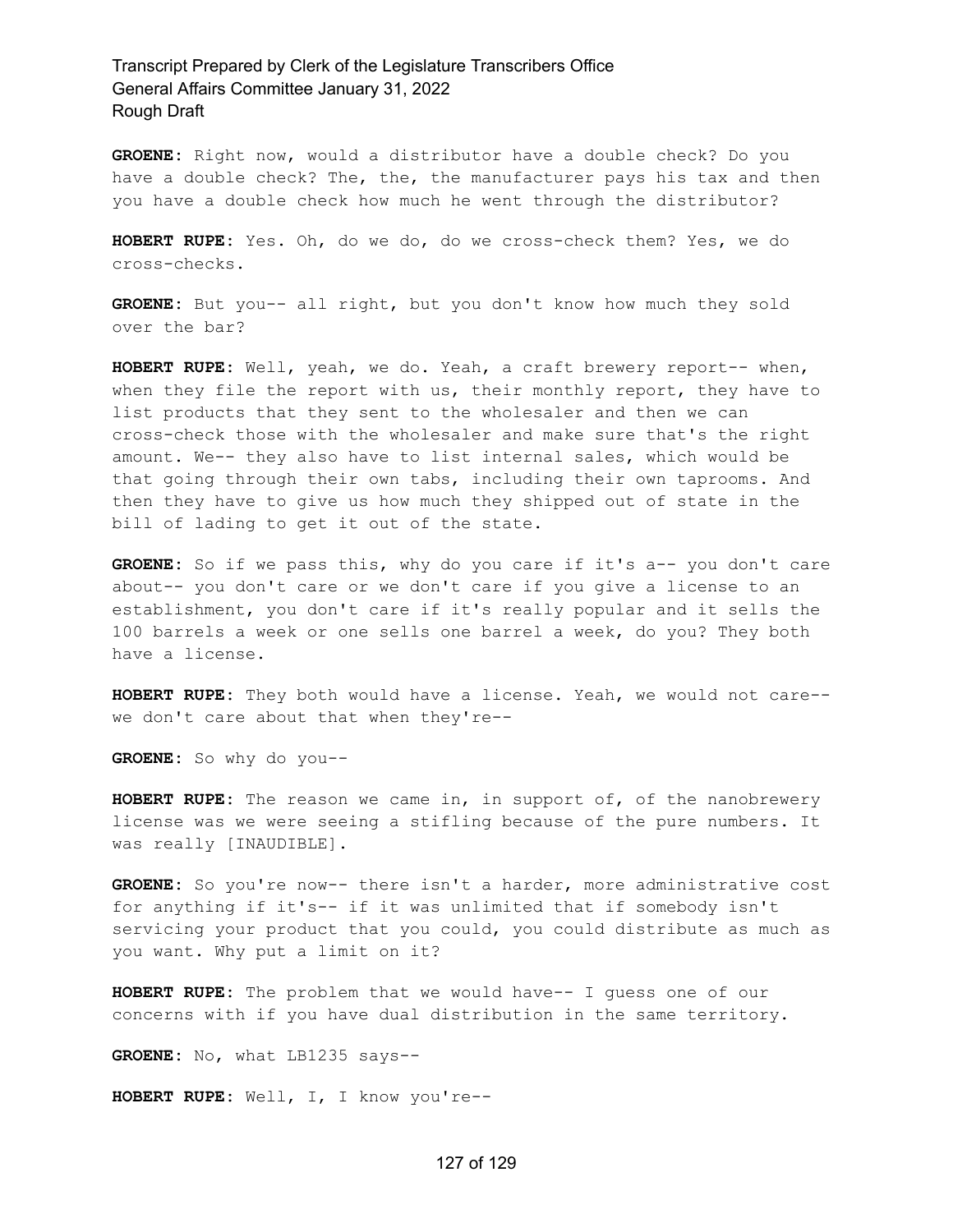**GROENE:** I'm talking about LB1235 says that--

**HOBERT RUPE:** LB1235.

**GROENE:** --you cannot distribute if you have an agreement with a distributor.

**HOBERT RUPE:** That's one, that's one of the issues we like about that because one of the principal things we have to look at is public health, safety, and welfare. And if there's a recall on a product, we want to be able to get the person and get it back out on the market. And if you got cross, cross streams there it's going to be more problematic. You wouldn't under LB1235.

**GROENE:** Well, you wouldn't under LB1235.

**HOBERT RUPE:** Under LB1236, you might have that problem, though.

**GROENE:** So I'm just looking for a combined bill here. Thank you.

**BRIESE:** Thank you, Senator Groene. Anyone else? Seeing no other questions, thank you for your testimony.

**HOBERT RUPE:** Thank you very much.

**BRIESE:** Any other testifiers? Proponent, opponent, neutral? Seeing none, Senator Lowe, would you like to close?

**LOWE:** Been there awhile. Thank you, Chairman Briese. A bit dry. It's about time for this to get to an end. Now you see why I brought two bills. The discussion here today is completely different than if I would have brought one bill that would have combined these two. I want to thank everybody. As you see this is a problem across our state. It's not a metropolitan issue. It's not a, a left issue, it's not a right issue. It's a problem across our state. And we have had many people drive hundreds of miles to get here because it concerns them and very much so. Small businesses wish to grow here in Nebraska, and that's part of it. We have businesses here in Nebraska that don't wish to compete with themselves as far as distribution. They don't want to lose maybe their best clients because the microbreweries decide to distribute their 500 barrels or 1,000 barrels just strictly to those clients. We have a three-tier system here in Nebraska that works pretty well. It's that way because it came about after prohibition when major manufacturers manufactured the beer, distributed the beer, and then owned the bar or restaurant or the town. You might not be